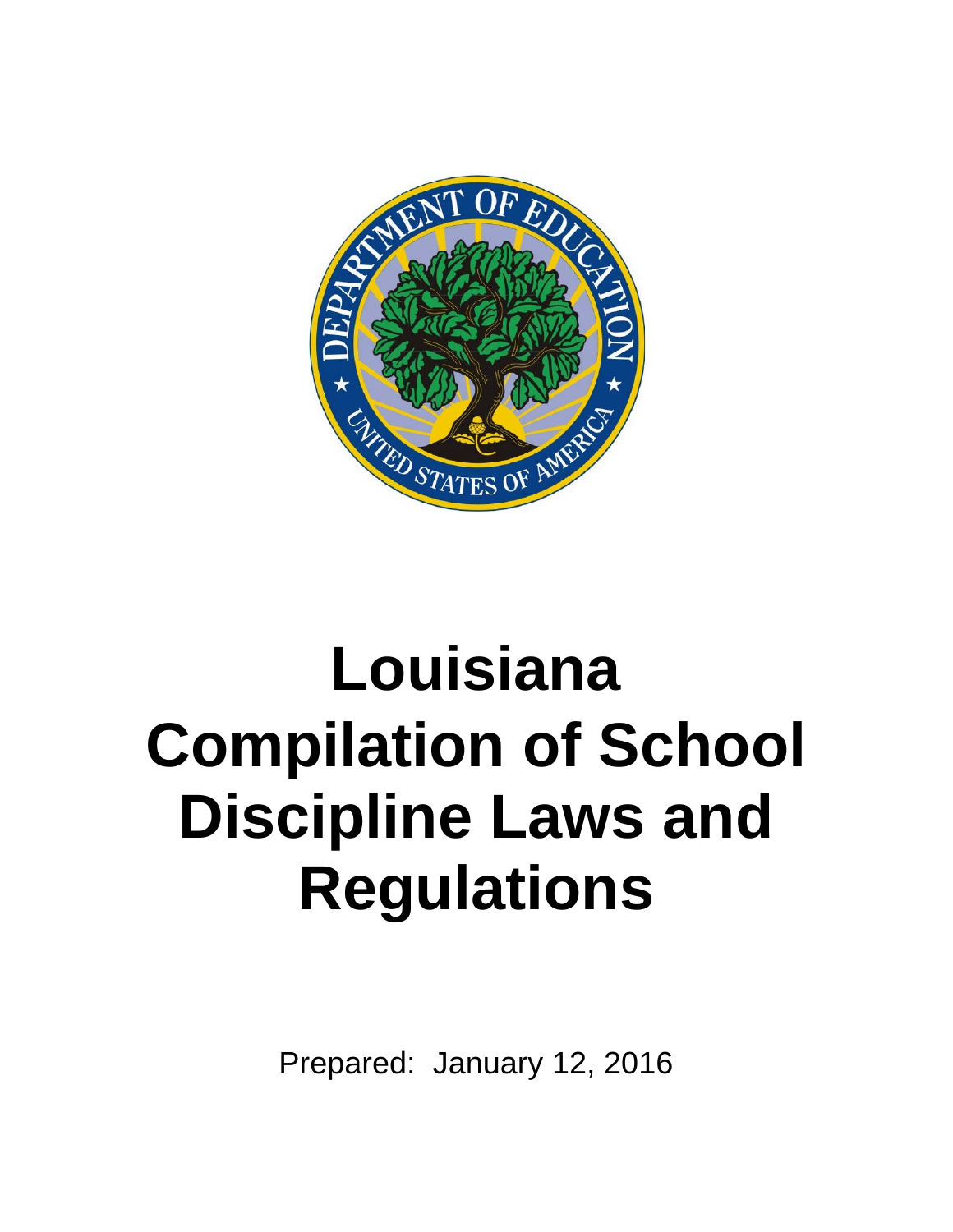# *Introduction*

This compilation presents school discipline-related laws and regulations for U.S. states, U.S. territories, and the District of Columbia, and, where available, links to education agency websites or resources related to school discipline and student conduct. The discipline laws and regulations presented in this compilation have been categorized by type of specific discipline issue covered, according to an organizational framework developed by the National Center for Safe and Supportive Learning Environments (NCSSLE). For example, one major category encompasses all laws or regulations governing states or territories that mandate specific disciplinary sanctions (such as suspension) for specific offenses (such as drug possession on school grounds). The school discipline laws and regulations were compiled through exhaustive searches of legislative websites that identified all laws and regulations relevant to each specific category. Compiled materials were subsequently reviewed by state education agency (SEA) representatives in the 50 states, Washington D.C., and the U.S. territories.

Discipline categories were not mutually exclusive. Laws and regulations often appeared across multiple categories. For jurisdictions with more extensive laws covering a breadth of topical areas, relevant sections were excerpted from the larger legislative text for inclusion in the appropriate discipline category. Laws, ordered by chapter and section number, appear first within each category followed by regulations. All laws and regulations listed within categories in the compilation also appear in the sources cited section of the document, which lists laws by chapter and section number and title, and where available, includes active hyperlinks to source websites supported or maintained by state legislatures. Additional links to government websites or resources are provided at the end of this document.

# *Notes & Disclaimers*

To the best of the preparer's knowledge, this Compilation of School Discipline Laws and Regulations is complete and current as of January 2016. Readers should also note that the information in this document was compiled from individual sources that are created by each jurisdiction and which are maintained and updated with varying frequencies. Readers should consult the source information provided directly in order to check for updates to laws and regulations reported in this document or to conduct further research.

For further information, including definitions of the different policy categories, please refer to the Discipline [Laws and Regulations Compendium](http://safesupportivelearning.ed.gov/school-discipline-compendium) posted on the Center's website.

# *Prepared by:*

**Child Trends**  7315 Wisconsin Avenue Suite 1200W Bethesda, Maryland 20814

**EMT Associates, Inc.**  1631 Creekside Drive Suite 100 Folsom, California 95630

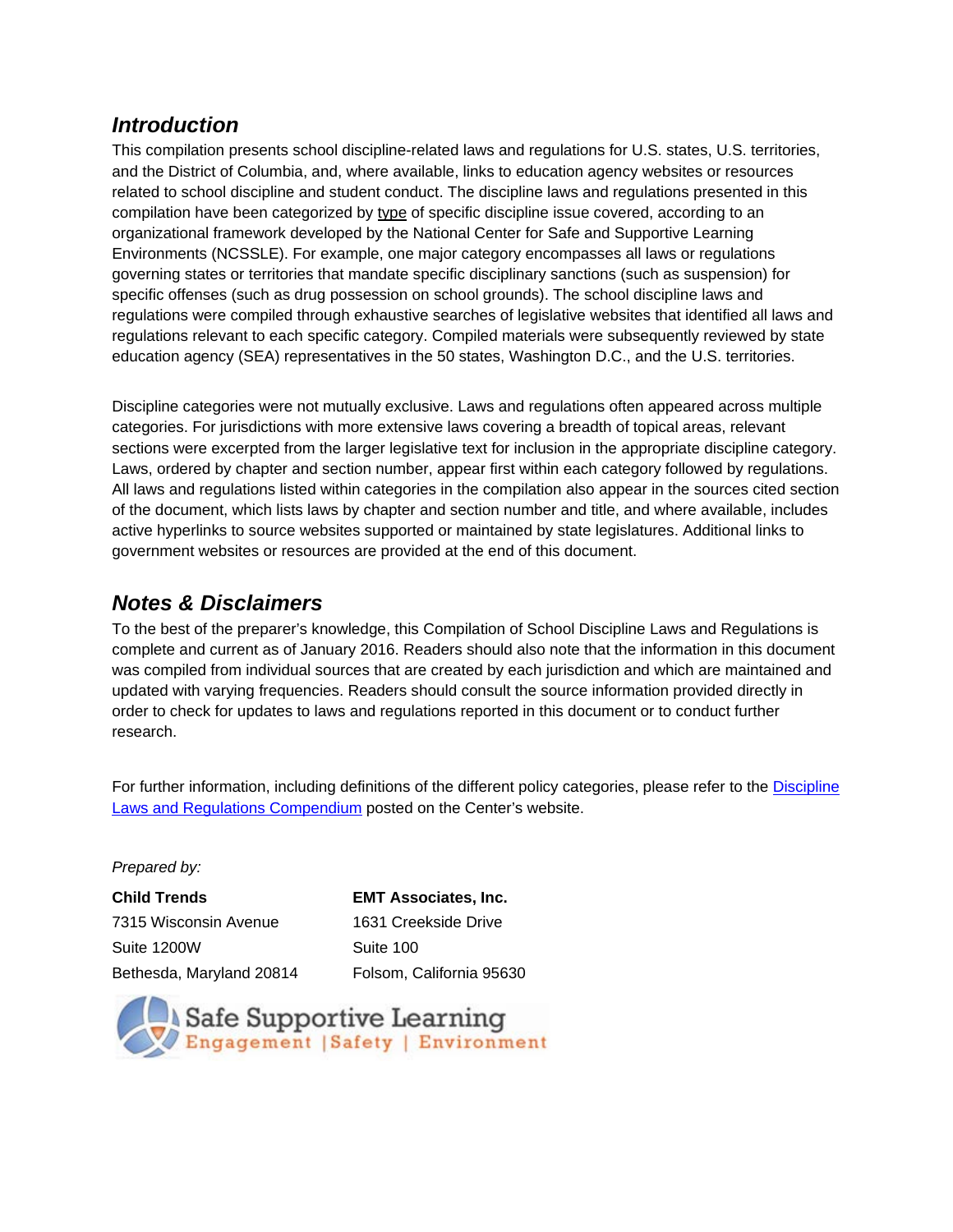# **Table of Contents**

| Out-of-School and Exclusionary Discipline: Suspensions, Expulsion, Restraint and |  |
|----------------------------------------------------------------------------------|--|
|                                                                                  |  |
|                                                                                  |  |
|                                                                                  |  |
|                                                                                  |  |
|                                                                                  |  |
|                                                                                  |  |
|                                                                                  |  |
|                                                                                  |  |
|                                                                                  |  |
|                                                                                  |  |
|                                                                                  |  |
|                                                                                  |  |
|                                                                                  |  |
|                                                                                  |  |
|                                                                                  |  |
|                                                                                  |  |
|                                                                                  |  |
|                                                                                  |  |
|                                                                                  |  |
|                                                                                  |  |
|                                                                                  |  |
|                                                                                  |  |
|                                                                                  |  |
|                                                                                  |  |
|                                                                                  |  |
|                                                                                  |  |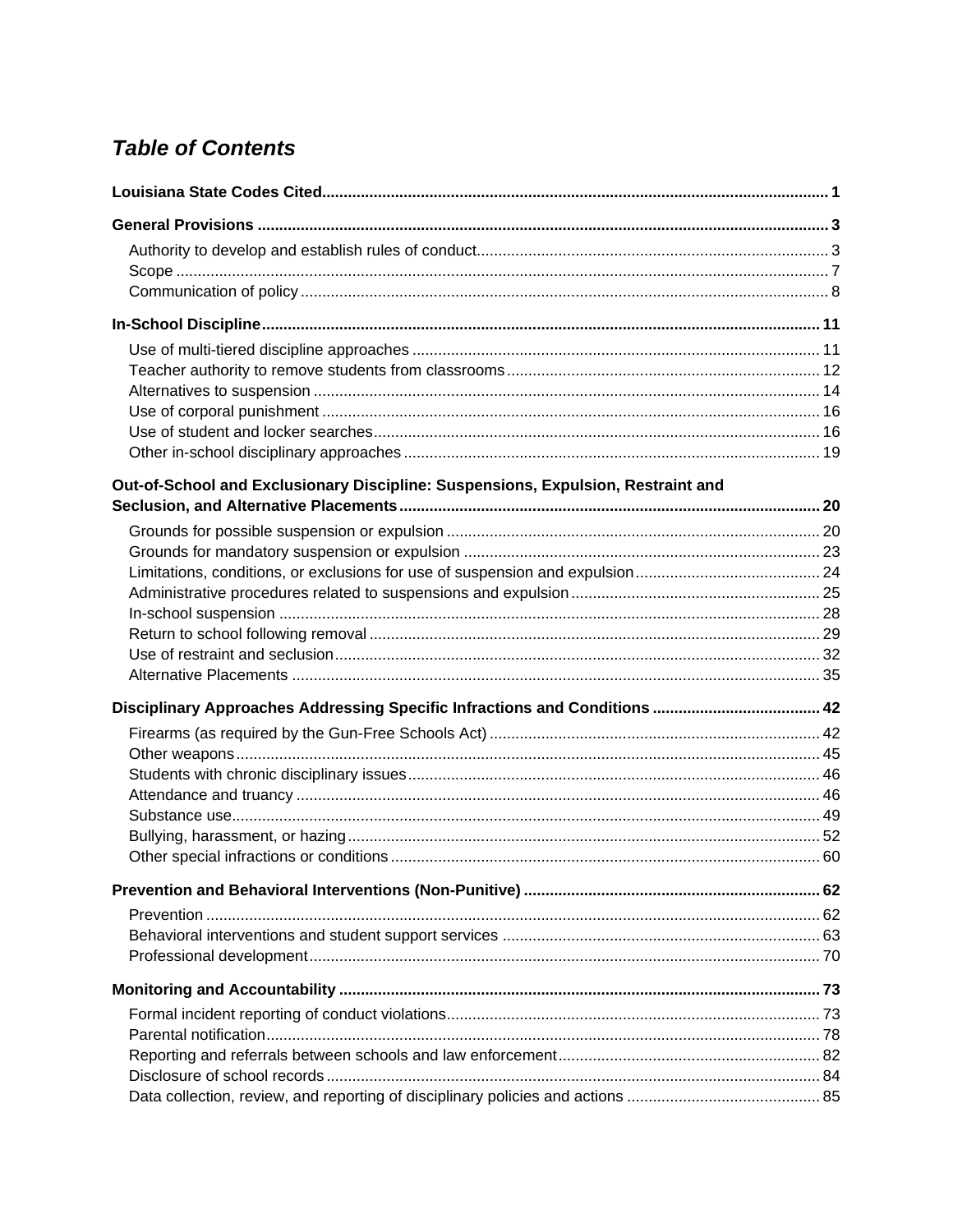| School Resource and Safety Officers (SROs/SSOs) and Truant/Attendance Officers 90         |  |
|-------------------------------------------------------------------------------------------|--|
|                                                                                           |  |
|                                                                                           |  |
|                                                                                           |  |
|                                                                                           |  |
|                                                                                           |  |
|                                                                                           |  |
|                                                                                           |  |
|                                                                                           |  |
|                                                                                           |  |
|                                                                                           |  |
| State-Sponsored, Publicly Available Websites or Other Resources on School Discipline  102 |  |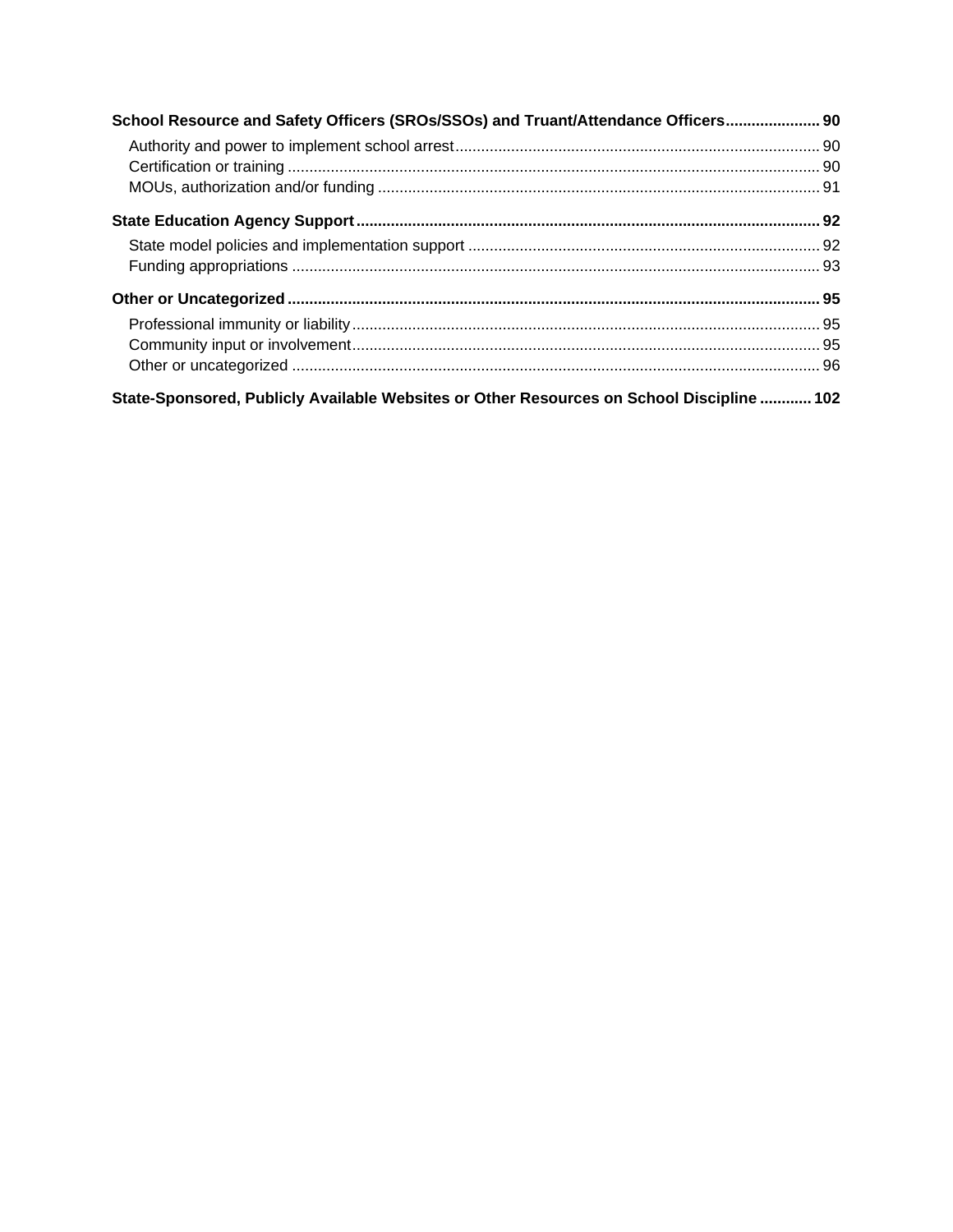# <span id="page-4-0"></span>*Louisiana State Codes Cited*

# **[Louisiana Revised Statutes](http://legis.la.gov/Legis/Laws_Toc.aspx?folder=75&level=Parent)**

# **[Title 14. Criminal Law](http://legis.la.gov/Legis/Laws_Toc.aspx?folder=75&level=Parent)**

| RS 14:34.3.  | Battery of a school teacher                                                         |
|--------------|-------------------------------------------------------------------------------------|
| RS 14:40.7.  | Cyberbullying                                                                       |
| RS 14:95.    | Illegal carrying of weapons                                                         |
| RS 14:95.2.  | Carrying a firearm or dangerous weapon by a student or nonstudent on school         |
|              | property, at school-sponsored functions, or in a firearm-free zone                  |
| RS 14:95.6.  | Firearm-free zone, notice, signs, crime, penalties                                  |
| RS 14:95.9.  | Wearing or possessing body armor, by a student or nonstudent on school property, at |
|              | school-sponsored functions, or in firearm-free zones                                |
| RS 14:122.1. | Intimidation and interference in the operation of schools                           |

# **[Title 17. Education](http://legis.la.gov/Legis/Laws_Toc.aspx?folder=75&level=Parent)**

| RS 17:7.                                                     | Duties, functions, and responsibilities of board                                                                   |  |
|--------------------------------------------------------------|--------------------------------------------------------------------------------------------------------------------|--|
| RS 17:53.                                                    | School board members; training required                                                                            |  |
| RS 17:100.1.                                                 | Alternative educational programs; certain adjudicated students; students in the                                    |  |
|                                                              | custody of the office of juvenile justice; funding; authority of the local school board to                         |  |
|                                                              | contract; inclusion in minimum foundation program; funding formula                                                 |  |
| RS 17:100.5.                                                 | Alternative schools; establishment by local boards                                                                 |  |
| RS 17:183.                                                   | Hazing; public elementary and secondary students; intent and findings; definitions;<br>policies                    |  |
| RS 17:221.                                                   | School attendance; compulsory ages; duty of parents; excessive absences; condition<br>for driving privileges       |  |
| RS 17:221.4.                                                 | Louisiana School Dropout Prevention Act                                                                            |  |
| RS 17:221.6.                                                 | Louisiana school dropout recovery program                                                                          |  |
| RS 17:223.                                                   | Discipline of pupils; suspension from school, corporal punishment                                                  |  |
| RS 17:224.                                                   | Unadjustable or incorrigible children; reports to juvenile courts; expulsion,<br>assignments, and transfers        |  |
| RS 17:239.                                                   | Prohibition against unauthorized use of electronic telecommunication devices;<br>exceptions; penalties             |  |
| RS 17:240.                                                   | Prohibition against use of tobacco in schools; prohibition against smoking on school<br>bus; rules and regulations |  |
| RS 17:280.                                                   | Internet and cell phone safety education; required instruction                                                     |  |
| Subpart C-1. The Education /Juvenile Justice Partnership Act |                                                                                                                    |  |
| RS 17:251.                                                   | Short title; legislative intent                                                                                    |  |
| RS 17:252.                                                   | School master plans for supporting student behavior and discipline                                                 |  |
| RS 17:415.                                                   | School records; duty to keep records by school principal                                                           |  |
| RS 17:416.                                                   | Discipline of pupils; suspension; expulsion                                                                        |  |
| RS 17:416.1.                                                 | Discipline of pupils; additional disciplinary authority                                                            |  |
| RS 17:416.2.                                                 | Supervision of suspended or expelled students; alternative education programs                                      |  |

- [RS 17:416.3.](http://legis.la.gov/Legis/Law.aspx?d=81035) Search of students' persons, desks, lockers, other areas; defense of suits against
- school personnel; indemnification; reporting of implements seized
- [RS 17:416.6.](http://legis.la.gov/Legis/Law.aspx?d=81038) Search of persons entering public school buildings or grounds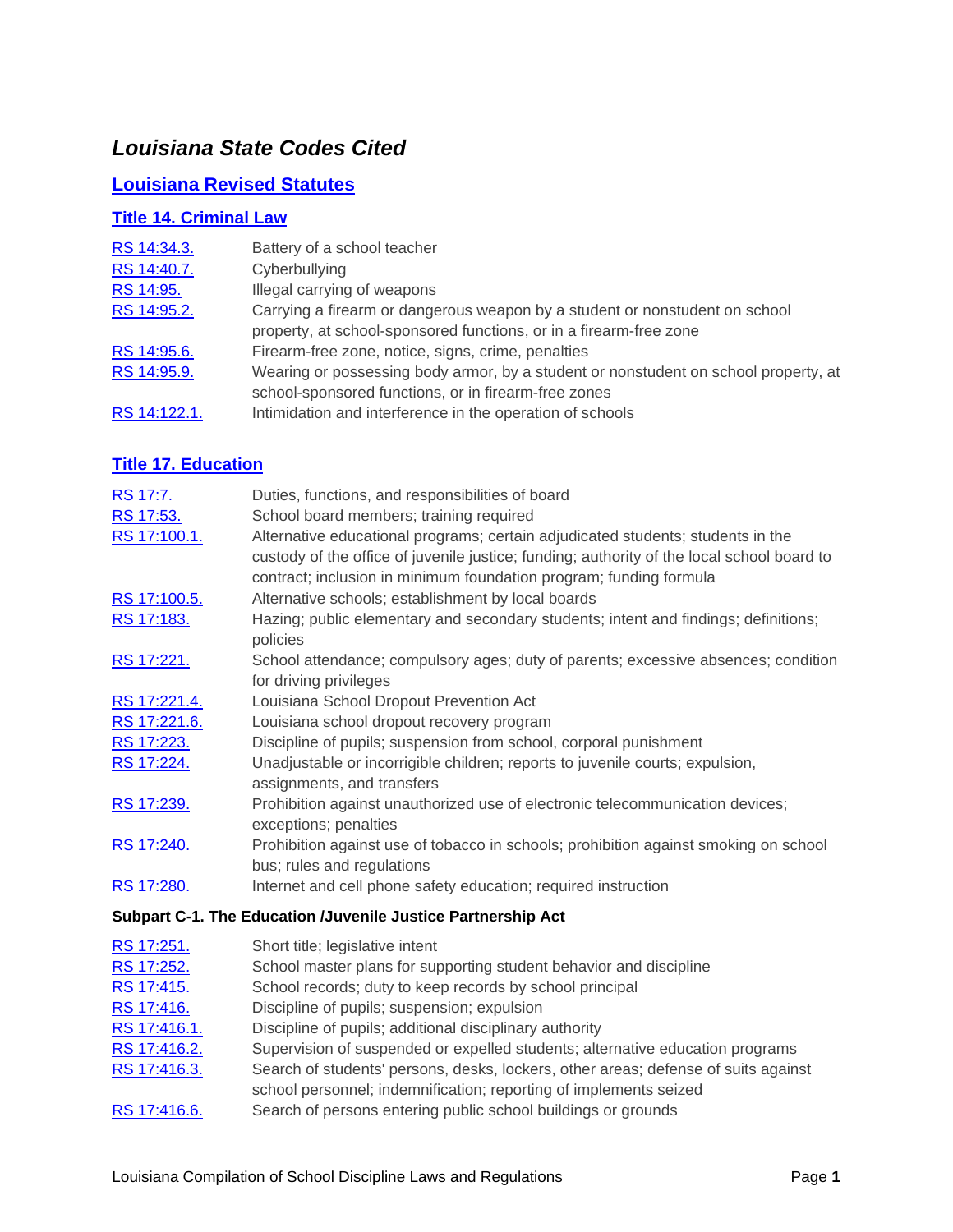| RS 17:416.8.  | Discipline policy review committees; school option                                                      |
|---------------|---------------------------------------------------------------------------------------------------------|
| RS 17:416.11. | Discipline of pupils; limitation of liability                                                           |
| RS 17:416.12. | Students; appropriate conduct; compliance                                                               |
| RS 17:416.13. | Student code of conduct; requirement; bullying; prohibition; notice; reporting;<br>accountability       |
| RS 17:416.15. | Zero tolerance policies; authorization; conflict resolution classes; fees; compliance                   |
| RS 17:416.16. | School crisis management and response plans                                                             |
| RS 17:416.17. | Youth development and assistance programs; legislative findings and purpose;                            |
|               | school authority for programs for elementary students                                                   |
| RS 17:416.18. | Teacher Bill of Rights                                                                                  |
| RS 17:416.19. | School resource officers                                                                                |
| RS 17:416.20. | Student conduct standards; awareness and understanding by students; required<br>orientation; guidelines |
| RS 17:416.21. | Behavior of students with exceptionalities; use of seclusion and physical restraint                     |
| RS 17:1801.   | Hazing prohibited; penalties                                                                            |

# **[Title 32. Motor Vehicles and Traffic Regulation](http://legis.la.gov/Legis/Laws_Toc.aspx?folder=75&level=Parent)**

[RS 32:431.](http://legis.la.gov/Legis/Law.aspx?d=88425) Driving is a privilege; expulsion or suspension from school, cause for suspension of license

# **Title 40. Public [Health and Safety](http://legis.la.gov/Legis/Laws_Toc.aspx?folder=75&level=Parent)**

[RS 40:2404.1.](http://legis.la.gov/Legis/Law.aspx?d=321550) Additional powers of the council, school resource officers, School Violence Prevention Training Program

# **Louisiana Regulations**

# **Louisiana Department of Education Guidance**

**[Louisiana Board of Elementary and Secondary Education \(BESE\) Bulletins](http://bese.louisiana.gov/documents-resources/policies-bulletins)**

**[Bulletin 741. Louisiana Handbook for School Administrators](http://doa.louisiana.gov/osr/lac/28v115/28v115.doc)** 

### **Chapter 13. Discipline**

- §1301. Disciplinary regulations
- §1302. Student code of conduct
- §1303. Bullying
- §1304. Classroom management training for school staff
- §1305. Reasons for suspension [Formerly §1303]
- §1306. Due process for suspensions [Formerly §1305]
- §1307. Reasons for expulsions
- §1309. Guidelines for expulsions
- §1311. Due process for expulsions
- §1313. Discipline for students with disabilities
- §1315. Corporal punishment
- §1317. Search and seizure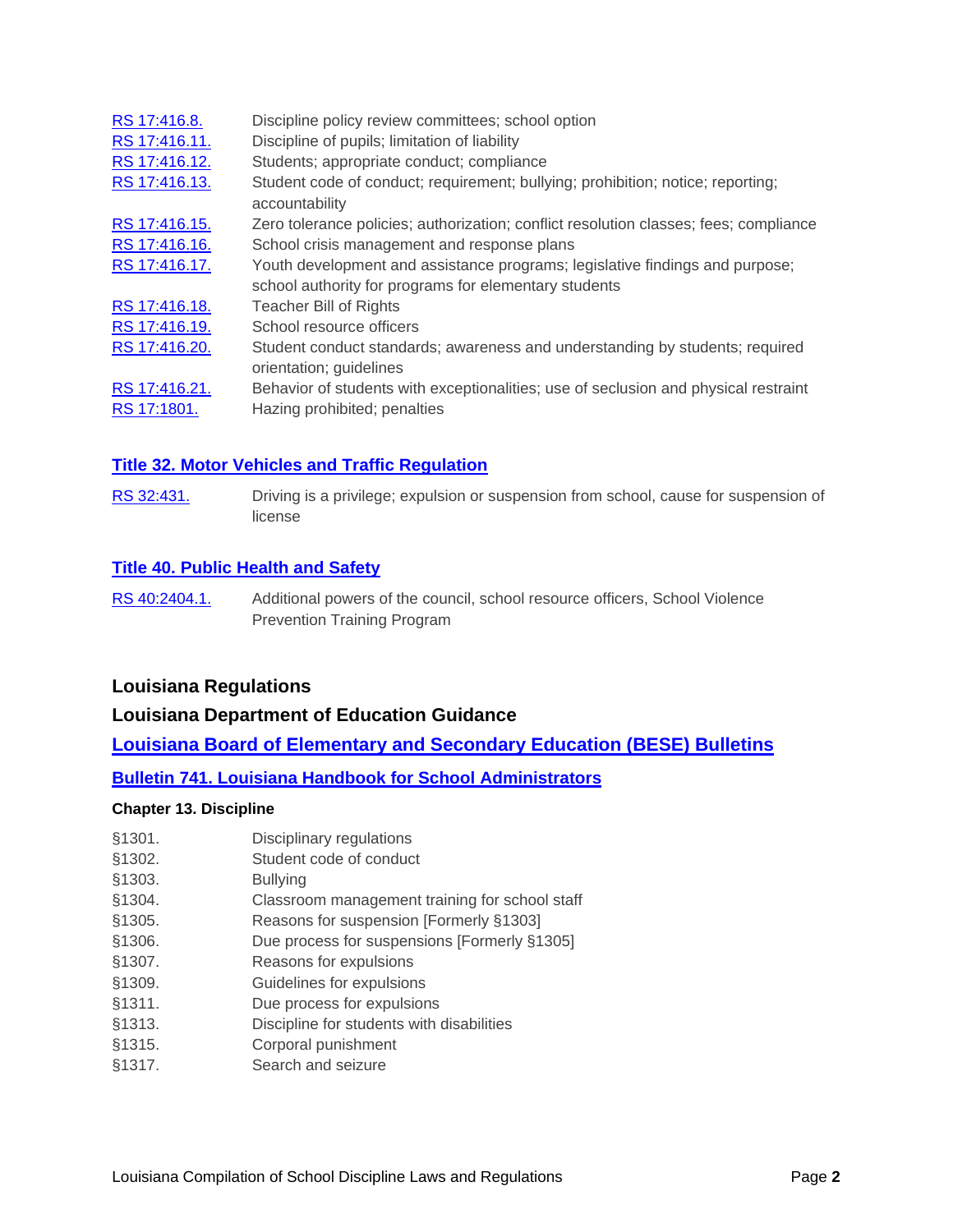# <span id="page-6-0"></span>*General Provisions*

# <span id="page-6-1"></span>**Authority to develop and establish rules of conduct**

# **LAWS**

# **§17:7. Duties, functions, and responsibilities of board.**

In addition to the authorities granted by R.S. 17:6 and any powers, duties, and responsibilities vested by any other applicable laws, the board shall:

(5)

 (a) Approve courses of study and prepare and adopt rules and regulations for the discipline of students and the governance of the public elementary and secondary schools and other public schools and programs under its jurisdiction, which shall not be inconsistent with law and which shall be enforced by the city, parish, and other local public school boards and the local school superintendents; however, the board shall have no control over the business affairs of a city, parish, or other local public school board or the selection or removal of its officers and employees.

(b)

 (i) Prepare and adopt rules and guidelines for the appropriate use of seclusion, physical restraint, and mechanical restraint of students with exceptionalities as defined in R.S. 17:1942, in accordance with the Administrative Procedure Act.

 (ii) The rules and guidelines adopted pursuant to Item (i) of this Subparagraph shall not be applicable to a student who has been deemed to be gifted or talented unless the student has been identified as also having a disability.

 (32) Report in writing to the House Committee on Education and the Senate Committee on Education by not later than September 15, 2010, relative to the standards and criteria used by the board to approve alternative schools and alternative education programs for students in public elementary and secondary schools who are suspended for more than ten days or who are expelled from school for violations of school discipline law or policy and who remain under the supervision of the city, parish, or other local public school taking the action. The report shall specify in detail all minimum standards and criteria that must be met in order for the board to approve the alternative school or program and note standards and criteria that are subject to waiver by the board in making approval determinations.

### **§17:223. Discipline of pupils; suspension from school, corporal punishment.**

A. […] Each parish and city school board shall have discretion in the use of corporal punishment. In those cases in which a parish or city school board decides to use corporal punishment, each parish or city school board shall adopt such rules and regulations as it deems necessary to implement and control any form of corporal punishment in the schools in its district.

# **§17:240. Prohibition against use of tobacco in schools; prohibition against smoking on school bus; rules and regulations.**

C.(1) The governing authority of each public elementary or secondary school shall and any governing authority of any nonpublic elementary or secondary school may adopt necessary rules and regulations to assure compliance with the provisions of this Section.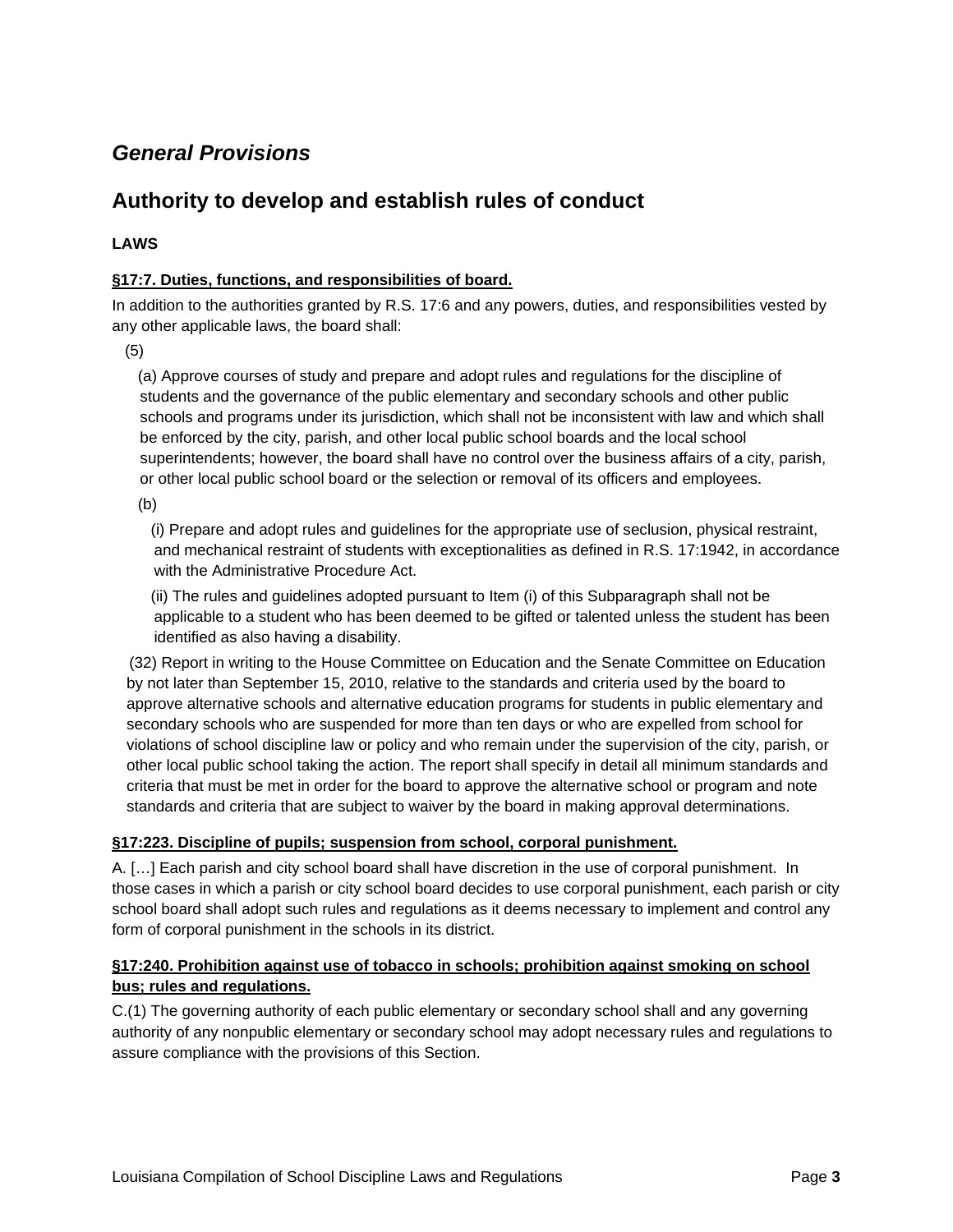(2) The governing authority of each public elementary or secondary school and each nonpublic elementary or secondary school may provide for appropriate penalties for violators, including but not limited to disciplinary action or a fine not to exceed two hundred dollars, or both.

 (3) The provisions of this Section shall be enforced by the local superintendents of education or their designees pursuant to any rules, regulations, and penalties promulgated pursuant to this Section.

# **§17:251. Short title; legislative intent.**

A. This Subpart may be cited as the "Education/Juvenile Justice Partnership Act".

B. The legislature hereby finds and declares that:

 (1) The good behavior and discipline of students are essential prerequisites to academic learning, the development of student character, and the general, as well as educational, socialization of children and youth.

 (2) Bad behavior and lack of discipline in many schools of the state are impairing the quality of teaching, learning, character development, and socialization, and, in some schools, are creating real and potential threats to school and public safety.

 (3) Greater communication, coordination, and collaboration need to exist between and among state, city, parish, and other local public school systems and juvenile justice agencies to address effectively issues affecting the behavior and discipline of students, especially with respect to safe school planning, mental health service delivery, family strengthening, alternative schools, special education, school zero tolerance policies, school suspensions, and positive behavioral supports.

# **§17:416. Discipline of students; suspension; expulsion.**

A. (2) (a) (ii) Each city and parish school board shall adopt rules regarding the implementation of inschool suspension by no later than January 1, 1995.

A. (2) (b) (iv) Each city and parish school board shall adopt rules regarding the implementation of detention by no later than January 1, 1995.

A.(4) The governing authority of each public elementary and secondary school shall adopt such rules and regulations as it deems necessary to implement the provisions of this Subsection and of R.S. 17:416.13.  $[...]$ 

G. The State Board of Elementary and Secondary Education shall formulate, develop, adopt, and fully implement by not later than the beginning of the 1998-1999 school year methods and procedures for use as part of the board's school-approval process to determine whether or not state laws and board policies regarding student discipline are being fully complied with by a school's administrators, teachers, and other employees. Any school determined not to be in compliance with such laws and procedures shall not be approved. The provisions of this Subsection shall not apply to private schools.

# **§17:416.1. Discipline of pupils; additional disciplinary authority.**

A. In addition to the specific disciplinary measures authorized in R.S. 17:416 teachers, principals, and administrators of the public schools may, subject to any rules as may be adopted by the parish or city school board, employ other reasonable disciplinary and corrective measures to maintain order in the schools; provided, however, that nothing in this Section shall be construed as superseding the provisions of R.S. 17:416 relative to the disciplining of students, suspensions, and expulsions.

B. Each parish and city school board shall have the discretion with respect to the use of corporal punishment. In those cases in which a parish or city school board decides to use corporal punishment, each parish or city school board shall adopt such rules and regulations as it deems necessary to implement and control any form of corporal punishment in the schools in its district.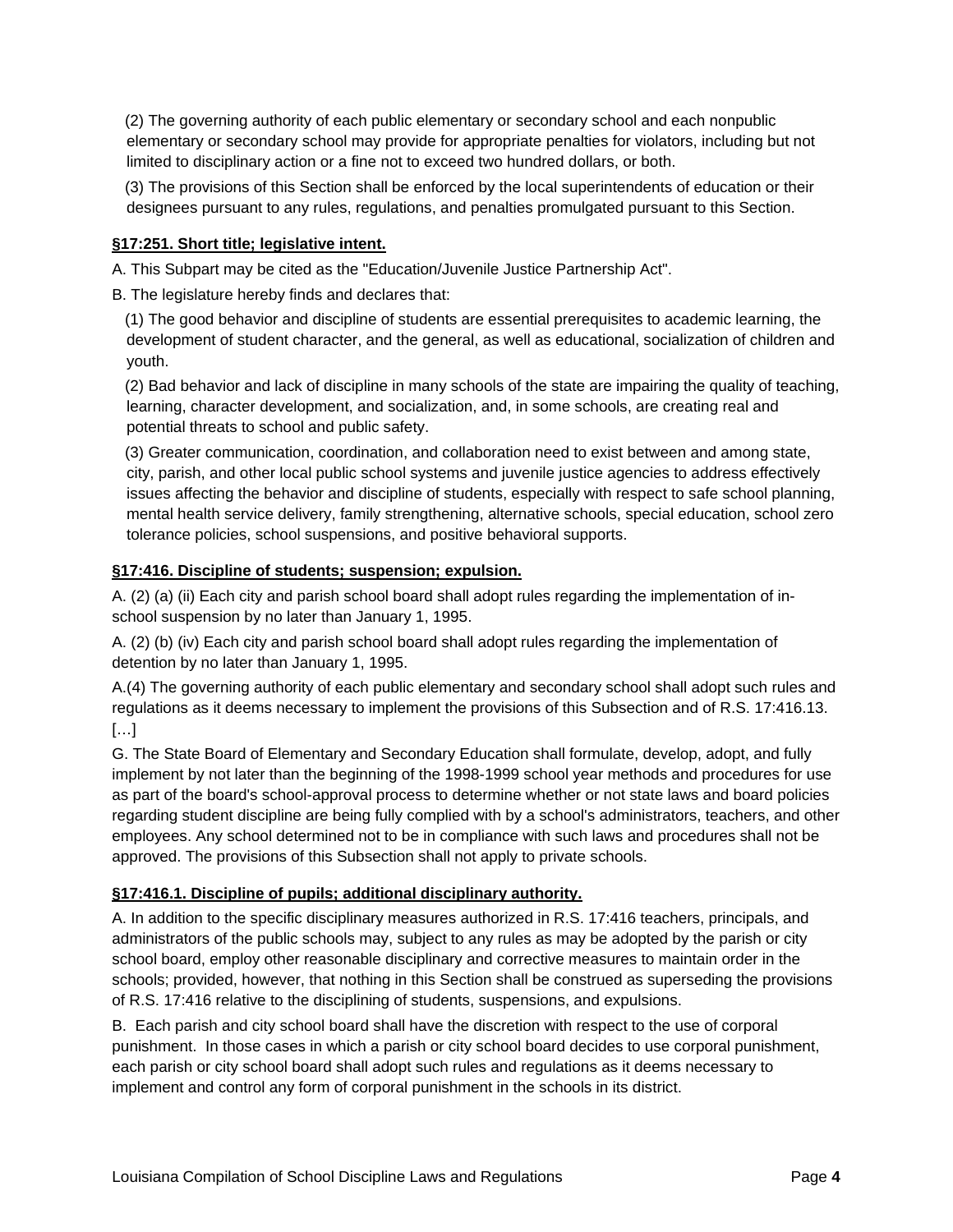# **§17:416.3. Search of students' persons, desks, lockers, other areas; defense of suits against school personnel; indemnification; reporting of implements seized**

C. (1) (a) On or before January 1, 1995, each parish and city school board shall adopt a policy that is consistent with Subsection A of this Section to provide for reasonable search and seizure by public school teachers, principals, and other school administrators of students' persons, desks, lockers, or other school areas for evidence that the law, a school rule, or a parish or city school board policy has been violated.

(b) Such policy shall include at a minimum:

- (i) Specification of standards regarding procedures for searching students to prevent excessive intrusion.
- (ii) Specification of standards for retaining and securing confiscated implements and materials.

 (iii) Directions regarding the disposal of implements and materials reported to law enforcement authorities when such authorities notify the principal that the implements and materials need not be retained.

 (iv) Specification of disciplinary action when a principal or designated administrator violates any provision of this Section.

 (2) (a) Nothing in this Section shall require defense and/or indemnification by a school board, a principal, or other school administrator for suits regarding search and seizure unless such acts are in accordance with the policy adopted by the school board that employs him, if the policy is declared to be reasonable by a court of competent jurisdiction.

 (b) No teacher, principal, school security guard, or administrator shall be held personally liable for any action authorized by this Section and performed in accordance with school board policies adopted pursuant to this Section.

# **§17:416.13. Student code of conduct; requirement; bullying; prohibition; notice; reporting; accountability.**

B. (1) Bullying Policy. --The governing authority of each public elementary and secondary school shall adopt, and incorporate into the student code of conduct, a policy prohibiting the bullying of a student by another student, which includes the definition of bullying as provided in Subsection C of this Section. This policy must be implemented in a manner that is ongoing throughout the school year and integrated with a school's curriculum, a school's discipline policies, and other violence prevention efforts.

# **§40:2404.1. Additional powers of the council, school resource officers, School Violence Prevention Training Program.**

A. In accordance with the provisions of R.S. 40:2404(11) and R.S. 17:416.19, the Council on Peace Officer Standards and Training shall develop and implement a School Violence Prevention Training Program under their jurisdiction and within the existing school resource officer program in conjunction with the Louisiana Commission on Law Enforcement and Administration of Criminal Justice, the office of state police, local law enforcement agencies, and the State Board of Elementary and Secondary Education.

B. The Council on Peace Officer Standards and Training shall have the power to establish and appoint a committee with members representing the Louisiana Commission on Law Enforcement and Administration of Criminal Justice, the accredited law enforcement training centers, the office of state police, local law enforcement agencies, and the State Board of Elementary and Secondary Education.

C. The committee shall have the following powers:

 (1) To develop minimum curriculum requirements for the training and certification of school security guards, which standards shall apply uniformly throughout the state for all school security guards.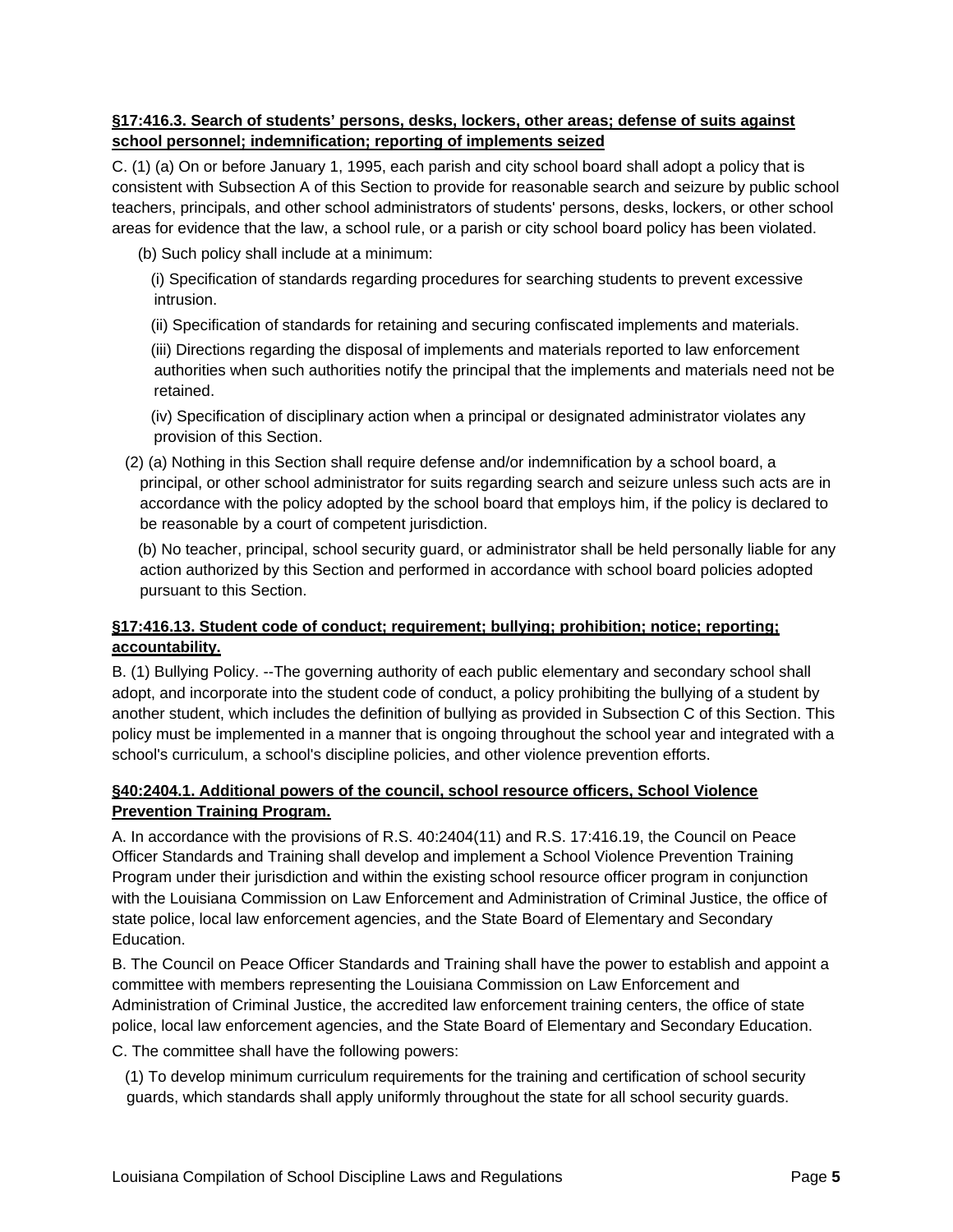(2) To establish minimum law enforcement instruction qualifications at an accredited P.O.S.T. academy.

 (3) To approve and certify a school security guard program and to establish other requirements relative to such program.

### **REGULATIONS**

## **§1301. Disciplinary Regulations**

A. Each LEA shall adopt such rules and regulations as it deems necessary to implement and control any disorderly conduct in the school or on the playground of the school, on any school bus, on the street or road while going to and from school, or during intermission and recess, or at any school sponsored activity or function.

 1. The plan shall not prohibit a teacher from removing a pupil from the classroom for disciplinary reasons.

2. Each LEA shall adopt rules regarding the reporting and review of disciplinary actions.

B. Teachers, principals, and administrators may, subject to any rules as may be adopted by the LEA, apply reasonable disciplinary and corrective measures to maintain order in the schools (refer to R.S. 17:416 and R.S. 17:223).

H. Each local educational governing authority LEA shall adopt rules regarding the implementation of inschool suspension and detention.

### **§1302. Student Code of Conduct**

A. Each LEA shall adopt a student code of conduct for the students in the schools under its jurisdiction.

 1. Such student code of conduct shall be in compliance with all existing rules, regulations, and policies of the board and of BESE and all state laws relative to student discipline and shall include any necessary disciplinary action to be taken against any student who violates the code of conduct.

 2. Each LEA shall adopt and incorporate into its student code of conduct a policy prohibiting the bullying of a student by another student, which includes the definition of bullying and all other requirements listed in the following Section.

### **§1303. Bullying.**

A. Policy. Each LEA shall develop and adopt a policy that prohibits the bullying of a student by another student.

 1. The bullying policy must be implemented in a manner that is ongoing throughout the year and integrated with a school's curriculum, a school's discipline policies, and other violence prevention efforts.

2. The policy shall contain the definition of bullying found in this Section and shall address the following:

- a. behavior constituting bullying;
- b. the effect the behavior has on others, including bystanders; and
- c. the disciplinary and criminal consequences of bullying another student

# **§1315. Corporal punishment.**

A. Each LEA shall have discretion in the use of corporal punishment. In those cases in which an LEA decides to use corporal punishment, the LEA shall adopt such rules and regulations as it deems necessary to implement and control any form of corporal punishment in the schools under its jurisdiction.

B. Each LEA shall adopt a policy establishing procedures for the investigation of employees accused of impermissible corporal punishment.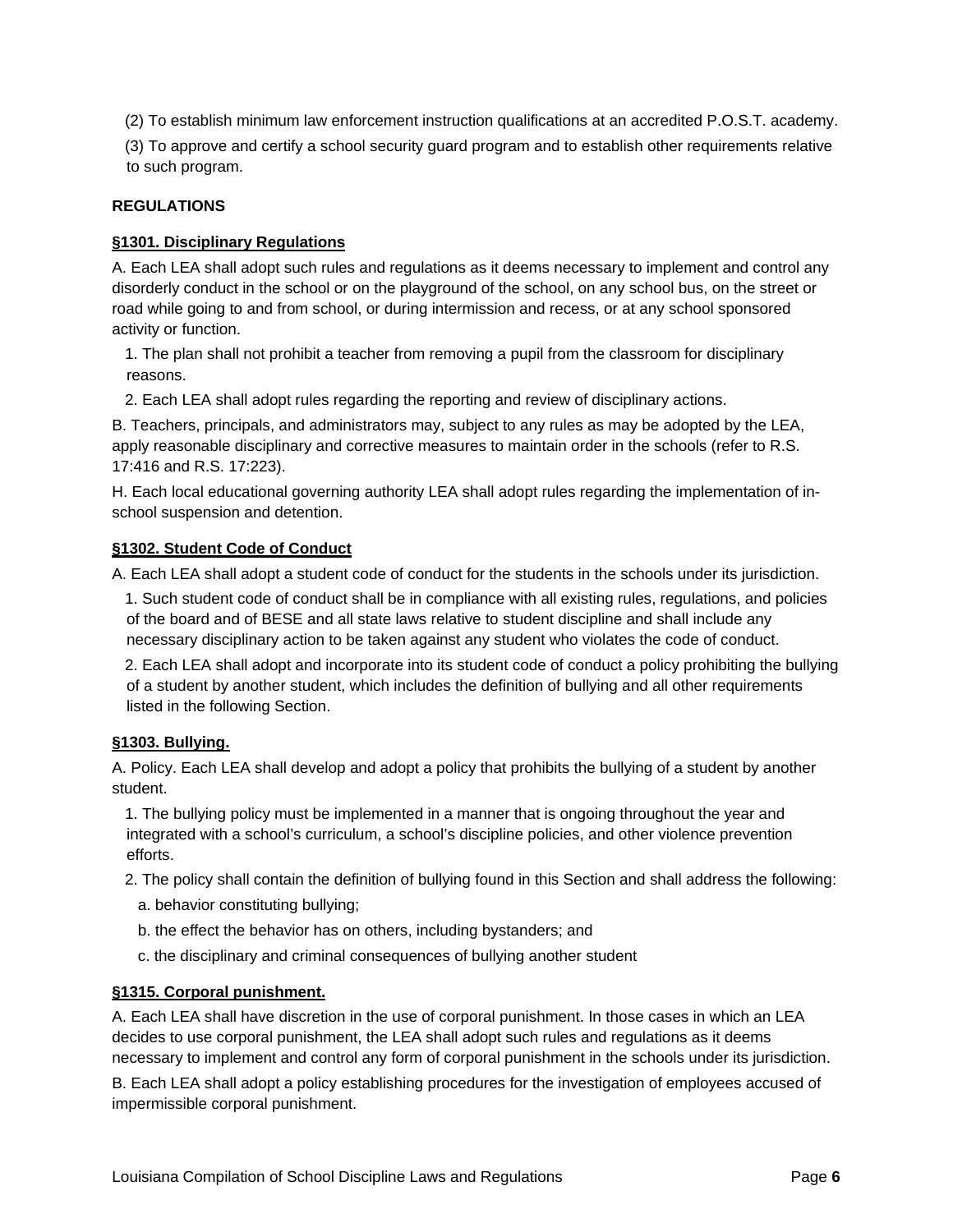# **§1317. Search and seizure.**

C. Each LEA shall adopt a policy to provide for reasonable search and seizure by teachers, by principals, and by other school administrators of a student's person, desk, locker, or other school areas for evidence that the law, a school rule, or an LEA policy has been violated.

D. Any such policy shall be in accordance with applicable law.

# <span id="page-10-0"></span>**Scope**

# **LAWS**

## **§14:95.2. Carrying a firearm or dangerous weapon by a student or nonstudent on school property, at school-sponsored functions, or in a firearm-free zone.**

A. Carrying a firearm, or dangerous weapon as defined in R.S. 14:2, by a student or nonstudent on school property, at a school sponsored function, or in a firearm-free zone is unlawful and shall be defined as possession of any firearm or dangerous weapon, on one's person, at any time while on a school campus, on school transportation, or at any school sponsored function in a specific designated area including but not limited to athletic competitions, dances, parties, or any extracurricular activities, or within one thousand feet of any school campus.

B. For purposes of this Section, the following words have the following meanings:

(1) "Campus" means all facilities and property within the boundary of the school property.

 (2) "Nonstudent" means any person not registered and enrolled in that school or a suspended student who does not have permission to be on the school campus.

 (3) "School" means any elementary, secondary, high school, vocational-technical school, college, or university in this state.

 (4) "School bus" means any motor bus being used to transport children to and from school or in connection with school activities.

### **§17:223. Discipline of pupils; suspension from school, corporal punishment.**

A. Every teacher is authorized to hold every pupil to a strict accountability for any disorderly conduct in school or on the playground of the school, or on any school bus going to or returning from school, or during intermission or recess.

### **§17:240. Prohibition against use of tobacco in schools; prohibition against smoking on school bus; rules and regulations.**

A. For purposes of this Section the following terms shall have the following meanings unless the context clearly indicates otherwise:

 (1) "School building" means any building located on the property of any elementary or secondary school, the Louisiana School for the Deaf, the Louisiana School for the Visually Impaired, the Louisiana Special Education Center, and schools in the Special School District.

B.(1) Notwithstanding any other provision of law, no person shall smoke, chew, or otherwise consume any tobacco or tobacco product in any elementary or secondary school building.

 (2) No person shall smoke or carry a lighted cigar, cigarette, pipe, or any other form of smoking object or device on the grounds of any public or private elementary or secondary school property, the Louisiana School for the Deaf, the Louisiana School for the Visually Impaired, the Louisiana Special Education Center, or schools in the Special School District, except in an area specifically designated as a smoking area.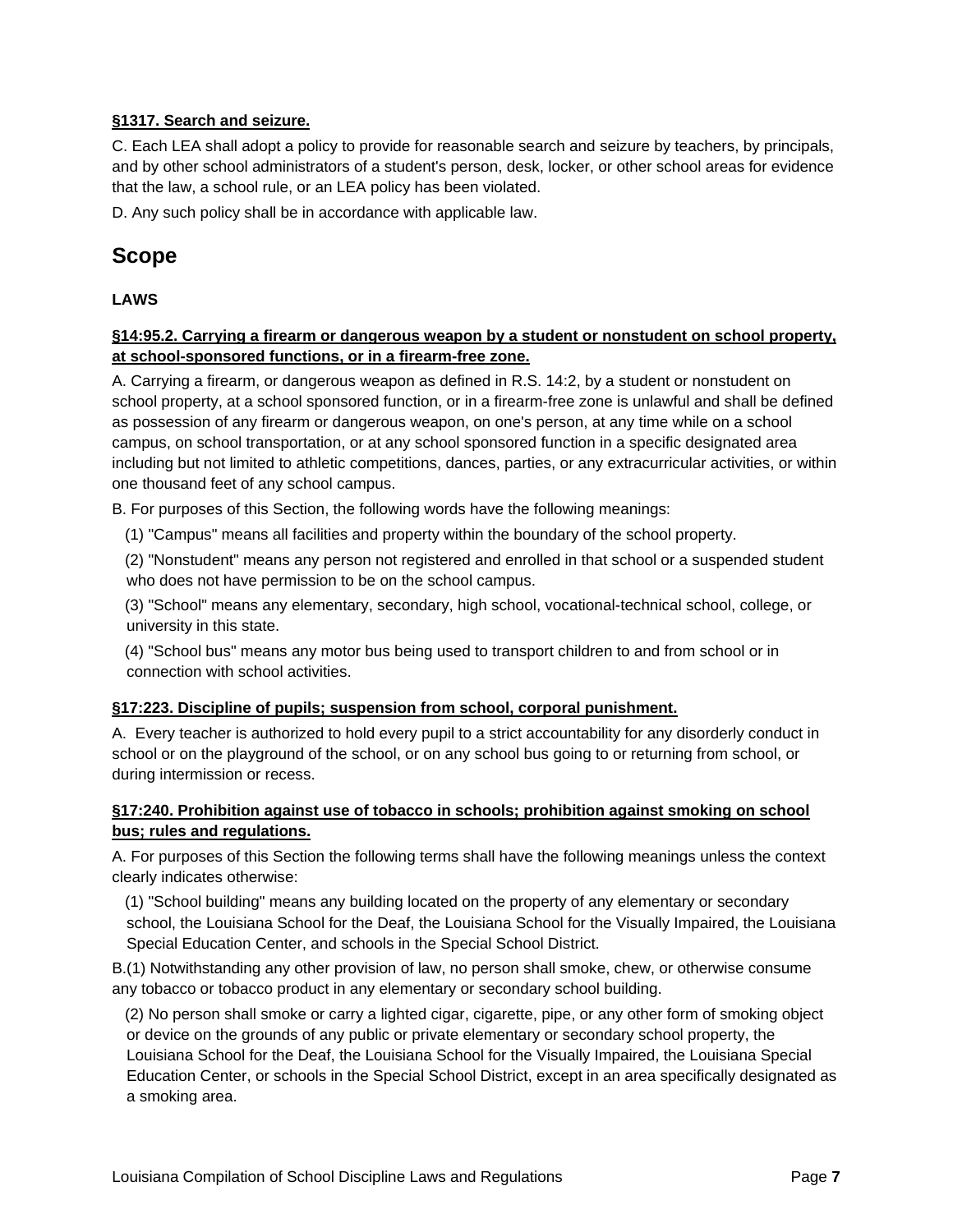(3) Smoking shall be prohibited on any school bus transporting children attending any public elementary or secondary school.

# **§17:416. Discipline of students; suspension; expulsion.**

A.(1)(a) Every teacher and other school employee shall endeavor to hold every student to a strict accountability for any disorderly conduct in school or on the playgrounds of the school, on the street or road while going to or returning from school, on any school bus, during intermission or recess, or at any school-sponsored activity or function.

# **REGULATIONS**

# **§1301. Disciplinary regulations.**

A. Each LEA shall adopt such rules and regulations as it deems necessary to implement and control any disorderly conduct in the school or on the playground of the school, on any school bus, on the street or road while going to and from school, or during intermission and recess, or at any school sponsored activity or function.

# <span id="page-11-0"></span>**Communication of policy**

# **LAWS**

# **§17:416.13. Student code of conduct; requirement; bullying; prohibition; notice; reporting; accountability.**

D. Prior to January 1, 2013, the State Board of Elementary and Secondary Education, in collaboration with the state Department of Education, shall develop and adopt rules and regulations to implement the provisions of this Section relative to the procedures and processes to be used to report and investigate bullying and which shall include but not be limited to:

 (1) Notice to Students and Parents. --The governing authority of each public elementary and secondary school shall inform each student, orally and in writing at the orientation required under R.S. 17:416.20, of the prohibition against bullying of a student by another student, the nature and consequences of such actions, including the potential criminal consequences and loss of driver's license as provided in R.S. 17:416.1, and the proper process and procedure for reporting any incidents involving such prohibited actions. A copy of the written notice shall also be delivered to each student's parent or legal guardian.

# **§17:416.18. Teacher Bill of Rights.**

A. Respecting the authority of teachers is essential to creating an environment conducive to learning, effective instruction in the classroom, and proper administration of city, parish, and other local public schools. To maintain and protect that authority, it is important that teachers, administrators, parents, and students are fully informed of the various rights conferred upon teachers pursuant to this Section, which are:

 (1) A teacher has the right to teach free from the fear of frivolous lawsuits, including the right to qualified immunity and to a legal defense, and to indemnification by the employing school board, pursuant to R.S. 17:416.1(C), 416.4, 416.5, and 416.11, for actions taken in the performance of duties of the teacher's employment.

 (2) A teacher has the right to appropriately discipline students in accordance with R.S. 17:223 and 416 through 416.16 and any city, parish, or other local public school board regulation.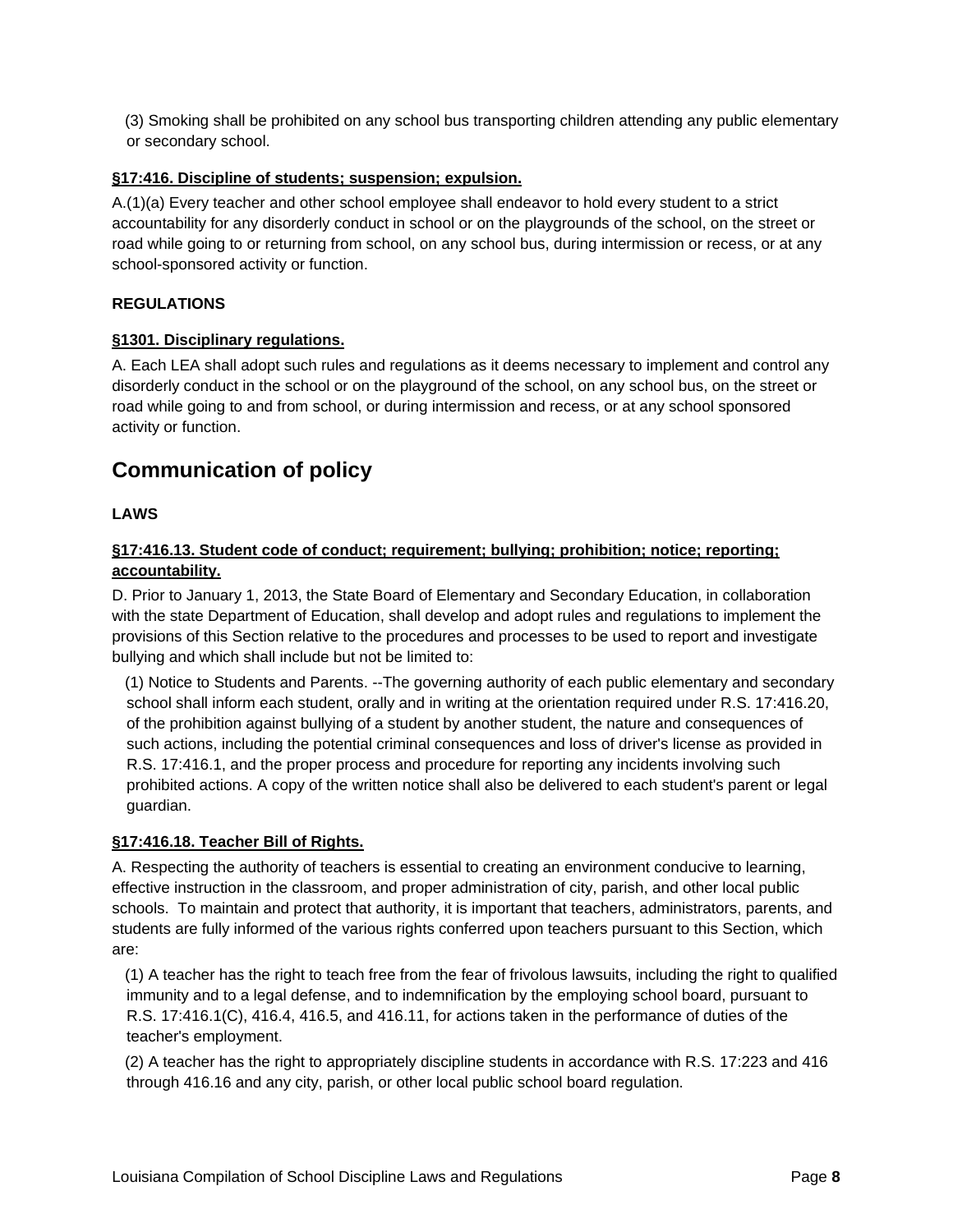(3) A teacher has the right to remove any persistently disruptive student from his classroom when the student's behavior prevents the orderly instruction of other students or when the student displays impudent or defiant behavior and to place the student in the custody of the principal or his designee pursuant to R.S. 17:416(A)(1)(c).

 (4) A teacher has the right to have his or her professional judgment and discretion respected by school and district administrators in any disciplinary action taken by the teacher in accordance with school and district policy and with R.S.17:416(A)(1)(c).

 (5) A teacher has the right to teach in a safe, secure, and orderly environment that is conducive to learning and free from recognized dangers or hazards that are causing or likely to cause serious injury in accordance with R.S. 17:416.9 and 416.16.

(6) A teacher has the right to be treated with civility and respect as provided in R.S. 17:416.12.

 (7) A teacher has the right to communicate with and to request the participation of parents in appropriate student disciplinary decisions pursuant to R.S. 17:235.1 and 416(A).

(8) A teacher has the right to be free from excessively burdensome disciplinary paperwork.

 (9) A beginning teacher has the right to receive leadership and support in accordance with R.S. 17:3881, including the assignment of a qualified, experienced mentor who commits to helping him become a competent, confident professional in the classroom and offers support and assistance as needed to meet performance standards and professional expectations.

B. No city, parish, or other local public school board shall establish policies that prevent teachers from exercising the rights provided in this Section or in any other provision included in R.S. 17:416 through 416.16.

C. The provisions of this Section shall not be construed to supersede any other state law, State Board of Elementary and Secondary Education policy, or city, parish, or other local public school board policy enacted or adopted relative to the discipline of students.

D. Each city, parish, or other local public school board shall provide a copy of this Section to all teachers at the beginning of each school year. Each such school board also shall post a copy of the rights provided in this Section in a prominent place in every school and administrative building it operates and provide such a copy to parents or legal guardians of all children attending such schools in a form and manner approved by the school board. Each city, parish, or other local public school board and every school under its jurisdiction that maintains an Internet website shall post on such website a copy of the Teacher Bill of Rights required by this Section.

# **§17:416.20. Student conduct standards; awareness and understanding by students; required orientation; guidelines.**

A. In addition to any other requirements established by law, rule, or regulation relative to student discipline and conduct, the governing authority of a public elementary or secondary school shall require that every student be provided an orientation during the first five days of each school year regarding school disciplinary rules and provisions of the code of student conduct applicable to such students, including but not limited to the policy on bullying as provided in R.S. 17:416.13. Orientation instruction shall be provided by the school principal or his designees and shall include but not be limited to consequences for failing to comply with such school disciplinary rules and code requirements, including suspension, expulsion, the possibility of suspension of a student's driver's license for one year as provided in R.S. 17:416.1, and the possible criminal consequences of violent acts committed on school property, at a school-sponsored function, or in a firearm-free zone. The orientation also shall clearly communicate to students the rights afforded teachers pursuant to R.S. 17:416.18 and other applicable law relative to the discipline of students.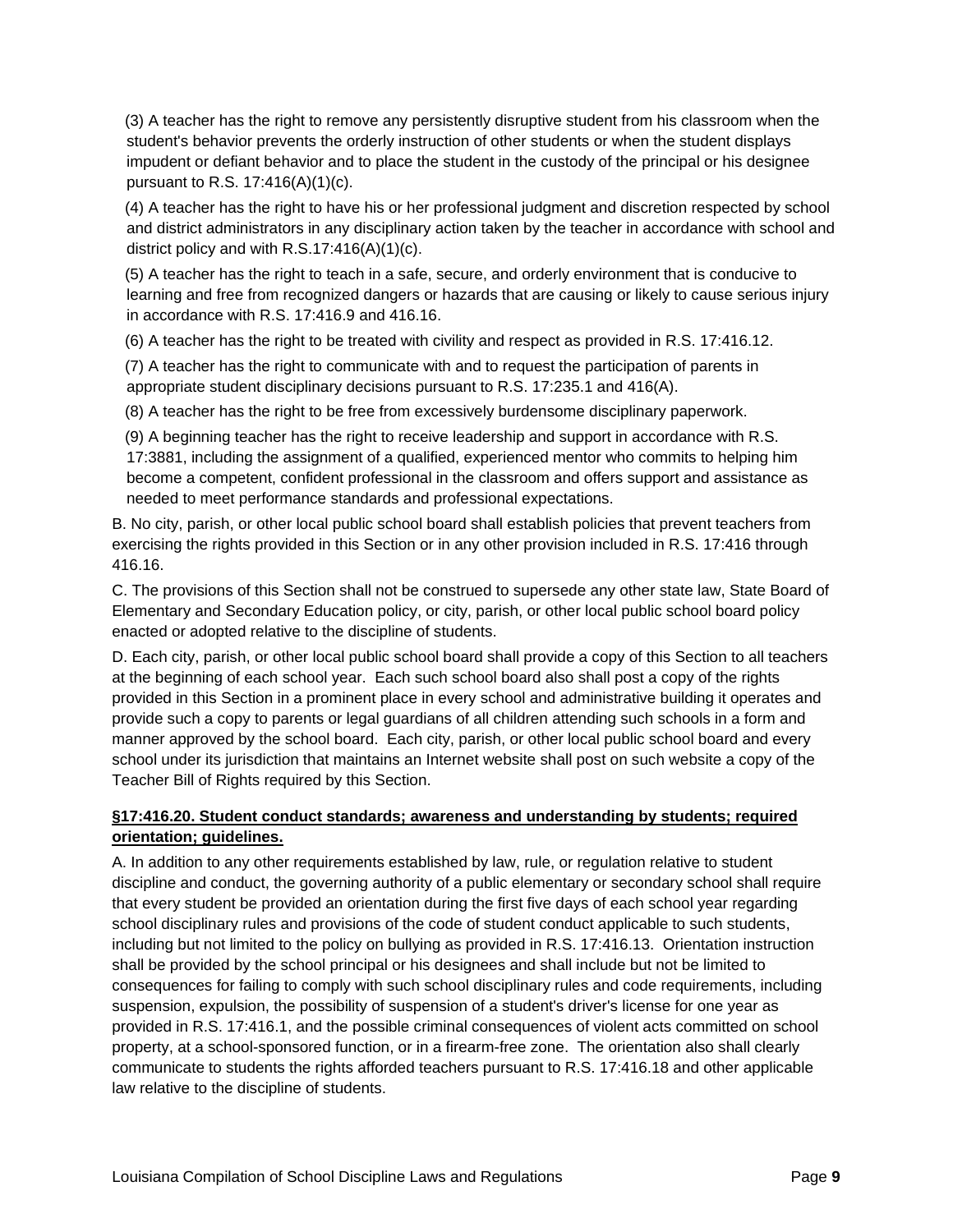B. The orientation instruction required by this Section shall be age and grade appropriate and shall give full consideration as to whether the student is in a regular or special program of education.

C. Any student who for any reason does not receive the orientation provided for by this Section during the first five days of a school year shall be provided such orientation during the first five days of such student's attendance at the public elementary or secondary school.

# **REGULATIONS**

#### **§1301. Disciplinary regulations.**

C. The disciplinary rules (regulations) shall be made known to teachers, parents, and students and shall be reasonably and consistently enforced.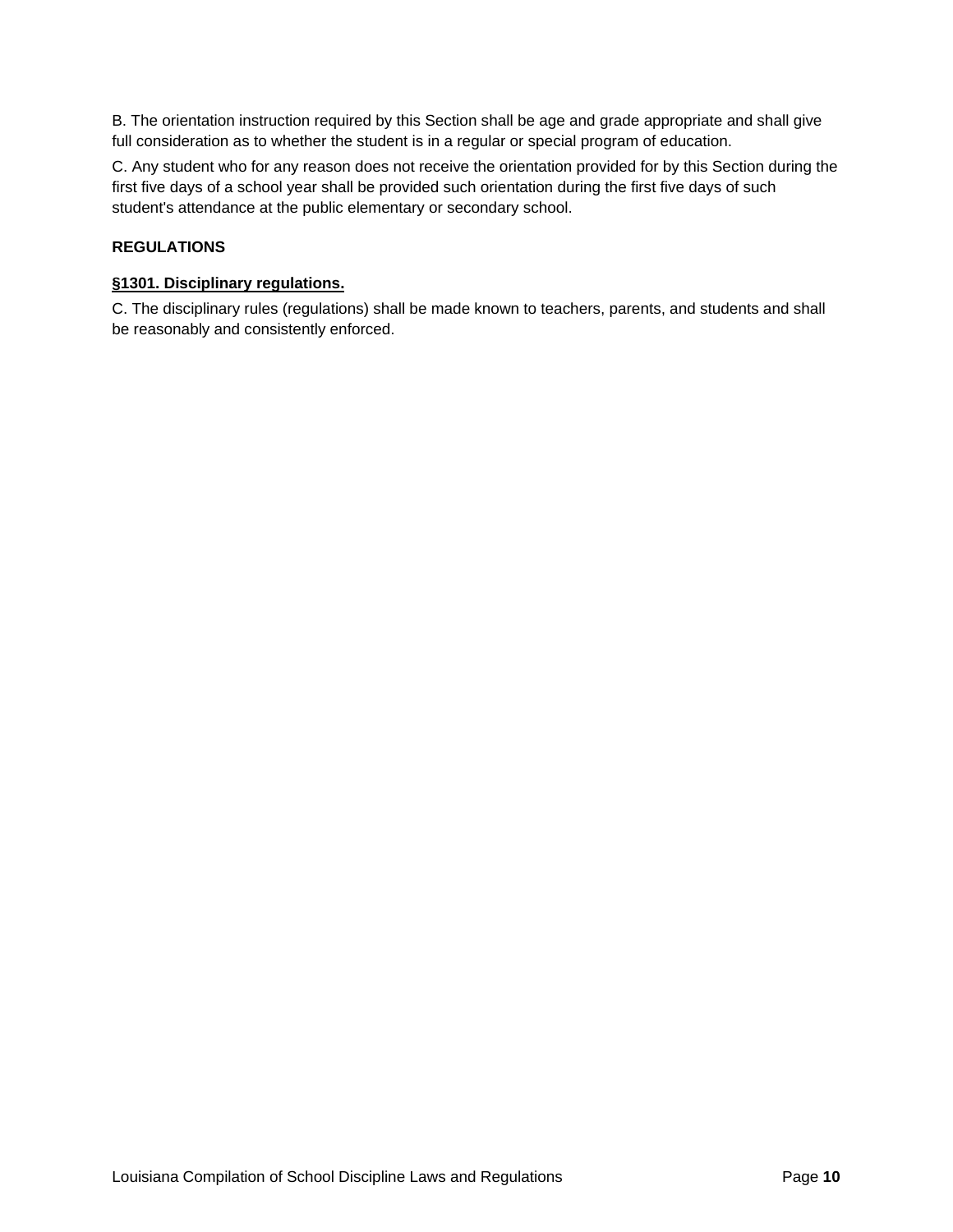# <span id="page-14-0"></span>*In-School Discipline*

# <span id="page-14-1"></span>**Use of multi-tiered discipline approaches**

# **LAWS**

## **§17:252. School master plans for supporting student behavior and discipline.**

A.(1) The State Board of Elementary and Secondary Education, in collaboration with the Louisiana Juvenile Justice Planning and Coordination Board, shall formulate, develop, and recommend to the Juvenile Justice Reform Act Implementation Commission by March 1, 2004, a model master plan for improving behavior and discipline within schools.

 (2) The model master plan may include but need not be limited to guidelines for accomplishing the following:

 (a) Improving communication, coordination, and collaboration between the schools and juvenile justice agencies.

(b) Improving safe school planning.

 (c) Revising school zero tolerance policies to ensure compliance with all applicable provisions of law to ensure that schools do not make inappropriate referrals to juvenile justice agencies.

(d) Providing improved mental health services in or through the schools.

 (e) Providing better assistance to parents in knowing about and accessing family strengthening programs.

(f) Improving the coordination of special education and juvenile justice services.

 (g) Improving classroom management using positive behavioral supports and other effective disciplinary tools.

 (h) Improving methods and procedures for the handling of school suspensions and the referral of students to alternative schools.

 (i) Providing for better and more useful reporting on an annual basis of school behavioral and disciplinary problems.

B. Each city, parish, and other local public school board shall cause to be developed and shall submit by October 1, 2004, a master plan for each school under the board's jurisdiction for improving behavior and discipline in each such school based on the model master plan developed and approved by the State Board of Elementary and Secondary Education.

C. The model master plan for improving behavior and discipline within the schools and the school master plans required of city, parish, and other local public school boards by this Section shall not prohibit a teacher from removing a pupil from the classroom for disciplinary reasons in accordance with the provisions of R.S. 17:416.

D.(1) The school master plans required of city, parish, and other local public school boards by this Section shall make provision for pre-service and ongoing grade appropriate classroom management training for teachers, principals, and other appropriate school personnel regarding positive behavioral supports and reinforcement, conflict resolution, mediation, cultural competence, restorative practices, guidance and discipline, and adolescent development.

 (2) City, parish, and other local public school boards shall provide ongoing classroom management courses and regularly review discipline data from each school to determine what additional classroom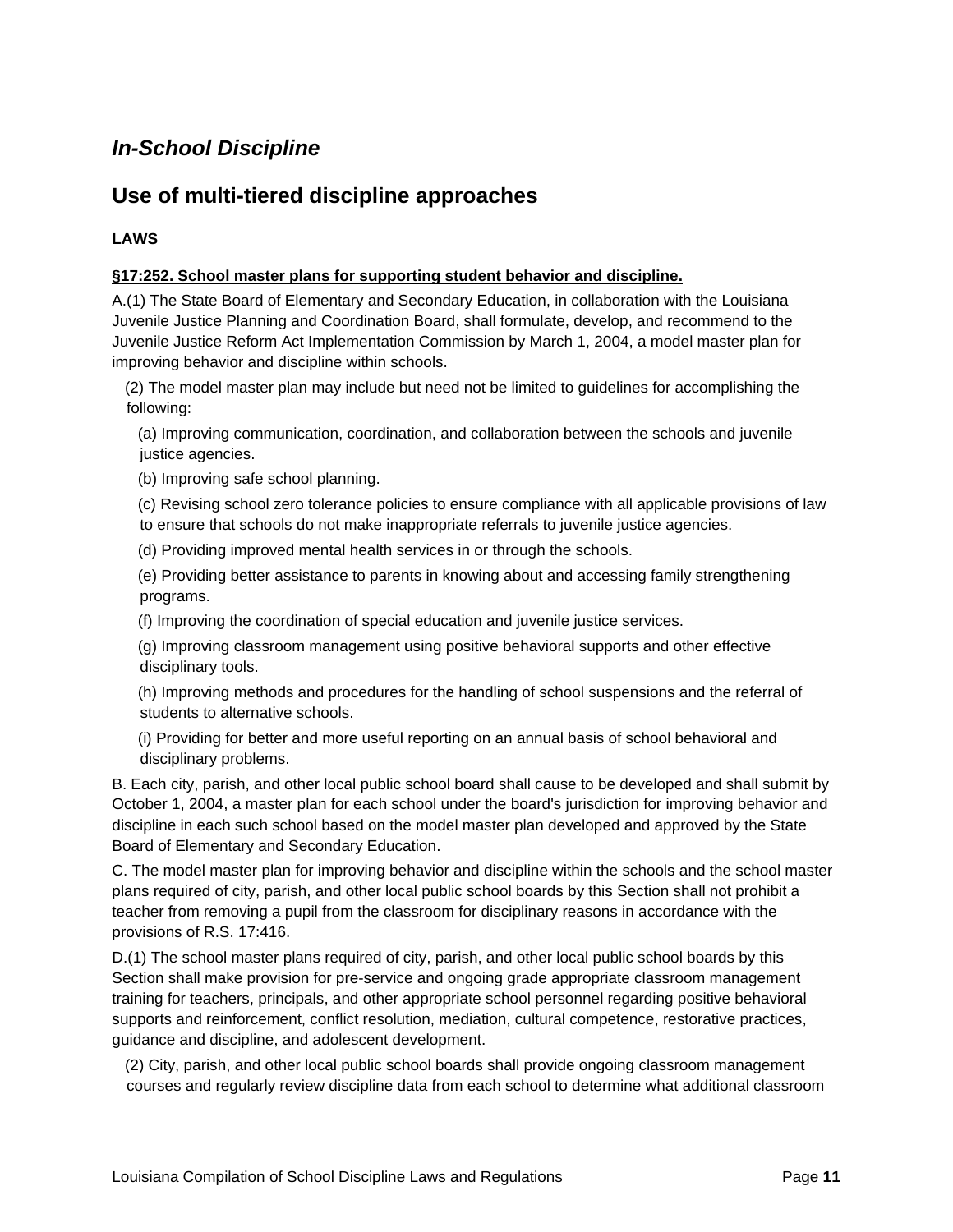management training is needed, if any, and what additional classroom support activities should be provided by the principal and school administration.

# **REGULATIONS**

No relevant regulations found.

# <span id="page-15-0"></span>**Teacher authority to remove students from classrooms**

## **LAWS**

### **§17:416. Discipline of students; suspension; expulsion.**

A.(1)(b)(i) Each teacher may take disciplinary action to correct a student who disrupts normal classroom activities, who is disrespectful to a teacher, who willfully disobeys a teacher, who uses abusive or foul language directed at a teacher or another student, who engages in bullying, who violates school rules, or who interferes with an orderly education process.

 (ii) In addition to those procedures set forth in R.S. 17:416.13 regarding bullying, disciplinary action may include but is not limited to:

(aa) Oral or written reprimands.

 (bb) Referral for a counseling session which shall include but shall not be limited to conflict resolution, social responsibility, family responsibility, peer mediation, and stress management.

 (cc) Written notification to parents of disruptive or unacceptable behavior, a copy of which shall be provided to the principal.

 (dd) Other disciplinary measures approved by the principal and faculty of the school and in compliance with school board policy.

 (c)(i) When a student's behavior prevents the orderly instruction of other students or poses an immediate threat to the safety or physical well being of any student or teacher, when a student exhibits disrespectful behavior toward the teacher such as using foul or abusive language or gestures directed at or threatening a student or a teacher, when a student violates the school's code of conduct, or when a student exhibits other disruptive, dangerous, or unruly behavior, including inappropriate physical contact, inappropriate verbal conduct, sexual or other harassment, bullying, throwing objects, inciting other students to misbehave, or destroying property, the teacher may have the student immediately removed from his classroom and placed in the custody of the principal or his designee. A student removed from the classroom pursuant to this Subparagraph shall be assigned school work missed and shall receive either partial or full credit for such work if it is completed satisfactorily and timely as determined by the principal or his designee, upon the recommendation of the student's teacher; however, the teacher shall not be required to interrupt class instruction time to prepare any such assignment.

 (ii)(aa) Upon being sent to the principal's office pursuant to the provisions of this Subparagraph, the principal or his designee shall advise the pupil of the particular misconduct of which he is accused as well as the basis for such accusation, and the pupil shall be given an opportunity at that time to explain his version of the facts. The principal or his designee then shall conduct a counseling session with the pupil as may be appropriate to establish a course of action, consistent with school board policy to identify and correct the behavior for which the pupil is being disciplined.

 (ii)(cc) The principal or his designee may provide oral or written feedback to teachers initiating the removal of pupils from the classroom. The principal or his designee may provide to such teachers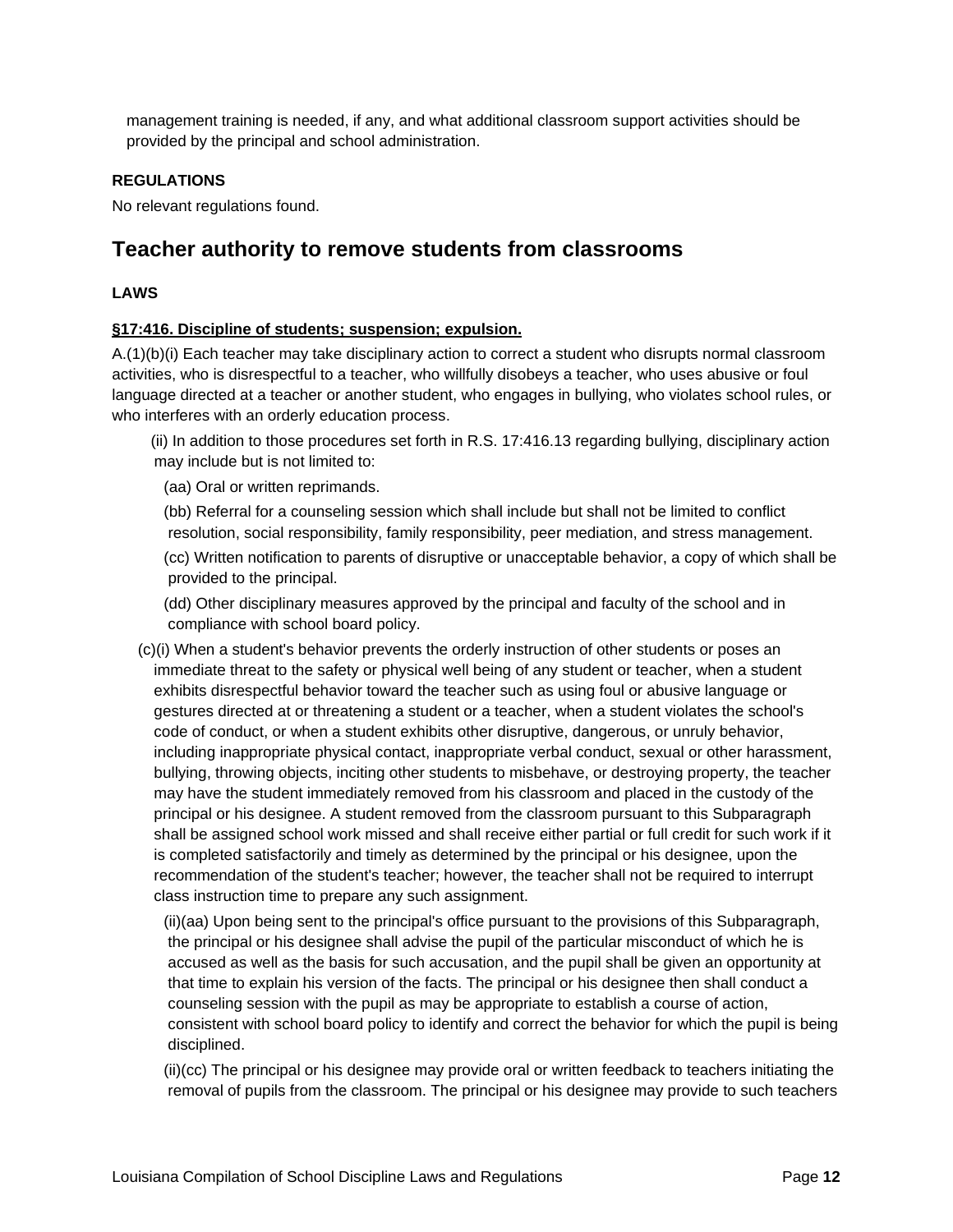guidance and support on practicing effective classroom management including but not limited to positive behavior supports.

 (iii) A pupil in kindergarten through grade six removed from a class pursuant to this Subparagraph shall not be permitted to return to the class for at least thirty minutes unless agreed to by the teacher initiating the disciplinary action. A pupil in grades seven through twelve removed from a class pursuant to this Subparagraph shall not be permitted to return to the class during the same class period unless agreed to by the teacher initiating the disciplinary action. Additionally, the pupil shall not be readmitted to the class until the principal has implemented one of the following disciplinary measures:

(aa) In-school suspension.

- (bb) Detention.
- (cc) Suspension.
- (dd) Initiation of expulsion hearings.
- (ee) Assignment to an alternative school.

 (ff) Requiring the completion of all assigned school and homework which would have been assigned and completed by the student during the period of suspension.

 (gg) Any other disciplinary measure authorized by the principal with the concurrence of the teacher or the building level committee pursuant to law and board policy.

 (iv) When a pupil is removed from a classroom pursuant to this Subparagraph, the teacher may require that the parent, tutor, or legal guardian of the pupil have a conference with the teacher in the presence of the principal or his designee before the pupil is readmitted.

# **§17:416.18. Teacher Bill of Rights.**

A. Respecting the authority of teachers is essential to creating an environment conducive to learning, effective instruction in the classroom, and proper administration of city, parish, and other local public schools. To maintain and protect that authority, it is important that teachers, administrators, parents, and students are fully informed of the various rights conferred upon teachers pursuant to this Section, which are:

 (2) A teacher has the right to appropriately discipline students in accordance with R.S. 17:223 and 416 through 416.16 and any city, parish, or other local public school board regulation.

 (3) A teacher has the right to remove any persistently disruptive student from his classroom when the student's behavior prevents the orderly instruction of other students or when the student displays impudent or defiant behavior and to place the student in the custody of the principal or his designee pursuant to R.S. 17:416(A)(1)(c).

 (4) A teacher has the right to have his or her professional judgment and discretion respected by school and district administrators in any disciplinary action taken by the teacher in accordance with school and district policy and with R.S.17:416(A)(1)(c).

 (5) A teacher has the right to teach in a safe, secure, and orderly environment that is conducive to learning and free from recognized dangers or hazards that are causing or likely to cause serious injury in accordance with R.S. 17:416.9 and 416.16.

### **REGULATIONS**

### **§1301. Disciplinary regulations.**

A. Each LEA shall adopt such rules and regulations as it deems necessary to implement and control any disorderly conduct in the school or on the playground of the school, on any school bus, on the street or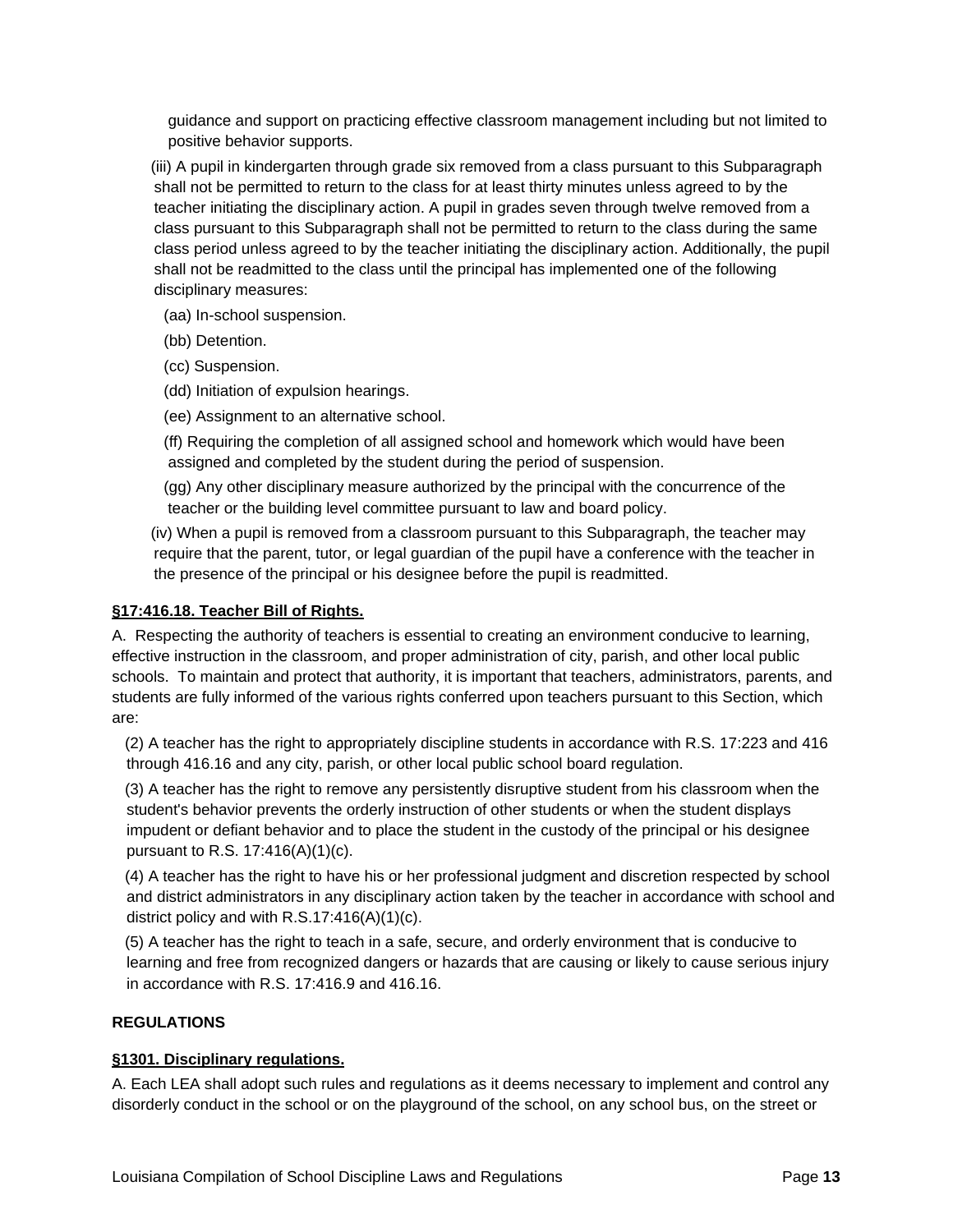road while going to and from school, or during intermission and recess, or at any school sponsored activity or function.

 1. The plan shall not prohibit a teacher from removing a pupil from the classroom for disciplinary reasons.

2. Each LEA shall adopt rules regarding the reporting and review of disciplinary actions.

B. Teachers, principals, and administrators may, subject to any rules as may be adopted by the LEA, apply reasonable disciplinary and corrective measures to maintain order in the schools (refer to R.S. 17:416 and R.S. 17:223).

# <span id="page-17-0"></span>**Alternatives to suspension**

# **LAWS**

# **§17:416. Discipline of students; suspension; expulsion.**

A.(1)(b)(i) Each teacher may take disciplinary action to correct a student who disrupts normal classroom activities, who is disrespectful to a teacher, who willfully disobeys a teacher, who uses abusive or foul language directed at a teacher or another student, who engages in bullying, who violates school rules, or who interferes with an orderly education process.

 (ii) In addition to those procedures set forth in R.S. 17:416.13 regarding bullying, disciplinary action may include but is not limited to:

(aa) Oral or written reprimands.

 (bb) Referral for a counseling session which shall include but shall not be limited to conflict resolution, social responsibility, family responsibility, peer mediation, and stress management.

 (cc) Written notification to parents of disruptive or unacceptable behavior, a copy of which shall be provided to the principal.

 (dd) Other disciplinary measures approved by the principal and faculty of the school and in compliance with school board policy.

 (c)(i) When a student's behavior prevents the orderly instruction of other students or poses an immediate threat to the safety or physical well being of any student or teacher, when a student exhibits disrespectful behavior toward the teacher such as using foul or abusive language or gestures directed at or threatening a student or a teacher, when a student violates the school's code of conduct, or when a student exhibits other disruptive, dangerous, or unruly behavior, including inappropriate physical contact, inappropriate verbal conduct, sexual or other harassment, bullying, throwing objects, inciting other students to misbehave, or destroying property, the teacher may have the student immediately removed from his classroom and placed in the custody of the principal or his designee. A student removed from the classroom pursuant to this Subparagraph shall be assigned school work missed and shall receive either partial or full credit for such work if it is completed satisfactorily and timely as determined by the principal or his designee, upon the recommendation of the student's teacher; however, the teacher shall not be required to interrupt class instruction time to prepare any such assignment.

 (ii)(aa) Upon being sent to the principal's office pursuant to the provisions of this Subparagraph, the principal or his designee shall advise the pupil of the particular misconduct of which he is accused as well as the basis for such accusation, and the pupil shall be given an opportunity at that time to explain his version of the facts. The principal or his designee then shall conduct a counseling session with the pupil as may be appropriate to establish a course of action,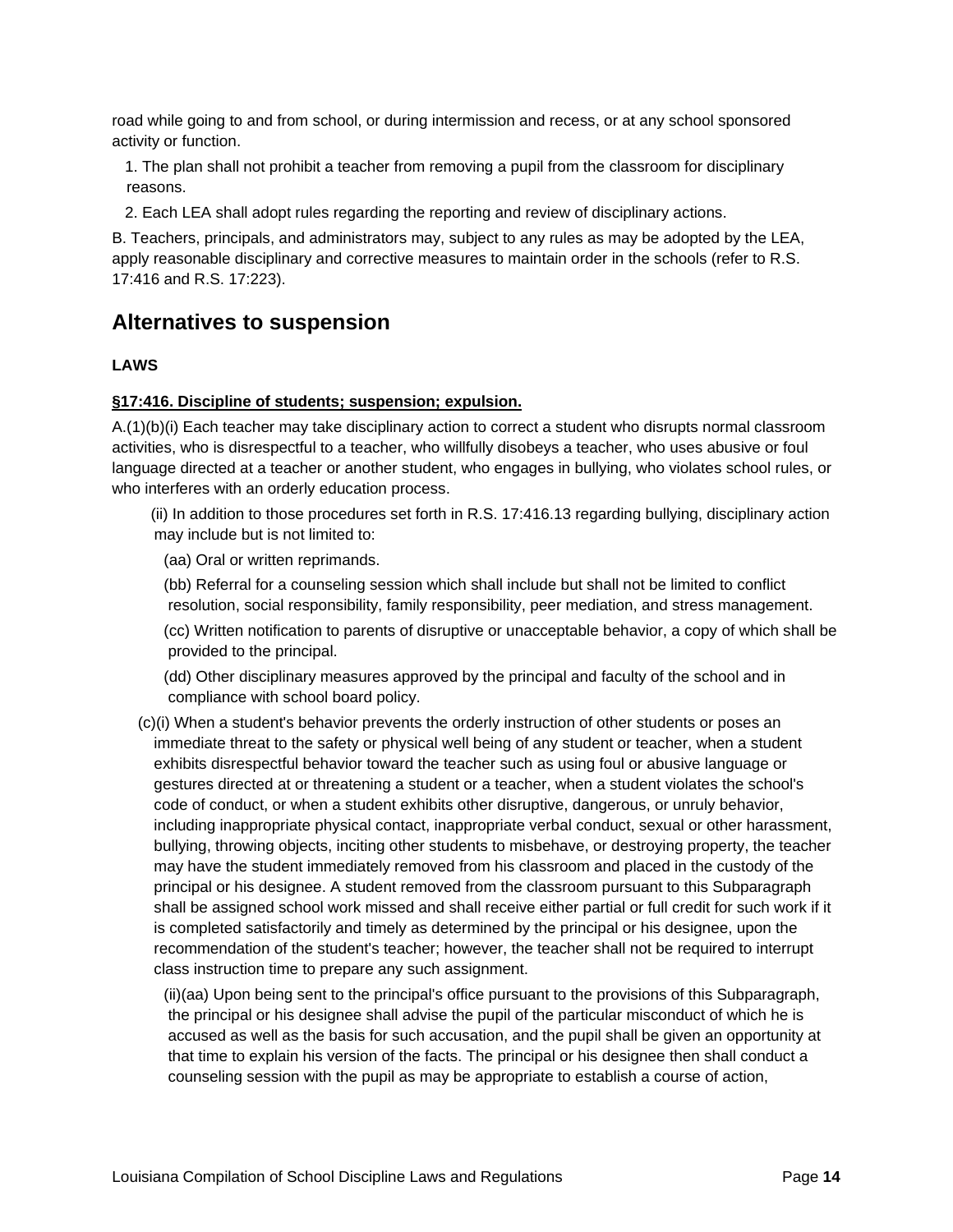consistent with school board policy to identify and correct the behavior for which the pupil is being disciplined.

 (ii)(cc) The principal or his designee may provide oral or written feedback to teachers initiating the removal of pupils from the classroom. The principal or his designee may provide to such teachers guidance and support on practicing effective classroom management including but not limited to positive behavior supports.

 (iii) A pupil in kindergarten through grade six removed from a class pursuant to this Subparagraph shall not be permitted to return to the class for at least thirty minutes unless agreed to by the teacher initiating the disciplinary action. A pupil in grades seven through twelve removed from a class pursuant to this Subparagraph shall not be permitted to return to the class during the same class period unless agreed to by the teacher initiating the disciplinary action. Additionally, the pupil shall not be readmitted to the class until the principal has implemented one of the following disciplinary measures:

- (aa) In-school suspension.
- (bb) Detention.
- (cc) Suspension.
- (dd) Initiation of expulsion hearings.
- (ee) Assignment to an alternative school.

 (ff) Requiring the completion of all assigned school and homework which would have been assigned and completed by the student during the period of suspension.

 (gg) Any other disciplinary measure authorized by the principal with the concurrence of the teacher or the building level committee pursuant to law and board policy.

 (iv) When a pupil is removed from a classroom pursuant to this Subparagraph, the teacher may require that the parent, tutor, or legal guardian of the pupil have a conference with the teacher in the presence of the principal or his designee before the pupil is readmitted.

#### **§17:416.15. Zero tolerance policies; authorization; conflict resolution classes; fees; compliance.**

Any city, parish, or other local public school board may adopt and implement a zero tolerance policy for fighting in the schools under its jurisdiction. Such policy may include a requirement that a student who is disciplined pursuant to the policy and such student's parent or parents shall attend a conflict resolution class or classes and may include provisions for the school board to take appropriate action, as determined by the board, against any student or parent who fails to comply with the class attendance requirement. Such classes may be provided by the school board or other appropriate provider as determined by the board. Any city, parish, or other local public school board may charge a fee for such attendance in an amount as may be determined by the board. However, such fee amount shall not exceed one hundred dollars.

### **REGULATIONS**

No relevant regulations found.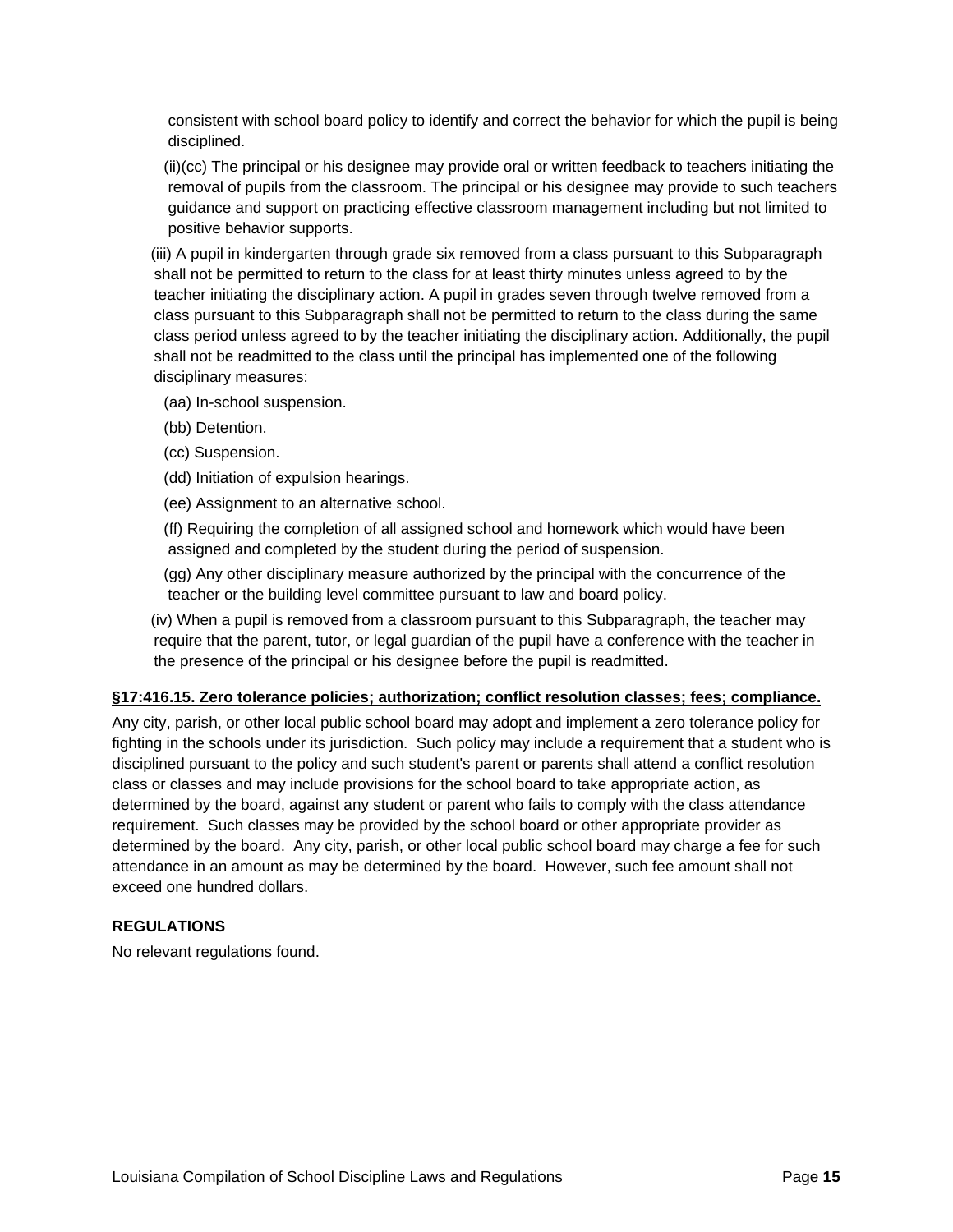# <span id="page-19-0"></span>**Use of corporal punishment**

# **LAWS**

# **§17:223. Discipline of pupils; suspension from school, corporal punishment.**

A. […] Each parish and city school board shall have discretion in the use of corporal punishment. In those cases in which a parish or city school board decides to use corporal punishment, each parish or city school board shall adopt such rules and regulations as it deems necessary to implement and control any form of corporal punishment in the schools in its district.

### **§17:416.1. Discipline of pupils; additional disciplinary authority.**

B. Each parish and city school board shall have the discretion with respect to the use of corporal punishment. In those cases in which a parish or city school board decides to use corporal punishment, each parish or city school board shall adopt such rules and regulations as it deems necessary to implement and control any form of corporal punishment in the schools in its district.

# **REGULATIONS**

### **§1315. Corporal punishment.**

A. Each LEA shall have discretion in the use of corporal punishment. In those cases in which an LEA decides to use corporal punishment, the LEA shall adopt such rules and regulations as it deems necessary to implement and control any form of corporal punishment in the schools under its jurisdiction. B. Each LEA shall adopt a policy establishing procedures for the investigation of employees accused of impermissible corporal punishment.

# <span id="page-19-1"></span>**Use of student and locker searches**

### **LAWS**

# **§ 17:416.3. Search of students' persons, desks, lockers, other areas; defense of suits against school personnel; indemnification; reporting of implements seized.**

A. (1) The parish and city school systems of the state are the exclusive owners of all public school buildings and all desks and lockers within the building assigned to any student and any other area of any public school building or grounds set aside specifically for the personal use of the students. Any teacher, principal, school security guard, or administrator in any parish or city school system of the state may search any building, desk, locker, area, or grounds for evidence that the law, a school rule, or parish or city school board policy has been violated.

- (2) (a) The teacher, principal, school security guard, or administrator may search the person of a student or his personal effects when, based on the attendant circumstances at the time of the search, there are reasonable grounds to suspect that the search will reveal evidence that the student has violated the law, a school rule, or a school board policy. Such a search shall be conducted in a manner that is reasonably related to the purpose of the search and not excessively intrusive in light of the age or sex of the student and the nature of the suspected offense.
	- (b) Random searches with a metal detector of students or their personal effects may be conducted at any time, provided they are conducted without deliberate touching of the student.

B. (1) If any teacher, principal, school security guard, or administrator in the public school system is sued for damages by any student, the parent of any student, or other person qualified to bring suit on behalf of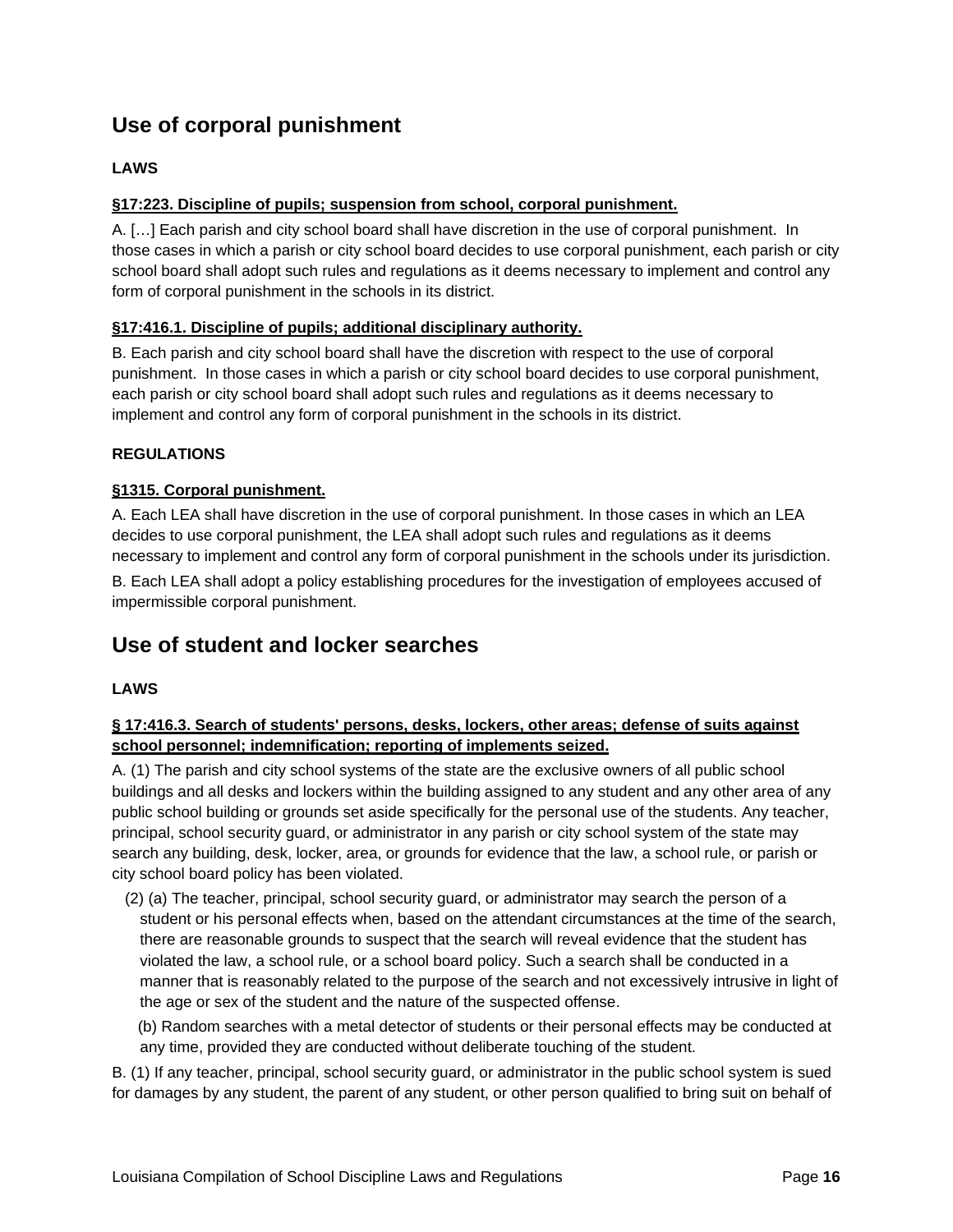the student, based upon a search of that student's person, desk, locker, or any other area of a school building or grounds set aside specifically for that student's personal use, when the teacher, principal, school security guard, or administrator reasonably believed that the student had weapons, illegal drugs, alcohol, stolen goods, or other materials or objects the possession of which is a violation of the parish or city school board policy on his person, or had reasonable belief that such desk, locker, or other area contained such items, or based upon a search using a metal detector, it shall be the responsibility of the school board employing such teacher, principal, school security guard, or administrator to provide the defendant with legal defense, including reasonable attorney's fees, investigatory costs, and other related expenses.

 (2) If any such teacher, principal, school security guard, or administrator is cast in judgment for damages in the suit, it shall be the obligation of the school board employing the defendant to indemnify him fully against such judgment, including all principal, interest, and costs.

 (3) Nothing in this Section shall require a school board to indemnify a teacher, principal, school security guard, or administrator against a judgment wherein there is a specific finding that the action of the teacher, principal, school security guard, or administrator was maliciously, wilfully, and deliberately intended to harass, embarrass, or intimidate the student.

C. (1) (a) On or before January 1, 1995, each parish and city school board shall adopt a policy that is consistent with Subsection A of this Section to provide for reasonable search and seizure by public school teachers, principals, and other school administrators of students' persons, desks, lockers, or other school areas for evidence that the law, a school rule, or a parish or city school board policy has been violated.

(b) Such policy shall include at a minimum:

 (i) Specification of standards regarding procedures for searching students to prevent excessive intrusion.

(ii) Specification of standards for retaining and securing confiscated implements and materials.

 (iii) Directions regarding the disposal of implements and materials reported to law enforcement authorities when such authorities notify the principal that the implements and materials need not be retained.

 (iv) Specification of disciplinary action when a principal or designated administrator violates any provision of this Section.

 (2) (a) Nothing in this Section shall require defense and/or indemnification by a school board, a principal, or other school administrator for suits regarding search and seizure unless such acts are in accordance with the policy adopted by the school board that employs him, if the policy is declared to be reasonable by a court of competent jurisdiction.

 (b) No teacher, principal, school security guard, or administrator shall be held personally liable for any action authorized by this Section and performed in accordance with school board policies adopted pursuant to this Section.

D. (1) Upon the seizure by any public school teacher, principal, school security guard, or administrator of any firearm, bomb, knife, or other implement which can be used as a weapon and the careless use of which might inflict harm or injury or any controlled dangerous substance as defined in R.S. 40:961(7), the principal or his designated administrator shall report the confiscation of such implement or material to the appropriate law enforcement officials. The principal or his designated administrator may report the confiscation of any other implement or material.

 (2) Any implement or material required by Paragraph (1) of this Subsection to be reported to law enforcement officials shall be retained and secured by the school principal in such a manner as to prevent the destruction, alteration, or disappearance of it until such time as the law enforcement authority either takes custody of the implement or material or provides notice to the school principal that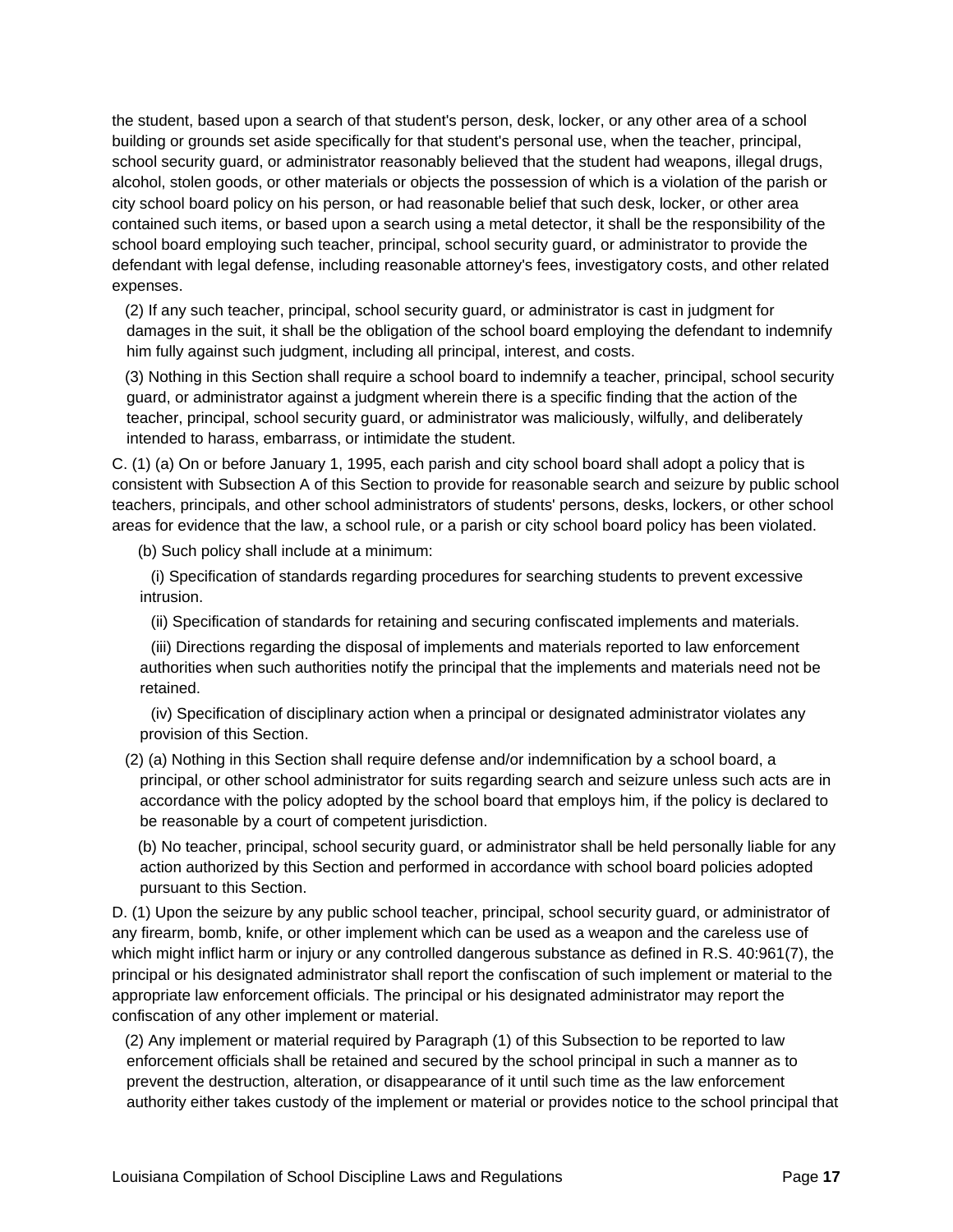it need no longer be retained. In the case that it need not be retained, the school principal shall comply with his school board's policy regarding disposal of the item.

 (3) The failure of any principal or designated administrator to report the confiscation of such implement or material or the failure to retain and secure such implement or material shall be reported by the law enforcement authority to the employing school board which shall take disciplinary action pursuant to its policy.

E. The provisions of this Section shall apply to the State Board of Elementary and Secondary Education as it relates to state schools operated by the board in the same way it applies to city and parish school boards.

### **§17:416.6. Search of persons entering public school buildings or grounds.**

A. Notwithstanding any other provision of law to the contrary, any school principal, administrator, or school security guard may search the person, handbag, briefcase, purse, or other object in possession of any person who is not a student enrolled at the school, or a school employee while in any school building or on school grounds either by conducting a random search with a metal detector or when there is reasonable suspicion that such person has any weapons, illegal drugs, alcohol, stolen goods, or other materials or objects the possession of which is a violation of the parish or city school board's policy.

B. If any principal, administrator, or school security guard is sued for damages by any person based upon a search of the person, handbag, briefcase, purse, or other object in possession of that person after the principal, administrator, or school security guard conducts a random search with a metal detector or has a reasonable suspicion that the person had weapons, illegal drugs, alcohol, stolen goods, or other materials or objects the possession of which is a violation of the parish or city school board policy, it shall be the responsibility of the school board employing such principal, administrator, or school security guard, to indemnify him fully against such judgment, including all principal, interest, and costs. Nothing in this Section shall require a school board to indemnify a principal, administrator, or school security guard against a judgment wherein there is a specific finding that the action of the principal, administrator, or school security guard was maliciously, wilfully, and deliberately intended to harass, embarrass, or intimidate the visitor.

C. The provisions of this Section shall not apply to any state or local law enforcement officer while in the performance of his official duties.

### **REGULATIONS**

### **§1317. Search and seizure.**

A. Any teacher, principal, school security guard, or administrator in any LEA of the state may search any building, desk, locker, area, or grounds for evidence that the law, a school rule, or parish or city school board policy has been violated.

B. The teacher, principal, school security guard, or administrator may search the person of a student or his personal effects when, based on the attendant circumstances at the time of the search, there are reasonable grounds to suspect that the search will reveal evidence that the student has violated the law, a school rule, or a school board policy. Such a search shall be conducted in a manner that is reasonably related to the purpose of the search and not excessively intrusive in light of the age or sex of the student and the nature of the suspected offense.

C. Each LEA shall adopt a policy to provide for reasonable search and seizure by teachers, by principals, and by other school administrators of a student's person, desk, locker, or other school areas for evidence that the law, a school rule, or an LEA policy has been violated.

D. Any such policy shall be in accordance with applicable law.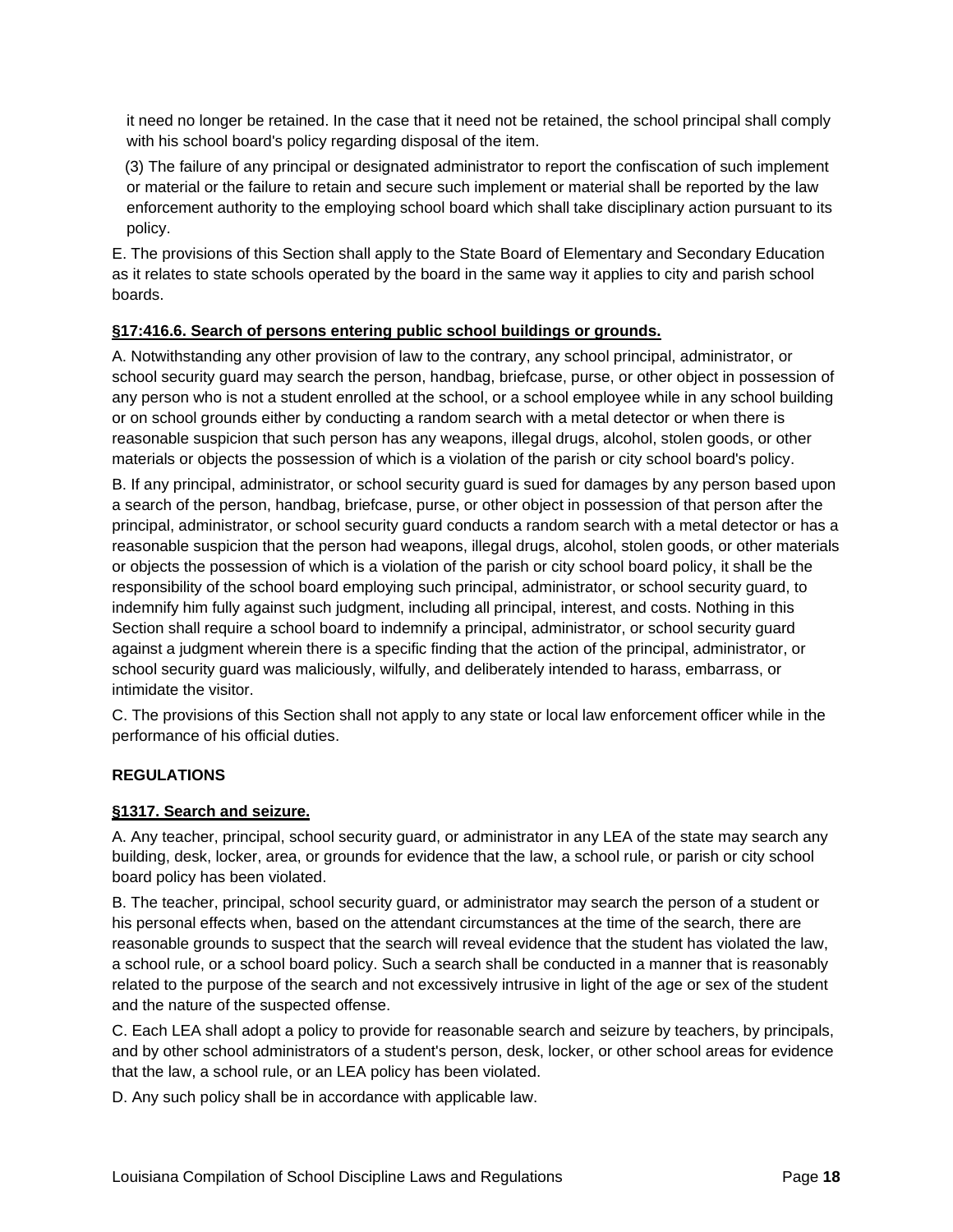# <span id="page-22-0"></span>**Other in-school disciplinary approaches**

# **LAWS**

No relevant laws found.

# **REGULATIONS**

No relevant regulations found.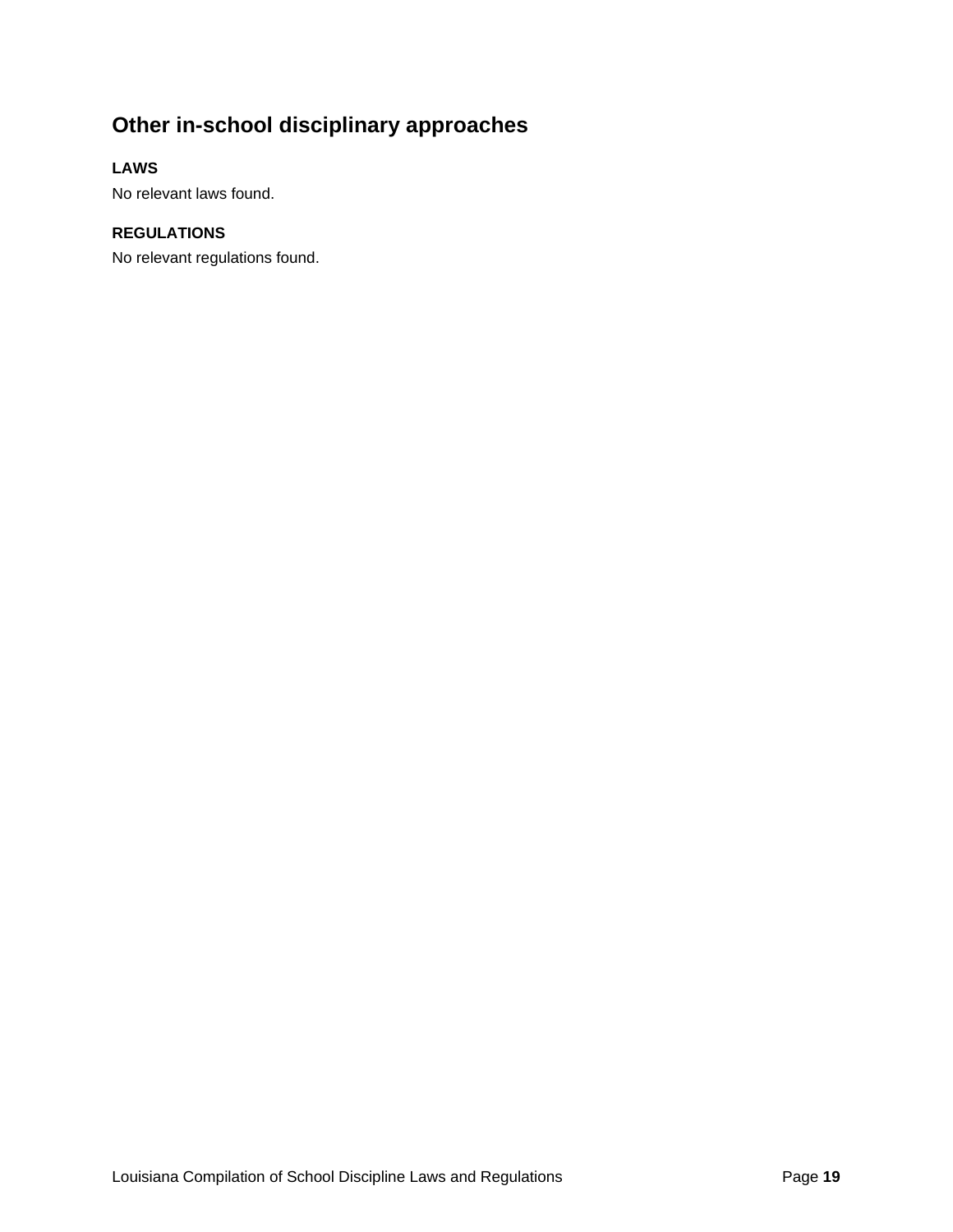# <span id="page-23-0"></span>*Out-of-School and Exclusionary Discipline: Suspensions, Expulsion, Restraint and Seclusion, and Alternative Placements*

# <span id="page-23-1"></span>**Grounds for possible suspension or expulsion**

**LAWS** 

# **§17:223. Discipline of pupils; suspension from school, corporal punishment.**

B. In addition, school principals may suspend from school any pupil for good cause, as stated in R.S. 17:416. […]

### **§17:416. Discipline of students; suspension; expulsion.**

A. (3)(a) A school principal may suspend from school or suspend from riding on any school bus any student who:

(i) Is guilty of willful disobedience.

 (ii) Treats a teacher, principal, superintendent, member, or employee of the local school board with intentional disrespect. (iii) Makes against any one of them an unfounded charge.

(iv) Uses unchaste or profane language.

(v) Is guilty of immoral or vicious practices, or of conduct or habits injurious to his associates.

 (vi) Uses tobacco or who possesses alcoholic beverages or any controlled dangerous substance governed by the Uniform Controlled Dangerous Substances Law, in any form, in school buildings, on school grounds, or on school buses owned by, contracted to, or jointly owned by any city or parish school board.

(vii) Disturbs the school and habitually violates any rule.

 (viii) Cuts, defaces, or injures any part of public school buildings, any property belonging to the buildings, or any school buses owned by, contracted to, or jointly owned by any city or parish school board.

 (ix) Writes any profane or obscene language or draws obscene pictures in or on any school material or on any public school premises, or on any fence, pole, sidewalk, or building on the way to or from school, or on any school bus, including those owned by, contracted to, or jointly owned by any city or parish school board.

 (x) Is found carrying firearms, knives, or other implements which can be used as weapons, the careless use of which might inflict harm or injury.

 (xi) Throws missiles liable to injure other persons on the school grounds or while on any school bus, including those owned by, contracted to, or jointly owned by any city or parish school board.

(xii) Instigates or participates in fights while under school supervision.

(xiii) Violates traffic and safety regulations.

(xiv) Leaves the school premises without permission.

(xv) Leaves his classroom during class hours or detention without permission.

(xvi) Is habitually tardy or absent.

(xvii) Has engaged in bullying.

(xviii) Commits any other serious offense.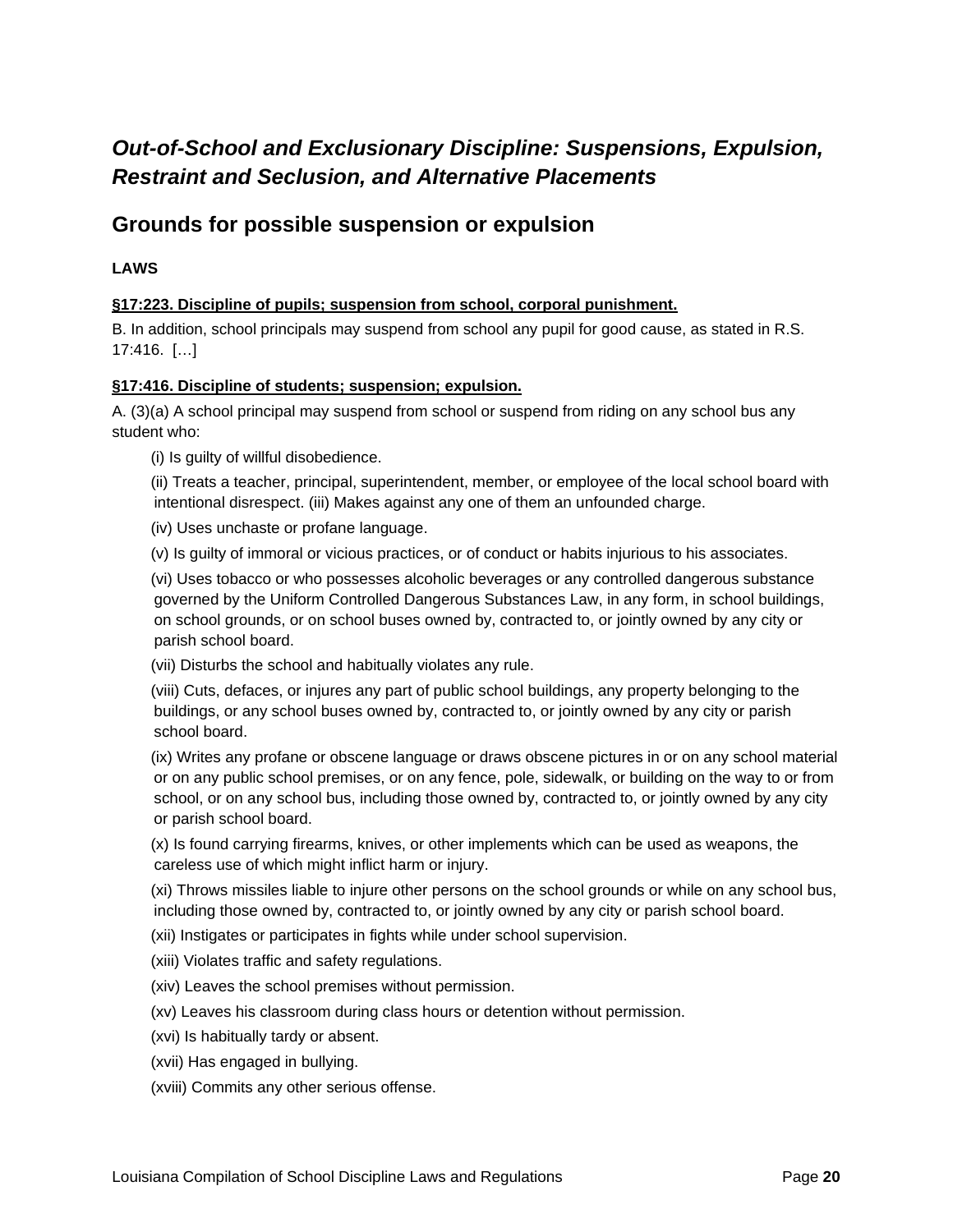B.(1)(a) Any student after being suspended for committing any of the offenses enumerated in this Section may be expelled, upon recommendation by the principal of the public school in which said student is enrolled, which recommended expulsion shall be subject to the provisions of Subsection C.

D.(1) The conviction of any student of a felony or the incarceration of any student in a juvenile institution for an act which had it been committed by an adult would have constituted a felony may be cause for expulsion of the student for a period of time as determined by the board. The expulsion shall require the vote of two-thirds of the elected members of the school board.

 (2) The conviction of any student of a felony or the incarceration of any student in a juvenile institution for an act, whether said act is committed in this state or outside this state, which had it been committed by an adult would have constituted a felony in this state may be sufficient cause for any public school system superintendent to refuse admission of said student to any school except upon review and approval of a majority of the elected members of the school board when request for admission is made to the board.

# **§17:224. Unadjustable or incorrigible children; reports to juvenile courts; expulsion, assignments, and transfers.**

A. Unadjustable or incorrigible children, who, through no fault of their parents or tutors or other persons having charge of them, regularly disrupt the orderly processes of the school to which they have been assigned, shall be considered as delinquents and may be reported by the visiting teacher, or supervisor of child welfare and attendance, to the juvenile court of the parish, there to be dealt with in the manner prescribed by law.

B. Notwithstanding the provisions of R.S. 17:416 to the contrary, any student who exhibits disruptive behavior, an incorrigible attitude, or any other discipline problems in general, may be recommended by the principal for expulsion, assignment to an appropriate alternative education program, or transfer to adult education if such student is:

- (1) Seventeen years of age or older with less than five units of credit toward graduation.
- (2) Eighteen years of age or older with less than ten units of credit toward graduation
- (3) Nineteen years of age or older with less than fifteen units of credit toward graduation.

### **REGULATIONS**

### **§1305. Reasons for Suspension [Formerly §1303].**

A. School principals may suspend from school any student, including an exceptional student, for good cause in accordance with state law and local policy.

B. Students determined to be guilty of the following offenses may be suspended for the following reasons:

1. willful disobedience;

 2. disrespect to a teacher, principal, superintendent, and/or member or employee of the local school board;

 3. making an unfounded charge against a teacher, principal, superintendent, and/or member or employee of the local school board;

- 4. using unchaste or profane language;
- 5. immoral or vicious practices;
- 6. conduct or habits injurious to his/her associates;

 7. using tobacco and/or using and possessing alcoholic beverages or any controlled dangerous substances governed by the Uniformed Controlled Dangerous Substance Law in any form in school buildings or on school grounds;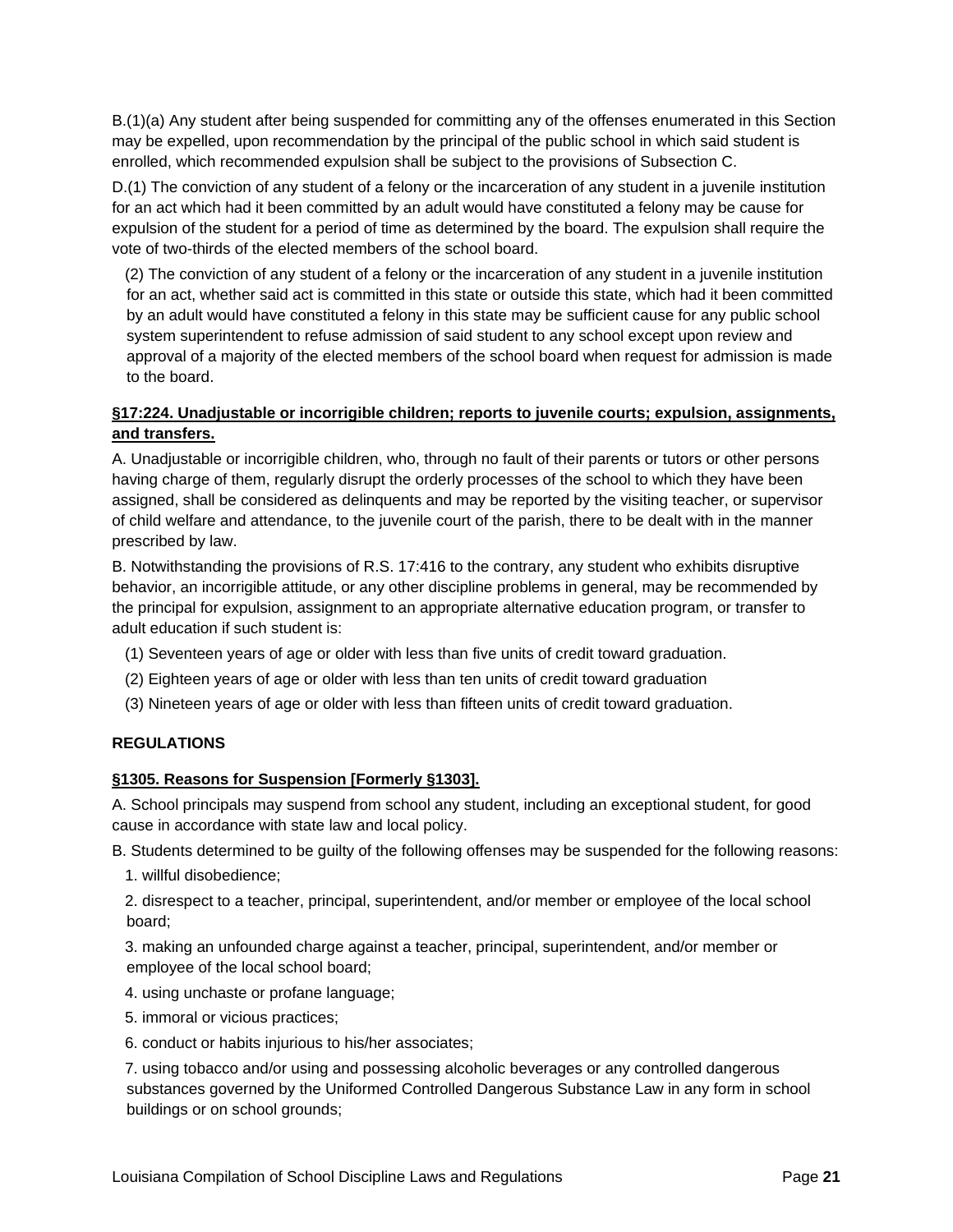8. disturbing the school and habitually violating the rules;

9. cutting, defacing, or injuring any part of public school buildings;

 10. writing profane or obscene language or drawing obscene pictures in or on any public school premises, or on any fence, sidewalk, or building on the way to or from school;

11. possessing firearms, knives, or other implements that can be used as weapons;

12. throwing missiles on the school grounds;

- 13. instigating or participating in fights while under school supervision;
- 14. violating traffic and safety regulations;

 15. leaving the school premises without permission or his/her classroom or detention room without permission;

16. habitual tardiness or absenteeism; and

17. committing any other serious offense.

#### **§1307. Reasons for expulsions.**

A. Students may be expelled for any of the following reasons:

 1. any student, after being suspended for committing any of the offenses listed in §1103, may be expelled upon recommendation by the principal of the public school in which the student is enrolled;

 2. any student, after being suspended on three occasions for committing drugs or weapons offenses during the same school session, shall, on committing the fourth offense, be expelled from all the public schools of the parish or city school system wherein he or she resides until the beginning of the next regular school year, subject to the review and approval of the local educational governing authority;

 3. the conviction of any student of a felony or the incarceration of any student in a juvenile institution for an act which, had it been committed by an adult, would have constituted a felony, may be cause for expulsion of the student for a period of time as determined by the board; such expulsions shall require the vote of two thirds of the elected members of the local educational governing authority;

 4. any student found guilty of being in possession of a firearm on school property or on a school bus or at a school sponsored event shall be expelled from school according to the requirements of R.S. 17:416(C)(2);

 5. any student in grades six and up found guilty of being in possession of any illegal narcotic, drug, or other controlled substance on school property, on a school bus, or at a school event shall be expelled from school according to the requirements of R.S. 17:416(C)(2).

 6. any student older than eleven and in grades six and up, carrying or possessing a knife the blade of which equals or exceeds two inches in length.

B. School officials shall have total discretion and shall exercise such discretion in imposing on a pupil any disciplinary actions authorized by this Section for possession by a student of a firearm or knife on school property when such firearm or knife is stored in a motor vehicle and there is no evidence of the student's intent to use the firearm or knife in a criminal manner.

C. Expulsion is not mandatory for a student carrying or possessing a firearm or knife for purposes of involvement in a school class or course or school approved cocurricular or extracurricular activity or any other activity approved by the appropriate school officials or for a student possessing any controlled dangerous substance governed by the Uniform Controlled Dangerous Substances Law that has been obtained directly or pursuant to a valid prescription or order from a licensed physician. However, such student shall carry evidence of that prescription or physician's order on his person at all times when in possession of any controlled dangerous substance which shall be subject to verification.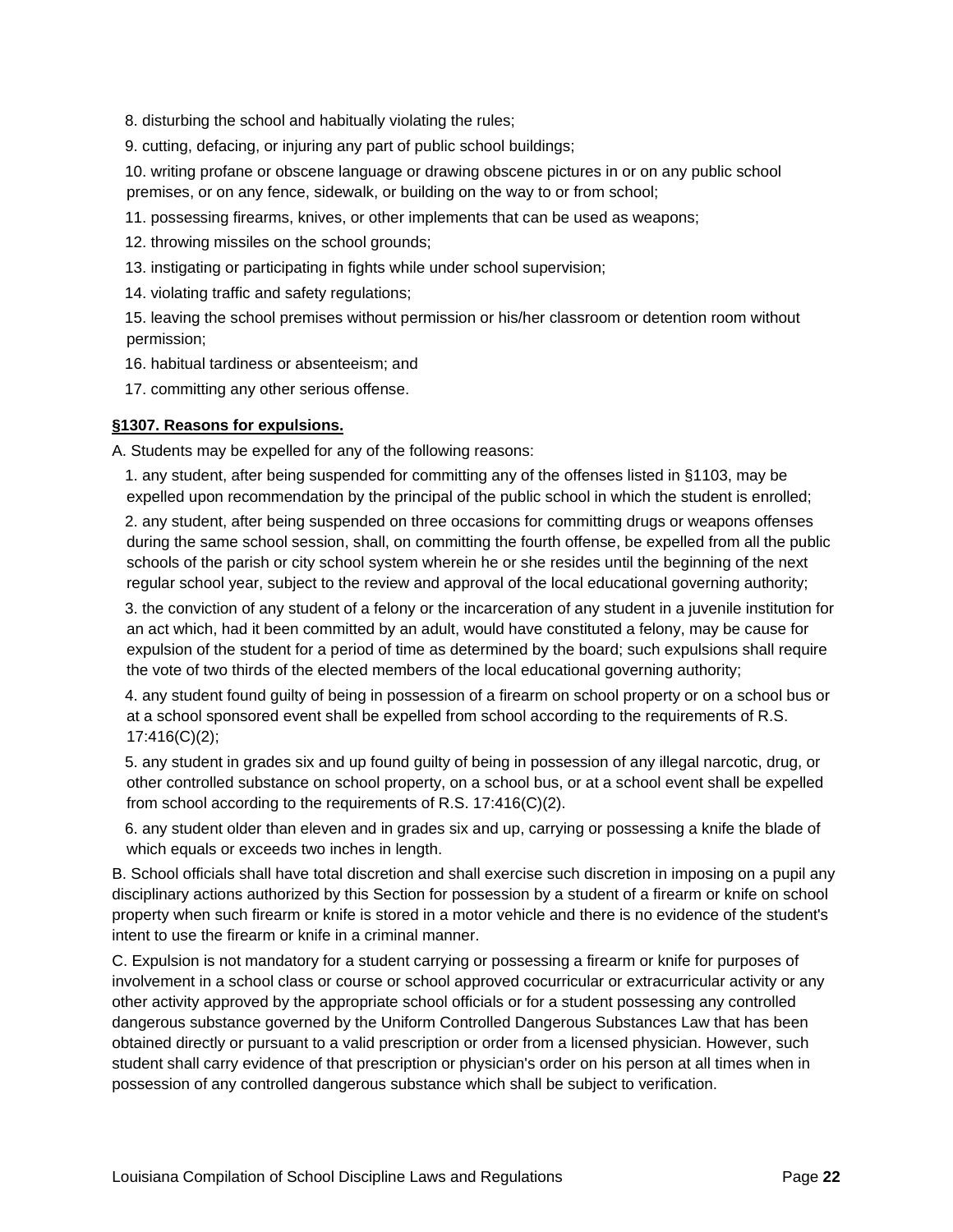# <span id="page-26-0"></span>**Grounds for mandatory suspension or expulsion**

# **LAWS**

# **§17:416. Discipline of students; suspension; expulsion.**

A.(1)(c)(vii)(aa) Notwithstanding any provision of law to the contrary, whenever a pupil is formally accused of violating the provisions of R.S. 14:34.3 or school disciplinary rules, or both, by committing a battery on any school employee or is formally accused of violating the provisions of R.S. 14:38.2 or school disciplinary rules, or both, by committing an assault on any school employee, the principal shall suspend the pupil from school immediately and the pupil shall be removed immediately from the school premises without the benefit of the suspension procedures provided by this Section; however, the necessary notifications and other procedures shall follow as soon as is practicable.

A. (2)(b)(ii) Failure or refusal by a pupil to participate in assigned detention shall subject the pupil to immediate suspension.

B. (1)(b)(i) Notwithstanding the provisions of Subsection A of this Section, the principal shall immediately suspend a student who is found carrying or possessing a firearm or another dangerous instrumentality other than a knife, or who possesses, distributes, sells, gives, or loans any controlled dangerous substance governed by the Uniform Controlled Dangerous Substances Law, in any form. He shall immediately recommend the student's expulsion in accordance with Subsection C of this Section.

B. (1)(c) The provisions of this Section shall not apply to the following:

 (i) A student carrying or possessing a firearm or knife for purposes of involvement in a school class or course or school approved cocurricular or extracurricular activity or any other activity approved by the appropriate school officials.

B.(2) Any pupil who has been suspended on three occasions for committing any of the offenses enumerated in this Subsection or Subsection C of this Section during the same school year shall, upon committing the fourth such offense, be expelled from all the public schools of the city, parish, or other local public school system wherein he resided until the beginning of the next regular school year, and the pupil's reinstatement shall be subject to the review and approval of the local school board.

C.(2)(a)(i) Notwithstanding the provisions of Subsection B of this Section, any student sixteen years of age or older found guilty of being in possession of a firearm on school property, on a school bus, or in actual possession at a school-sponsored event, pursuant to a hearing as provided for by Paragraph (1) of this Subsection, shall be expelled from school for a minimum period of four complete school semesters and shall be referred to the district attorney for appropriate action. However, the superintendent of a city, parish, or other local public school system may modify the length of such minimum expulsion requirement on a case-by-case basis, provided such modification is in writing.

C.(2)(b)(i) Any student who is under sixteen years of age and in grades six through twelve and who is found guilty of being in possession of a firearm on school property, on a school bus, or in actual possession at a school sponsored event, pursuant to a hearing as provided for by Paragraph (1) of this Subsection, shall be expelled from school for a minimum period of four complete school semesters, and shall be referred to the district attorney for appropriate action. However, the superintendent of a city, parish, or other local public school system may modify the length of such minimum expulsion requirement on a case-by-case basis, provided such modification is in writing.

 $C.(2)(c)(i)$  Any case involving a student in kindergarten through grade five found guilty of being in possession of a firearm on school property, on a school bus, or in actual possession at a school sponsored event, pursuant to a hearing as provided for by Paragraph (1) of this Subsection, shall be expelled from school for a minimum period of two complete school semesters and shall be referred to the district attorney for appropriate action. However, the superintendent of a city, parish, or other local public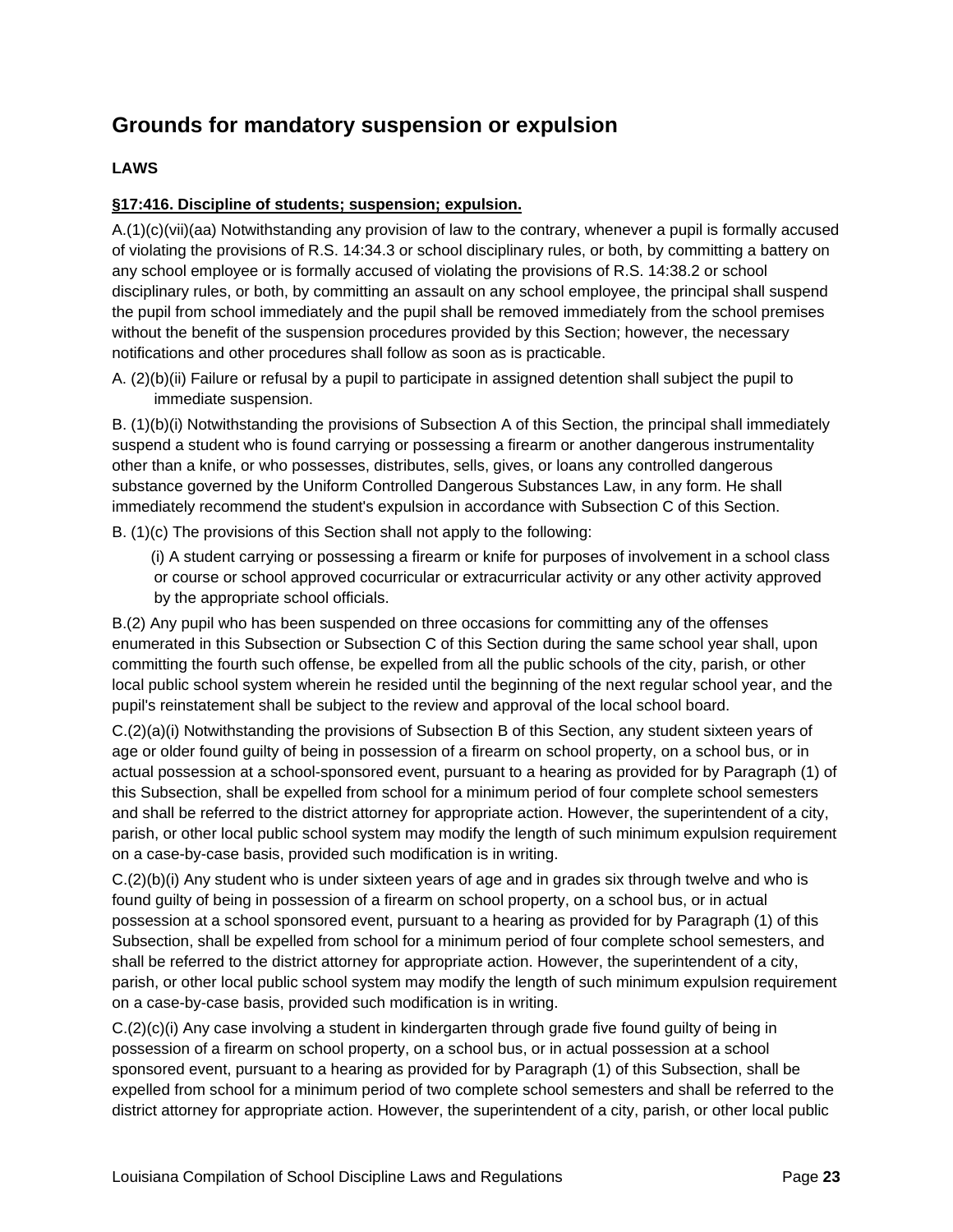school system may modify the length of such minimum expulsion requirement on a case-by-case basis, provided such modification is in writing.

# **REGULATIONS**

No relevant regulations found.

# <span id="page-27-0"></span>**Limitations, conditions, or exclusions for use of suspension and expulsion**

### **LAWS**

#### **§17:416. Discipline of students; suspension; expulsion.**

A. (5) The provisions of this Subsection shall not be construed to conflict with any federal or state rules or regulations or other guidelines affecting special education students as defined in R.S. 17:1943 et seq.

E. The provisions of this Section shall be applicable to exceptional children provided special education services pursuant to Part I of Chapter 8 of this Title to the maximum extent allowed by federal law and rules applicable to the education of exceptional children in the state. No policy adopted by the State Board of Elementary and Secondary Education applicable to exceptional children as provided in this Subsection shall be more restrictive than required by federal law and rules.

J.(1) Notwithstanding the provisions of this Section or any other provision of law, a student enrolled in grades prekindergarten through five shall not be suspended or expelled from school or suspended from riding on any school bus for a uniform violation that is not tied to willful disregard of school policies.

 (2) Notwithstanding any other provision of law to the contrary, this Subsection shall apply to charter schools. Furthermore, no charter school shall suggest to a parent that it has the authority to suspend or expel a student for a uniform violation that is not tied to willful disregard of school policies.

### **REGULATIONS**

#### **§1309. Guidelines for expulsions.**

A. No student who has been expelled from any public or nonpublic school outside the state of Louisiana or any nonpublic school within Louisiana for committing any offenses enumerated in R.S. 17:416 shall be admitted to any public school in the state except upon the review and approval by the governing body of the admitting school.

B. Any student who has been expelled from any public or nonpublic school within or outside the state of Louisiana for one of the reasons listed below shall produce documentation that he or she and his/her parent or legal guardian have enrolled in and participated in an appropriate rehabilitation or counseling program related to the reason(s) for the expulsion prior to being admitted or readmitted on a probationary basis to any public school in the state, unless such requirement is waived by the LEA:

 1. possessing on school property or on a school bus a firearm, knife, or other dangerous weapon, or instrumentality customarily used or intended for probable use as a dangerous weapon; or

 2. possessing with intent to distribute, or distributing, selling, giving, or loaning while on school property or on a school bus any controlled dangerous substance governed by the Uniform Controlled Dangerous Substances Law.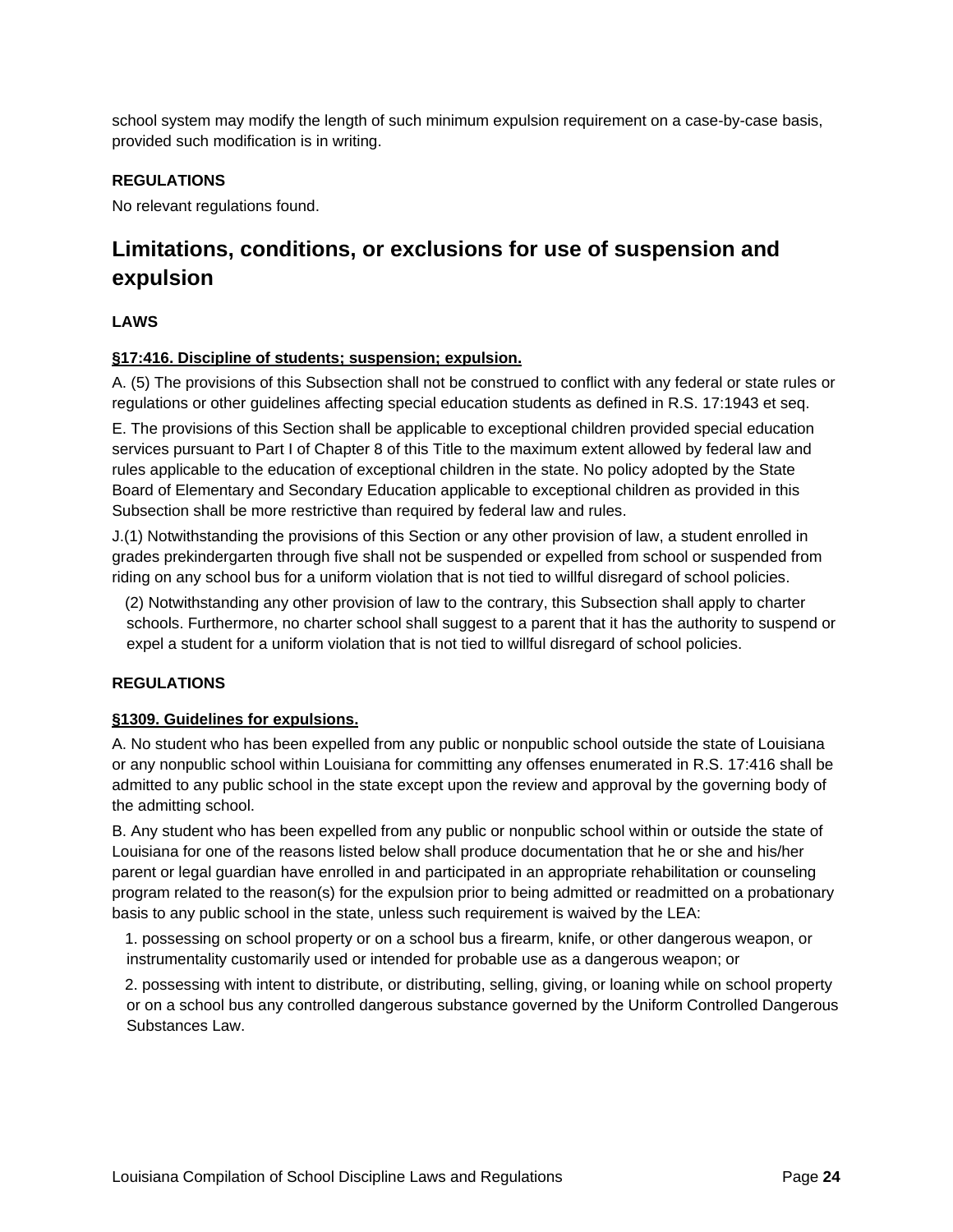# **§1313. Discipline for Students with Disabilities.**

A. If a school district removes a student with disabilities from the student's current educational placement for 10 school days in a school year, consecutively or cumulatively, regardless of the circumstances, beginning on the eleventh day, all students must be offered education services, including:

1. access to the general curriculum;

2. implementation of the student's IEP;

 3. access to statewide test/LEAP 21/GEE 21 preparation and/or remediation equal to those services provided to general education students;

 4. services and modifications designed to prevent the behavior from recurring, if the behavior involves drugs, weapons or behavior substantially likely to cause injury to the student or others.

# <span id="page-28-0"></span>**Administrative procedures related to suspensions and expulsion**

# **LAWS**

### **§17:416. Discipline of students; suspension; expulsion.**

A.(3) (b)(i) Prior to any suspension, the school principal, or his designee, shall advise the pupil in question of the particular misconduct of which he is accused as well as the basis for such accusation, and the pupil shall be given an opportunity at that time to explain his version of the facts to the school principal or his designee. In each case of suspension or expulsion the school principal, or his designee, shall contact by telephone at the telephone number shown on the pupil's registration card or send a certified letter at the address shown on the pupil's registration card to the parent, tutor, or legal guardian of the pupil in question giving notice of the suspension or expulsion, the reasons therefor and establishing a date and time for a conference with the principal or his designee as a requirement for readmitting the pupil provided that in the case of expulsion, the contact with the parent or guardian shall include a certified letter. If the parent, tutor, or legal guardian fails to attend the required conference within five school days of mailing the certified letter or other contact with the parent, the truancy laws shall become effective. On not more than one occasion each school year when the parent, tutor, or legal guardian refuses to respond, the principal may determine whether readmitting the pupil is in the best interest of the student. On any subsequent occasions in the same year, the pupil shall not be readmitted unless the parent, tutor, legal guardian, court, or other appointed representative responds. A pupil whose presence in or about a school poses a continued danger to any person or property or an ongoing threat of disruption to the academic process shall be immediately removed from the school premises without the benefit of the procedure described hereinabove; however, the necessary procedure shall follow as soon as is practicable.

 (c) Any parent, tutor or legal guardian of a pupil suspended shall have the right to appeal to the city or parish superintendent of schools or his designee, who shall conduct a hearing on the merits. The decision of the superintendent of schools on the merits of the case, as well as the term of suspension, shall be final, reserving to the superintendent of schools the right to remit any portion of the time of suspension.

 (d) A pupil suspended for damages to any property belonging to the school system or to property contracted to the school system shall not be readmitted until payment in full has been made for such damage or until directed by the superintendent of schools. If the property damaged is a school bus owned by, contracted to, or jointly owned by any parish or city school board, a pupil suspended for such damage shall not be permitted to enter or ride any school bus until payment in full has been made for such damage or until directed by the superintendent of schools.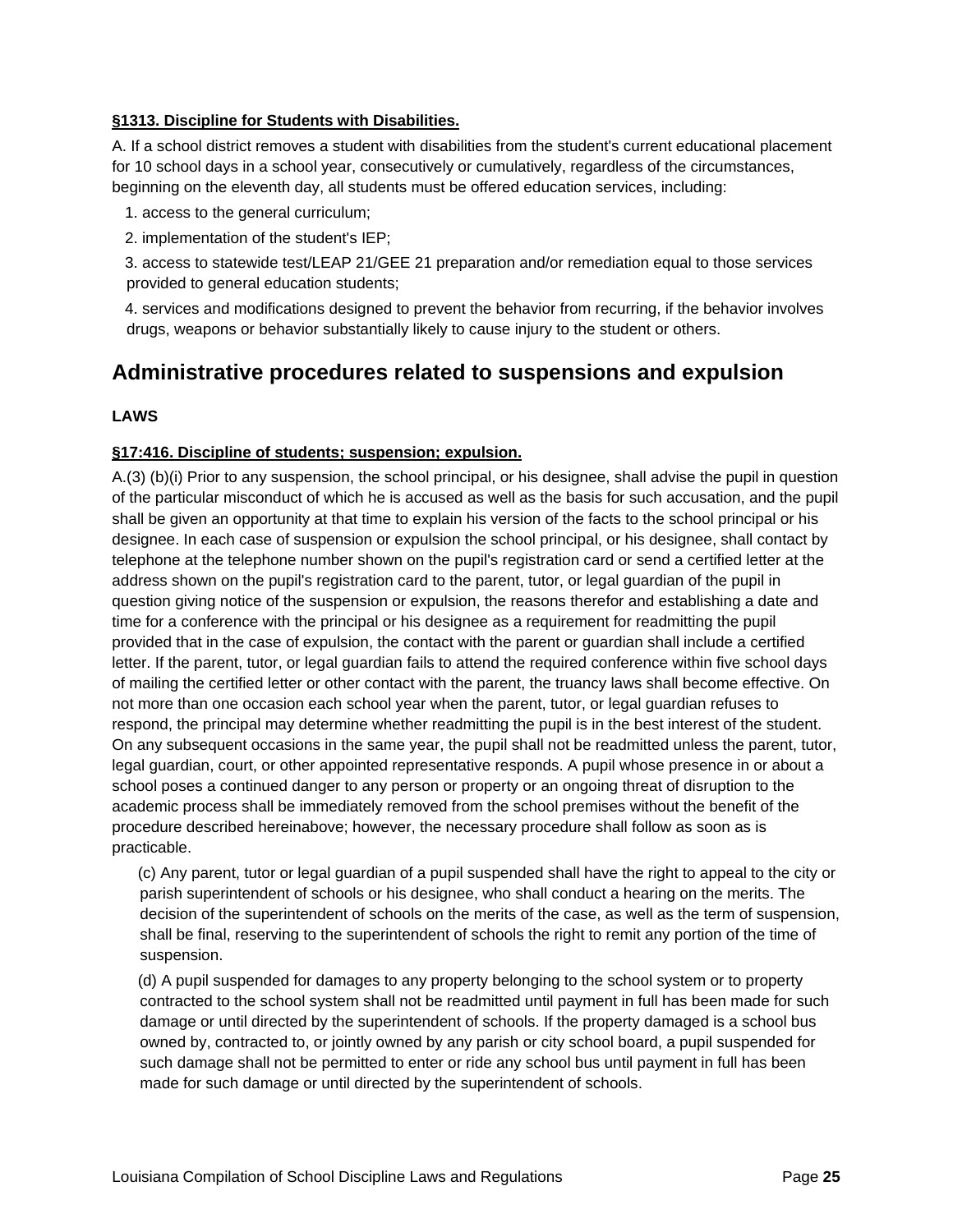(e) A pupil who is suspended for ten days or fewer shall be assigned school work missed while he is suspended and shall receive either partial or full credit for such work if it is completed satisfactorily and timely as determined by the principal or his designee, upon the recommendation of the pupil's teacher. A pupil who is suspended for more than ten days, or is expelled and receives educational services at an alternative school site, shall be assigned work by a certified teacher and shall receive credit for school work if it is completed satisfactorily and timely as determined by the teacher. Such work shall be aligned with the curriculum used at the school from which the pupil was suspended or expelled.

 (f) When a pupil is suspended for a second time within one school year, the principal may require that a counseling session be held with the parent and pupil by the school counselor if a counselor is assigned or available to that school. In the event there is no school counselor available, the principal may require a conference between the parent, pupil, and all the pupil's teachers and the principal or other administrator.

C.(1) Upon the recommendation by a principal for the expulsion of any student as authorized by Subsection B hereof, a hearing shall be conducted by the superintendent or by any other person designated so to do by the superintendent to determine the facts of the case and make a finding of whether or not the student is guilty of conduct warranting a recommendation of expulsion. Upon the conclusion of the hearing and upon a finding that the student is guilty of conduct warranting expulsion, the superintendent, or his designee, shall determine whether such student shall be expelled from the school system or if other corrective or disciplinary action shall be taken. At said hearing the principal or teacher concerned may be represented by any person appointed by the superintendent. The concerned teacher shall be permitted to attend such hearing and shall be permitted to present information the teacher believes relevant. Until such hearing takes place the student shall remain suspended from the school. At such hearing the student may be represented by any person of his choice.

 (4) The parent or tutor of the pupil may, within five days after the decision is rendered, request the city or parish school board to review the findings of the superintendent or his designee at a time set by the school board; otherwise the decision of the superintendent shall be final. If requested, as herein provided, and after reviewing the findings of the superintendent or his designee, the school board may affirm, modify, or reverse the action previously taken.

 (5) The parent or tutor of the pupil may, within ten days, appeal to the district court for the parish in which the student's school is located, an adverse ruling of the school board in upholding the action of the superintendent or his designee. The court may reverse or revise the ruling of the school board upon a finding that the ruling of the board was based on an absence of any relevant evidence in support thereof.

### **REGULATIONS**

### **§1301. Disciplinary regulations.**

F. Schools shall provide due process prior to suspensions and expulsions.

G. Students who are removed from the classroom for disruptive, dangerous, or unruly behavior or who are suspended for 10 days or less shall be assigned school work missed and shall receive either full or partial credit for such work if it is completed satisfactorily and timely as determined by the principal or designee, upon the recommendation of the student's teacher. A student who is suspended for more than 10 days or is expelled and receives educational services in an alternative school site, shall be assigned school work by a certified teacher and shall receive credit for school work if it is completed satisfactorily and timely as determined by the teacher. Such work shall be aligned with the curriculum used at the school from which the student was suspended or expelled.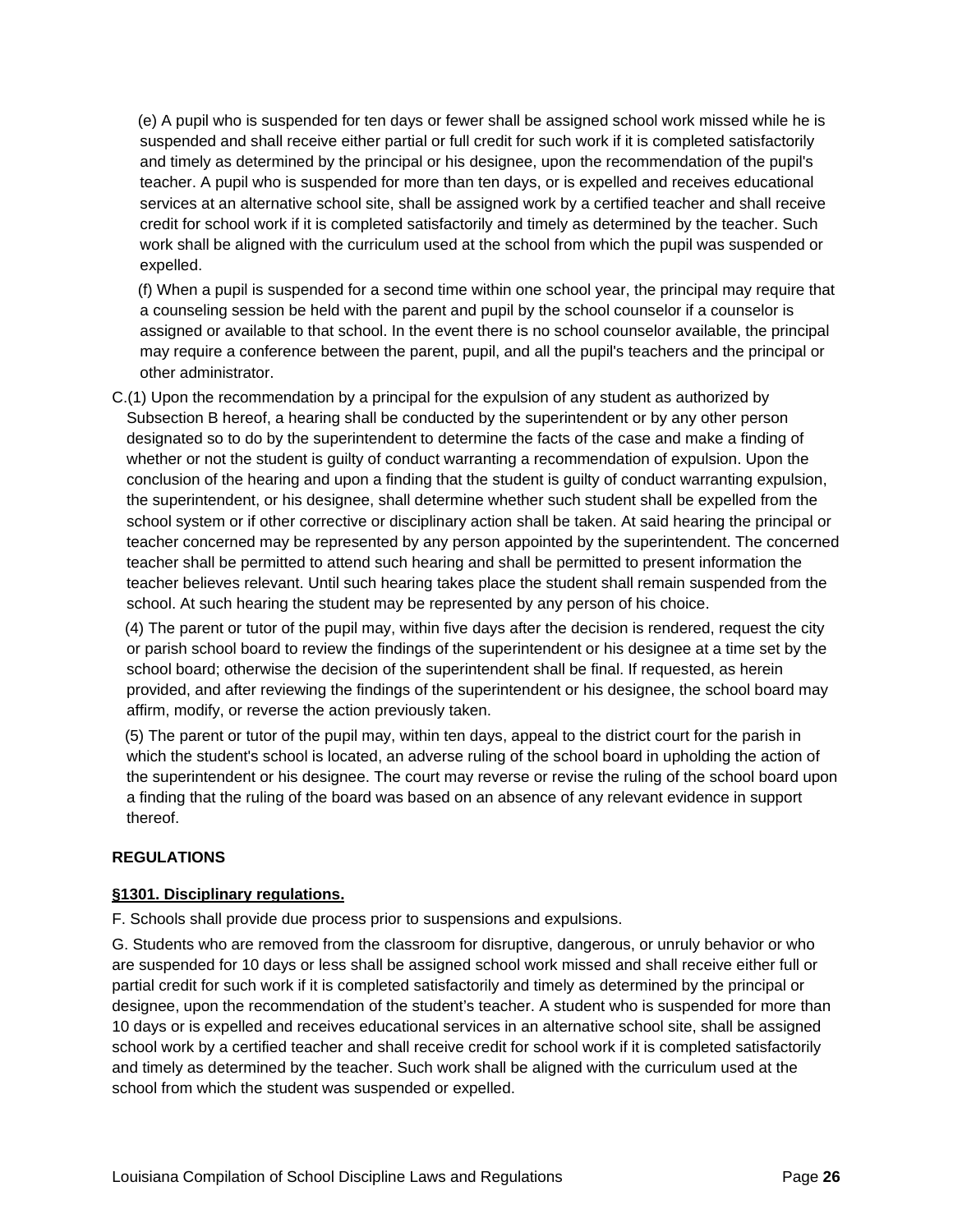# **§1306. Due Process for Suspensions [Formerly §1305].**

A. Prior to any suspension, the school principal or the principal's designee shall advise the student in question of the particular misconduct of which he or she is accused as well as the basis for such accusation, and the student shall be given an opportunity at that time to explain his or her version of the facts to the school principal or his or her designee.

B. The principal, or the principal's designee, shall contact by telephone at the telephone number shown on the pupil's registration card or send a certified letter at the address shown on the pupil's registration card to the parent or guardian of the student, giving notice of the suspension, the reasons therefore and establishing a date and time for a conference with the principal or his designee as a requirement for readmitting the student.

 1. If the parent or guardian fails to attend the required conference within five school days of mailing the certified letter or other contact with the parent, the truancy laws shall become effective.

 2. On not more than one occasion each school year when the parent or guardian refuses to respond, the principal may determine whether readmitting the student is in the best interest of the student.

 3. On any subsequent occasions in the same year, the student shall not be readmitted unless the parent, guardian, or other appointed representative responds.

C. A student whose presence in or about a school poses a continued danger to any person or property or an ongoing threat of disruption to the academic process shall be immediately removed from the school premises without the benefit of the procedure described above; however, the necessary procedure shall follow as soon as is practicable.

D. Notice in writing of the suspension and the reasons thereof shall be given to the parent or parents of the suspended student.

E. Any parent, tutor, or legal guardian of a suspended student shall have the right to appeal to the superintendent or to a designee of the superintendent, who shall conduct a hearing on the merits of the case.

F. In all cases of suspensions, the parent, the superintendent of schools, and the visiting teacher and/or supervisor of child welfare and attendance shall be notified in writing of the facts concerning each suspension, including the reasons therefore and terms thereof.

G. The decision of the superintendent on the merit of the case, as well as the term of suspension, shall be final, reserving the right to the superintendent to remit any portion

### **§1311. Due process for expulsions.**

A. A recommendation for expulsion is made by the principal.

B. A hearing is conducted by the superintendent of the LEA or someone designated by the superintendent.

C. A determination of whether to expel the student is made by the superintendent or his designee.

D. The principal and teacher as well as the student may be represented by someone of their choice at this hearing.

E. Until the hearing takes place, the student shall remain on suspension.

F. The parent or guardian of the student may, within five days after the decision to expel the student has been rendered, request the local educational governing authority to review the findings of the superintendent or his designee. Otherwise, the decision of the superintendent shall be final.

G. The board, in reviewing the case, may affirm, modify, or reverse the action previously taken.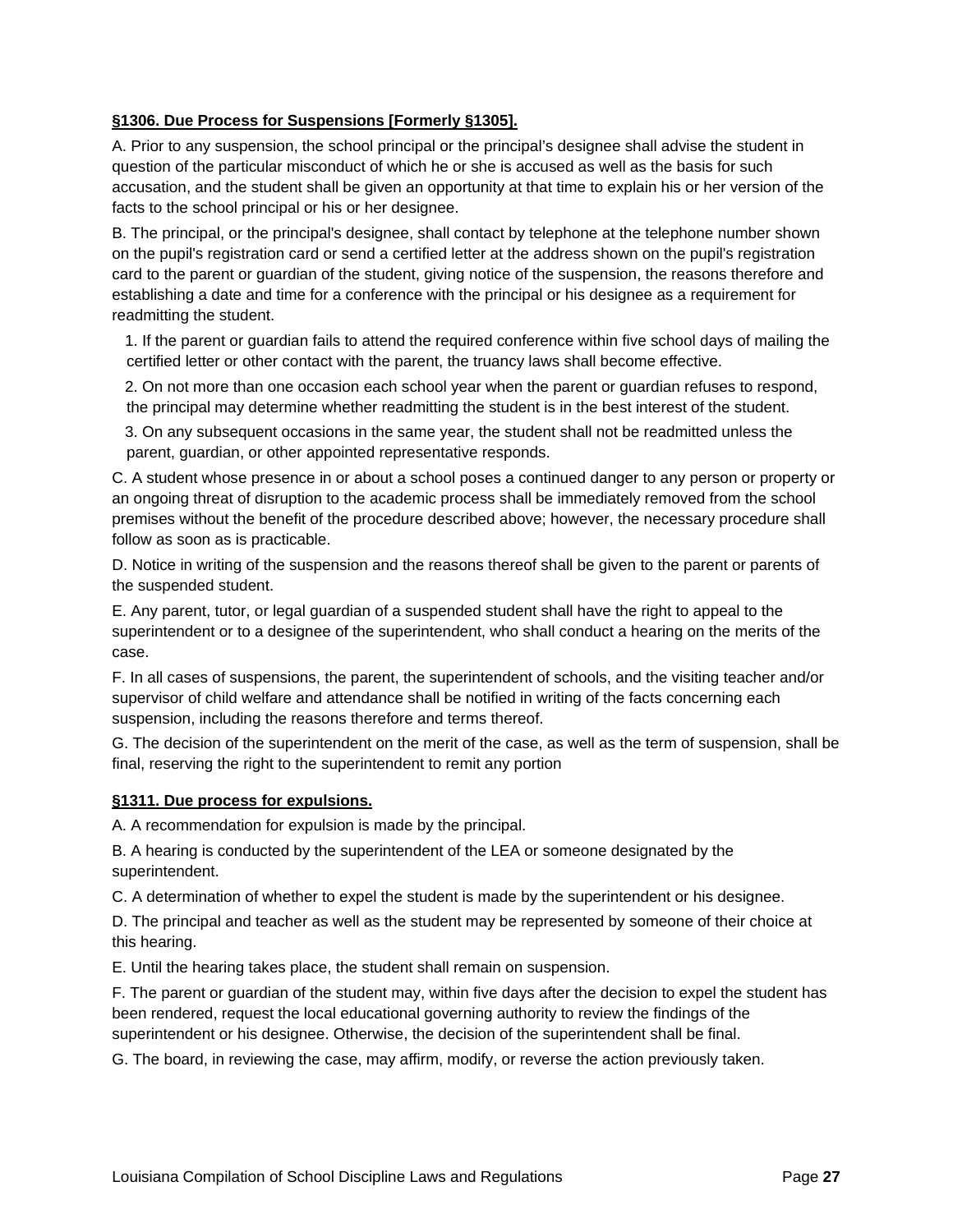H. If the board upholds the decision of the superintendent, the parent or guardian of the student may, within 10 days, appeal to the district court for the parish in which the student's school is located. The court may reverse the ruling of the board.

# <span id="page-31-0"></span>**In-school suspension**

# **LAWS**

# **§17:416. Discipline of students; suspension; expulsion.**

A. (2) (ii) Each city and parish school board shall adopt rules regarding the implementation of in-school suspension by no later than January 1, 1995.

 (iii) A pupil in kindergarten through grade six removed from a class pursuant to this Subparagraph shall not be permitted to return to the class for at least thirty minutes unless agreed to by the teacher initiating the disciplinary action. A pupil in grades seven through twelve removed from a class pursuant to this Subparagraph shall not be permitted to return to the class during the same class period unless agreed to by the teacher initiating the disciplinary action. Additionally, the pupil shall not be readmitted to the class until the principal has implemented one of the following disciplinary measures:

- (aa) In-school suspension.
- (bb) Detention.
- (cc) Suspension.
- (dd) Initiation of expulsion hearings.
- (ee) Assignment to an alternative school.

 (ff) Requiring the completion of all assigned school and homework which would have been assigned and completed by the student during the period of suspension.

 (gg) Any other disciplinary measure authorized by the principal with the concurrence of the teacher or the building level committee pursuant to law and board policy.

(2) As used in this Section:

 (a)(i) "In-school suspension" means removing a pupil from his normal classroom setting but maintaining him under supervision within the school. Pupils participating in in-school suspension may receive credit for work performed during the in-school suspension. However, any pupil who fails to comply fully with the rules for in-school suspension shall be subject to immediate suspension.

 (ii) Each city and parish school board shall adopt rules regarding the implementation of in-school suspension by no later than January 1, 1995.

 (b)(i) "Detention" means activities, assignments, or work held before the normal school day, after the normal school day, or on weekends.

 (ii) Failure or refusal by a pupil to participate in assigned detention shall subject the pupil to immediate suspension.

 (iii) Assignments, activities, or work which may be assigned during detention include but are not limited to counseling, homework assignments, behavior modification programs, or other activities aimed at improving the self-esteem of the pupil.

 (iv) Each city and parish school board shall adopt rules regarding the implementation of detention by no later than January 1, 1995.

 (5) The provisions of this Subsection shall not be construed to conflict with any federal or state rules or regulations or other guidelines affecting special education students as defined in R.S. 17:1943 et seq.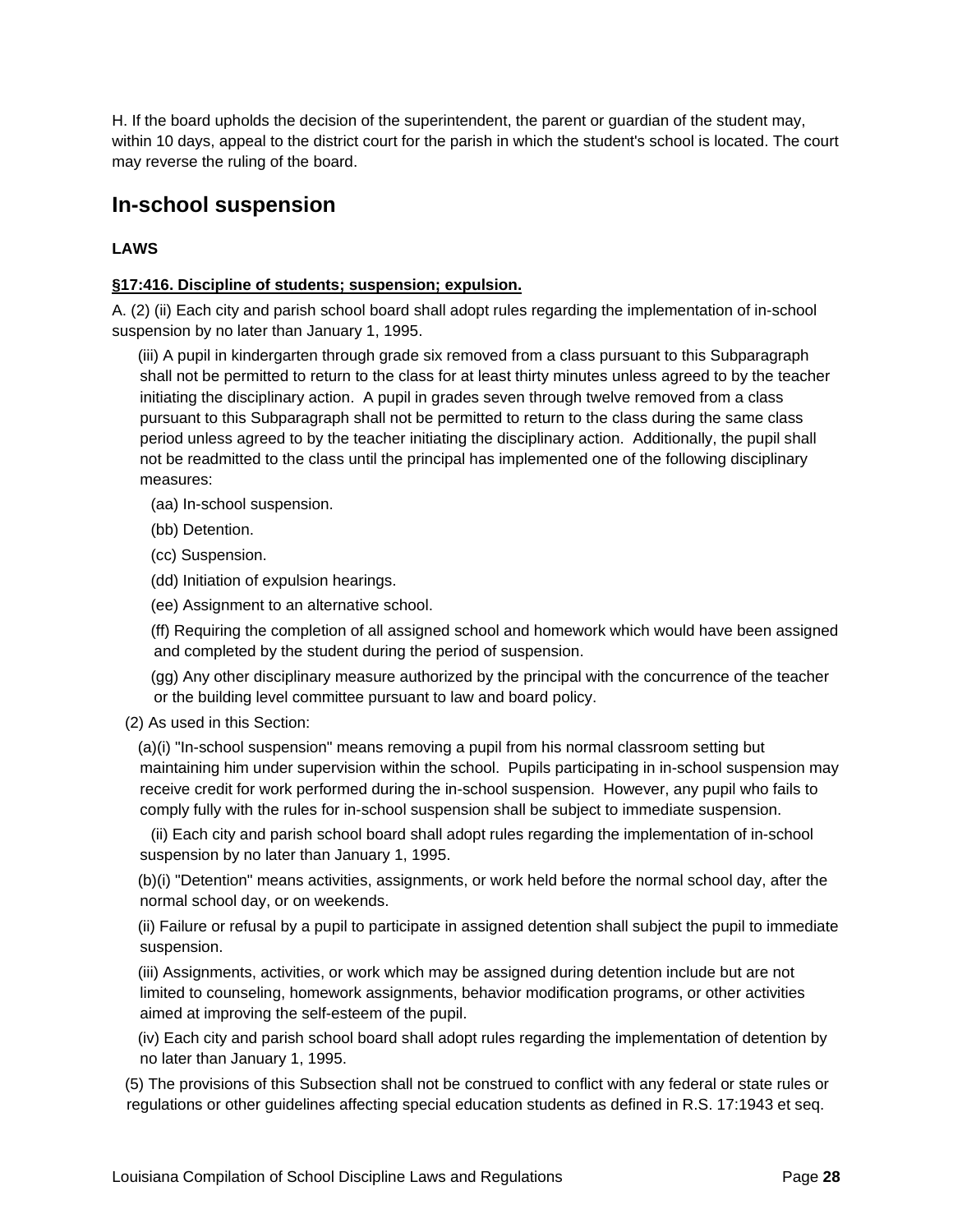(bb) A student who is found carrying or possessing a knife with a blade less than two inches in length may be suspended by the school principal as provided in Paragraph (A)(3) of this Section; however, in appropriate cases such student, at a minimum, shall be placed in in-school suspension.

## **REGULATIONS**

No relevant regulations found.

# <span id="page-32-0"></span>**Return to school following removal**

# **LAWS**

### **§17:416. Discipline of students; suspension; expulsion.**

A.(1)(c)(vii)(bb) No pupil suspended in accordance with the provisions of this Item shall be considered for readmission to the school to which the school employee, allegedly assaulted or battered, or both, by the pupil, is assigned until all hearings and appeals associated with the alleged violation have been exhausted.

 (cc) Except when the school system has no other school of suitable grade level for the pupil to attend, no pupil found guilty by a court of competent jurisdiction of violating the provisions of R.S. 14:34.3 or 38.2, or both, or found guilty at a school system suspension hearing of committing a battery on any school employee or committing an assault on any school employee, or both, shall be assigned to attend or shall attend the school to which the school employee battered or assaulted by the pupil is assigned.

 (dd) Notwithstanding any provision of R.S. 17:158 to the contrary, a school system shall not be required to provide transportation to any pupil reassigned to attend a school pursuant to the provisions of this Item if providing such transportation for the pupil will result in additional transportation costs to the school system.

B.(3)(a)(i) No student who has been expelled pursuant to the provisions of this Section shall be admitted to any public school in any other parish or city school system in the state except upon the review and approval of the school board of the school system to which he seeks admittance.

 (ii) No student who has been expelled from any public or nonpublic school outside the state of Louisiana or any nonpublic school within Louisiana for committing any of the offenses enumerated in this Section shall be admitted to any public school in the state except upon the review and approval of the governing body of the admitting school.

 (b) No student who has been expelled pursuant to the provisions of Paragraph (C)(2) of this Section shall be readmitted to a public school in the city, parish, or other local public school system from which he was expelled prior to the completion of the specified period of expulsion, unless he has complied with the provisions of Subparagraph (C)(2)(d) of this Section.

 (c) To facilitate the review and approval mandated by this Paragraph, any student who has been expelled from any public or nonpublic school within or outside the state of Louisiana shall provide to any public school or school system in the state to which the student is seeking admission information on the dates of any expulsions and the reason or reasons for which the student was expelled. Additionally, the transfer of a student's records by any public school or school system in the state to any other public or nonpublic school or school system shall include information on the dates of any expulsions and the reason or reasons for which the student was expelled.

 (d)(i) In addition to any other limitations established by this Subsection on the admission of previously expelled pupils to public elementary and secondary schools in Louisiana, no pupil who has been expelled from any public or nonpublic school within or outside the state of Louisiana for possessing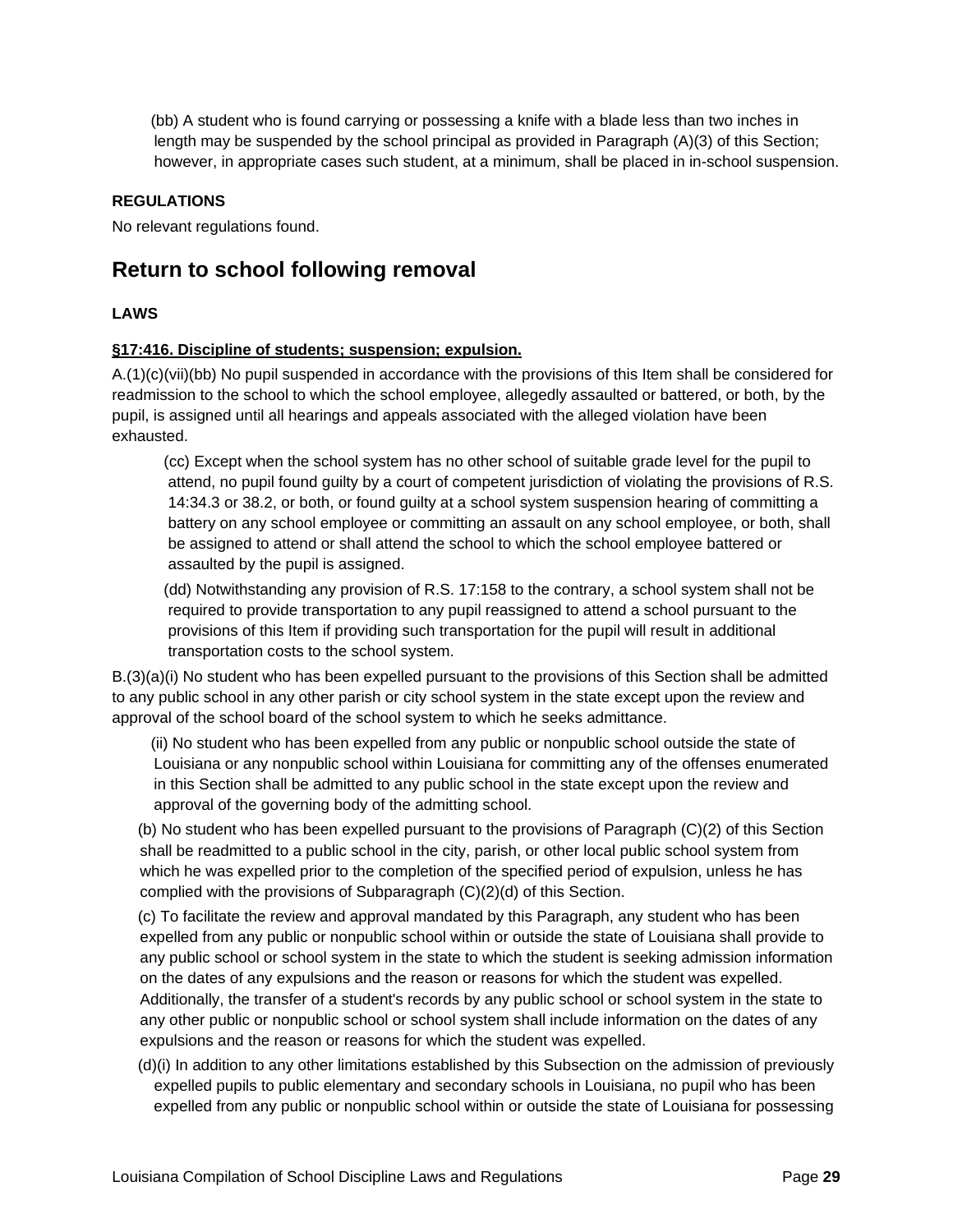on school property or on a school bus a firearm, knife, or other dangerous weapon or instrumentality customarily used or intended for probable use as a dangerous weapon, or for possessing, possessing with intent to distribute, or distributing, selling, giving, or loaning while on school property or on a school bus any controlled dangerous substance governed by the Uniform Controlled Dangerous Substances Law shall be admitted to any public elementary or secondary school in the state, or readmitted to any such school on a probationary basis prior to the completion of the minimum period of expulsion as provided in Subsection C of this Section, until the pupil produces written documentation that he and his parent or legal guardian have enrolled and participated in an appropriate rehabilitation or counseling program related to the reason or reasons for the pupil's expulsion.

 (ii) The rehabilitation or counseling required by the provisions of this Subparagraph shall be provided by existing or new programs approved by the juvenile or family court having jurisdiction, if applicable, or by the school system and shall be at no additional cost to the school system. Such rehabilitation or counseling programs may include the following components relative to successful programs, approaches, and activities for parental involvement which better equip parents to provide support for the education of their children:

 (aa) Enhancing parenting skills and expanding curriculum offerings relative to character development, the development of a healthy self-esteem and sense of personal and social responsibility, violence prevention, and conflict resolution.

 (bb) Raising the educational level of the parents of public school students through instruction in basic skills.

(cc) Improving developmental skills of students to prepare them for academic success.

(dd) Providing a role model for the child through parental interest in education.

(ee) Enabling parents to become familiar with and comfortable in the school setting.

 (ff) Enhancing the relationship of the parent and child through planned, structured parent-school interaction.

(gg) Demonstrating to parents their power to affect their child's ability to learn.

 (iii) The requirements of this Subparagraph for a student's enrollment and participation in a rehabilitation or counseling program shall be waived by the school system upon a documented showing by the student that no appropriate program is available in the area or that the student cannot enroll or participate due to financial hardship.

 (iv) The provisions of this Subparagraph shall be applicable to exceptional children provided special education services pursuant to Part I of Chapter 8 of this Title only to the extent the provisions are not in conflict with federal rules, regulations, and guidelines applicable to the education of exceptional students.

C.(2)(d)(i) Any student expelled from school may be readmitted on a probationary basis to school at any time during the specified period of expulsion on such terms and conditions as may be stipulated by the city, parish, or other local public school board and agreed to in writing by the student and by the student's parent or other person responsible for the student's school attendance. Such terms and conditions may include but need not be limited to placing the student in a suitable alternative education program as determined by the school board. However, any such written agreement shall include a provision that upon the school principal or superintendent of schools making a determination that the student has violated any term or condition agreed to, the student shall be immediately removed from the school premises without the benefit of any hearing or other procedure applicable to student suspensions and expulsions. As soon thereafter as possible, the principal or his designee shall provide verbal notice to the superintendent of schools of any such determination and also shall attempt to provide such verbal notice to the student's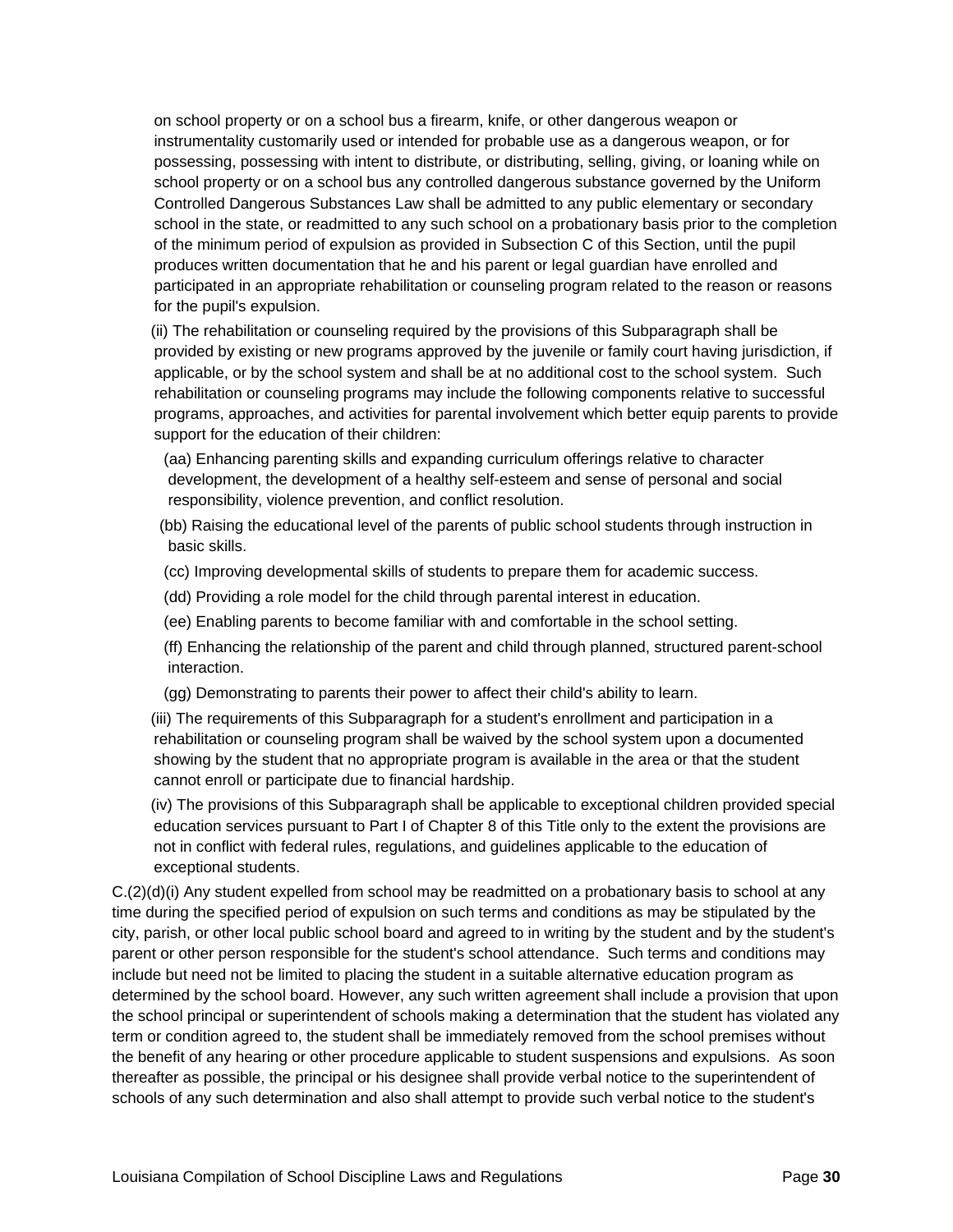parent or other person responsible for the student's school attendance. The principal or his designee also shall provide written notice of the determination and the reasons therefor to the superintendent and to the student's parent or other responsible person.

 (ii) Any student expelled pursuant to the provisions of this Subsection or Subsection B of this Section seeking readmission on a probationary basis prior to the end of the specified period of expulsion must also comply with the provisions of Subparagraph (B)(3)(d) of this Section.

 (iii) The provisions of this Subparagraph shall not be applicable to any student found guilty by a court of competent jurisdiction, or adjudicated a delinquent by a court of competent jurisdiction, of a criminal violation of any provision of Title 14 of the Louisiana Revised Statutes of 1950 which is related to the reason for the suspension, unless the judge finds otherwise.

# **§17:416.2. Supervision of suspended or expelled students; alternative education programs.**

A. (1) Any student suspended or expelled from school pursuant to the provisions of R.S. 17:416, shall remain under the supervision of the governing authority of the city, parish, or other local public school system taking such action using alternative education programs for suspended and expelled students. Alternative education programs of any local public school shall be approved by the State Board of Elementary and Secondary Education; however, no school system shall be liable for any student attending an alternative education program at a location other than a school site.

 (2) A student expelled pursuant to the provisions of R.S. 17:416(B) and (C)(2) may be readmitted only to a city, parish, or other local public school in the school system from which he was expelled prior to the completion of the specified period of expulsion, in accordance with the provisions of R.S. 17:416(C)(2)(d).

### **REGULATIONS**

# **§1306. Due process for suspensions [Formerly §1305].**

A. Prior to any suspension, the school principal or the principal's designee shall advise the student in question of the particular misconduct of which he or she is accused as well as the basis for such accusation, and the student shall be given an opportunity at that time to explain his or her version of the facts to the school principal or his or her designee.

B. The principal, or the principal's designee, shall contact by telephone at the telephone number shown on the pupil's registration card or send a certified letter at the address shown on the pupil's registration card to the parent or guardian of the student, giving notice of the suspension, the reasons therefore and establishing a date and time for a conference with the principal or his designee as a requirement for readmitting the student.

 1. If the parent or guardian fails to attend the required conference within five school days of mailing the certified letter or other contact with the parent, the truancy laws shall become effective.

 2. On not more than one occasion each school year when the parent or guardian refuses to respond, the principal may determine whether readmitting the student is in the best interest of the student.

 3. On any subsequent occasions in the same year, the student shall not be readmitted unless the parent, guardian, or other appointed representative responds.

C. A student whose presence in or about a school poses a continued danger to any person or property or an ongoing threat of disruption to the academic process shall be immediately removed from the school premises without the benefit of the procedure described above; however, the necessary procedure shall follow as soon as is practicable.

D. Notice in writing of the suspension and the reasons thereof shall be given to the parent or parents of the suspended student.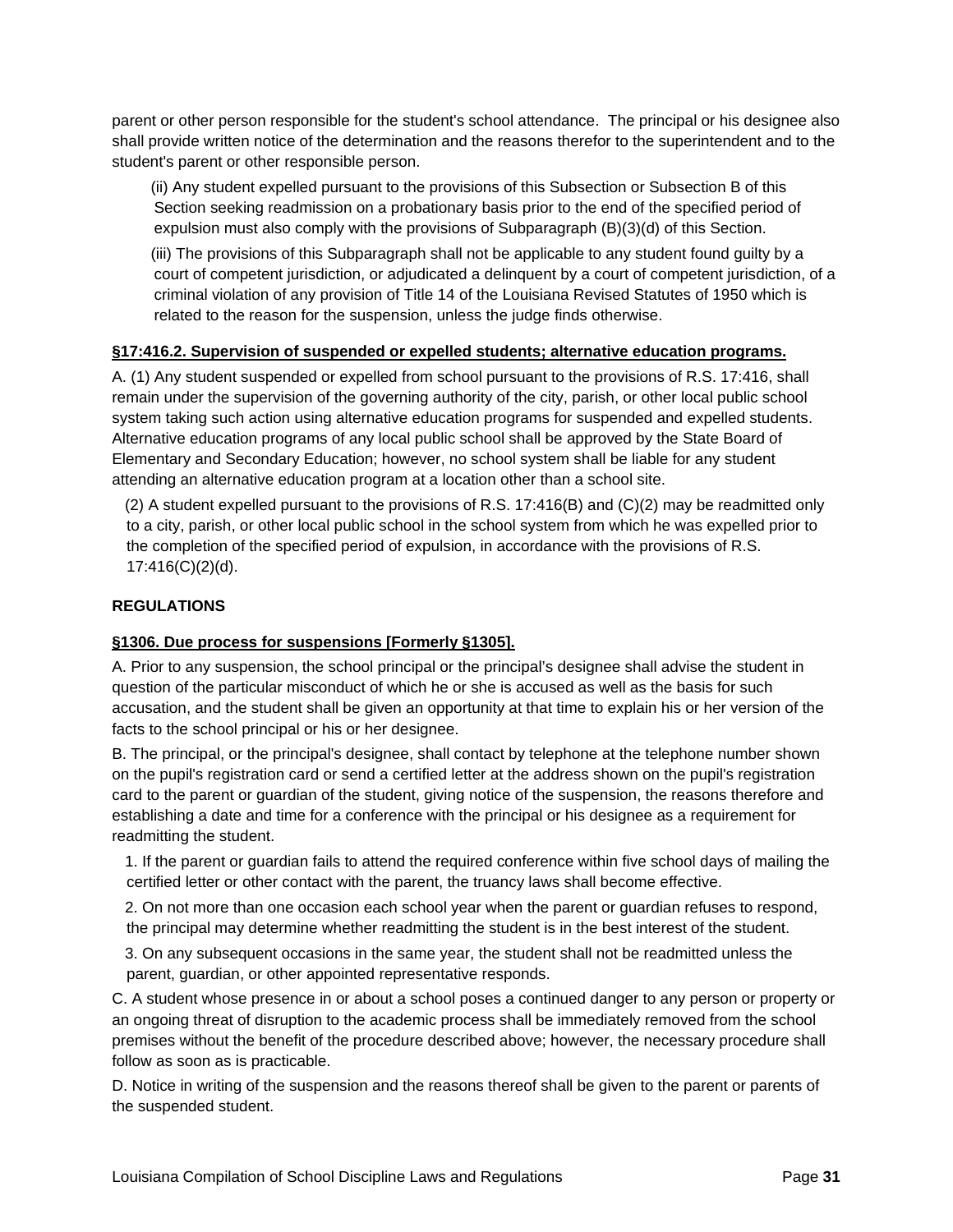E. Any parent, tutor, or legal guardian of a suspended student shall have the right to appeal to the superintendent or to a designee of the superintendent, who shall conduct a hearing on the merits of the case.

F. In all cases of suspensions, the parent, the superintendent of schools, and the visiting teacher and/or supervisor of child welfare and attendance shall be notified in writing of the facts concerning each suspension, including the reasons therefore and terms thereof.

G. The decision of the superintendent on the merit of the case, as well as the term of suspension, shall be final, reserving the right to the superintendent to remit any portion

# **§1309. Guidelines for expulsions.**

D. Any student expelled from school pursuant to the provisions of R.S. 17:416 may be readmitted on a probationary basis to school at any time during the specified period of expulsion on such terms and conditions as may be stipulated by the city or parish city, parish, or other local school board and agreed to in writing by the student and by the student's parent or other person responsible for the student's school attendance. Such terms and conditions may include but need not be limited to placing the student in a suitable alternative education program as determined by the school board. However, any such written agreement shall include a provision that upon the school principal or superintendent of schools making a determination that the student has violated any term or condition agreed to, the student shall be immediately removed from the school premises without the benefit of any hearing or other procedure applicable to student suspensions and expulsions. As soon thereafter as possible, the principal or his designee shall provide verbal notice to the superintendent of schools of any such determination and also shall attempt to provide such verbal notice to the student's parent or other person responsible for the student's school attendance. The principal or his designee also shall provide written notice of the determination and the reasons therefore to the superintendent and to the student's parent or other responsible person.

# <span id="page-35-0"></span>**Use of restraint and seclusion**

# **LAWS**

# **§17:7. Duties, functions, and responsibilities of board.**

In addition to the authorities granted by R.S. 17:6 and any powers, duties, and responsibilities vested by any other applicable laws, the board shall:

(5)

 (a) Approve courses of study and prepare and adopt rules and regulations for the discipline of students and the governance of the public elementary and secondary schools and other public schools and programs under its jurisdiction, which shall not be inconsistent with law and which shall be enforced by the city, parish, and other local public school boards and the local school superintendents; however, the board shall have no control over the business affairs of a city, parish, or other local public school board or the selection or removal of its officers and employees.

(b)

 (i) Prepare and adopt rules and guidelines for the appropriate use of seclusion, physical restraint, and mechanical restraint of students with exceptionalities as defined in R.S. 17:1942, in accordance with the Administrative Procedure Act.

 (ii) The rules and guidelines adopted pursuant to Item (i) of this Subparagraph shall not be applicable to a student who has been deemed to be gifted or talented unless the student has been identified as also having a disability.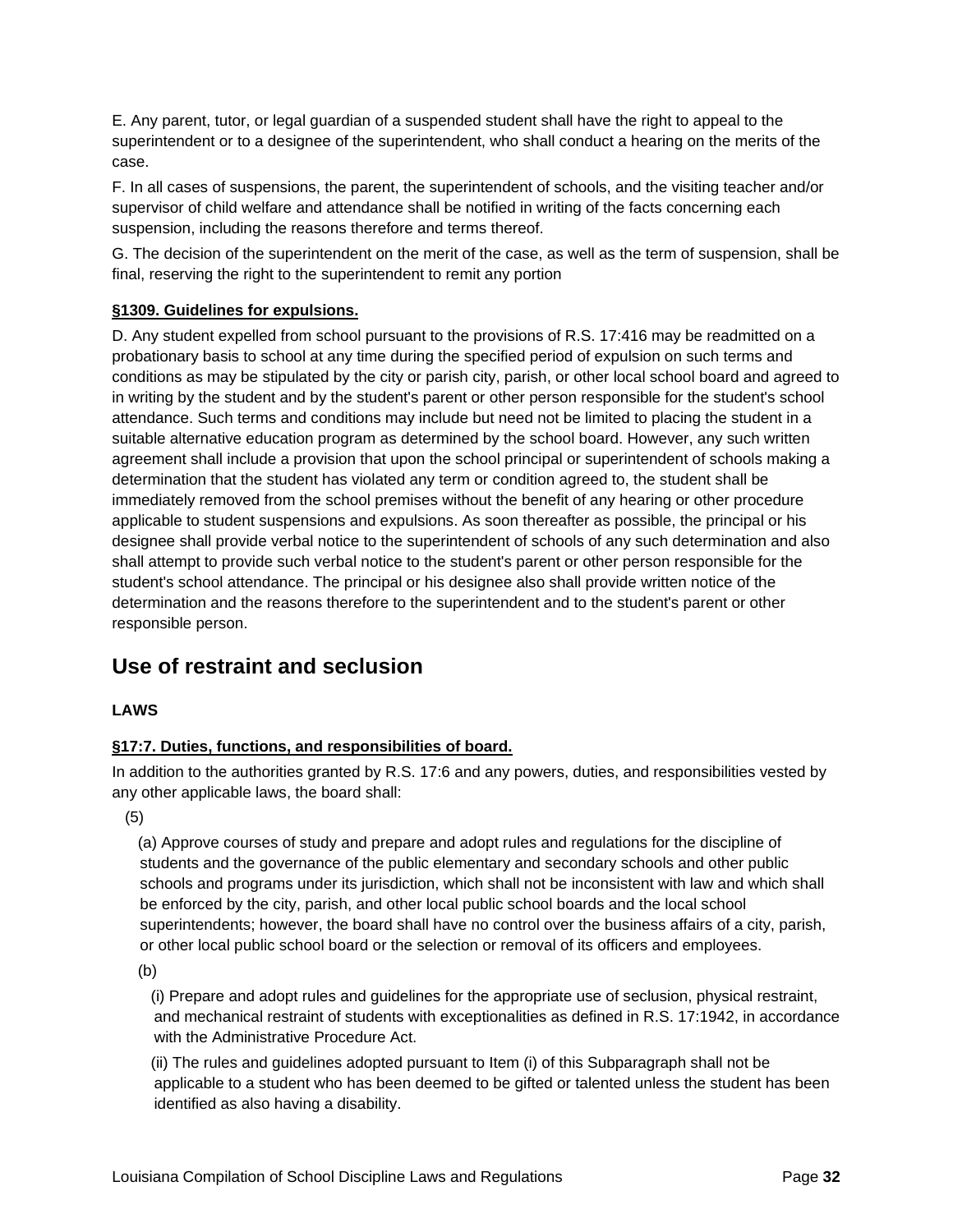#### **§17:416.21. Behavior of students with exceptionalities; use of seclusion and physical restraint.**

A. As used in this Section:

 (1) "Imminent risk of harm" means an immediate and impending threat of a person causing substantial physical injury to self or others.

 (2) (a) "Mechanical restraint" means the application of any device or object used to limit a person's movement.

(b) Mechanical restraint does not include:

 (i) A protective or stabilizing device used in strict accordance with the manufacturer's instructions for proper use and which is used in compliance with orders issued by an appropriately licensed health care provider.

(ii) Any device used by a duly licensed law enforcement officer in the execution of his official duties.

(3) (a) "Physical restraint" means bodily force used to limit a person's movement.

(b) Physical restraint does not include:

(i) Consensual, solicited, or unintentional contact.

 (ii) Holding of a student, by a school employee, for less than five minutes in any given hour or class period for the protection of the student or others.

 (iii) Holding of a student, by one school employee, for the purpose of calming or comforting the student, provided the student's freedom of movement or normal access to his or her body is not restricted.

(iv) Minimal physical contact for the purpose of safely escorting a student from one area to another.

 (v) Minimal physical contact for the purpose of assisting the student in completing a task or response.

 (4) "Positive behavior interventions and support" means a systematic approach to embed evidencebased practices and data-driven decision making when addressing student behavior in order to improve school climate and culture.

 (5) "School employee" means a teacher, paraprofessional, administrator, support staff member, or a provider of related services.

 (6) "Seclusion" means a procedure that isolates and confines a student in a separate room or area until he or she is no longer an immediate danger to self or others.

 (7) "Seclusion room" means a room or other confined area, used on an individual basis, in which a student is removed from the regular classroom setting for a limited time to allow the student the opportunity to regain control in a private setting and from which the student is involuntarily prevented from leaving.

 (8) "Written guidelines and procedures" means the written guidelines and procedures adopted by a school's governing authority regarding appropriate responses to student behavior that may require immediate intervention.

#### B. (1) Seclusion shall be used only:

(a) For behaviors that involve an imminent risk of harm.

 (b) As a last resort when de-escalation attempts have failed and the student continues to pose an imminent threat to self or others.

 (2) Seclusion shall not be used to address behaviors such as general noncompliance, self-stimulation, and academic refusal. Such behaviors shall be responded to with less stringent and less restrictive techniques.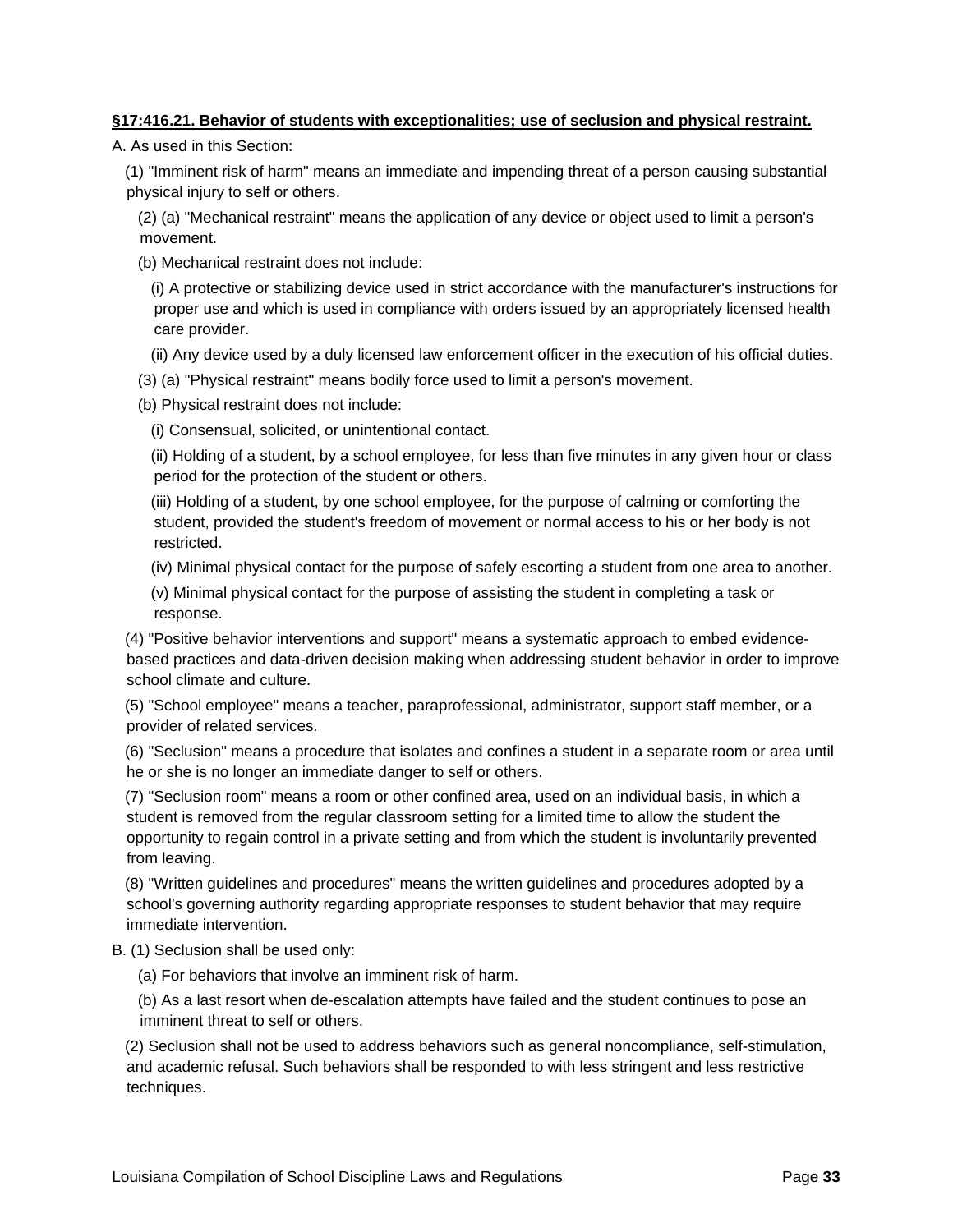(3) (a) A seclusion room shall be used only as a last resort if and when less restrictive measures, such as positive behavioral supports, constructive and non-physical de-escalation, and restructuring of a student's environment, have failed to stop a student's actions that pose an imminent risk of harm.

 (b) A student shall be placed in a seclusion room only by a school employee who uses accepted methods of escorting a student to a seclusion room, placing a student in a seclusion room, and supervising a student while he or she is in the seclusion room.

 (c) Only one student may be placed in a seclusion room at any given time, and the school employee supervising the student must be able to see and hear the student the entire time the student is placed in the seclusion room.

(4) A seclusion room shall:

(a) Be free of any object that poses a danger to the student placed in the room.

 (b) Have an observation window and be of a size that is appropriate for the student's size, behavior, and chronological and developmental age.

 (c) Have a ceiling height and heating, cooling, ventilation, and lighting systems comparable to operating classrooms in the school.

C. (1) Physical restraint shall be used only:

 (a) When a student's behavior presents a threat of imminent risk of harm to self or others and only as a last resort to protect the safety of self and others.

(b) To the degree necessary to stop dangerous behavior.

 (c) In a manner that causes no physical injury to the student, results in the least possible discomfort, and does not interfere in any way with a student's breathing or ability to communicate with others.

(2) No student shall be subjected to any form of mechanical restraint.

 (3) No student shall be physically restrained in a manner that places excessive pressure on the student's chest or back or that causes asphyxia.

 (4) A student shall be physically restrained only in a manner that is directly proportionate to the circumstances and to the student's size, age, and severity of behavior.

D. Seclusion and physical restraint shall not be used as a form of discipline or punishment, as a threat to control, bully, or obtain behavioral compliance, or for the convenience of school personnel.

E. No student shall be subjected to unreasonable, unsafe, or unwarranted use of seclusion or physical restraint.

F. A student shall not be placed in seclusion or physically restrained if he or she is known to have any medical or psychological condition that precludes such action, as certified by a licensed health care provider in a written statement provided to the school in which the student is enrolled.

G. A student who has been placed in seclusion or has been physically restrained shall be monitored continuously. Such monitoring shall be documented at least every fifteen minutes and adjustments made accordingly, based upon observations of the student's behavior.

H. A student shall be removed from seclusion or released from physical restraint as soon as the reasons for justifying such action have subsided.

I. (1) The parent or other legal guardian of a student who has been placed in seclusion or physically restrained shall be notified as soon as possible. The student's parent or other legal guardian shall also be notified in writing, within twenty-four hours, of each incident of seclusion or physical restraint. Such notice shall include the reason for such seclusion or physical restraint, the procedures used, the length of time of the student's seclusion or physical restraint, and the names and titles of any school employee involved.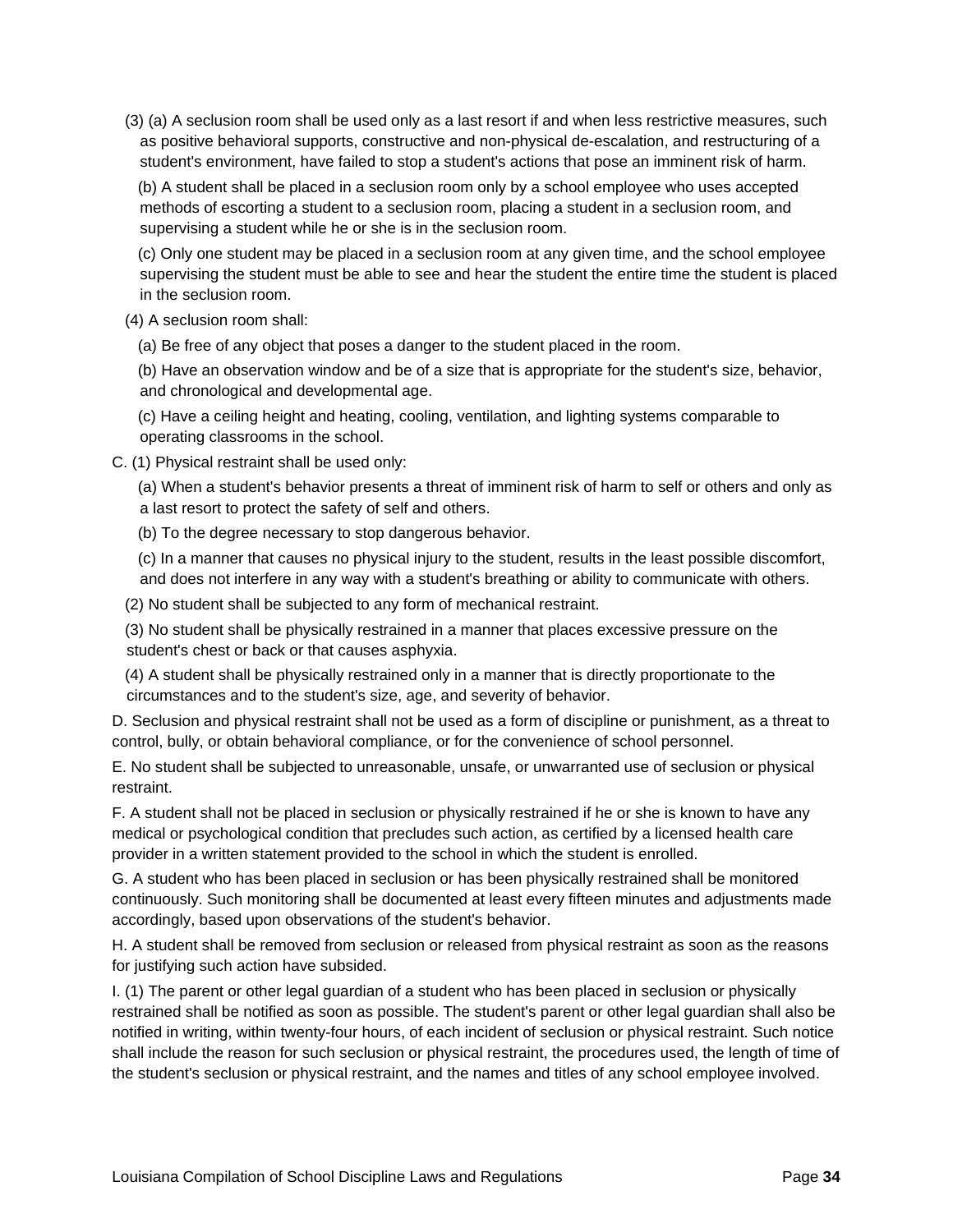(2) The director or supervisor of special education shall be notified any time a student is placed in seclusion or is physically restrained.

J. A school employee who has placed a student in seclusion or who has physically restrained a student shall document and report each incident in accordance with the policies adopted by the school's governing authority. Such report shall be submitted to the school principal not later than the school day immediately following the day on which the student was placed in seclusion or physically restrained and a copy shall be provided to the student's parent or legal guardian.

K. If a student is involved in five incidents in a single school year involving the use of physical restraint or seclusion, the student's Individualized Education Plan team shall review and revise the student's behavior intervention plan to include any appropriate and necessary behavioral supports.

L. The documentation compiled for a student who has been placed in seclusion or has been physically restrained and whose challenging behavior continues or escalates shall be reviewed at least once every three weeks.

M. (1) The governing authority of each public elementary and secondary school shall adopt written guidelines and procedures regarding:

- (a) Reporting requirements and follow-up procedures.
- (b) Notification requirements for school officials and a student's parent or other legal guardian.
- (c) An explanation of the methods of physical restraint and the school employee training requirements relative to the use of restraint.

 (2) These guidelines and procedures shall be provided to all school employees and every parent of a child with an exceptionality.

 (b) The provisions of Subparagraph (a) of this Paragraph shall not be applicable to the parent of a student who has been deemed to be gifted or talented unless the student has been identified as also having a disability.

N. (1) The governing authority of each public elementary and secondary school shall report all instances where seclusion or physical restraint is used to address student behavior to the Department of Education.

 (2) The Department of Education shall maintain a database of all reported incidents of seclusion and physical restraint of students with exceptionalities and shall disaggregate the data for analysis by school; student age, race, ethnicity, and gender; student disability, where applicable; and any involved school employees.

#### **REGULATIONS**

No relevant regulations found.

## **Alternative Placements**

#### **LAWS**

#### **§17:7. Duties, functions, and responsibilities of board.**

In addition to the authorities granted by R.S. 17:6 and any powers, duties, and responsibilities vested by any other applicable laws, the board shall:

(5)

 (a) Approve courses of study and prepare and adopt rules and regulations for the discipline of students and the governance of the public elementary and secondary schools and other public schools and programs under its jurisdiction, which shall not be inconsistent with law and which shall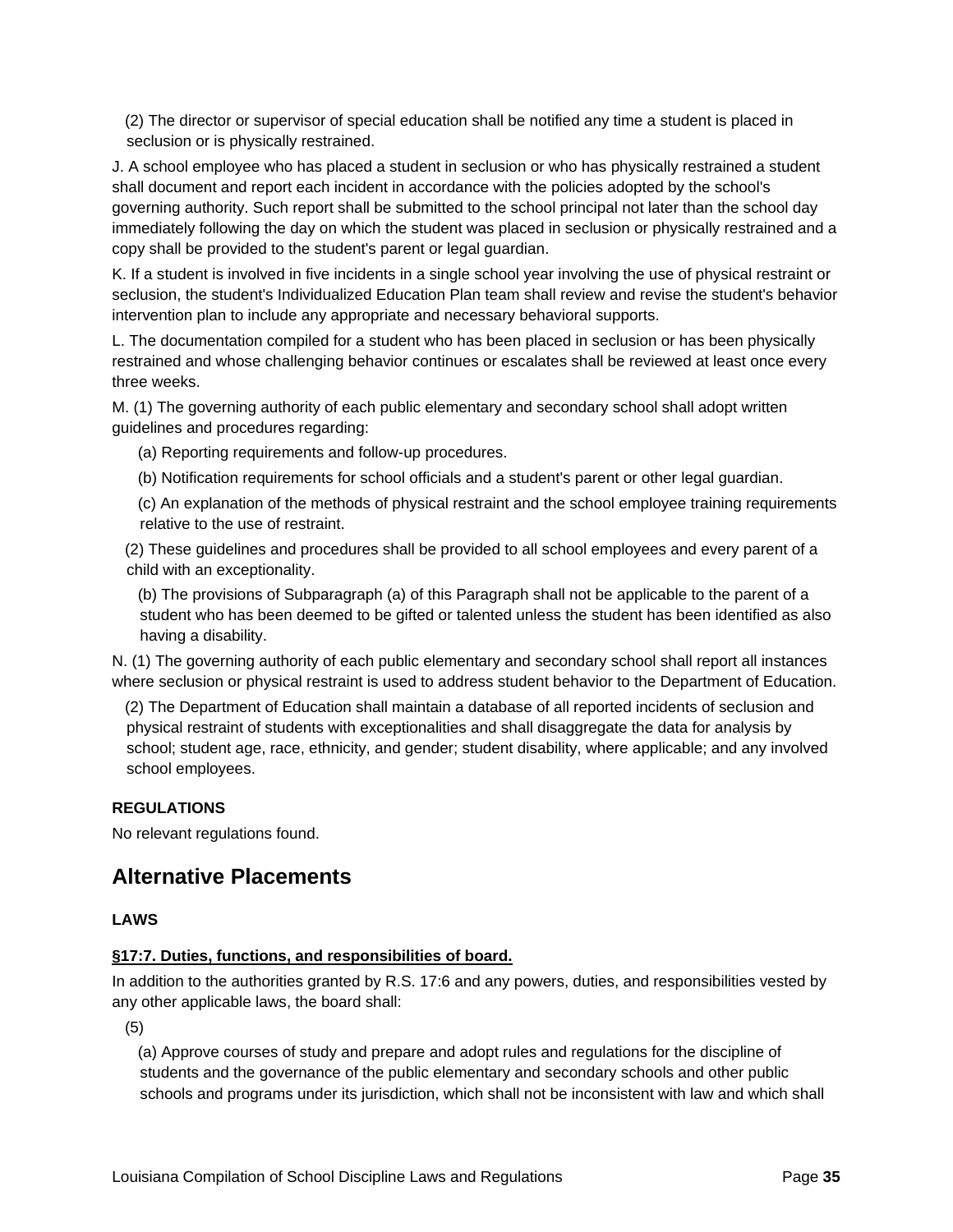be enforced by the city, parish, and other local public school boards and the local school superintendents; however, the board shall have no control over the business affairs of a city, parish, or other local public school board or the selection or removal of its officers and employees.

(b)

 (i) Prepare and adopt rules and guidelines for the appropriate use of seclusion, physical restraint, and mechanical restraint of students with exceptionalities as defined in R.S. 17:1942, in accordance with the Administrative Procedure Act.

 (ii) The rules and guidelines adopted pursuant to Item (i) of this Subparagraph shall not be applicable to a student who has been deemed to be gifted or talented unless the student has been identified as also having a disability.

 (32) Report in writing to the House Committee on Education and the Senate Committee on Education by not later than September 15, 2010, relative to the standards and criteria used by the board to approve alternative schools and alternative education programs for students in public elementary and secondary schools who are suspended for more than ten days or who are expelled from school for violations of school discipline law or policy and who remain under the supervision of the city, parish, or other local public school taking the action. The report shall specify in detail all minimum standards and criteria that must be met in order for the board to approve the alternative school or program and note standards and criteria that are subject to waiver by the board in making approval determinations.

## **§17:100.1. Alternative educational programs; certain adjudicated students; students in the custody of the office of juvenile justice; funding; authority of the local school board to contract; inclusion in minimum foundation program; funding formula.**

A.(1) Any child who has been adjudicated delinquent or as a member of a family in need of services by a court or is in the custody of the office of juvenile justice as a result of any such adjudication and is assigned by the office of juvenile justice to a community-based program or facility shall be counted by the city, parish, or other local public school board for the city or parish where such program or facility exists for purposes of the Minimum Foundation Program and any other available state or federal funding for which the child is eligible. No other city, parish, or other local public school board shall include such a child in any count for purposes of the Minimum Foundation Program or any other available state or federal funding for which the child may be eligible. Funds inuring to the city, parish, or other local public school board as a result of the presence of such children in their jurisdiction shall be used to provide educational services for such children.

 (2) Subject to the requirements of Subsection B of this Section, any city, parish, or other local public school board may contract for the provision of educational services for children described in Paragraph (1) of this Subsection.

B. Private providers of alternative educational services shall be approved by the city, parish, or other local public school board and the State Board of Elementary and Secondary Education as alternative schools pursuant to standards established by the state board before a contract as authorized by this Section may be entered into by the city, parish, or other local public school board.

#### **§17:100.5. Alternative schools; establishment by local boards.**

A. Parish and city school boards, with the approval of the State Board of Elementary and Secondary Education, may establish and maintain one or more alternative schools for children whose behavior is disruptive. Any alternative school shall be maintained and funded at the same level of support as other schools for children in the school district.

B. The State Board of Elementary and Secondary Education shall develop, adopt, and implement guidelines for alternative schools which, at a minimum, shall provide for the following: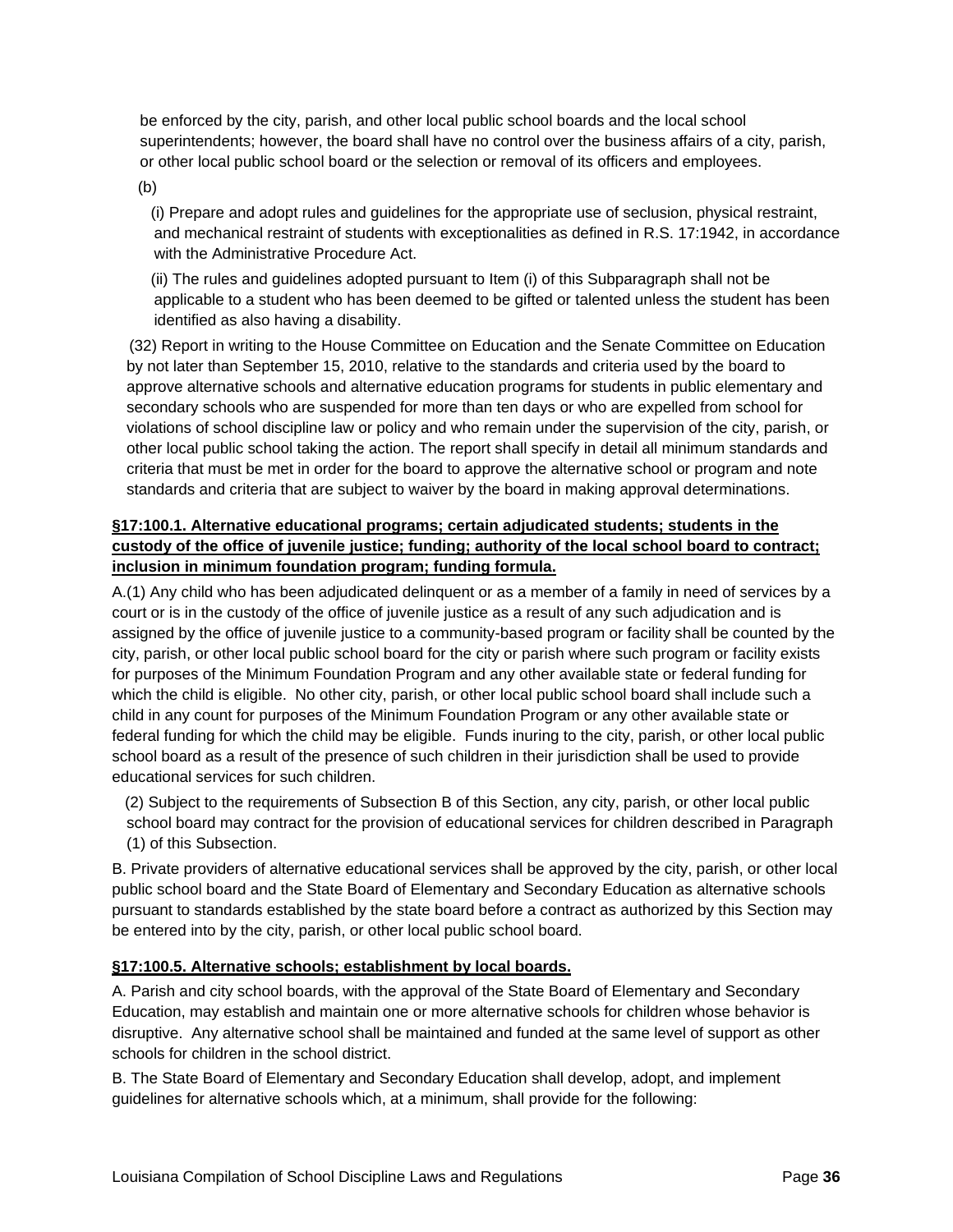- (1) Identifying the needs of students.
- (2) Using group and individualized courses of study.
- (3) Providing assistance with social skills and work habits.
- (4) Using alternative teaching methods.

C. (1) Teachers employed in alternative schools established pursuant to this Section shall be selected from regularly employed school teachers who volunteer.

 (2) Eligibility for enrollment in alternative schools shall be determined from a list compiled by each city and parish school board of students with discipline problems whose behavior is disruptive. Students selected for enrollment in the alternative schools from the eligibility list shall be selected from volunteers, provided that there shall be no racial, sexual, or ethnic discrimination in either the compilation of the eligibility list or in the operation of the school.

D. Each city or parish school board operating an alternative school annually shall evaluate such school. The evaluation shall include testing of basic skills for student participants. The process of evaluation shall also include teacher, parent, and student input from the alternative school.

#### **§17:221.6. Louisiana school dropout recovery program.**

A. Each school district and charter school that provides instruction to high school students may offer a dropout recovery program for eligible students. School districts and charter schools should maximize the use of federal Title 1 funds and at-risk funds provided through the minimum foundation program formula to establish such programs.

B. The State Board of Elementary and Secondary Education's prescribed standards and achievement testing requirements shall apply to dropout recovery programs.

C. The dropout recovery program shall do the following:

 (1) Make available appropriate and sufficient supports for students, including tutoring, career counseling, and college counseling.

- (2) Comply with federal and state laws governing students with disabilities.
- (3) Meet state requirements for high school graduation.

D. Each eligible student enrolled in a dropout recovery program shall have an individual graduation plan developed by the student's assigned academic coach. The plan shall include the following elements:

- (1) The start date and anticipated end date of the plan.
- (2) Courses to be completed by the student during the academic year.
- (3) Whether courses will be taken sequentially or concurrently.
- (4) State competency exams to be taken, as necessary.
- (5) Expectations for satisfactory monthly progress.
- (6) Expectations for contact with the student's assigned academic coach.

E. Each student enrolled in a dropout recovery program pursuant to this Section shall be recorded on a monthly basis as participating in the program and shall be included in the student enrollment count for the school or school system offering the program. Each participating school and school system shall record, each month, all of the students who meet the following criteria for actively participating in the dropout recovery program:

 (1) Newly enrolled students who have an individual graduation plan on file on or before the first school day of the month.

(2) Students who met the expectations for satisfactory monthly progress for the month.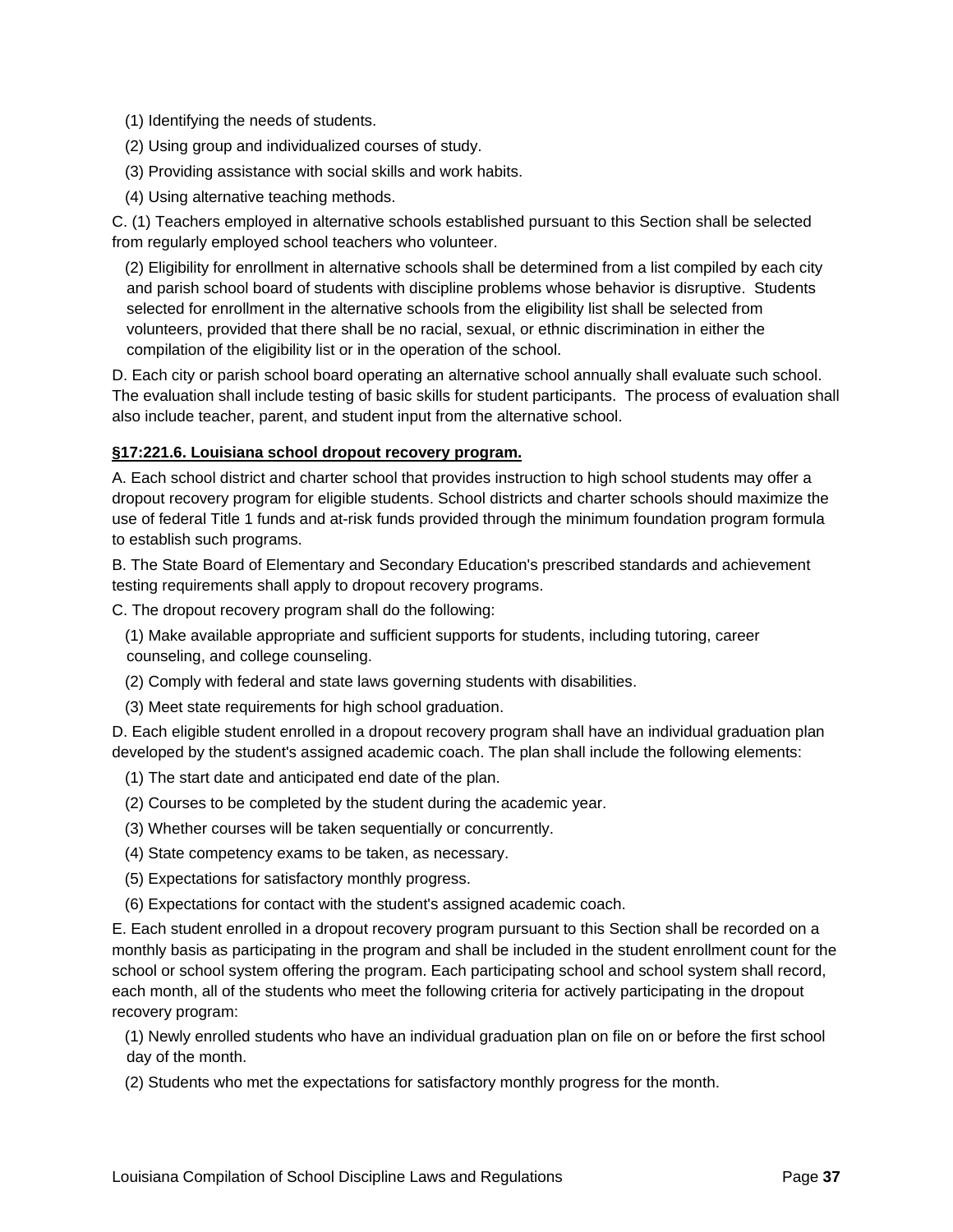(3) Students who did not meet the expectations for satisfactory monthly progress for the month but did meet the expectations one of the two previous months.

 (4) Students who met expectations for program reentry in the revised individual graduation plan in the previous month.

F. School districts and charter schools may contract with an educational management organization to provide a dropout recovery program. If contracting with an educational management organization, the school district or charter school shall ensure that all of the following requirements are met:

(1) The educational management organization is accredited by a regional accrediting body.

 (2) Teachers provided by the educational management organization hold a current teaching license from any state, and teachers of core subjects are highly qualified in the subjects to which they are assigned.

 (3) The educational management organization has provided one or more dropout recovery programs for at least two years prior to providing a program pursuant to this Section.

G. Dropout recovery programs shall be classified as alternative programs.

H. Entities that are contracted to provide dropout recovery programs may conduct outreach to encourage students who are not enrolled in a school district or charter school in this state to return to school. Entities that are contracted to provide dropout recovery programs shall not conduct advertising or marketing campaigns directed at students who are currently enrolled in a school district or charter school, or undertake any other activity that encourages students who are enrolled in a school district or charter school to stop attending school in order to qualify for a dropout recovery program. All contracts entered into by a city, parish, or other local public school board for the provision of student dropout recovery programs shall include requirements for the protection of all personally identifiable student information that shall comply with all applicable state and federal law and regulations.

I. For purposes of this Section:

 (1) "Academic coach" is an adult who assists students in selecting courses needed to meet graduation requirements, monitors student pace and progress through the program, and conducts regular pace and progress interventions.

 (2) "Eligible student" means a student who is not enrolled in a school district or charter school and who has been withdrawn from a school district or charter school for at least thirty days, unless a school administrator determines that the student is unable to participate in other district programs.

 (3) "Satisfactory monthly progress" means an amount of progress that is measurable on a monthly basis and that, if continued for a full twelve months, would result in the same amount of academic credit being awarded to the student as would be awarded to a student in a traditional education program who completes a full school year. Satisfactory monthly progress may include a lesser required amount of progress for the first two months that a student participates in the program.

(4) "School district" or "district" means a city, parish, or other local public school system.

## **§17:224. Unadjustable or incorrigible children; reports to juvenile courts; expulsion, assignments, and transfers.**

A. Unadjustable or incorrigible children, who, through no fault of their parents or tutors or other persons having charge of them, regularly disrupt the orderly processes of the school to which they have been assigned, shall be considered as delinquents and may be reported by the visiting teacher, or supervisor of child welfare and attendance, to the juvenile court of the parish, there to be dealt with in the manner prescribed by law.

B. Notwithstanding the provisions of R.S. 17:416 to the contrary, any student who exhibits disruptive behavior, an incorrigible attitude, or any other discipline problems in general, may be recommended by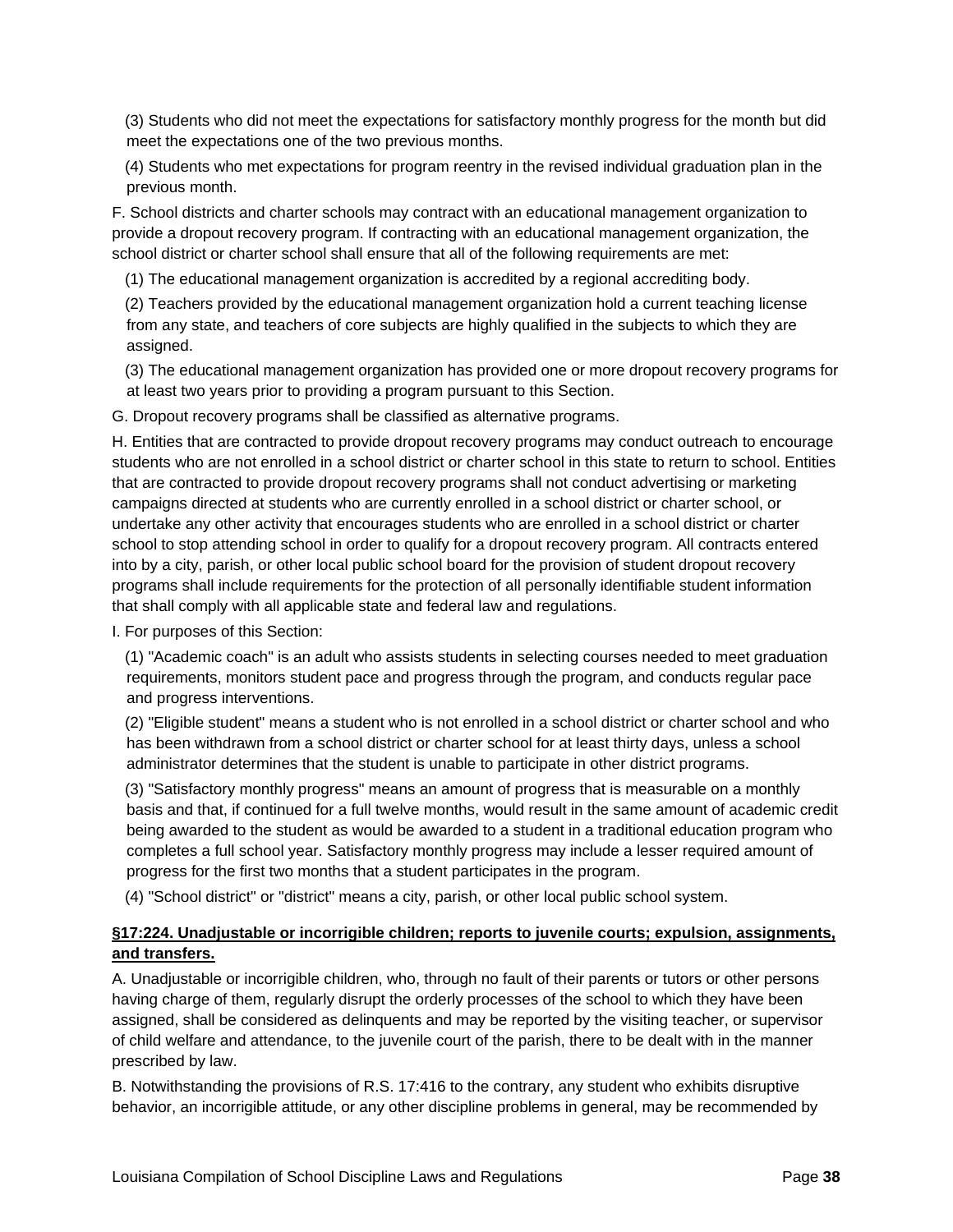the principal for expulsion, assignment to an appropriate alternative education program, or transfer to adult education if such student is:

- (1) Seventeen years of age or older with less than five units of credit toward graduation.
- (2) Eighteen years of age or older with less than ten units of credit toward graduation
- (3) Nineteen years of age or older with less than fifteen units of credit toward graduation.

#### **§17:416.2. Supervision of suspended or expelled students; alternative education programs.**

A. (1) Any student suspended or expelled from school pursuant to the provisions of R.S. 17:416, shall remain under the supervision of the governing authority of the city, parish, or other local public school system taking such action using alternative education programs for suspended and expelled students. Alternative education programs of any local public school shall be approved by the State Board of Elementary and Secondary Education; however, no school system shall be liable for any student attending an alternative education program at a location other than a school site.

 (2) A student expelled pursuant to the provisions of R.S. 17:416(B) and (C)(2) may be readmitted only to a city, parish, or other local public school in the school system from which he was expelled prior to the completion of the specified period of expulsion, in accordance with the provisions of R.S. 17:416(C)(2)(d).

 (3) (a) Any student placed in an alternative school or an alternative education program, including but not limited to any student receiving education services pursuant to an agreement subject to Paragraph (D)(2) of this Section, shall attend and participate in such school, program, or education services.

 (b) The parent, tutor, or legal guardian of any such student shall ensure attendance as required by this Paragraph and any violation of this Subparagraph shall be subject to the provisions of R.S. 17:221(A)(2) and (3).

 (c) Visiting teachers or supervisors of child welfare and attendance, with the approval of the superintendent of the local public school system, shall file proceedings in court to enforce the provisions of this Paragraph.

B. Repealed by Acts 2012, No. 831, § 2, effective June 14, 2012.

C. For purposes of this Section, alternative education programs may mean programs designed to offer variations of traditional instructional programs and strategies for the purpose of increasing the likelihood that students who are unmotivated or unsuccessful in traditional programs or who are disruptive in the traditional school environment remain in school and obtain a high school diploma. Alternative programs may include but not be limited to programs that hold students to strict standards of behavior in highly structured and controlled environments, sometimes referred to as "boot camps", "police schools", or "court schools".

D. (1) The State Board of Elementary and Secondary Education shall adopt the necessary rules and regulations to provide for the implementation of the provisions of this Section.

 (2) Such rules and regulations shall include provisions for cases in which a school governing authority enters into an agreement with an education service provider for the education of a student who meets any of the following criteria:

 (a) Has been adjudicated delinquent by a court having juvenile jurisdiction as defined in Article 302 of the Louisiana Children's Code.

 (b) Has been adjudicated by a court as a member of a family in need of services and is assigned by the office of juvenile justice to a community-based program or facility.

 (c) Is in the custody of the office of juvenile justice as a result of an adjudication and is assigned by the office of juvenile justice to a community-based program or facility.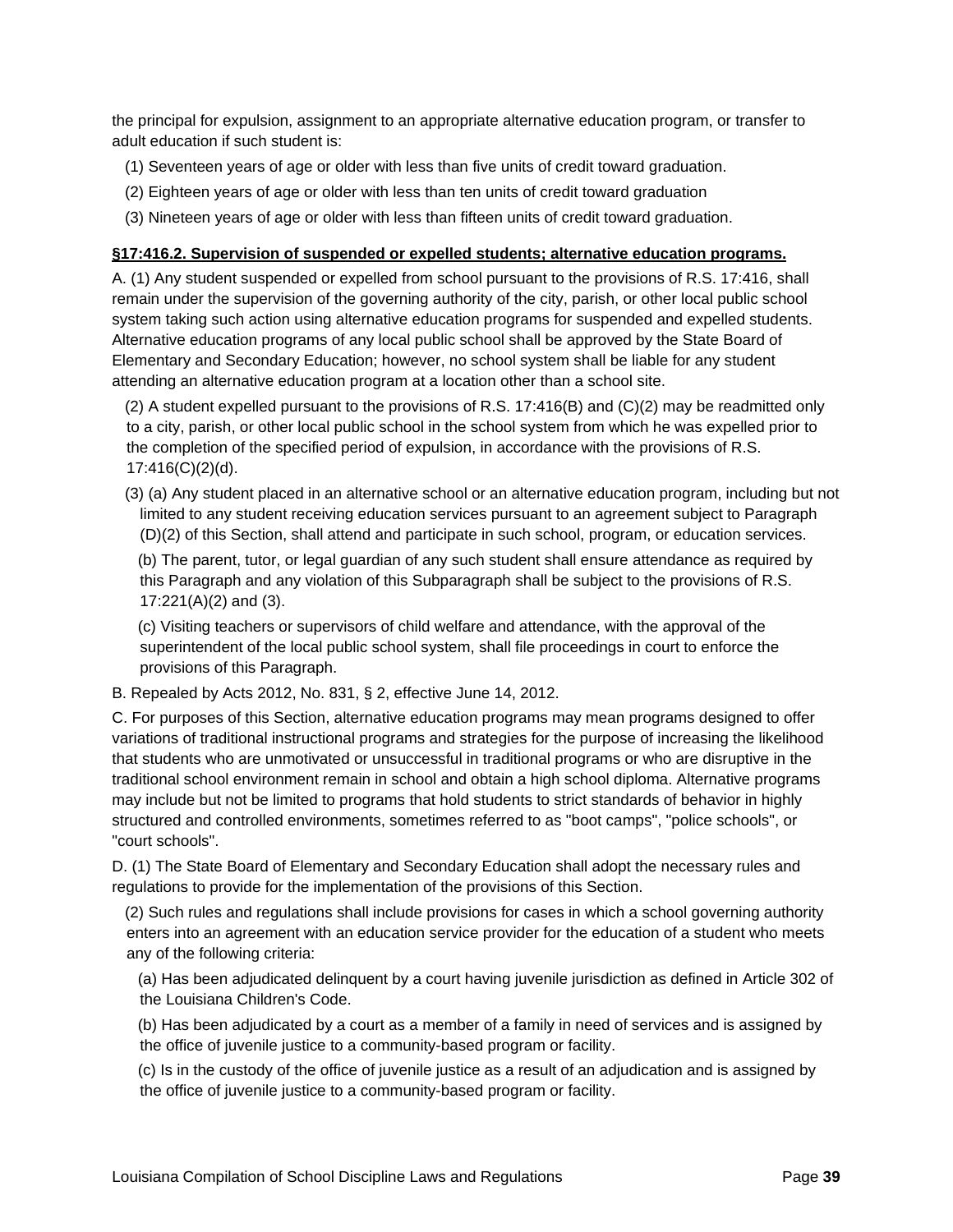(d) Is a student who has been suspended or expelled pursuant to the provisions of R.S. 17:416(B) or  $(C)(2)$ .

(3) Rules and regulations pursuant to Paragraph (2) of this Subsection shall include all of the following:

 (a) Such services shall be provided to the school governing authority at the actual costs incurred by the provider, not to exceed for each student the pro rata share of the combined state and local per pupil amount of the minimum foundation program for such governing authority.

 (b) In an effort to support the on-time graduation of students who are suspended, expelled, or at high risk for dropping out or entry into the juvenile justice system, academic, behavioral, and mental health interventions must be provided. Interventions offered shall include but not be limited to the following:

(i) Academic interventions and supports:

 (aa) Targeted academic interventions focused on assessed needs in math and reading using an evidence-based and research-supported curriculum.

(bb) Use of validated monthly assessments to monitor individual student academic progress.

 (cc) Implementation of research-supported instructional strategies such as differentiated instruction, experiential education, project-based learning, and computer-assisted instruction to support assessed needs and content mastery.

 (dd) Opportunities to participate in credit recovery to support progression towards on-time graduation.

(ee) On-site access to at least one career or vocational certification option.

(ii) Behavioral interventions and supports:

(aa) Positive behavioral supports with a high ratio of positive reinforcement over punishment.

(bb) Behavioral shaping steps aligned to assessed behavioral needs and goals.

 (cc) Mentoring and frequent behavioral feedback focused on individualized shaping steps for students enrolled.

(dd) Successive approximations and reinforcements to develop more complex social behaviors.

(iii) Mental health interventions and supports:

 (aa) Evidence-based cognitive behavioral interventions to address, anger, impulsivity, and aggression.

 (bb) Interventions to address past childhood traumas, including forms of abuse and neglect, being a victim of or a witness to violence, and involvement in natural disasters.

(cc) Interventions to address substance use and to prevent substance abuse.

 (dd) Interventions to build life skills and social skills in order to increase employability and success in the community.

 (4) Nothing in this Section shall prevent any nonprofit organization that provides alternative education services to a school governing authority from applying to operate a charter school pursuant to R.S. 17:3983.

 (5) The governing authority of a Type 5 charter school shall receive approval from the superintendent of the Recovery School District before entering into an agreement with an educational service provider for alternative education services pursuant to the provisions of this Section, and any such agreement shall not be subject to the provisions of Subparagraph (3)(a) of this Subsection.

 (6) Any agreement in effect on the effective date of this Paragraph and any prospective agreement between the Recovery School District and an educational service provider for alternative education shall not be subject to Subparagraph (3)(a) of this Subsection, but shall be approved by the state superintendent of education.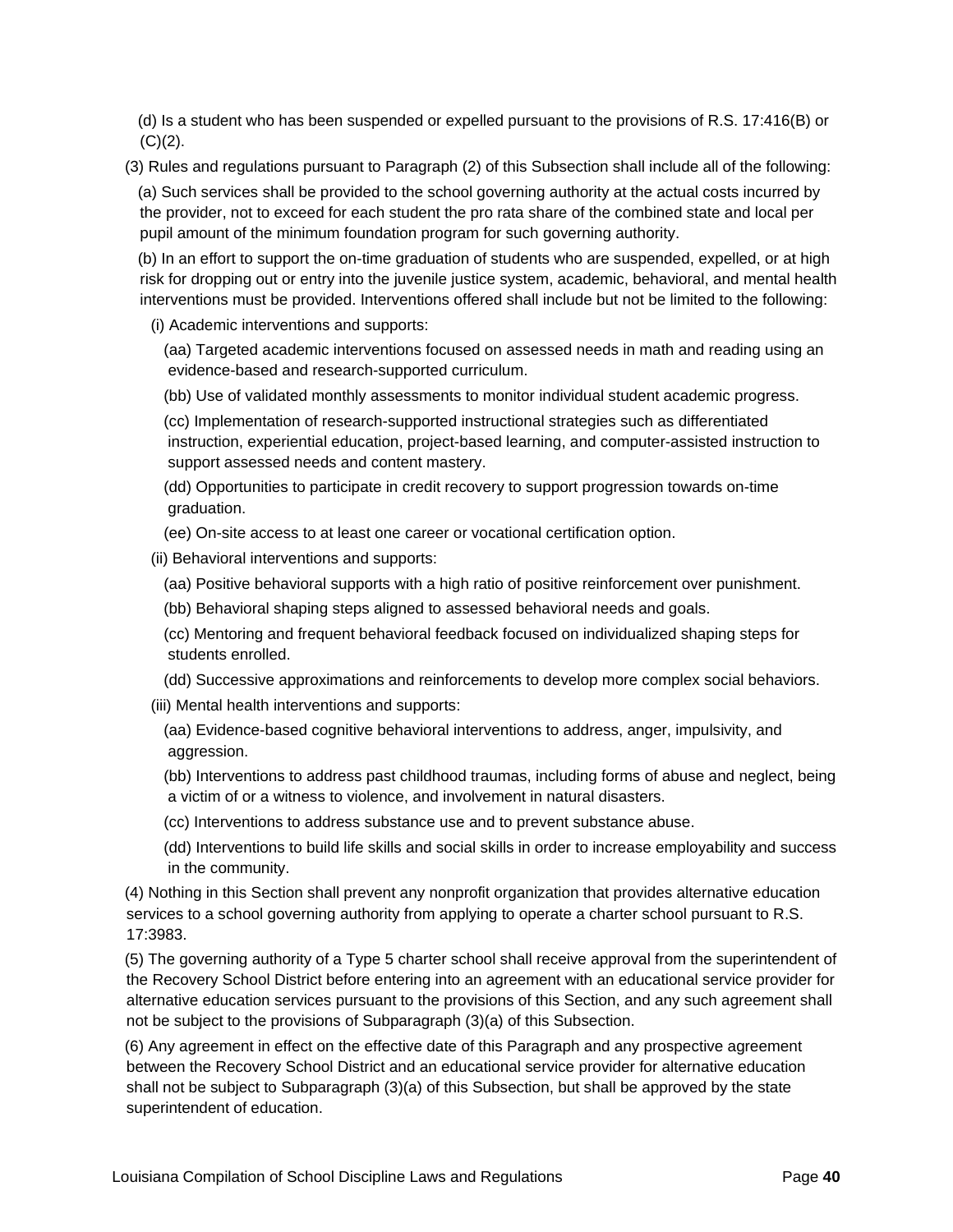E. Notwithstanding any provision of R.S. 17:158 to the contrary, a school system shall not be required to provide transportation to any student suspended or expelled from school pursuant to the provisions of R.S. 17:416 and remaining under the supervision of the governing authority of the school system taking such action pursuant to Subsection A of this Section if providing such transportation for the student will result in additional transportation costs to the school system. No school system shall be liable for any suspended or expelled student providing his own transportation pursuant to the provisions of this Section.

F. Repealed by Acts 2012, No. 831, § 2, effective June 14, 2012.

G. The provisions of this Section shall not be applicable to any student suspended for up to ten days.

H. The Department of Education shall monitor each city, parish, and other local public school system annually for compliance with the provisions of this Section.

#### **REGULATIONS**

#### **§1303. Bullying.**

8. Parental Relief. If four or more reports of separate incidents of bullying have been made, and no investigation has occurred, the parent or legal guardian of the alleged victim shall have the option to request that the student be transferred to another school operated by the LEA.

 a. In order to exercise this option, the parent or legal guardian shall file a request with the superintendent of the LEA for the transfer of the student to another school under the LEA's jurisdiction.

 b. The LEA shall make a seat available at another of its schools within 10 school days of receipt of the request for a transfer. If the LEA has no other school serving the grade level of the student, then within 15 school days of receipt of the request, the superintendent of the LEA shall:

 i. inform the student and the student's parents or legal guardians and facilitate the student's enrollment in a statewide virtual school;

 ii. offer the student placement in a full-time virtual program or virtual school under the jurisdiction of the LEA;

 iii. enter into a memorandum of understanding with the superintendent of another LEA to secure a placement and provide for the transfer of the student to a school serving the grade level of the student, pursuant to R.S. 17:105 and 105.1.

 c. If no seat or other placement is made available within 30 calendar days of the receipt of the request by the superintendent, the parent or legal guardian may request a hearing with the school board, which shall be public or private at the option of the parent or legal guardian. The school board shall grant the hearing at its next scheduled meeting or within 60 calendar days, whichever is sooner.

 d. At the end of any school year, the parent or legal guardian may request that the LEA transfer the student back to the original school. The LEA shall make a seat available at the school.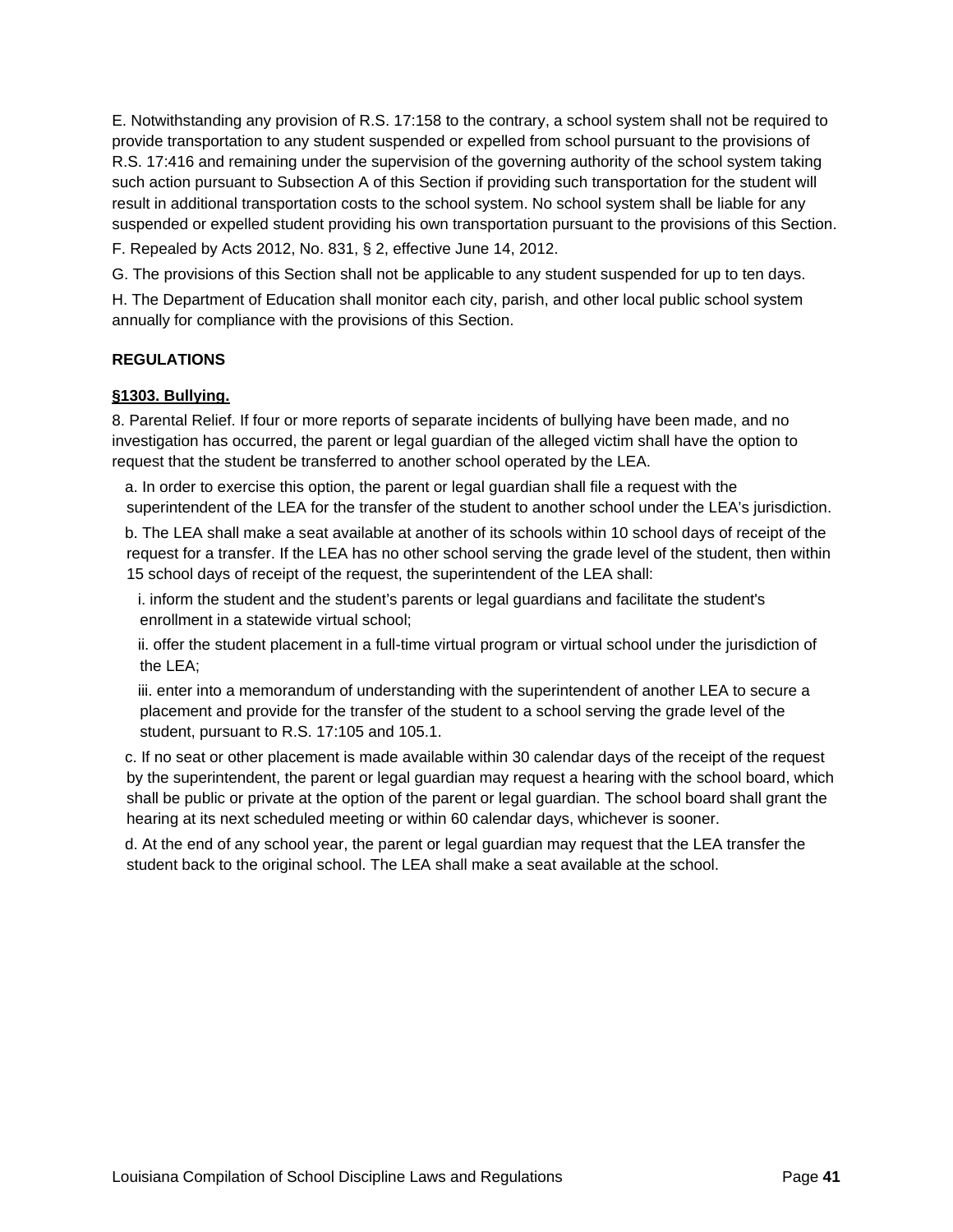# *Disciplinary Approaches Addressing Specific Infractions and Conditions*

# **Firearms (as required by the Gun-Free Schools Act)**

## **LAWS**

## **§14:95. Illegal carrying of weapons.**

A. Illegal carrying of weapons is:

 (1) The intentional concealment of any firearm, or other instrumentality customarily used or intended for probable use as a dangerous weapon, on one's person; or

 (2) The ownership, possession, custody or use of any firearm, or other instrumentality customarily used as a dangerous weapon, at any time by an enemy alien; or

 (3) The ownership, possession, custody or use of any tools, or dynamite, or nitroglycerine, or explosives, or other instrumentality customarily used by thieves or burglars at any time by any person with the intent to commit a crime; or

(4)

 (a) The manufacture, ownership, possession, custody or use of any switchblade knife, spring knife or other knife or similar instrument having a blade which may be automatically unfolded or extended from a handle by the manipulation of a button, switch, latch or similar contrivance located on the handle.

(b) The provisions of this Paragraph shall not apply to the following:

 (i) Any knife that may be opened with one hand by manual pressure applied to the blade or any projection of the blade.

 (ii) Any knife that may be opened by means of inertia produced by the hand, wrist, or other movement, provided the knife has either a detent or other structure that provides resistance that shall be overcome in opening or initiating the opening movement of the blade or a bias or spring load toward the closed position.

(5)

 (a) The intentional possession or use by any person of a dangerous weapon on a school campus during regular school hours or on a school bus. "School" means any elementary, secondary, high school, or vo-tech school in this state and "campus" means all facilities and property within the boundary of the school property. "School bus" means any motor bus being used to transport children to and from school or in connection with school activities.

(b) The provisions of this Paragraph shall not apply to:

(i) A peace officer as defined by R.S. 14:30(B) in the performance of his official duties.

 (ii) A school official or employee acting during the normal course of his employment or a student acting under the direction of such school official or employee.

 (iii) Any person having the written permission of the principal or school board and engaged in competition or in marksmanship or safety instruction.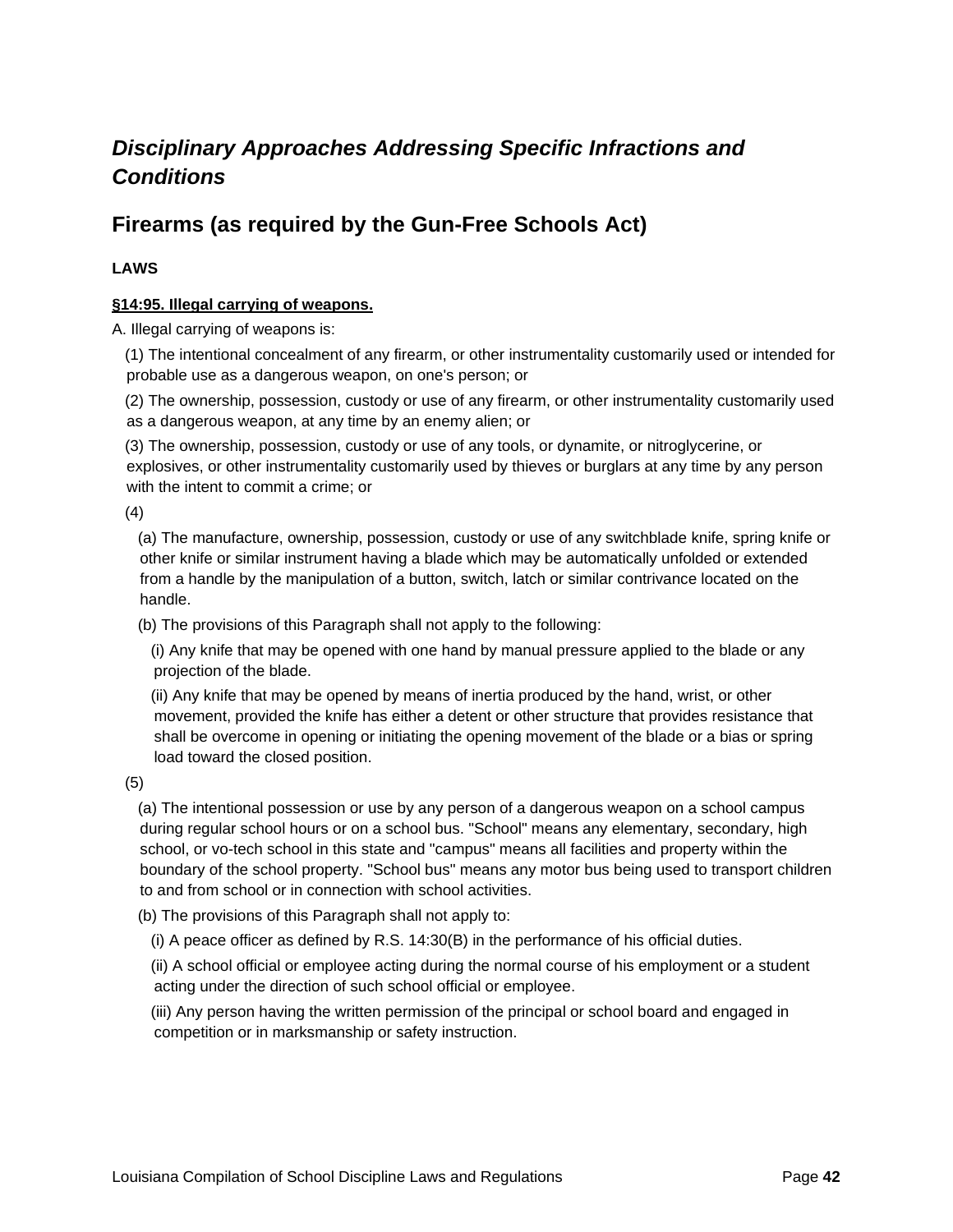## **§14:95.2. Carrying a firearm or dangerous weapon by a student or nonstudent on school property, at school-sponsored functions, or in a firearm-free zone.**

A. Carrying a firearm, or dangerous weapon as defined in R.S. 14:2, by a student or nonstudent on school property, at a school sponsored function, or in a firearm-free zone is unlawful and shall be defined as possession of any firearm or dangerous weapon, on one's person, at any time while on a school campus, on school transportation, or at any school sponsored function in a specific designated area including but not limited to athletic competitions, dances, parties, or any extracurricular activities, or within one thousand feet of any school campus.

B. For purposes of this Section, the following words have the following meanings:

(1) "Campus" means all facilities and property within the boundary of the school property.

 (2) "Nonstudent" means any person not registered and enrolled in that school or a suspended student who does not have permission to be on the school campus.

 (3) "School" means any elementary, secondary, high school, vocational-technical school, college, or university in this state.

 (4) "School bus" means any motor bus being used to transport children to and from school or in connection with school activities.

C. The provisions of this Section shall not apply to:

 (1) A federal law enforcement officer or a Louisiana-commissioned state or local Post Certified law enforcement officer who is authorized to carry a firearm.

 (2) A school official or employee acting during the normal course of his employment or a student acting under the direction of such school official or employee.

(3) Any person having the written permission of the principal or as provided in R.S. 17:3361.1.

 (4) The possession of a firearm occurring within one thousand feet of school property and entirely on private property, or entirely within a private residence, or in accordance with a concealed handgun permit issued pursuant to R.S. 40:1379.1 or 1379.3.

 (5) Any constitutionally protected activity which cannot be regulated by the state, such as a firearm contained entirely within a motor vehicle.

 (6) Any student carrying a firearm to or from a class, in which he is duly enrolled, that requires the use of the firearm in the class.

 (7) A student enrolled or participating in an activity requiring the use of a firearm including but not limited to any ROTC function under the authorization of a university.

 (8) A student who possesses a firearm in his dormitory room or while going to or from his vehicle or any other person with permission of the administration.

D.(1) Whoever commits the crime of carrying a firearm, or a dangerous weapon as defined in R.S. 14:2, by a student or nonstudent on school property, at a school-sponsored function, or in a firearm-free zone shall be imprisoned at hard labor for not more than five years.

 (2) Whoever commits the crime of carrying a firearm, or a dangerous weapon as defined in R.S. 14:2, on school property or in a firearm-free zone with the firearm or dangerous weapon being used in the commission of a crime of violence as defined in R.S. 14:2(B) on school property or in a firearm-free zone, shall be fined not more than two thousand dollars, or imprisoned, with or without hard labor, for not less than one year nor more than five years, or both. Any sentence issued pursuant to the provisions of this Paragraph and any sentence issued pursuant to a violation of a crime of violence as defined in R.S. 14:2(B) shall be served consecutively. Upon commitment to the Department of Public Safety and Corrections after conviction for a crime committed on school property, at a schoolsponsored function or in a firearm-free zone, the department shall have the offender evaluated through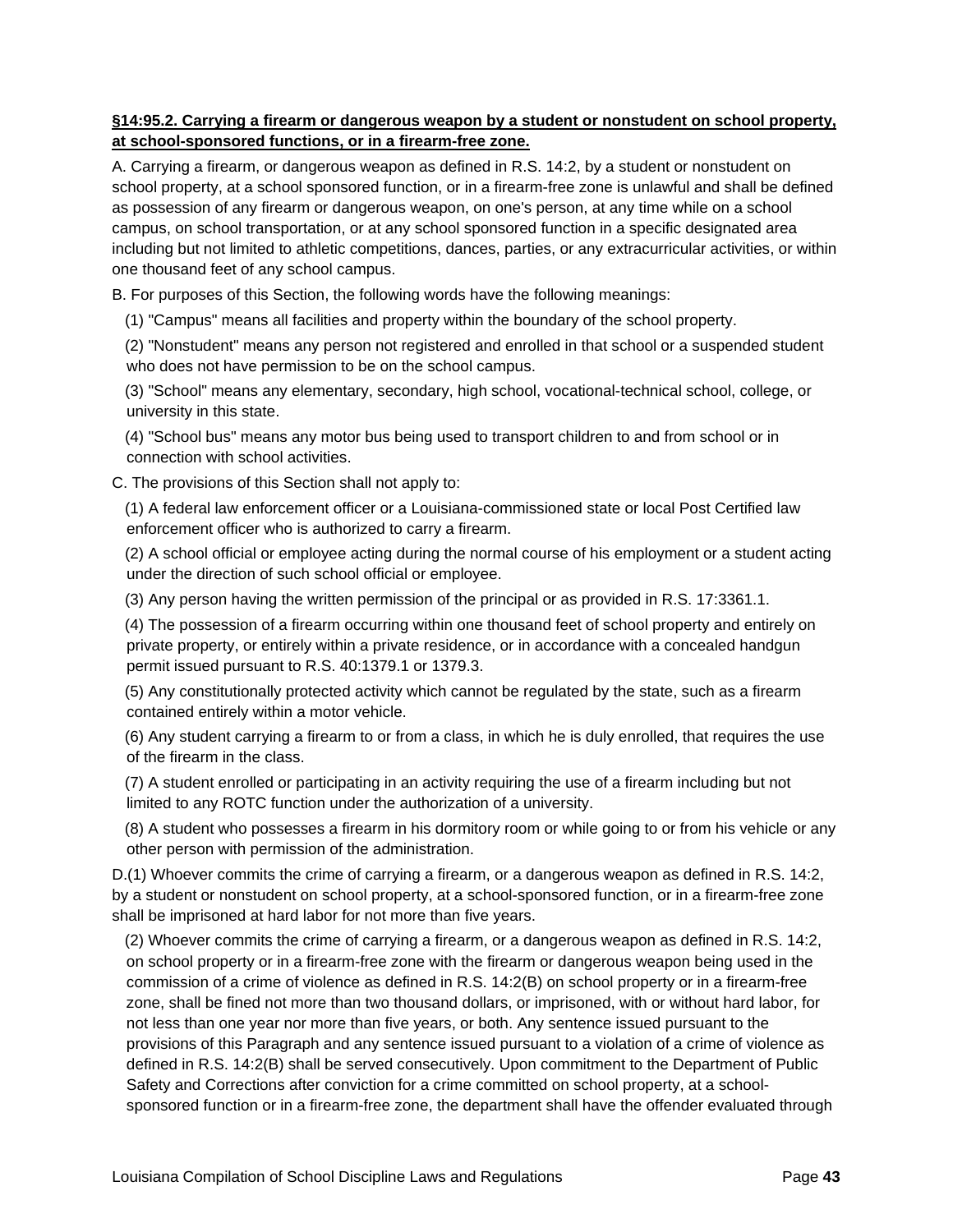appropriate examinations or tests conducted under the supervision of the department. Such evaluation shall be made within thirty days of the order of commitment.

E. Lack of knowledge that the prohibited act occurred on or within one thousand feet of school property shall not be a defense.

F.(1) School officials shall notify all students and parents of the impact of this legislation and shall post notices of the impact of this Section at each major point of entry to the school. These notices shall be maintained as permanent notices.

- (2)(a) If a student is detained by the principal or other school official for violation of this Section or the school principal or other school official confiscates or seizes a firearm or concealed weapon from a student while upon school property, at a school function, or on a school bus, the principal or other school official in charge at the time of the detention or seizure shall immediately report the detention or seizure to the police department or sheriff's department where the school is located and shall deliver any firearm or weapon seized to that agency.
	- (b) The confiscated weapon shall be disposed of or destroyed as provided by law.

 (3) If a student is detained pursuant to Paragraph (2) of this Subsection for carrying a concealed weapon on campus, the principal shall immediately notify the student's parents.

 (4) If a person is arrested for carrying a concealed weapon on campus by a university or college police officer, the weapon shall be given to the sheriff, chief of police, or other officer to whom custody of the arrested person is transferred as provided by R.S. 17:1805(B).

G. Any principal or school official in charge who fails to report the detention of a student or the seizure of a firearm or concealed weapon to a law enforcement agency as required by Paragraph (F)(2) of this Section within seventy-two hours of notice of the detention or seizure may be issued a misdemeanor summons for a violation hereof and may be fined not more than five hundred dollars or sentenced to not more than forty hours of community service, or both. Upon successful completion of the community service or payment of the fine, or both, the arrest and conviction shall be set aside as provided for in Code of Criminal Procedure Article 894(B).

#### **§17:416. Discipline of students; suspension; expulsion.**

B.(1)(b)(i) Notwithstanding the provisions of Subsection A of this Section, the principal shall immediately suspend a student who is found carrying or possessing a firearm… He shall immediately recommend the student's expulsion in accordance with Subsection C of this Section.

- (c) The provisions of this Section shall not apply to the following:
	- (i) A student carrying or possessing a firearm or knife for purposes of involvement in a school class or course or school approved cocurricular or extracurricular activity or any other activity approved by the appropriate school officials.

C.(2)(a)(i) Notwithstanding the provisions of Subsection B of this Section, any student sixteen years of age or older found guilty of being in possession of a firearm on school property, on a school bus, or in actual possession at a school-sponsored event, pursuant to a hearing as provided for by Paragraph (1) of this Subsection, shall be expelled from school for a minimum period of four complete school semesters and shall be referred to the district attorney for appropriate action. However, the superintendent of a city, parish, or other local public school system may modify the length of such minimum expulsion requirement on a case-by-case basis, provided such modification is in writing.

 (b)(i) Any student who is under sixteen years of age and in grades six through twelve and who is found guilty of being in possession of a firearm on school property, on a school bus, or in actual possession at a school sponsored event, pursuant to a hearing as provided for by Paragraph (1) of this Subsection, shall be expelled from school for a minimum period of four complete school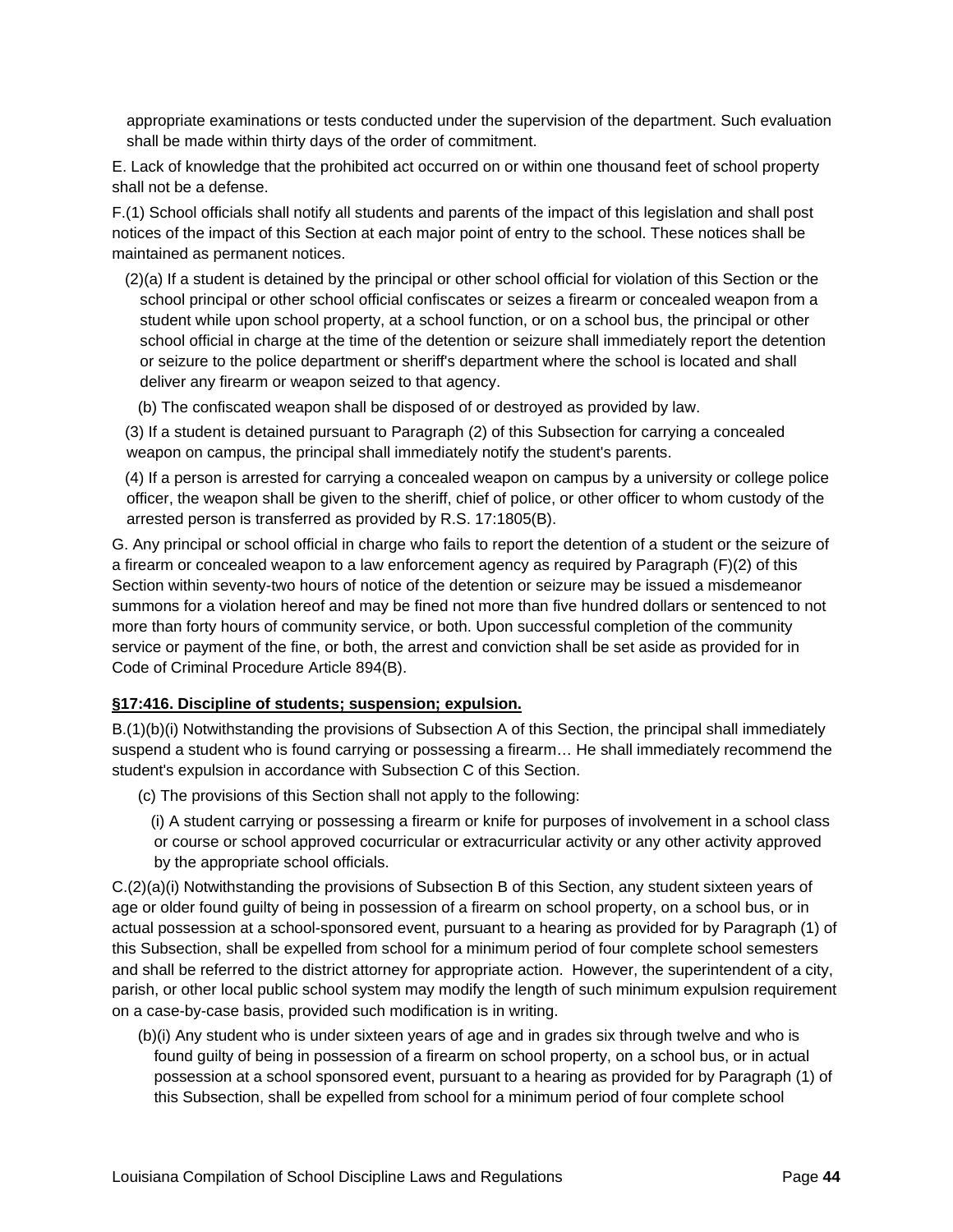semesters, and shall be referred to the district attorney for appropriate action. However, the superintendent of a city, parish, or other local public school system may modify the length of such minimum expulsion requirement on a case-by-case basis, provided such modification is in writing.

 (c)(i) Any case involving a student in kindergarten through grade five found guilty of being in possession of a firearm on school property, on a school bus, or in actual possession at a school sponsored event, pursuant to a hearing as provided for by Paragraph (1) of this Subsection, shall be expelled from school for a minimum period of two complete school semesters and shall be referred to the district attorney for appropriate action. However, the superintendent of a city, parish, or other local public school system may modify the length of such minimum expulsion requirement on a case-by-case basis, provided such modification is in writing.

### **REGULATIONS**

No relevant regulations found.

## **Other weapons**

#### **LAWS**

#### **§17:416. Discipline of students; suspension; expulsion.**

B.(1)(b)(i) Notwithstanding the provisions of Subsection A of this Section, the principal shall immediately suspend a student who is found … another dangerous instrumentality other than a knife …. He shall immediately recommend the student's expulsion in accordance with Subsection C of this Section.

 (ii)(aa) Except as provided in Item (c)(i) of this Paragraph, no student shall be permitted to carry or possess a knife of any blade length.

 (bb) A student who is found carrying or possessing a knife with a blade less than two inches in length may be suspended by the school principal as provided in Paragraph (A)(3) of this Section; however, in appropriate cases such student, at a minimum, shall be placed in in-school suspension.

- (cc) The principal shall immediately suspend a student who is found carrying or possessing a knife the blade of which equals or exceeds two inches in length. He also shall immediately recommend the student's expulsion in accordance with Subsection C of this Section, except that, in the case of a student less than eleven years of age in pre-kindergarten through grade five, the principal may, but shall not be required to, recommend the student's expulsion in accordance with Subsection C of this Section.
- (c) The provisions of this Section shall not apply to the following:

 (i) A student carrying or possessing a firearm or knife for purposes of involvement in a school class or course or school approved cocurricular or extracurricular activity or any other activity approved by the appropriate school officials.

F. Notwithstanding any provision of this Section to the contrary, school officials shall have total discretion and shall exercise such discretion in imposing on a pupil any disciplinary actions authorized by this Section for possession by a pupil of a firearm or knife on school property when such firearm or knife is stored in a motor vehicle and there is no evidence of the pupil's intent to use the firearm or knife in a criminal manner.

#### **REGULATIONS**

No relevant regulations found.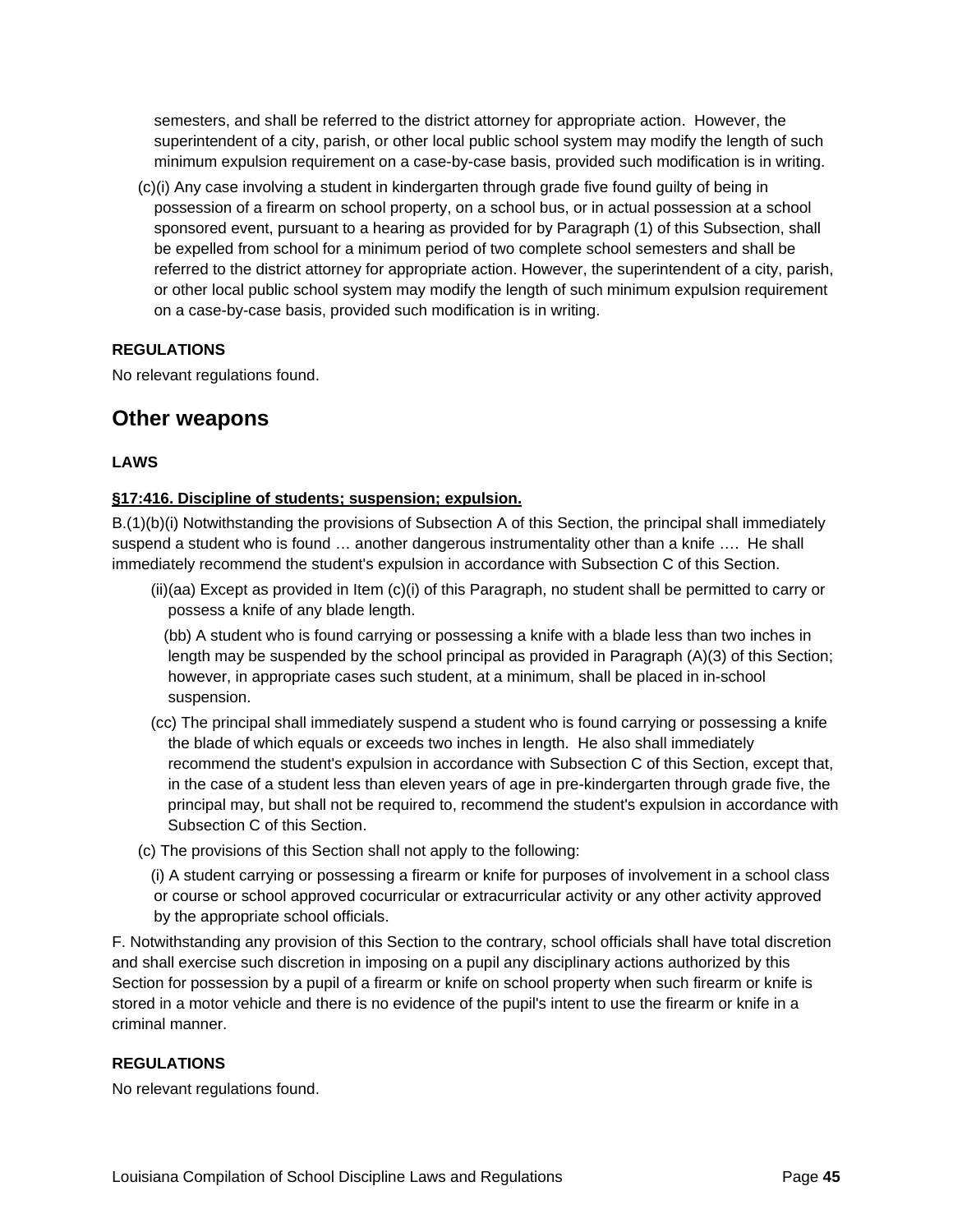# **Students with chronic disciplinary issues**

## **LAWS**

#### **§17:416. Discipline of students; suspension; expulsion.**

 $A(1)(c)(v)$  Upon the third removal from the same classroom pursuant to this Subparagraph, the teacher and the principal shall discuss the disruptive behavior patterns of the pupil and the potentially appropriate disciplinary measure before the principal implements a disciplinary measure. If appropriate, a referral of the matter may be made to an appropriate building level committee. In addition, a conference between the teacher or other appropriate school employee and the pupil's parent, tutor, or legal guardian shall be required prior to the pupil being readmitted.

 (vi)(aa) If disruptive behavior persists, the teacher may request that the principal transfer the pupil into another setting.

A.(3) (f) When a pupil is suspended for a second time within one school year, the principal may require that a counseling session be held with the parent and pupil by the school counselor if a counselor is assigned or available to that school. In the event there is no school counselor available, the principal may require a conference between the parent, pupil, and all the pupil's teachers and the principal or other administrator.

#### **§17:224. Unadjustable or incorrigible children; reports to juvenile courts; expulsion, assignments, and transfers.**

A. Unadjustable or incorrigible children, who, through no fault of their parents or tutors or other persons having charge of them, regularly disrupt the orderly processes of the school to which they have been assigned, shall be considered as delinquents and may be reported by the visiting teacher, or supervisor of child welfare and attendance, to the juvenile court of the parish, there to be dealt with in the manner prescribed by law.

B. Notwithstanding the provisions of R.S. 17:416 to the contrary, any student who exhibits disruptive behavior, an incorrigible attitude, or any other discipline problems in general, may be recommended by the principal for expulsion, assignment to an appropriate alternative education program, or transfer to adult education if such student is:

- (1) Seventeen years of age or older with less than five units of credit toward graduation.
- (2) Eighteen years of age or older with less than ten units of credit toward graduation
- (3) Nineteen years of age or older with less than fifteen units of credit toward graduation.

#### **REGULATIONS**

No relevant regulations found.

## **Attendance and truancy**

#### **LAWS**

## **§17:221. School attendance; compulsory ages; duty of parents; excessive absences; condition for driving privileges.**

A.(1) Every parent, tutor, or other person residing within the state of Louisiana having control or charge of any child from that child's seventh birthday until his eighteenth birthday shall send such child to a public or private day school, unless the child graduates from high school prior to his eighteenth birthday. Any child below the age of seven who legally enrolls in school shall also be subject to the provisions of this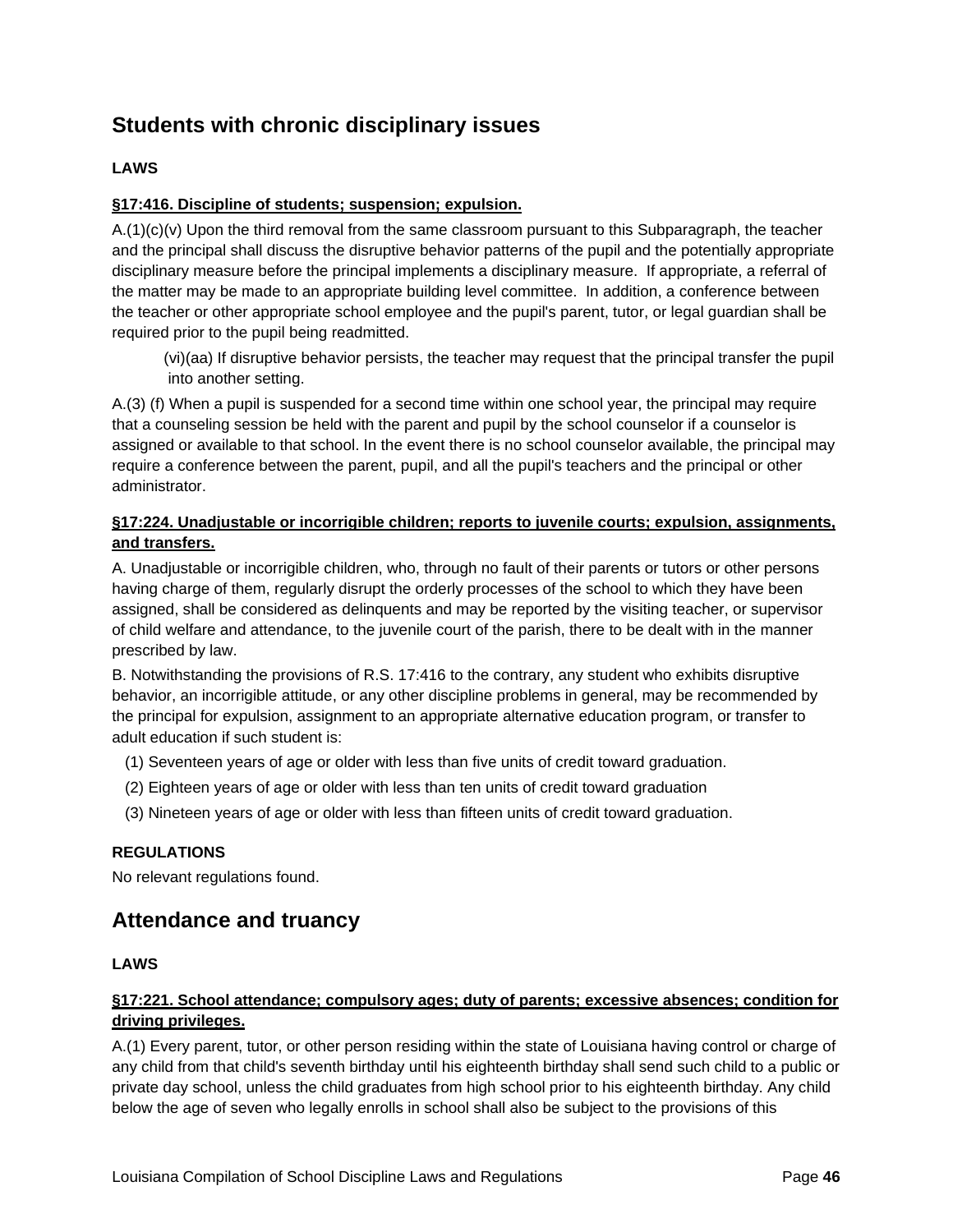Subpart. Every parent, tutor, or other person responsible for sending a child to a public or private day school under provisions of this Subpart shall also assure the attendance of such child in regularly assigned classes during regular school hours established by the school board and shall assure that such child is not habitually tardy from school pursuant to the provisions of R.S. 17:233.

 (2) Whoever violates the provisions of this Subsection or R.S. 17:234 shall be fined not more than two hundred and fifty dollars or imprisoned not more than thirty days, or both. The court shall impose a minimum condition of probation which may include that the parent, tutor, or other person having control or charge of the child participate in forty hours of school or community service activities, or a combination of forty hours of school or community service and attendance in parenting classes or family counseling sessions or programs approved by the court having jurisdiction, as applicable, or the suspension of any state-issued recreational license.

 (3) Whoever violates any other provision of this Subpart or any other provision of law which provides for the penalty provided for in R.S. 17:221 shall be fined not more than fifteen dollars, and, for such violations, each day the violation continues shall constitute a separate offense.

 (4) Visiting teachers or supervisors of child welfare and attendance, with the approval of the parish or city superintendents of schools, shall file proceedings in court to enforce the provisions of this Subpart.

B. (1) A city, parish, or other local public school board shall grant admission or readmission to school to any person who meets all of the following criteria:

(a) Resides within the geographic boundaries of the school system.

(b) Meets the eligibility requirements for school entrance pursuant to R.S. 17:222(A).

 (c) Is nineteen years of age or younger on September thirtieth of the calendar year in which the school year begins or is twenty years of age on September thirtieth of the calendar year in which the school year begins and has sufficient course credits that he will be able to graduate within one school year of admission or readmission.

(d) Has not received a high school diploma or its equivalent.

 (e) Is otherwise eligible for enrollment in a public school pursuant to state law and the policies of the local school board and the State Board of Elementary and Secondary Education.

 (2) If a person meets all of the criteria in Paragraph (1) of this Subsection, no city, parish, or other local public school board may deny him admission or readmission based on any of the following characteristics:

(a) The person voluntarily withdrew from school.

(b) The person is pregnant.

(c) The person is a parent.

(d) The person is married.

 (3) The admission or readmission of a person who will be twenty years of age on September thirtieth of the calendar year in which the school year begins shall be limited to grade twelve.

 (4) The admission or readmission of any person who has been suspended or expelled from a Louisiana public school is subject to all laws and policies applicable to such disciplinary actions.

 (5) The admission or readmission of a person with an exceptionality is subject to federal and state law governing the age of eligibility for services for students with exceptionalities.

C. Each of the school boards shall:

 (1) Develop and submit to the state Superintendent of Education a detailed written program plan designed to improve school attendance, based on local needs and resources.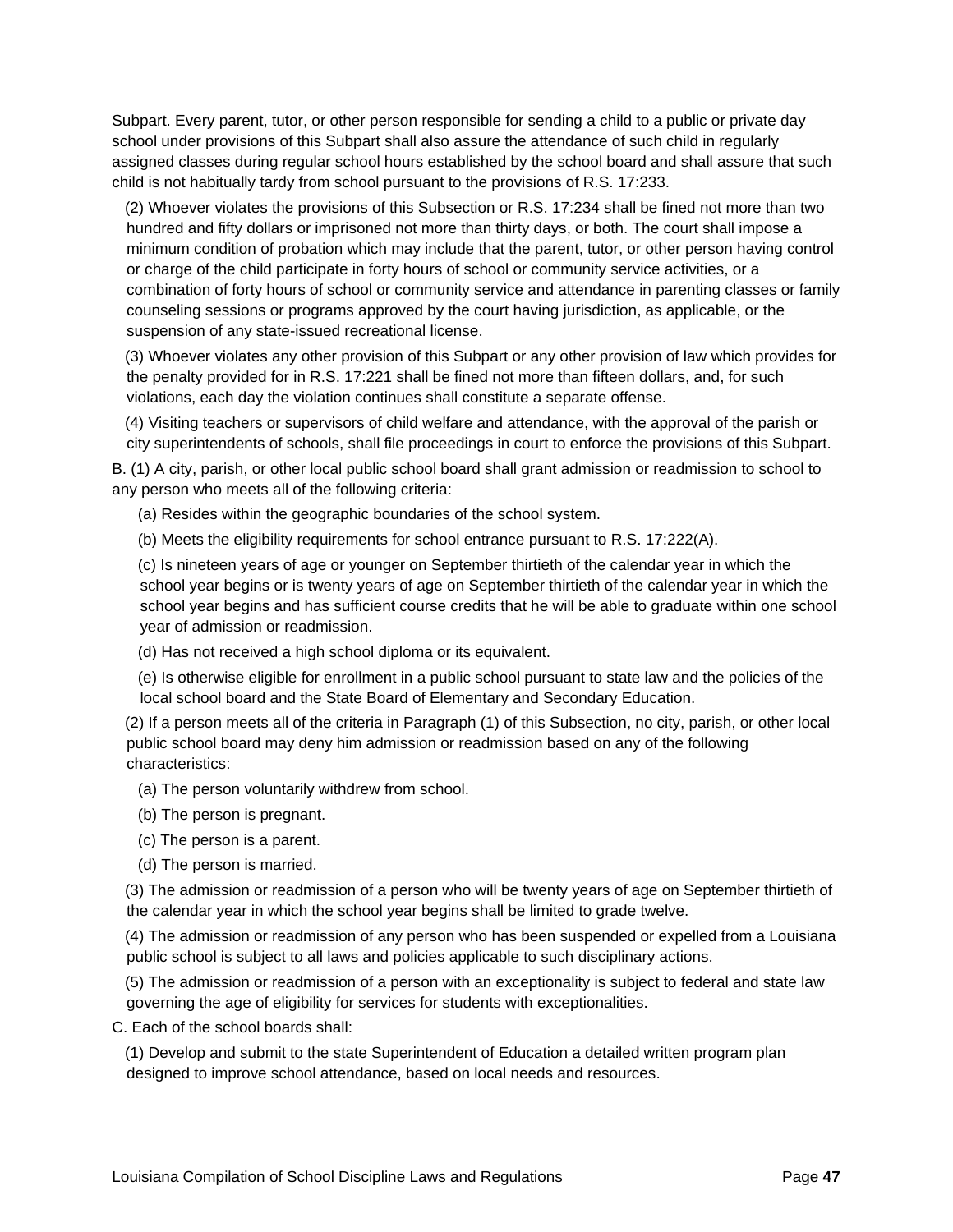(2) Give priority in selecting pilot schools within the local school districts to those with the highest percentage of nonattendance, and

 (3) Focus the program in a manner designed to remedy the underlying problems causing poor school attendance.

D. Each school shall develop and implement a system whereby the school shall attempt to provide verbal notification and, if such verbal notification cannot be provided, then shall provide written notification to a child's parent, tutor, or legal guardian when that child has been absent from school for five school days in schools operating on a semester basis, and for ten days in schools not operating on a semester basis.

E. Repealed by Acts 2010, No. 927, §1.

F. The parent, tutor, or other person responsible for the school attendance of a child who is under age eighteen and who is enrolled in school beyond his sixteenth birthday may request that the student be allowed to attend an alternative education program or a vocational-technical education program. In the case of a child who has no parent, tutor, or other person responsible for his school attendance, the superintendent of the city, parish, or other local public school system may act on behalf of the student in making such a request. Upon such request, the superintendent of the city, parish, or other local school system in which the student is enrolled shall be responsible for determining whether the student remains in the regular school setting or attends an alternative education program or a vocational-technical education program and for developing and implementing an individualized plan of education for such student.

G. The provisions of Paragraph (A)(1) of this Section shall not be applicable to any child who is under the age of seventeen and is attending or is seeking admission to a National Guard Youth Challenge Program in this state, and the parent, tutor, or legal guardian of any such child shall not be considered in violation of the provisions of Paragraph (A)(1) of this Section.

H. Nothing in this Section shall prohibit any child from attending or seeking admission to a National Guard Youth Challenge Program in this state.

I. Nothing in this Section shall prohibit a child who is at least sixteen years of age, who meets criteria established by the State Board of Elementary and Secondary Education for enrolling in an effective adult education program, from enrolling in and attending such a program. A parent, tutor, or other person responsible for the school attendance of a child who is at least sixteen years of age but under age eighteen and who is enrolled in and is fulfilling the attendance requirements of an adult education program shall be considered to be in compliance with the school attendance provisions of Paragraph (A)(1) of this Section. As used in this Subsection, an "effective adult education program" means an approved program that has demonstrated a proven record of student progress in the attainment of basic skills and essential competencies as determined by quality indicators and performance-based criteria developed and adopted by the Board of Supervisors of Community and Technical Colleges in accordance with R.S. 17:3217.1(D)(2).

J. Pursuant to a policy adopted by a school board as defined by and in compliance with R.S. 32:431.1, the driving privileges of a child under eighteen years of age may be denied or suspended if the child withdraws from school prior to graduation or has been determined to be habitually absent or tardy as provided in R.S. 17:233.

K. A child who is at least seventeen years of age and who, after successfully completing a program established by the State Board of Elementary and Secondary Education, has been issued a Louisiana high school equivalency diploma in accordance with criteria established by the Board of Supervisors of Community and Technical Colleges shall be considered exited from high school and shall not be subject to the provisions of this Subpart.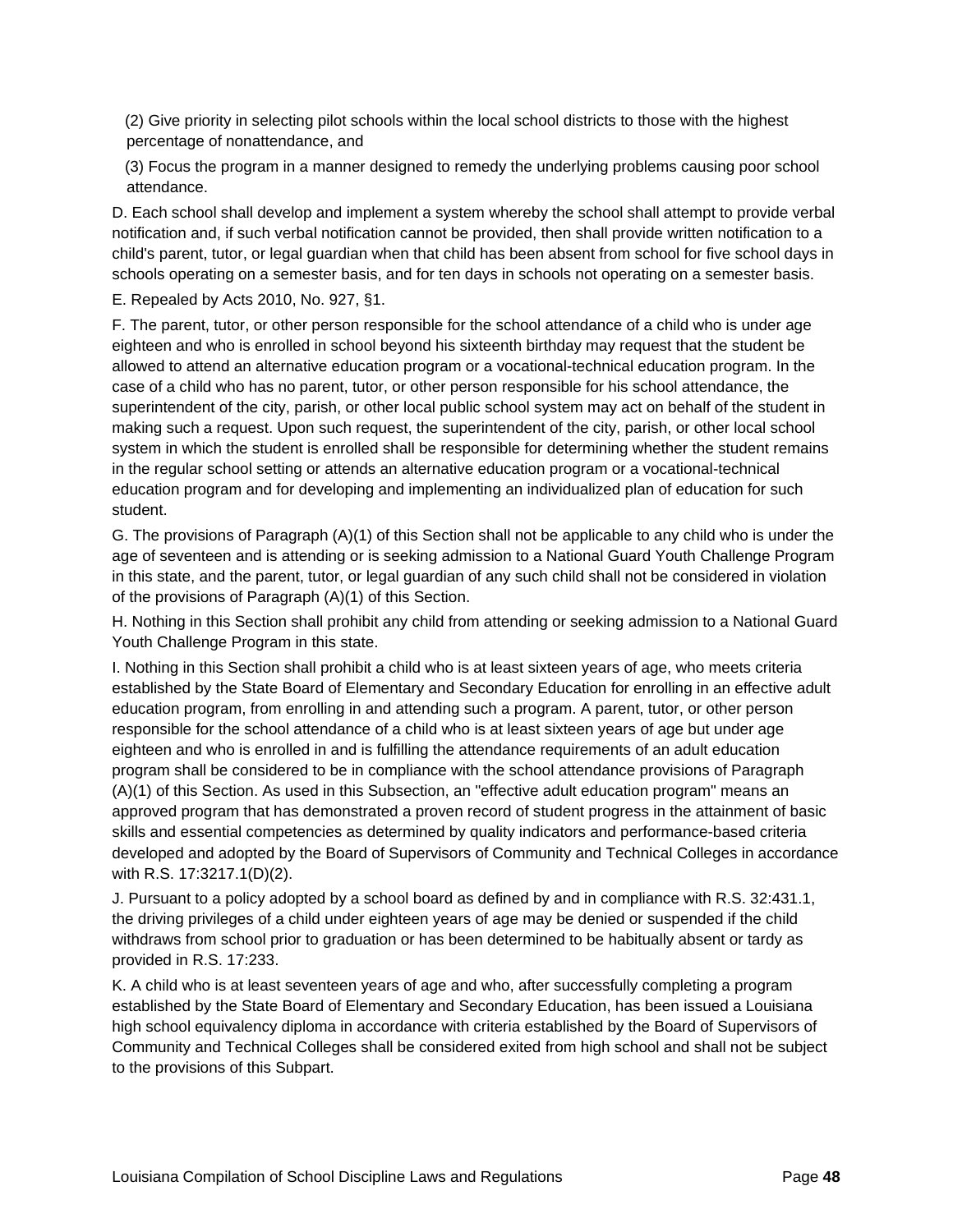### **REGULATIONS**

No relevant regulations found.

## **Substance use**

#### **LAWS**

## **§17:240. Prohibition against use of tobacco in schools; prohibition against smoking on school bus; rules and regulations.**

A. For purposes of this Section the following terms shall have the following meanings unless the context clearly indicates otherwise:

 (1) "School building" means any building located on the property of any elementary or secondary school, the Louisiana School for the Deaf, the Louisiana School for the Visually Impaired, the Louisiana Special Education Center, and schools in the Special School District.

(2) "Smoking" means possession of a lighted cigar, cigarette, pipe, or any other lighted tobacco product.

B.(1) Notwithstanding any other provision of law, no person shall smoke, chew, or otherwise consume any tobacco or tobacco product in any elementary or secondary school building.

 (2) No person shall smoke or carry a lighted cigar, cigarette, pipe, or any other form of smoking object or device on the grounds of any public or private elementary or secondary school property, the Louisiana School for the Deaf, the Louisiana School for the Visually Impaired, the Louisiana Special Education Center, or schools in the Special School District, except in an area specifically designated as a smoking area.

 (3) Smoking shall be prohibited on any school bus transporting children attending any public elementary or secondary school.

C.(1) The governing authority of each public elementary or secondary school shall and any governing authority of any nonpublic elementary or secondary school may adopt necessary rules and regulations to assure compliance with the provisions of this Section.

 (2) The governing authority of each public elementary or secondary school and each nonpublic elementary or secondary school may provide for appropriate penalties for violators, including but not limited to disciplinary action or a fine not to exceed two hundred dollars, or both.

 (3) The provisions of this Section shall be enforced by the local superintendents of education or their designees pursuant to any rules, regulations, and penalties promulgated pursuant to this Section.

D. Nothing in this Section shall apply to a home study program approved by the State Board of Elementary and Secondary Education in accordance with the provisions of R.S. 17:236.1.

#### **§17:416. Discipline of students; suspension; expulsion.**

B.(1)(b)(i) Notwithstanding the provisions of Subsection A of this Section, the principal shall immediately suspend a student … who possesses, distributes, sells, gives, or loans any controlled dangerous substance governed by the Uniform Controlled Dangerous Substances Law, in any form. He shall immediately recommend the student's expulsion in accordance with Subsection C of this Section.

(c) The provisions of this Section shall not apply to the following:

 (ii) A student possessing any controlled dangerous substance governed by the Uniform Controlled Dangerous Substances Law that has been obtained directly or pursuant to a valid prescription or order from a licensed physician. However, such student shall carry evidence of that prescription or physician's order on his person at all times when in possession of any controlled dangerous substance which shall be subject to verification.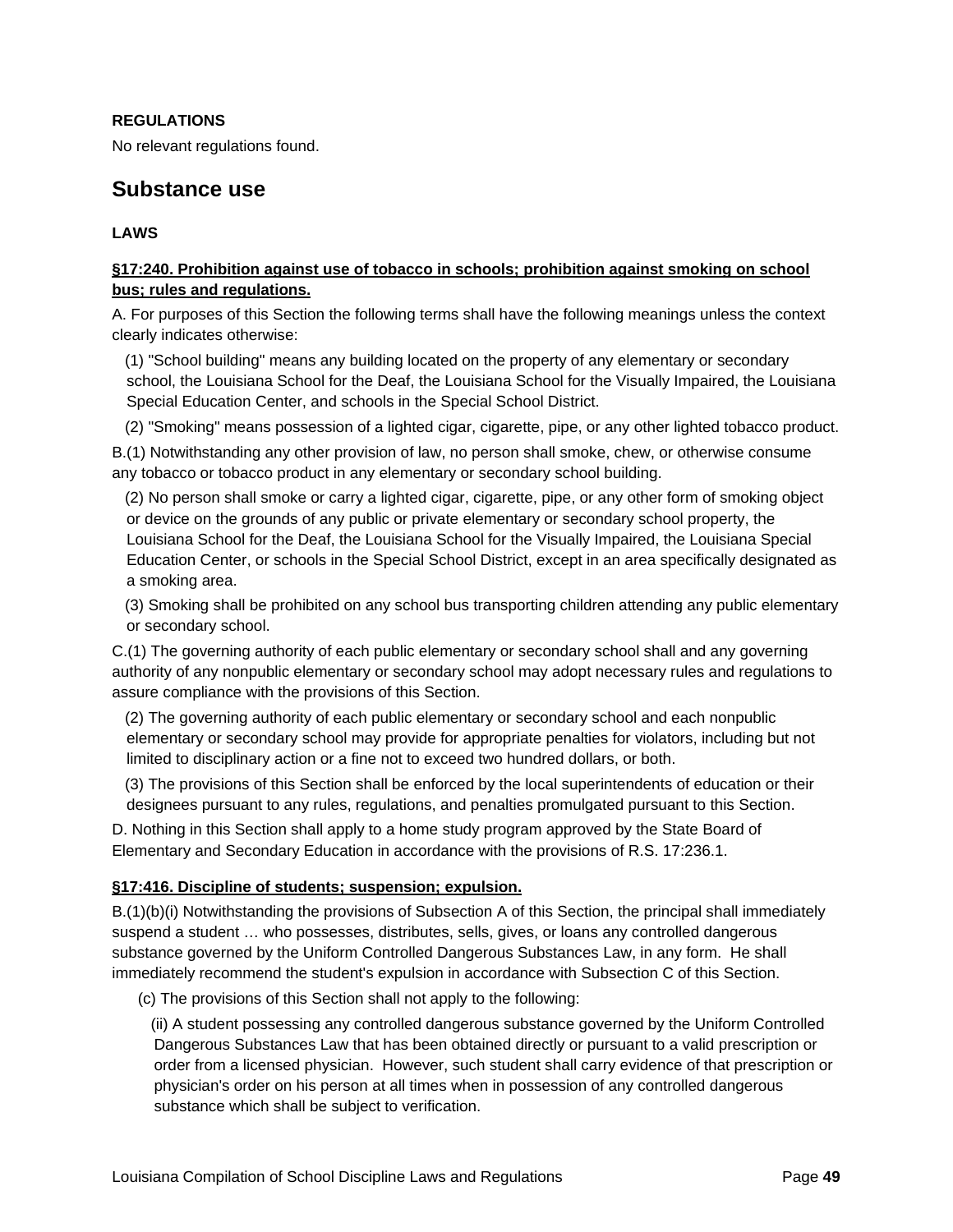C.(2)(a)(ii) Notwithstanding the provisions of Subsection B of this Section, any student sixteen years of age or older found guilty of possession of, or knowledge of and intentional distribution of, or possession with intent to distribute any illegal narcotic, drug, or other controlled substance on school property, on a school bus, or at a school sponsored event pursuant to a hearing as provided for by Paragraph (1) of this Subsection shall be expelled from school for a minimum period of four complete school semesters.

- (b)(ii) Any student who is under sixteen years of age and in grades six through twelve and who is found guilty of possession of, or knowledge of and intentional distribution of, or possession with intent to distribute any illegal narcotic, drug, or other controlled substance on school property, on a school bus, or at a school sponsored event pursuant to a hearing as provided for by Paragraph (1) of this Subsection shall be expelled from school for a minimum period of two complete school semesters.
- (c)(ii) Any case involving a student in kindergarten through grade five found guilty of possession of, or knowledge of and intentional distribution of, or possession with intent to distribute any illegal narcotic, drug, or other controlled substance on school property, on a school bus, or at a school sponsored event pursuant to a hearing as provided for by Paragraph (1) of this Subsection shall be referred to the city, parish, or other local public school board where the student attends school through a recommendation for action from the superintendent.
- (3)(a) Any student arrested for possession of, or intentional distribution of, or possession with intent to distribute any illegal narcotic, drug, or other controlled substance on school property shall be referred by the school principal or his designee, within five days after such arrest, for testing or screening by a qualified medical professional for evidence of abuse of alcohol, illegal narcotics, drugs, or other controlled dangerous substances.

 (b) If evidence of abuse is found, the student shall be referred to an alcohol and drug abuse treatment professional chosen by the student's parent or tutor. If the student is found by the professional to be in need of treatment, and if the student agrees to cooperate in the recommended treatment, as certified in writing by the medical professional, such documentation may be used to initiate reopening the student's case. The school board shall take into consideration the student's agreement to receive treatment as a positive factor in the final decision relative to any final disciplinary action.

## **REGULATIONS**

#### **§1305. Reasons for suspension.**

A. School principals may suspend from school any student, including an exceptional student, for good cause in accordance with state law and local policy.

B. Students determined to be guilty of the following offenses may be suspended for the following reasons:

1. willful disobedience;

 2. disrespect to a teacher, principal, superintendent, and/or member or employee of the local school board;

 3. making an unfounded charge against a teacher, principal, superintendent, and/or member or employee of the local school board;

- 4. using unchaste or profane language;
- 5. immoral or vicious practices;
- 6. conduct or habits injurious to his/her associates;

 7. using tobacco and/or using and possessing alcoholic beverages or any controlled dangerous substances governed by the Uniformed Controlled Dangerous Substance Law in any form in school buildings or on school grounds;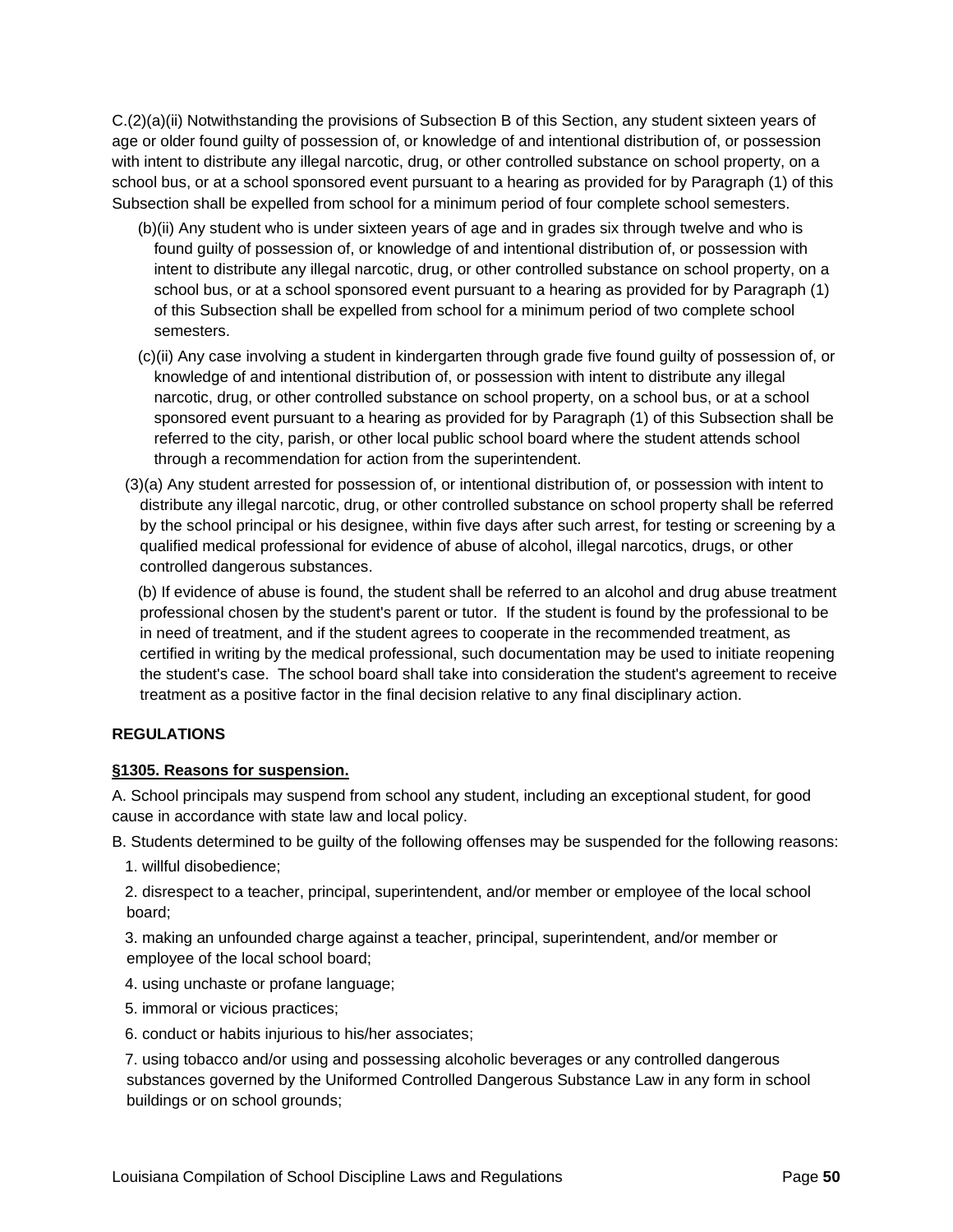8. disturbing the school and habitually violating the rules;

9. cutting, defacing, or injuring any part of public school buildings;

 10. writing profane or obscene language or drawing obscene pictures in or on any public school premises, or on any fence, sidewalk, or building on the way to or from school;

11.possessing firearms, knives, or other implements that can be used as weapons;

12.throwing missiles on the school grounds;

- 13. instigating or participating in fights while under school supervision;
- 14. violating traffic and safety regulations;

 15. leaving the school premises without permission or his/her classroom or detention room without permission;

16. habitual tardiness or absenteeism; and

17. committing any other serious offense.

#### **§1307. Reasons for expulsions.**

A. Students may be expelled for any of the following reasons:

 1. any student, after being suspended for committing any of the offenses listed in §1103, may be expelled upon recommendation by the principal of the public school in which the student is enrolled;

 2. any student, after being suspended on three occasions for committing drugs or weapons offenses during the same school session, shall, on committing the fourth offense, be expelled from all the public schools of the parish or city school system wherein he or she resides until the beginning of the next regular school year, subject to the review and approval of the local educational governing authority;

 3. the conviction of any student of a felony or the incarceration of any student in a juvenile institution for an act which, had it been committed by an adult, would have constituted a felony, may be cause for expulsion of the student for a period of time as determined by the board; such expulsions shall require the vote of two thirds of the elected members of the local educational governing authority;

 4. any student found guilty of being in possession of a firearm on school property or on a school bus or at a school sponsored event shall be expelled from school according to the requirements of R.S. 17:416(C)(2);

 5. any student in grades six and up found guilty of being in possession of any illegal narcotic, drug, or other controlled substance on school property, on a school bus, or at a school event shall be expelled from school according to the requirements of R.S. 17:416(C)(2).

 6. any student older than eleven and in grades six and up, carrying or possessing a knife the blade of which equals or exceeds two inches in length.

B. School officials shall have total discretion and shall exercise such discretion in imposing on a pupil any disciplinary actions authorized by this Section for possession by a student of a firearm or knife on school property when such firearm or knife is stored in a motor vehicle and there is no evidence of the student's intent to use the firearm or knife in a criminal manner.

C. Expulsion is not mandatory for a student carrying or possessing a firearm or knife for purposes of involvement in a school class or course or school approved cocurricular or extracurricular activity or any other activity approved by the appropriate school officials or for a student possessing any controlled dangerous substance governed by the Uniform Controlled Dangerous Substances Law that has been obtained directly or pursuant to a valid prescription or order from a licensed physician. However, such student shall carry evidence of that prescription or physician's order on his person at all times when in possession of any controlled dangerous substance which shall be subject to verification.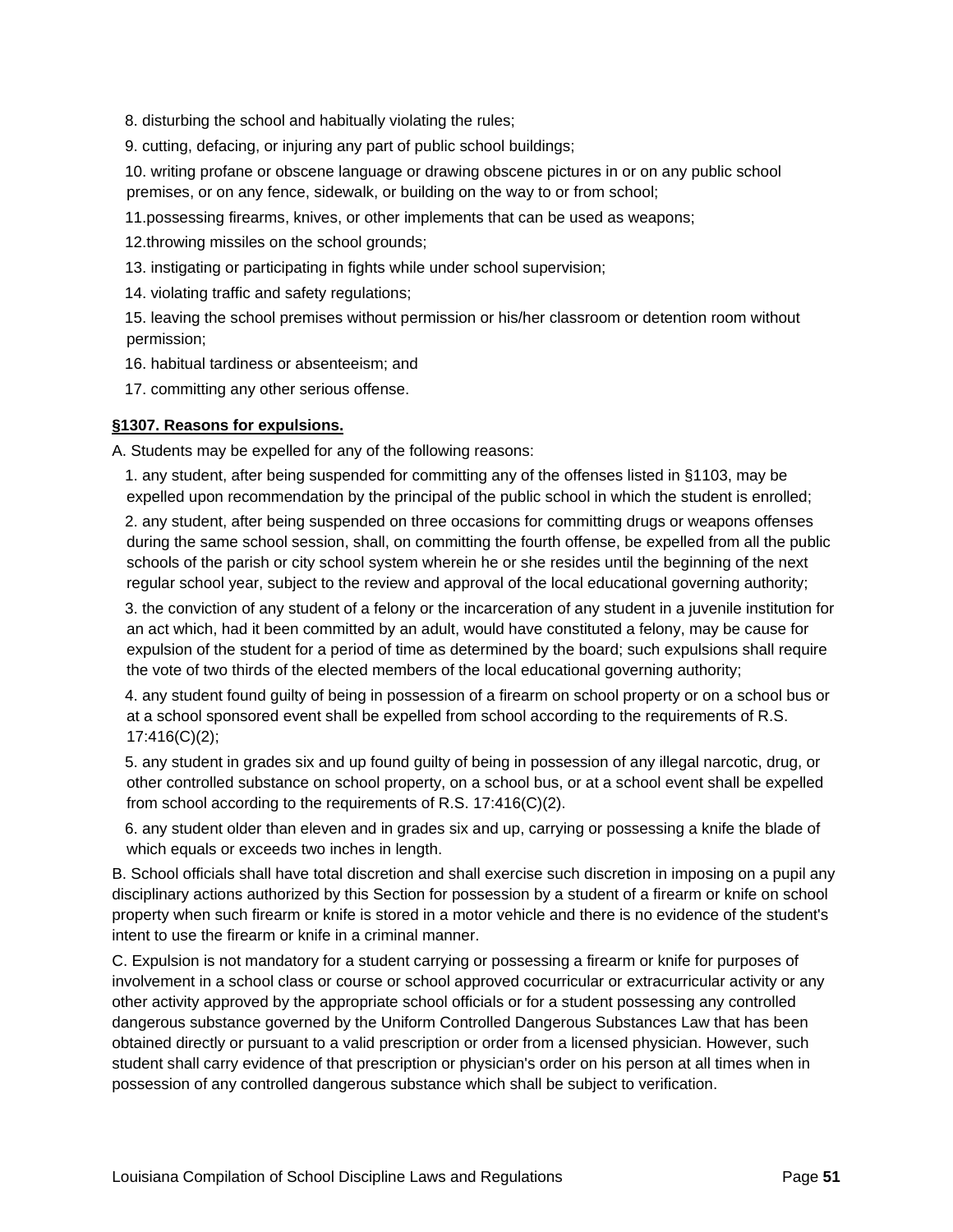## **Bullying, harassment, or hazing**

## **LAWS**

### **§14:40.7. Cyberbullying**

A. Cyberbullying is the transmission of any electronic textual, visual, written, or oral communication with the malicious and willful intent to coerce, abuse, torment, or intimidate a person under the age of eighteen.

B. For purposes of this Section:

 (1) "Cable operator" means any person or group of persons who provides cable service over a cable system and directly, or through one or more affiliates, owns a significant interest in such cable system, or who otherwise controls or is responsible for, through any arrangement, the management and operation of such a cable system.

 (2) "Electronic textual, visual, written, or oral communication" means any communication of any kind made through the use of a computer online service, Internet service, or any other means of electronic communication, including but not limited to a local bulletin board service, Internet chat room, electronic mail, or online messaging service.

 (3) "Interactive computer service" means any information service, system, or access software provider that provides or enables computer access by multiple users to a computer server, including a service or system that provides access to the Internet and such systems operated or services offered by libraries or educational institutions.

 (4) "Telecommunications service" means the offering of telecommunications for a fee directly to the public, regardless of the facilities used.

C. An offense committed pursuant to the provisions of this Section may be deemed to have been committed where the communication was originally sent, originally received, or originally viewed by any person.

D. (1) Except as provided in Paragraph (2) of this Subsection, whoever commits the crime of cyberbullying shall be fined not more than five hundred dollars, imprisoned for not more than six months, or both.

 (2) When the offender is under the age of seventeen, the disposition of the matter shall be governed exclusively by the provisions of Title VII of the Children's Code.

E. The provisions of this Section shall not apply to a provider of an interactive computer service, provider of a telecommunications service, or a cable operator as defined by the provisions of this Section.

F. The provisions of this Section shall not be construed to prohibit or restrict religious free speech pursuant to Article I, Section 8 of the Constitution of Louisiana.

#### **§17:183. Hazing; public elementary and secondary students; intent and findings; definitions; policies.**

A.(1) It is the intent of the legislature that every public elementary and secondary school in this state shall be a safe, orderly, civil, and positive learning environment so that no student in this state feels threatened while in school.

 (2) The legislature finds that while some forms of initiation for membership in student clubs and organizations constitute acceptable behavior, the hazing of students may degenerate into a dangerous form of intimidation and degradation.

B.(1) As used in this Section, "hazing" means any knowing behavior, whether by commission or omission, of any student to encourage, direct, order, or participate in any activity which subjects another student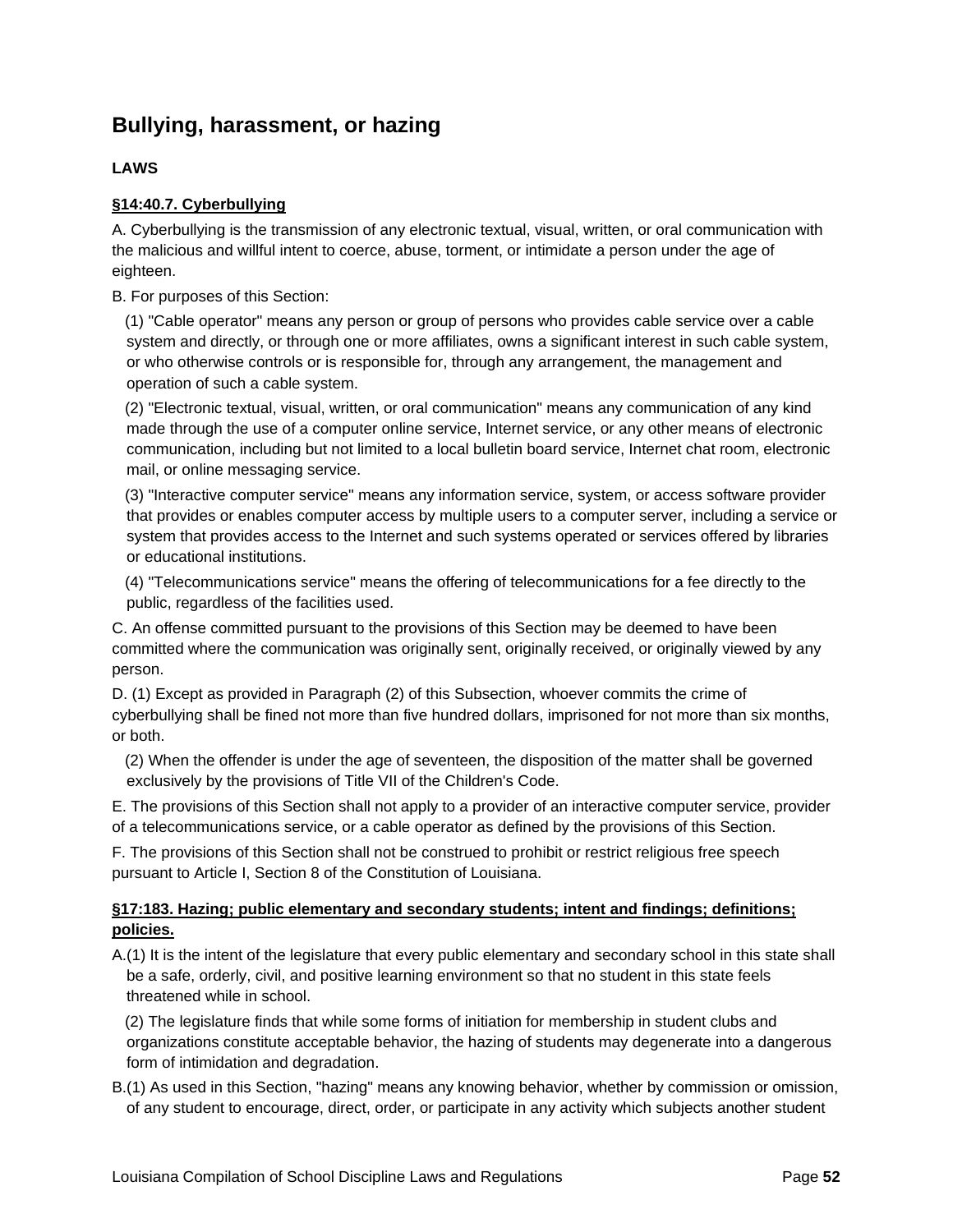to potential physical, mental, or psychological harm for the purpose of initiation or admission into, affiliation with, continued membership in, or acceptance by existing members of any organization or extracurricular activity at a public elementary or secondary school, whether such behavior is planned or occurs on or off school property, including any school bus and school bus stop.

 (2) Hazing does not mean any adult-directed and school-sanctioned athletic program practice or event or military training program.

C. Hazing is prohibited in public elementary and secondary schools.

D.(1) Each city, parish, and other local public school board shall develop, adopt, and post a policy to enforce the prohibition in this Section against hazing and to prevent its occurrence.

(2) Each such policy shall include, at a minimum, the following:

(a) A statement that hazing of students, as defined in Subsection B of this Section, is prohibited.

(b) A statement that any solicitation to engage in hazing is prohibited.

(c) A statement that aiding and abetting another person who engages in hazing is prohibited.

(d) A statement that consent of the hazing victim is not a defense.

 (e) A statement that all students, teachers, and other school employees shall take reasonable measures within the scope of their individual authority to prevent violations of the policy.

 (f) A description of the procedures for students, teachers, and other school employees to report violations of the policy and the procedures to file a complaint for a violation of the policy.

(g) Procedures to investigate reports or complaints of violations of the policy.

 (h) A description of the circumstances under which a violation of the policy shall be reported to the appropriate law enforcement agency.

 (i) A description of the appropriate penalties and appeal mechanisms for persons that violate the policy.

E. Nothing in this Section shall be construed to limit or exclude prosecution of or punishment for any crime or to limit the right to pursue any civil remedy.

## **§17:416. Discipline of students; suspension; expulsion.**

A.(1)(b)(i) Each teacher may take disciplinary action to correct a student who disrupts normal classroom activities, who is disrespectful to a teacher, who willfully disobeys a teacher, who uses abusive or foul language directed at a teacher or another student, who engages in bullying, who violates school rules, or who interferes with an orderly education process.

 (ii) In addition to those procedures set forth in R.S. 17:416.13 regarding bullying, disciplinary action may include but is not limited to:

(aa) Oral or written reprimands.

 (bb) Referral for a counseling session which shall include but shall not be limited to conflict resolution, social responsibility, family responsibility, peer mediation, and stress management.

 (cc) Written notification to parents of disruptive or unacceptable behavior, a copy of which shall be provided to the principal.

 (dd) Other disciplinary measures approved by the principal and faculty of the school and in compliance with school board policy.

 (1)(c)(i) When a student's behavior prevents the orderly instruction of other students or poses an immediate threat to the safety or physical well being of any student or teacher, when a student exhibits disrespectful behavior toward the teacher such as using foul or abusive language or gestures directed at or threatening a student or a teacher, when a student violates the school's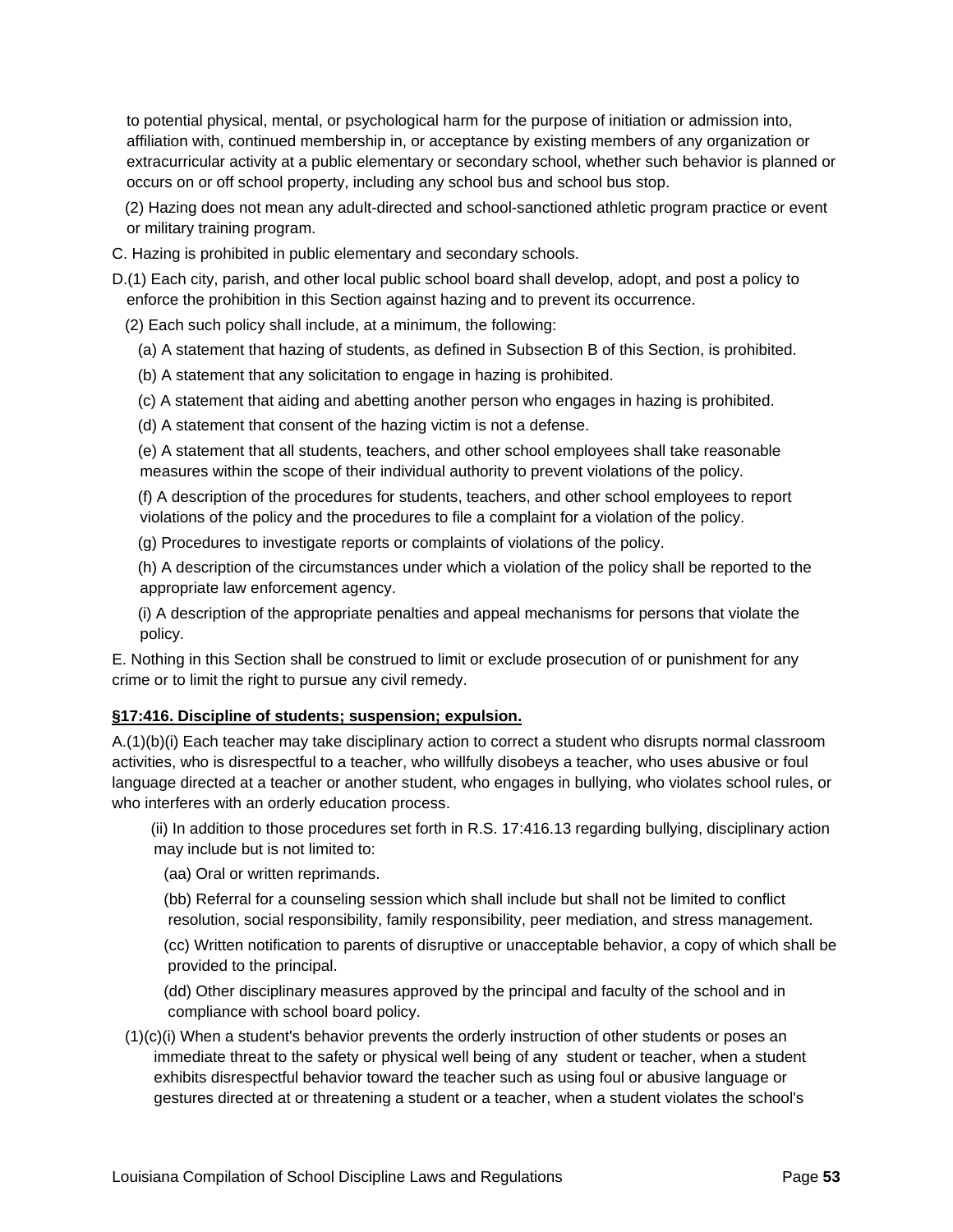code of conduct, or when a student exhibits other disruptive, dangerous, or unruly behavior, including inappropriate physical contact, inappropriate verbal conduct, sexual or other harassment, bullying, throwing objects, inciting other students to misbehave, or destroying property, the teacher may have the student immediately removed from his classroom and placed in the custody of the principal or his designee. A student removed from the classroom pursuant to this Subparagraph shall be assigned school work missed and shall receive either partial or full credit for such work if it is completed satisfactorily and timely as determined by the principal or his designee, upon the recommendation of the student's teacher; however, the teacher shall not be required to interrupt class instruction time to prepare any such assignment.

 (ii)(aa) Upon being sent to the principal's office pursuant to the provisions of this Subparagraph, the principal or his designee shall advise the pupil of the particular misconduct of which he is accused as well as the basis for such accusation, and the pupil shall be given an opportunity at that time to explain his version of the facts. The principal or his designee then shall conduct a counseling session with the pupil as may be appropriate to establish a course of action, consistent with school board policy to identify and correct the behavior for which the pupil is being disciplined.

 (ii)(cc) The principal or his designee may provide oral or written feedback to teachers initiating the removal of pupils from the classroom. The principal or his designee may provide to such teachers guidance and support on practicing effective classroom management including but not limited to positive behavior supports.

## **§17:416.13. Student code of conduct; requirement; bullying; prohibition; notice; reporting; accountability.**

A. Code of Conduct. --The governing authority of each public elementary and secondary school shall adopt a student code of conduct for the students in the schools under its jurisdiction. The code of conduct shall be in compliance with all existing rules, regulations, and policies of the school board and of the State Board of Elementary and Secondary Education and all state laws relative to student discipline and shall include any necessary disciplinary action to be taken against any student who violates the code of conduct.

B. (1) Bullying Policy. --The governing authority of each public elementary and secondary school shall adopt, and incorporate into the student code of conduct, a policy prohibiting the bullying of a student by another student, which includes the definition of bullying as provided in Subsection C of this Section. This policy must be implemented in a manner that is ongoing throughout the school year and integrated with a school's curriculum, a school's discipline policies, and other violence prevention efforts.

 (2) By not later than January 1, 2013, the governing authority of each public elementary and secondary school shall:

 (a) Conduct a review of the student code of conduct required by this Section and amend the code as may be necessary to assure that the policy prohibiting the bullying of a student by another student specifically addresses the behavior constituting bullying, the effect the behavior has on others, including bystanders, and the disciplinary and criminal consequences, and includes the definition of bullying as provided in Subsection C of this Section.

 (b) Create a program to provide a minimum of four hours of training each year for all school employees, including bus drivers, with respect to bullying. The training shall specifically include the following:

(i) How to recognize the behaviors defined as bullying in Subsection C of this Section.

 (ii) How to identify students at each grade level in the employee's school who are most likely to become victims of bullying, while not excluding any student from protection from bullying.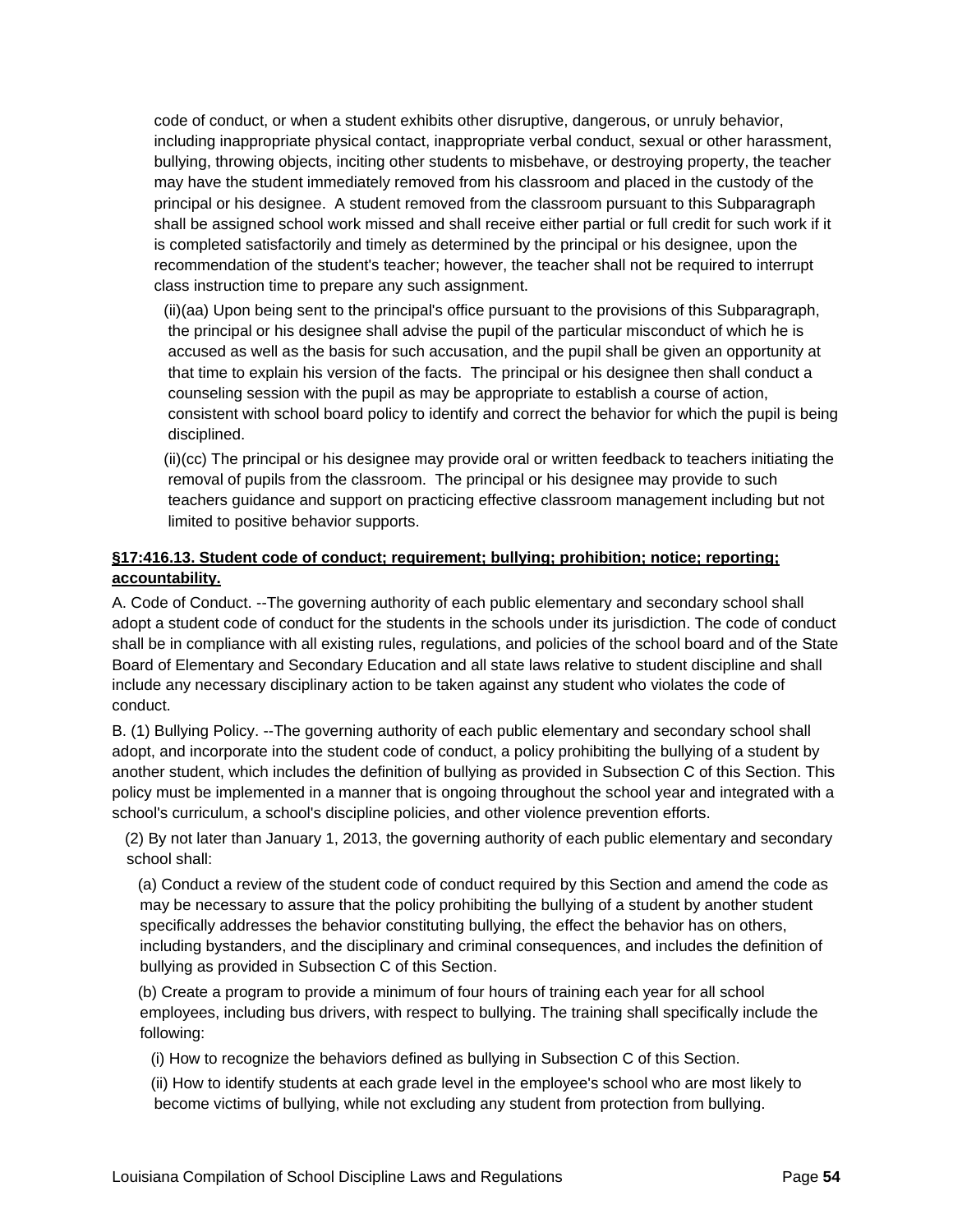(iii) How to use appropriate intervention and remediation techniques and procedures.

(iv) The procedures by which incidents of bullying are to be reported to school officials.

 (v) Information on suicide prevention, including the relationship between suicide risk factors and bullying. This content shall be based on information supported by peer-reviewed research conducted in compliance with accepted scientific methods and recognized as accurate by leading professional organizations and agencies with relevant experience.

C. Definition of Bullying. --"Bullying" means:

(1) A pattern of any one or more of the following:

(a) Gestures, including but not limited to obscene gestures and making faces.

 (b) Written, electronic, or verbal communications, including but not limited to calling names, threatening harm, taunting, malicious teasing, or spreading untrue rumors. Electronic communication includes but is not limited to a communication or image transmitted by email, instant message, text message, blog, or social networking website through the use of a telephone, mobile phone, pager, computer, or other electronic device.

 (c) Physical acts, including but not limited to hitting, kicking, pushing, tripping, choking, damaging personal property, or unauthorized use of personal property.

(d) Repeatedly and purposefully shunning or excluding from activities.

 (2) (a) Where the pattern of behavior as provided in Paragraph (1) of this Subsection is exhibited toward a student, more than once, by another student or group of students and occurs, or is received by, a student while on school property, at a school-sponsored or school-related function or activity, in any school bus or van, at any designated school bus stop, in any other school or private vehicle used to transport students to and from schools, or any school-sponsored activity or event.

 (b) The pattern of behavior as provided in Paragraph (1) of this Subsection must have the effect of physically harming a student, placing the student in reasonable fear of physical harm, damaging a student's property, placing the student in reasonable fear of damage to the student's property, or must be sufficiently severe, persistent, and pervasive enough to either create an intimidating or threatening educational environment, have the effect of substantially interfering with a student's performance in school, or have the effect of substantially disrupting the orderly operation of the school.

D. Prior to January 1, 2013, the State Board of Elementary and Secondary Education, in collaboration with the state Department of Education, shall develop and adopt rules and regulations to implement the provisions of this Section relative to the procedures and processes to be used to report and investigate bullying and which shall include but not be limited to:

 (1) Notice to Students and Parents. --The governing authority of each public elementary and secondary school shall inform each student, orally and in writing at the orientation required under R.S. 17:416.20, of the prohibition against bullying of a student by another student, the nature and consequences of such actions, including the potential criminal consequences and loss of driver's license as provided in R.S. 17:416.1, and the proper process and procedure for reporting any incidents involving such prohibited actions. A copy of the written notice shall also be delivered to each student's parent or legal guardian.

 (2) (a) Reporting. --The governing authority of each public elementary and secondary school shall develop a procedure for the reporting of incidents of bullying. This shall include a form for the purposes of bullying reports. The form shall include an affirmation of truth of statement. Any bullying report submitted regardless of recipient shall use this form, but additional information may be provided. The form shall be available on the Department of Education's website.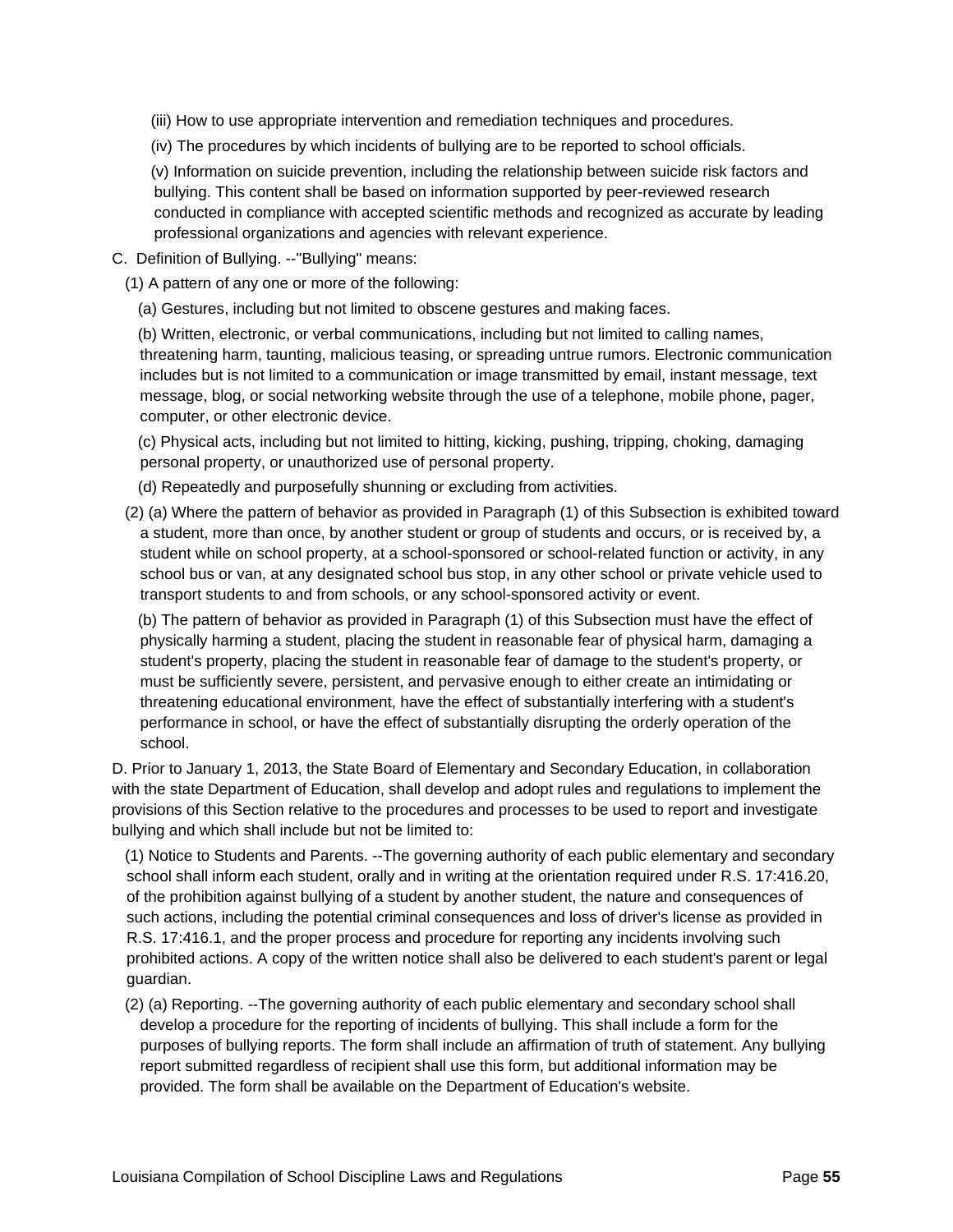(b) Students and parents. --Any student who believes that he has been, or is currently, the victim of bullying, or any student, or any parent or guardian, who witnesses bullying or has good reason to believe bullying is taking place, may report the situation to a school official. A student, or parent or guardian, may also report concerns regarding bullying to a teacher, counselor, other school employee, or to any parent chaperoning or supervising a school function or activity. Any report of bullying shall remain confidential.

 (c) School personnel. --Any teacher, counselor, bus driver, or other school employee, whether full or part time, and any parent chaperoning or supervising a school function or activity, who witnesses bullying or who learns of bullying from a student pursuant to Subparagraph (b) of this Paragraph, shall report the incident to a school official. A verbal report shall be submitted by the school employee or the parent on the same day as the employee or parent witnessed or otherwise learned of the bullying incident and a written report shall be filed no later than two days thereafter.

 (d) Retaliation. --Retaliation against any person who reports bullying in good faith, who is thought to have reported bullying, who files a complaint, or who otherwise participates in an investigation or inquiry concerning allegations of bullying is prohibited conduct and subject to discipline. School and district resources shall not be used to prohibit or dissuade any person who meets the specifications of this Item.

 (e) False Reports. --Intentionally making false reports about bullying to school officials is prohibited conduct and will result in the appropriate disciplinary measures as determined by the governing authority of the school in accordance with the rules and regulations of the State Board of Elementary and Secondary Education.

 (3) Investigation Procedure. --By not later than January 1, 2013, the State Board of Elementary and Secondary Education shall develop and adopt a procedure for the investigation of reports of bullying of a student by another student. The procedure shall include the following:

 (a) Scope of investigation. --An investigation shall include an interview of the reporter, the victim, the alleged bully, and any witnesses, and shall include obtaining copies or photographs of any audiovisual evidence.

 (b) Timing. --The school shall begin an investigation of any complaint that is properly reported and that alleges conduct prohibited in this Section the next business day during which school is in session after the report is received by the school official. The investigation shall be completed not later than ten school days after the date the written report of the incident is submitted to the appropriate school official. If additional information is received after the end of the ten-day period, the school principal or his designee shall amend all documents and reports required by this Section to reflect such information.

(c) Appeal.

 (i) If the school official does not take timely and effective action pursuant to this Section, the student, parent, or school employee may report the bullying incident to the city, parish, or other local school board or local school governing authority. The school board or school governing authority shall begin an investigation of any complaint that is properly reported and that alleges conduct prohibited in this Section the next business day during which school is in session after the report is received by a school board or governing authority official.

 (ii) If the school board does not take timely and effective action, the student, parent, or other school employee may report the bullying incident to the state Department of Education. The department shall track the number of reports, shall notify in writing the superintendent and the president of the school's governing authority, and shall publish the number of reports by school district or governing authority on its website. The department shall provide both the number of actual reports received and the number of reports received by affected student.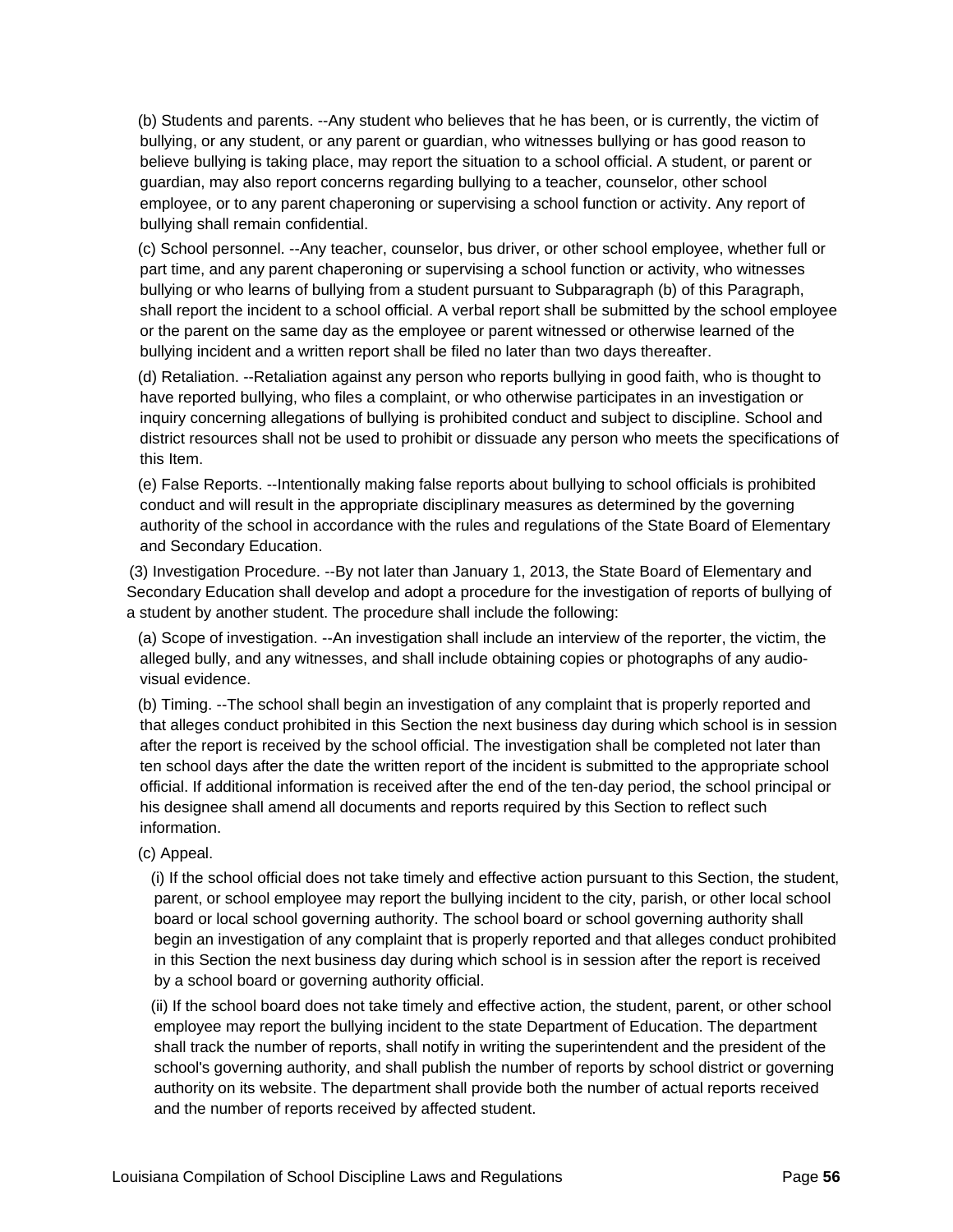(iii) For the purposes of this Section, a report means a written document that meets the requirements of Subparagraph (2)(a) of this Subsection.

(d) Parental Notification.

 (i) Upon receiving a report of bullying, the school official shall notify the student's parent or legal guardian according to the definition of notice created by the state Department of Education.

 (ii) Under no circumstances shall the delivery of the notice to the parent or legal guardian, which is required by this Subsection, be the responsibility of an involved student. Delivery of the notice by an involved student shall not constitute notice as is required pursuant to this Subsection.

 (iii) Before any student under the age of eighteen is interviewed, his parent or legal guardian shall be notified by the school official of the allegations made and shall have the opportunity to attend any interviews with their child conducted as part of the investigation.

 (iv) The State Board of Elementary and Secondary Education, in collaboration with the state Department of Education, shall develop a procedure for meetings with the parent or legal guardian of the victim and the parent or legal guardian of the alleged perpetrator. This procedure shall include:

 (aa) Separate meetings with the parents or legal guardians of the victim and the parents or legal guardians of the alleged perpetrator.

 (bb) Notification of parents or legal guardians of the victim and of the alleged perpetrator of the available potential consequences, penalties, and counseling options.

 (cc) In any case where a teacher, principal, or other school employee is authorized in this Section to require the parent or legal guardian of a student who is under the age of eighteen and not judicially emancipated or emancipated by marriage to attend a conference or meeting regarding the student's behavior and, after notice, the parent, tutor, or legal guardian willfully refuses to attend, that the principal or his designee shall file a complaint with a court exercising juvenile jurisdiction, pursuant to Children's Code Article 730(8) and 731. The principal may file a complaint pursuant to Children's Code Article 730(1) or any other applicable ground when, in his judgment, doing so is in the best interests of the student.

 (e) Disciplinary Action. --If the school has received a report of bullying, has determined that an act of bullying has occurred, and after meeting with the parent or legal guardian of the students involved, the school official shall:

 (i) Take prompt and appropriate disciplinary action, pursuant to R.S. 17:416 and 416.1, against the student that the school official determines has engaged in conduct which constitutes bullying, if appropriate.

(ii) Report criminal conduct to law enforcement, if appropriate.

(f) Parental Relief.

 (i) If a parent, legal guardian, teacher, or other school official has made four or more reports of separate instances of bullying, as provided in Paragraph (2) of this Subsection, and no investigation pursuant to Paragraph (3) of this Subsection has occurred, the parent or legal guardian with responsibility for decisions regarding the education of the victim about whom the report or reports have been made may exercise an option to have the student enroll in or attend another school operated by the governing authority of the public elementary or secondary school in which the student was enrolled on the dates when at least three of the reports were submitted.

 (ii) The parent shall file a request with the superintendent for the transfer of the student to another school under the governing authority's jurisdiction.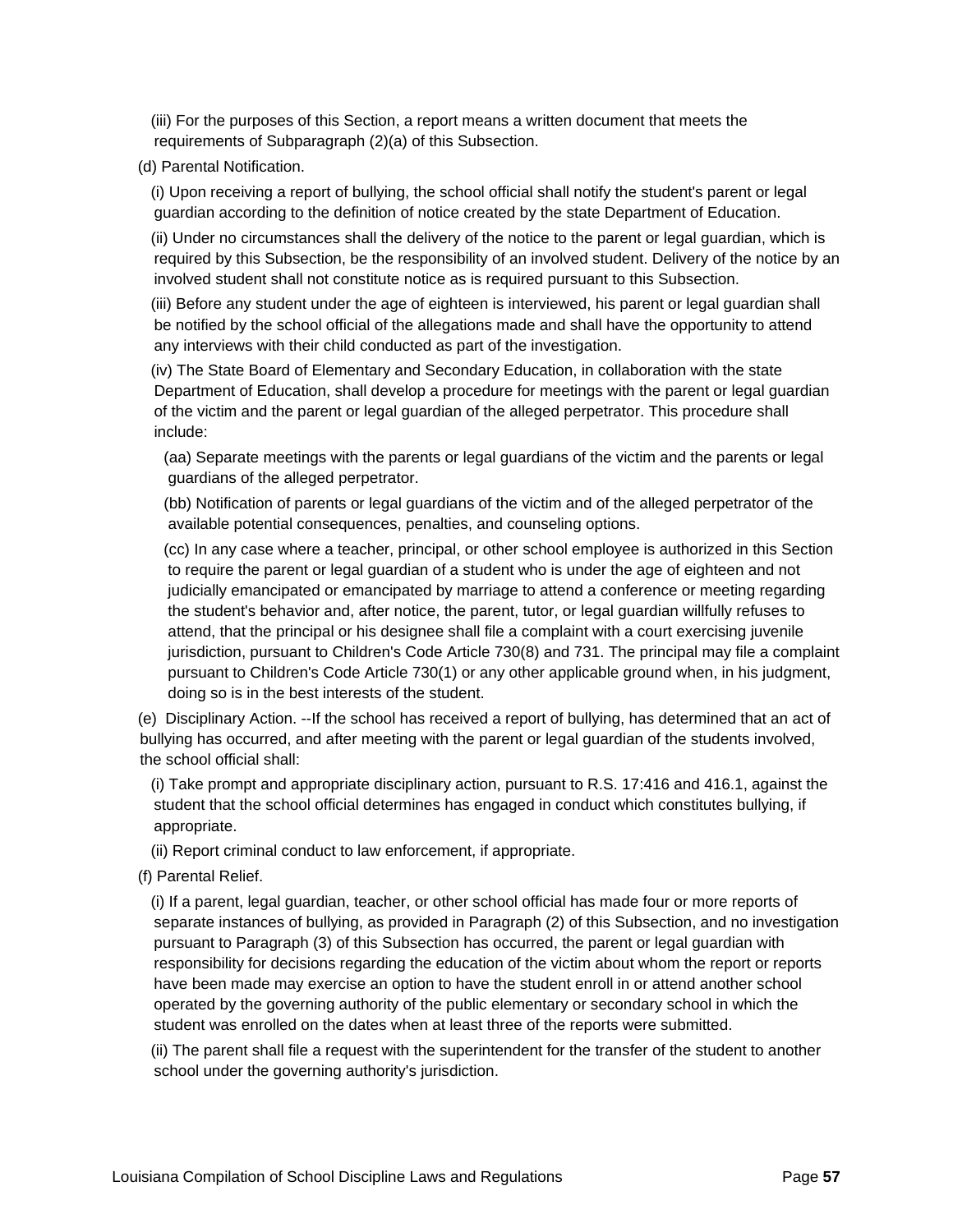(iii) The governing authority of the public elementary or secondary school in which the student is enrolled shall make a seat available at another public elementary or secondary school under its jurisdiction within ten school days of the parent or legal guardian's request for a transfer. If the governing authority has no other school under its jurisdiction serving the grade level of the victim, within fifteen school days of receiving the request, the superintendent or director of the governing authority shall:

 (aa) Inform the student and his parent or legal guardian and facilitate the student's enrollment in a statewide virtual school.

 (bb) Offer the student a placement in a full-time virtual program or virtual school under the jurisdiction of the school's governing authority.

 (cc) Enter into a memorandum of understanding with the superintendent or director of another governing authority to secure a placement and provide for the transfer of the student to a school serving the grade level of the victim under the jurisdiction of the governing authority, pursuant to R.S. 17:105 and 105.1.

 (iv) If no seat or other placement pursuant to Item (iii) of this Subparagraph is made available within thirty calendar days of the receipt by the superintendent of the request, the parent or legal guardian may request a hearing with the school's governing authority, which shall be public or private at the option of the parent or legal guardian. The school's governing authority shall grant the hearing at the next scheduled meeting or within sixty calendar days, whichever is sooner.

 (v) At the end of any school year, the parent or legal guardian may make a request to the governing authority of the school at which the student was enrolled when at least three of the reports were filed to transfer the student back to the school. The governing authority shall make a seat available at the school at which the student was originally enrolled. No other schools shall qualify for transfer under this Subparagraph.

(g) Documentation.

 (i) The state Department of Education shall develop a behavior incidence checklist that the governing authority of each public elementary and secondary school shall use to document the details of each reported incident of bullying.

 (ii) The governing authority of each public elementary and secondary school shall report all such documented incidences of bullying to the state Department of Education as prescribed in rules adopted by the State Board of Elementary and Secondary Education in accordance with the Administrative Procedure Act and documented incidents in reports received by the local superintendent of schools pursuant to R.S. 17:415.

 (iii) After the investigation and meeting with the parents, pursuant to this Section, a school, local school board or other local school governing authority shall:

 (aa) Compose a written document containing the findings of the investigation, including input from the students' parents or legal guardian, and the decision by the school or school system official. The document shall be placed in the school records of both students.

 (bb) Promptly notify the complainant of the findings of the investigation and that remedial action has been taken, if such release of information does not violate the law.

 (cc) Keep complaints and investigative reports confidential, except as provided in this Section and where disclosure is required to be made pursuant to 20 U.S.C. 1232g or by other applicable federal laws, rules, or regulations or by state law.

 (dd) Maintain complaints and investigative reports for three years in the event that disclosure is warranted by law enforcement officials.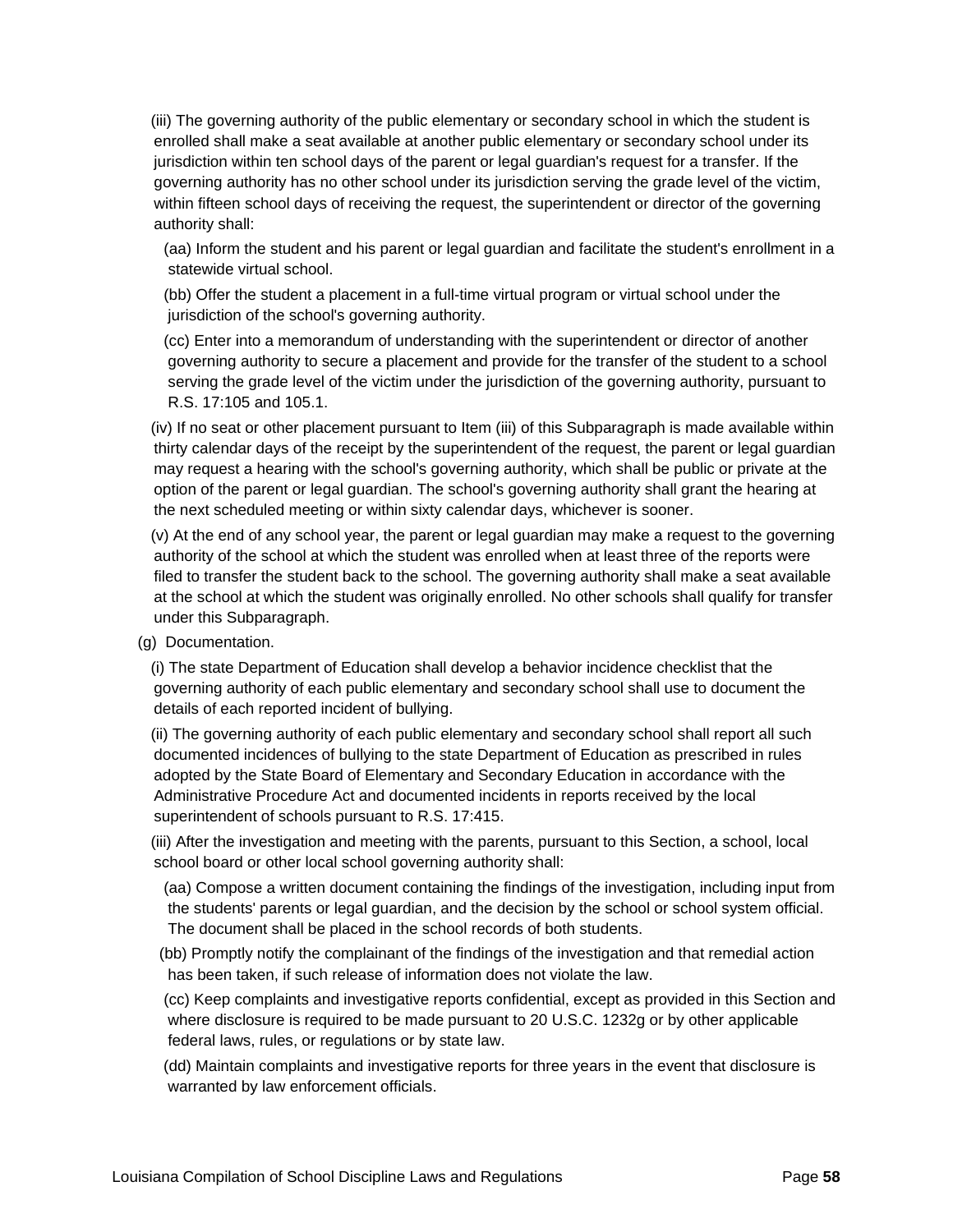(ee) As applicable, provide a copy of any reports and investigative documents to the governing authority of the school in order that the governing authority can comply with the provisions of R.S. 17:416.1.

 (ff) As applicable, provide a copy of any reports and investigative documents to the state Department of Education. Upon receipt, the department shall remove any reports related to the investigative documents from notation on the department's website, but shall maintain a record of those reports for three years.

E. Parental Responsibilities. --Nothing herein shall be deemed to interfere with the authority and the responsibility that a parent or legal guardian has for the student at all times, but particularly when the student is not on the school premises, is not engaged in a school-sponsored function or schoolsponsored activity, and is not being transported by school-sponsored means of transportation.

F. This Section shall not be interpreted to conflict with or supercede the provisions requiring mandatory reporting pursuant to Louisiana Children's Code Article 609 and as enforced through R.S. 14:403.

G. Preclusion.

 (1) This Section shall not be interpreted to prevent a victim of bullying, or his parent or legal guardian, from seeking redress under any other available law, either civil or criminal.

 (2) Nothing in this Section is intended to infringe upon the right of a school employee or student to exercise their right of free speech.

H. Construction; equal protection. --All students subject to the provisions of this Section shall be protected equally and without regard to the subject matter or the motivating animus of the bullying.

#### **§17:1801. Hazing prohibited; penalties.**

Hazing in any form, or the use of any method of initiation into fraternal organizations in any educational institution supported wholly or in part by public funds, which is likely to cause bodily danger or physical punishment to any student or other person attending any such institution is prohibited.

Whoever violates the provisions of this Section shall be fined not less than ten dollars nor more than one hundred dollars, or imprisoned for not less than ten days nor more than thirty days, or both, and in addition, shall be expelled from the educational institution and not permitted to return during the current session or term in which the violation occurs.

#### **REGULATIONS**

#### **§1303. Bullying.**

A. Policy. Each LEA shall develop and adopt a policy that prohibits the bullying of a student by another student.

 1. The bullying policy must be implemented in a manner that is ongoing throughout the year and integrated with a school's curriculum, a school's discipline policies, and other violence prevention efforts.

2. The policy shall contain the definition of bullying found in this Section and shall address the following:

- a. behavior constituting bullying;
- b. the effect the behavior has on others, including bystanders; and
- c. the disciplinary and criminal consequences of bullying another student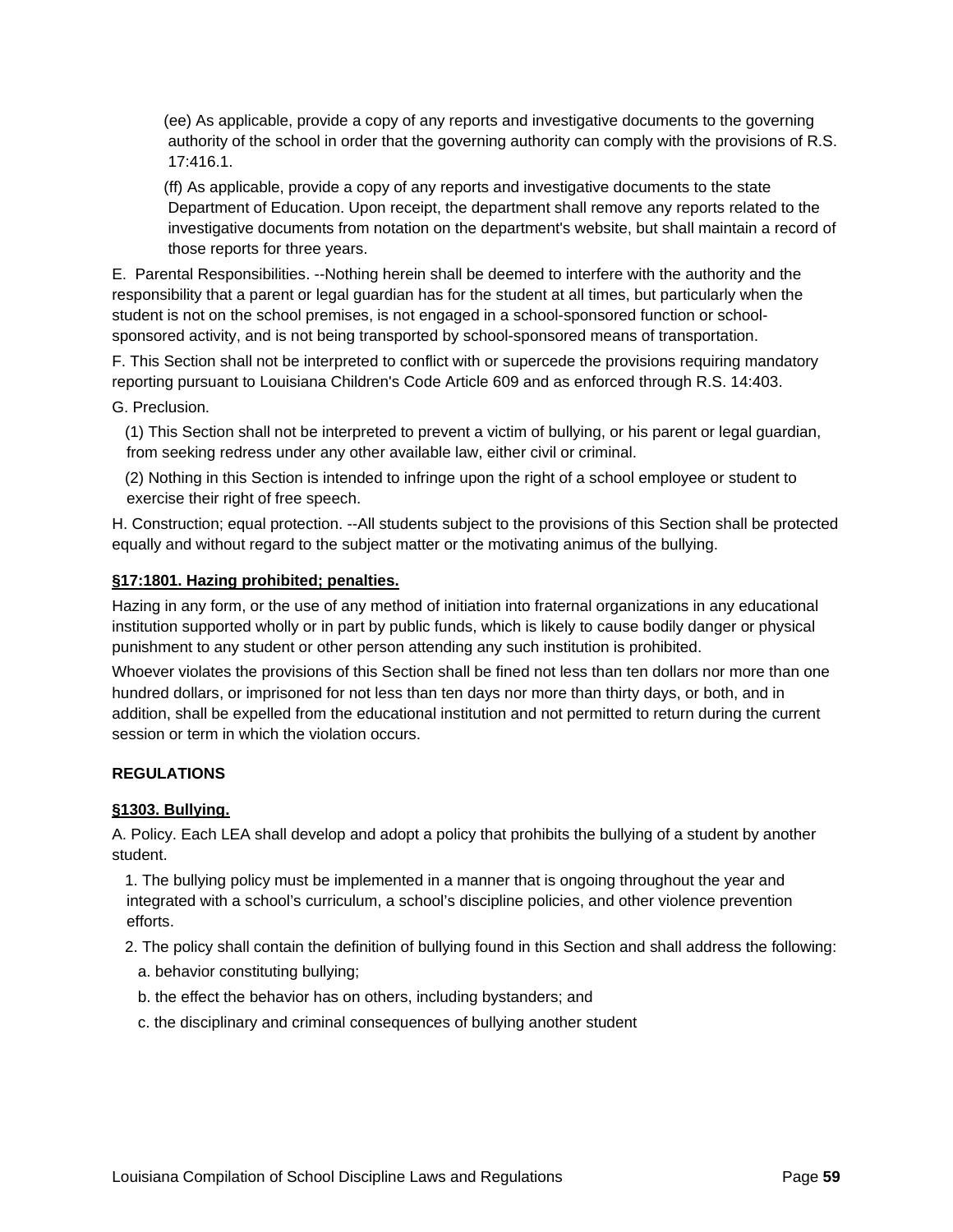# **Other special infractions or conditions**

## **LAWS**

#### **§14:34.3. Battery of a school teacher.**

A. Battery of a school teacher is a battery committed without the consent of the victim when the offender has reasonable grounds to believe the victim is a school teacher acting in the performance of employment duties.

B. For purposes of this Section:

 (1) "School teacher" shall include any teacher or instructor, administrator, staff person, or employee of any public or private elementary, secondary, vocational-technical training, special, or postsecondary school or institution. For purposes of this Section, "school teacher" shall also include any teacher aide and paraprofessional, school bus driver, food service worker, and other clerical, custodial, or maintenance personnel employed by a city, parish, or other local public school board.

 (2) "School" means any public or nonpublic elementary, secondary, high school, vocational-technical school, college, special, or postsecondary school or institution, or university in this state.

 (3) "Student" means any person registered or enrolled at the school where the school teacher is employed.

C. Whoever commits the crime of battery of a school teacher shall be punished as follows:

 (1) If the battery was committed by a student, upon conviction, the offender shall be fined not more than five thousand dollars or imprisoned not less than thirty days nor more than one year. At least seventytwo hours of the sentence imposed shall be imposed without benefit of suspension of sentence.

 (2) If the battery was committed by someone who is not a student, the offender shall be fined not more than five thousand dollars or imprisoned with or without hard labor for not less than one year nor more than five years, or both.

 (3) If the battery produces an injury that requires medical attention, the offender shall be fined not more than five thousand dollars or imprisoned with or without hard labor for not less than one year nor more than five years, or both.

### **§17:239. Prohibition against unauthorized use of electronic telecommunication devices; exceptions; penalties.**

A. Effective beginning with the 2003-2004 school year and thereafter, no student, unless authorized by the school principal or his designee shall use or operate any electronic telecommunication device including any facsimile system, radio paging service, mobile telephone service, intercom, or electromechanical paging system in any public elementary or secondary school building or on the grounds thereof or in any school bus used to transport public school students.

B. A violation of the provisions of Subsection A of this Section may be grounds for disciplinary action by the school system, including but not limited to suspension from school.

C. Nothing in this Section shall affect the conduct of law enforcement activities including the use of electronic detection devices, dogs, or other means of conducting searches for weapons, drugs, or other contraband in whatever manner is otherwise permitted by law and consistent with local school board policy.

D. Nothing in this Section shall prohibit the use and operation by any person, including students, of any electronic telecommunication device described in Subsection A of this Section in the event of an emergency. Emergency means an actual or imminent threat to public health or safety which may result in loss of life, injury, or property damage.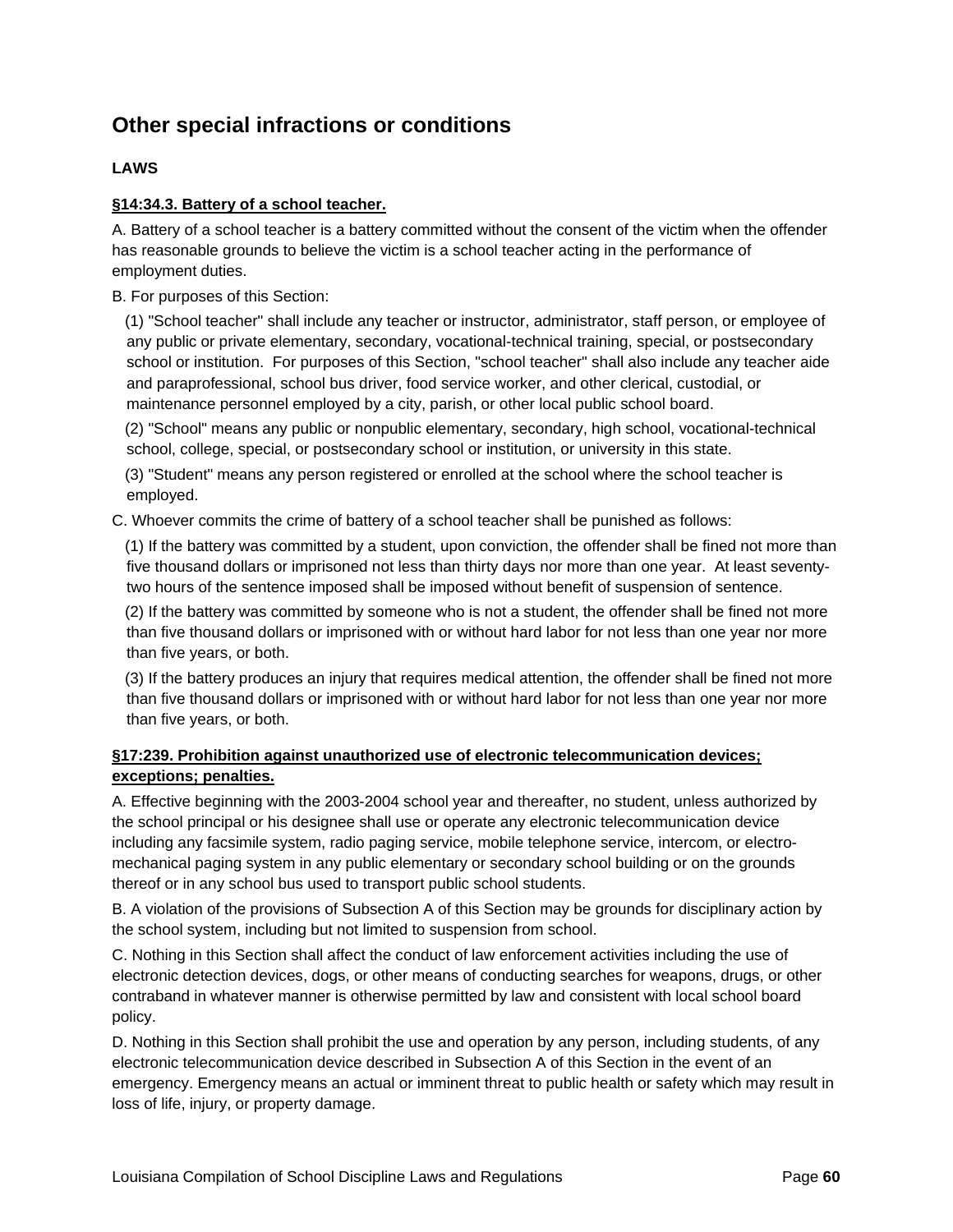### **§17:416. Discipline of students; suspension; expulsion**

J.

 (1) Notwithstanding the provisions of this Section or any other provision of law, a student enrolled in grades prekindergarten through five shall not be suspended or expelled from school or suspended from riding on any school bus for a uniform violation that is not tied to willful disregard of school policies.

 (2) Notwithstanding any other provision of law to the contrary, this Subsection shall apply to charter schools. Furthermore, no charter school shall suggest to a parent that it has the authority to suspend or expel a student for a uniform violation that is not tied to willful disregard of school policies.

### **§17:416.12. Students; appropriate conduct; compliance.**

A. Beginning with the 1999-2000 school year and thereafter, each city and parish school board shall require each student in each public school in kindergarten through fifth grade under the jurisdiction of the board to exhibit appropriate conduct as required in Subsection B of this Section.

B. When any public school student is speaking with any public school system employee while on school property or at a school sponsored event, such student shall address and respond to such public school system employee by using the respectful terms "Yes, Ma'am" and "No, Ma'am" or "Yes, Sir" and "No, Sir", as appropriate, or "Yes, Miss, Mrs., or Ms. (Surname)" and "No, Miss, Mrs., or Ms. (Surname)" or "Yes, Mr. (Surname)" and "No, Mr. (Surname)", as appropriate, each such title to be followed by the appropriate surname.

C. Each city and parish school board shall provide for incorporation of the requirements of this Section into any existing discipline policy or policies or any code of conduct of the school system or of each school within its jurisdiction.

D. Each city and parish school board shall take or provide for such appropriate actions necessary to discipline any student who fails to comply with the requirements of Subsection B of this Section. Provided however, no school board may provide suspension nor expulsion from school as an appropriate punishment for violation of the mandates of this Section.

#### **§17:416.15. Zero tolerance policies; authorization; conflict resolution classes; fees; compliance.**

Any city, parish, or other local public school board may adopt and implement a zero tolerance policy for fighting in the schools under its jurisdiction. Such policy may include a requirement that a student who is disciplined pursuant to the policy and such student's parent or parents shall attend a conflict resolution class or classes and may include provisions for the school board to take appropriate action, as determined by the board, against any student or parent who fails to comply with the class attendance requirement. Such classes may be provided by the school board or other appropriate provider as determined by the board. Any city, parish, or other local public school board may charge a fee for such attendance in an amount as may be determined by the board. However, such fee amount shall not exceed one hundred dollars.

#### **REGULATIONS**

No relevant regulations found.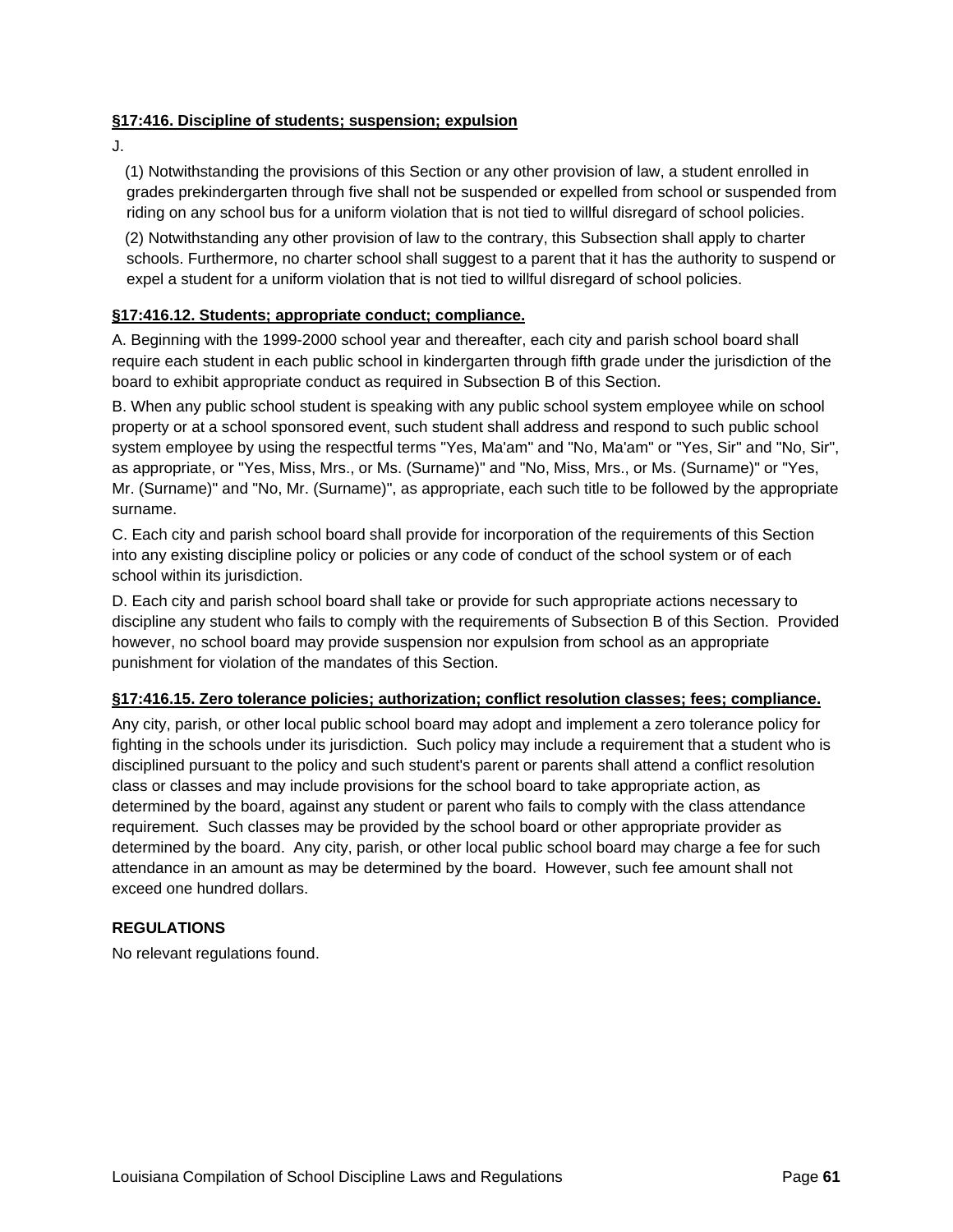# *Prevention and Behavioral Interventions (Non-Punitive)*

## **Prevention**

**LAWS** 

## **§17:416.13. Student code of conduct; requirement; bullying; prohibition; notice; reporting; accountability.**

B. (1) Bullying Policy. --The governing authority of each public elementary and secondary school shall adopt, and incorporate into the student code of conduct, a policy prohibiting the bullying of a student by another student, which includes the definition of bullying as provided in Subsection C of this Section. This policy must be implemented in a manner that is ongoing throughout the school year and integrated with a school's curriculum, a school's discipline policies, and other violence prevention efforts.

### **§17:416.17. Youth development and assistance programs; legislative findings and purpose; school authority for programs for elementary students.**

A.(1) The legislature finds that early identification and intervention of aggressive, antisocial, or delinquent behaviors are critical components in recognizing and preventing chronic juvenile delinquency in later years.

 (2) The legislature further finds that school-based preventive interventions for violent or aggressive behavior in youth are recognized as beneficial to the overall developmental success of students.

 (3) The legislature recognizes that the introduction of violence prevention strategies in the early elementary grades may reduce the incidence of delinquent behaviors in the later grades, especially when such programs include parental involvement in the prevention and intervention strategies.

 (4) The purpose of this Section is to authorize elementary schools to develop prevention and intervention strategies to address disruptions and violence in schools to create safe school environments in which teachers can teach and students can learn and which increase student and family connectedness to the school.

B. A school may, upon approval of its governing authority, develop and offer youth development and assistance programs that employ violence prevention and intervention initiatives for students in kindergarten and the elementary grades. Such programs shall provide for early identification of and support for students who are at risk before their behavior escalates into aggression or disruption, disciplinary problems, or juvenile delinquency.

C.(1) A youth development and assistance program may consist of age- or grade-appropriate alternative classrooms during school or special intervention or prevention programs before, after, or during the school day.

(2) Such programs may include but shall not be limited to the following components:

 (a) Provision of services for students including behavioral training and intervention techniques that promote cooperation and enhance interpersonal and conflict resolution skills, peer mediation, anger management, bullying prevention, life skills training, mentoring, counseling, and tutoring programs that improve academic achievement.

 (b)(i) Provision of services which support the parents of students identified with behavioral needs that may need intervention or support. Such parent services may include literacy services or parental training.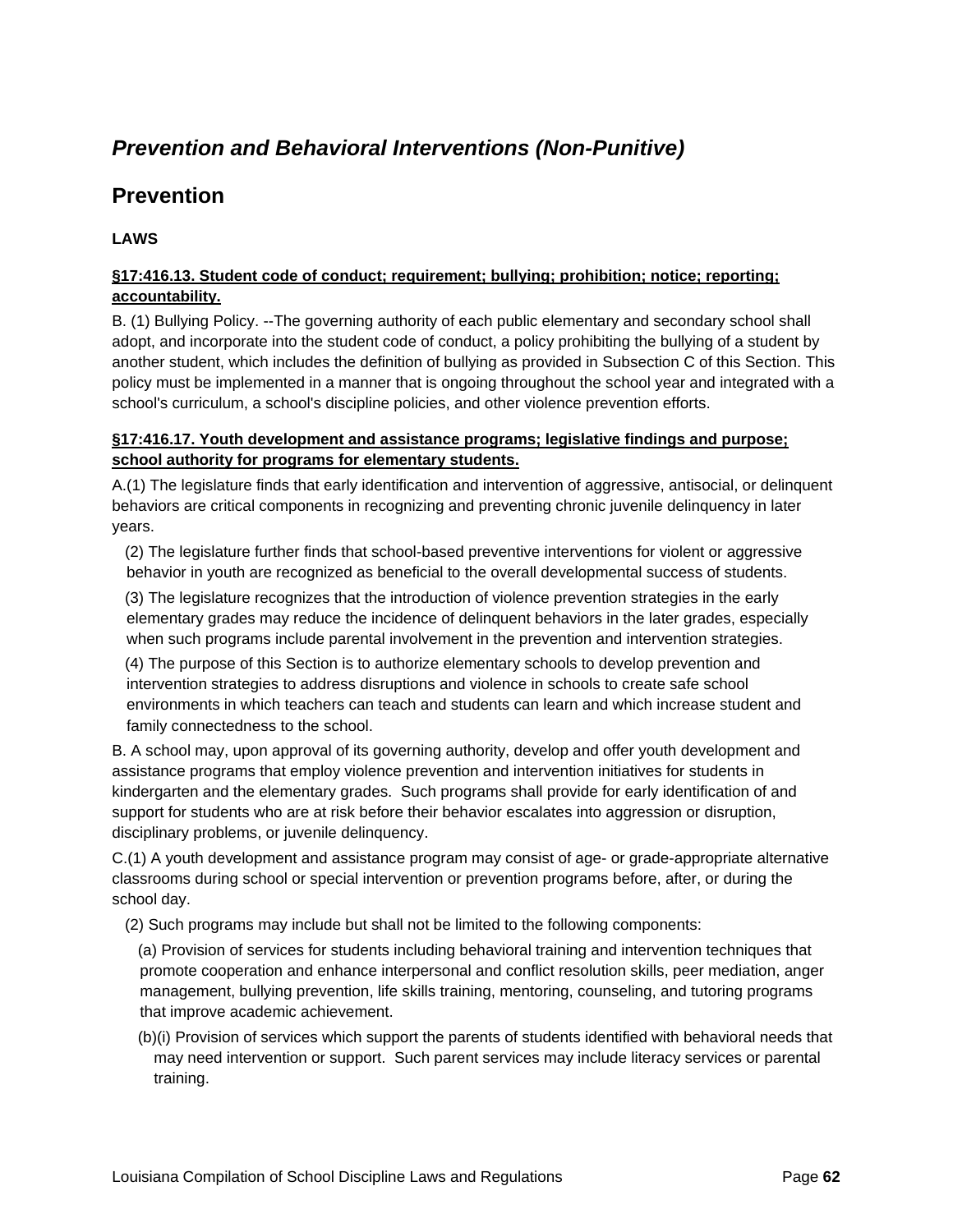(ii) Required participation of any parent of a student so identified in such intervention at the school or other designated facility.

 (c) Collaboration with community-based organizations, including but not limited to youth services, civic, social services, mental health, volunteer services, and juvenile justice agencies.

D. The provisions of this Section shall be implemented upon the approval of each city, parish, or other local public school board of any program submitted by a school and the availability of funds to a school for such purpose.

## **§40.2404.1. Additional powers of the council, school resource officers, school violence prevention training program.**

A. In accordance with the provisions of R.S. 40:2404(11) and R.S. 17:416.19, the Council on Peace Officer Standards and Training shall develop and implement a School Violence Prevention Training Program under their jurisdiction and within the existing school resource officer program in conjunction with the Louisiana Commission on Law Enforcement and Administration of Criminal Justice, the office of state police, local law enforcement agencies, and the State Board of Elementary and Secondary Education.

## **REGULATIONS**

No relevant regulations found.

## **Behavioral interventions and student support services**

### **LAWS**

## **§17:221. School attendance; compulsory ages; duty of parents; excessive absences; condition for driving privileges.**

A.(1) Every parent, tutor, or other person residing within the state of Louisiana having control or charge of any child from that child's seventh birthday until his eighteenth birthday shall send such child to a public or private day school, unless the child graduates from high school prior to his eighteenth birthday. Any child below the age of seven who legally enrolls in school shall also be subject to the provisions of this Subpart. Every parent, tutor, or other person responsible for sending a child to a public or private day school under provisions of this Subpart shall also assure the attendance of such child in regularly assigned classes during regular school hours established by the school board and shall assure that such child is not habitually tardy from school pursuant to the provisions of R.S. 17:233.

 (2) Whoever violates the provisions of this Subsection or R.S. 17:234 shall be fined not more than two hundred and fifty dollars or imprisoned not more than thirty days, or both. The court shall impose a minimum condition of probation which may include that the parent, tutor, or other person having control or charge of the child participate in forty hours of school or community service activities, or a combination of forty hours of school or community service and attendance in parenting classes or family counseling sessions or programs approved by the court having jurisdiction, as applicable, or the suspension of any state-issued recreational license.

#### **§17:221.4. Louisiana school dropout prevention act.**

A. This Section shall be known and may be cited as the "Louisiana School Dropout Prevention Act". B.

 (1) The State Board of Elementary and Secondary Education shall work with city, parish, and other local public school systems that have the lowest four-year cohort graduation rates. The state board shall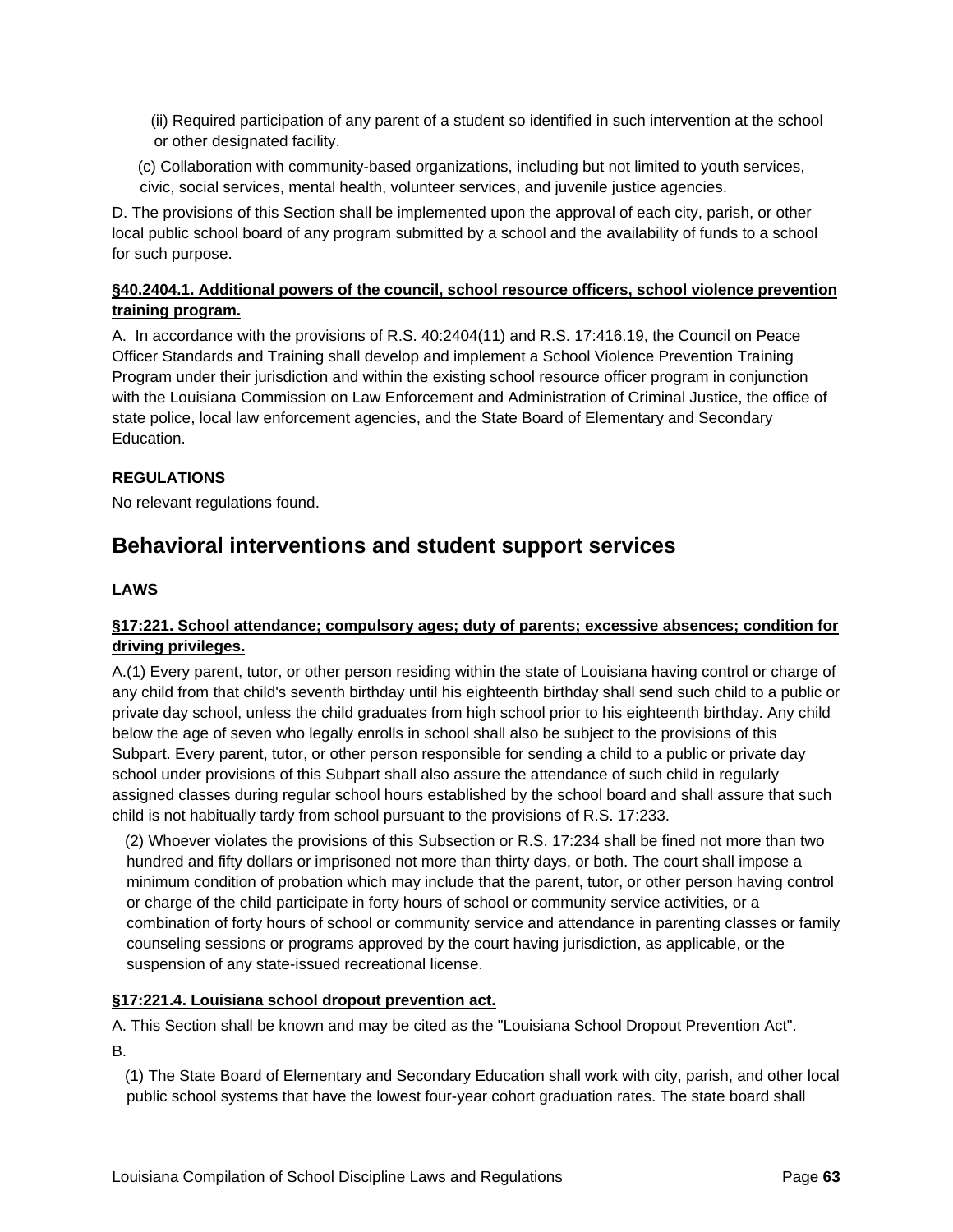incorporate specific dropout prevention strategies, target resources, and gather data that will improve graduation rates and educational outcomes in all grades in all schools.

 (2) The state board shall develop specific methods of targeted intervention or identify appropriate existing methods for city, parish, and other local public school systems that have a four-year cohort graduation rate of less than eighty percent as determined by the state board. These intervention methods may include:

(a) Early intervention for students who are at risk of failing Algebra I or any ninth grade math class.

(b) Alternative programs designed to reengage dropouts.

(c) Increased availability of advanced placement courses.

 (d) Comprehensive coaching for middle school students who are below grade level in reading and math.

 (e) Teacher advisories such as the use of graduation coaches and other supports that are designed to specifically address the needs of youth most at risk of dropping out of school.

 (f) Strategies specifically designed to improve the high school graduation rate of students at highest risk for dropping out, including youth in the foster care system, pregnant and parenting youth, Limited English Proficient students, and students with special education needs.

 (g) Communicating with students and their parents or legal guardians about the availability of local after school programs and the academic enrichment and other activities the programs offered.

(h) Opportunities for credit recovery.

(i) Opportunities to participate in the Jobs for America's Graduates program.

 (3) The state board shall also gather the following data to ensure that all programs are research-based and data-driven and use such data for continuous program improvement:

(a) Total number of high school suspensions and expulsions.

- (b) Total number of students enrolled in alternative schools.
- (c) Total number of students who have failed Algebra I or English I.
- (d) Total number of students who are repeating the ninth grade.
- (e) Total number of students required to repeat a ninth grade course.

 (4) City, parish, and other local public school systems that fail to show a decline in their annual dropout rates shall prepare and submit to the state board each year a written report that documents:

(a) The outcomes of the dropout prevention strategies to date at the school system level.

 (b) How the school system dropout prevention strategies and activities will be modified, based on the data.

(5) Each city, parish, and other local public school system shall:

 (a) Post the four-year cohort graduation rate for each high school in the system and for the system as a whole on its Internet website.

 (b) Send a written notice to the parent or other legal guardian of each high school student that contains the following information:

(i) The four-year cohort dropout rate of the school in which the student is enrolled.

 (ii) The number of students in the school in which the student is enrolled that have been identified as failing pursuant to the school and district accountability system.

C. A student who is under eighteen years of age, who withdraws from school prior to graduating from high school, and who has not enrolled in a dropout recovery program as provided in R.S. 17:221.6 shall exercise one of the following options within one hundred twenty days of leaving school: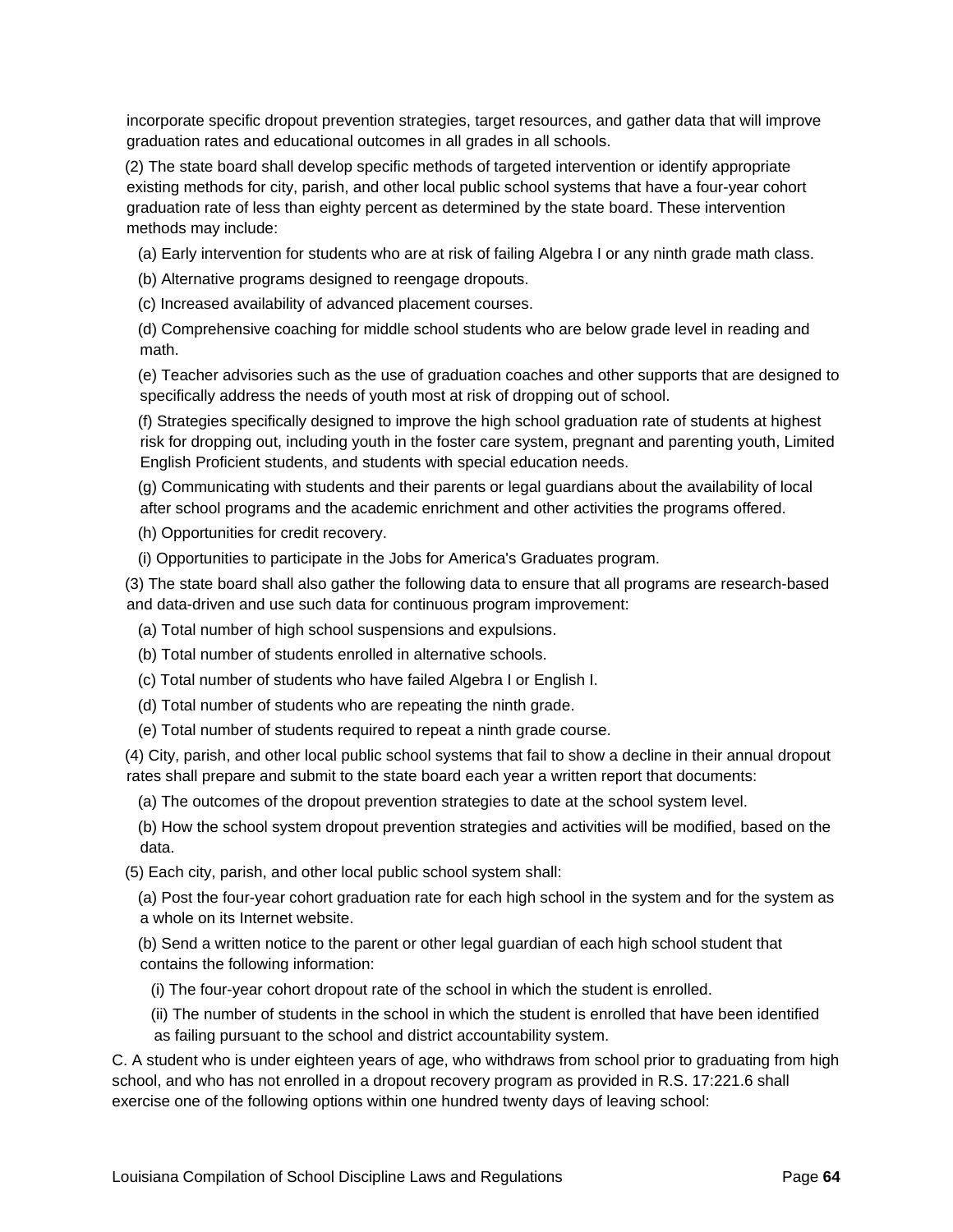(1) Reenroll in school and make continual progress toward completing the requirements for high school graduation.

 (2) Enroll in a high school equivalency diploma program and make continual progress toward completing the requirements for earning such diploma.

 (3) Enlist in the Louisiana National Guard or a branch of the United States Armed Forces, with a commitment for at least two years of service, and earn a high school equivalency diploma during such service period.

D. The provisions of Subsection C of this Section shall apply only to students who have been ruled to be truants, pursuant to the provisions of Chapter 15 of Title VII of the Louisiana Children's Code, by a court of competent jurisdiction and ordered by the court to comply with the provisions thereof.

#### **§17:221.6. Louisiana school dropout recovery program.**

A. Each school district and charter school that provides instruction to high school students may offer a dropout recovery program for eligible students. School districts and charter schools should maximize the use of federal Title 1 funds and at-risk funds provided through the minimum foundation program formula to establish such programs.

B. The State Board of Elementary and Secondary Education's prescribed standards and achievement testing requirements shall apply to dropout recovery programs.

C. The dropout recovery program shall do the following:

- (1) Make available appropriate and sufficient supports for students, including tutoring, career counseling, and college counseling.
- (2) Comply with federal and state laws governing students with disabilities.
- (3) Meet state requirements for high school graduation.

D. Each eligible student enrolled in a dropout recovery program shall have an individual graduation plan developed by the student's assigned academic coach. The plan shall include the following elements:

- (1) The start date and anticipated end date of the plan.
- (2) Courses to be completed by the student during the academic year.
- (3) Whether courses will be taken sequentially or concurrently.
- (4) State competency exams to be taken, as necessary.
- (5) Expectations for satisfactory monthly progress.
- (6) Expectations for contact with the student's assigned academic coach.

E. Each student enrolled in a dropout recovery program pursuant to this Section shall be recorded on a monthly basis as participating in the program and shall be included in the student enrollment count for the school or school system offering the program. Each participating school and school system shall record, each month, all of the students who meet the following criteria for actively participating in the dropout recovery program:

 (1) Newly enrolled students who have an individual graduation plan on file on or before the first school day of the month.

(2) Students who met the expectations for satisfactory monthly progress for the month.

 (3) Students who did not meet the expectations for satisfactory monthly progress for the month but did meet the expectations one of the two previous months.

 (4) Students who met expectations for program reentry in the revised individual graduation plan in the previous month.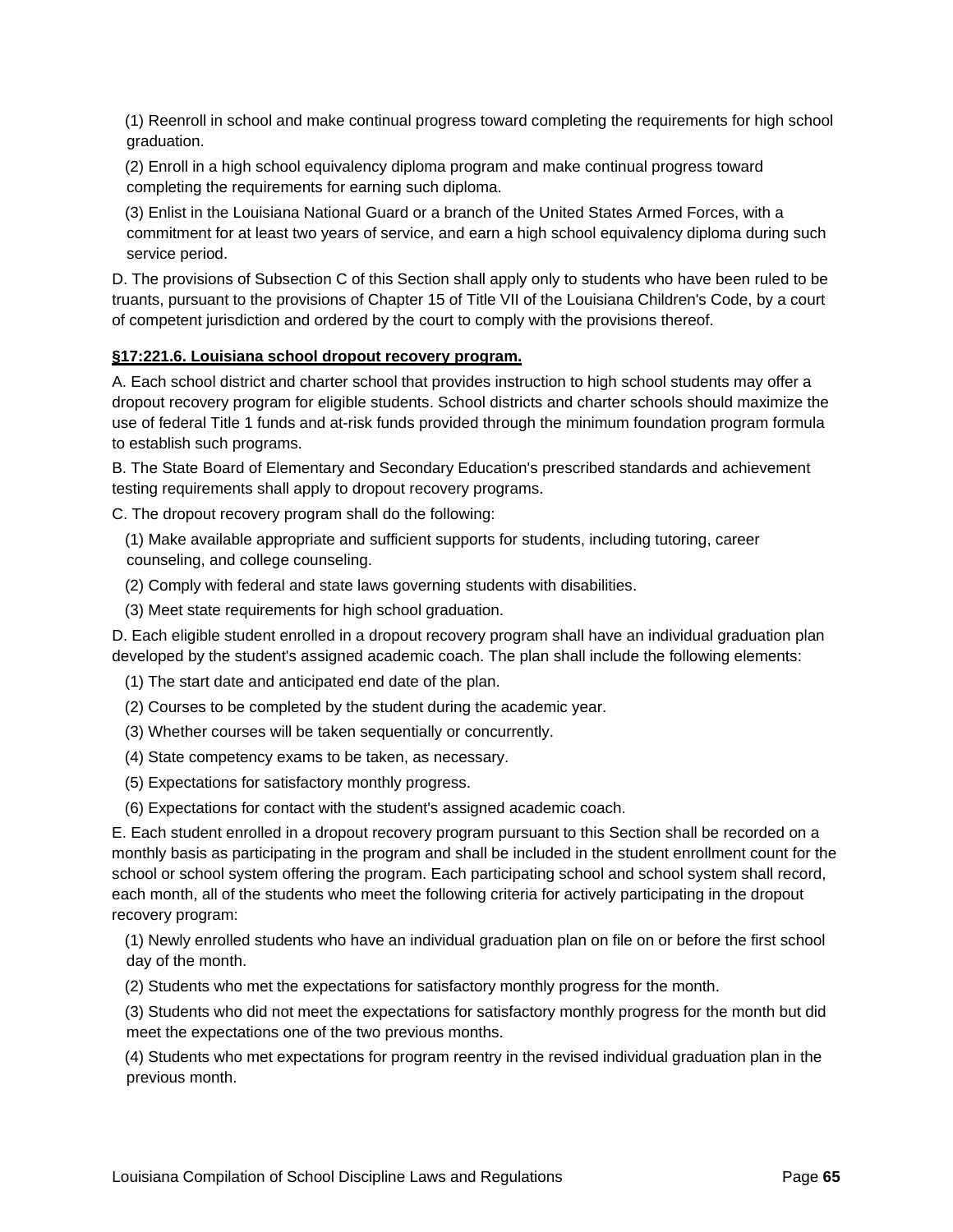F. School districts and charter schools may contract with an educational management organization to provide a dropout recovery program. If contracting with an educational management organization, the school district or charter school shall ensure that all of the following requirements are met:

(1) The educational management organization is accredited by a regional accrediting body.

 (2) Teachers provided by the educational management organization hold a current teaching license from any state, and teachers of core subjects are highly qualified in the subjects to which they are assigned.

 (3) The educational management organization has provided one or more dropout recovery programs for at least two years prior to providing a program pursuant to this Section.

G. Dropout recovery programs shall be classified as alternative programs.

H. Entities that are contracted to provide dropout recovery programs may conduct outreach to encourage students who are not enrolled in a school district or charter school in this state to return to school. Entities that are contracted to provide dropout recovery programs shall not conduct advertising or marketing campaigns directed at students who are currently enrolled in a school district or charter school, or undertake any other activity that encourages students who are enrolled in a school district or charter school to stop attending school in order to qualify for a dropout recovery program. All contracts entered into by a city, parish, or other local public school board for the provision of student dropout recovery programs shall include requirements for the protection of all personally identifiable student information that shall comply with all applicable state and federal law and regulations.

I. For purposes of this Section:

 (1) "Academic coach" is an adult who assists students in selecting courses needed to meet graduation requirements, monitors student pace and progress through the program, and conducts regular pace and progress interventions.

 (2) "Eligible student" means a student who is not enrolled in a school district or charter school and who has been withdrawn from a school district or charter school for at least thirty days, unless a school administrator determines that the student is unable to participate in other district programs.

 (3) "Satisfactory monthly progress" means an amount of progress that is measurable on a monthly basis and that, if continued for a full twelve months, would result in the same amount of academic credit being awarded to the student as would be awarded to a student in a traditional education program who completes a full school year. Satisfactory monthly progress may include a lesser required amount of progress for the first two months that a student participates in the program.

(4) "School district" or "district" means a city, parish, or other local public school system.

## **§17:416. Discipline of students; suspension; expulsion.**

(d)(i) In addition to any other limitations established by this Subsection on the admission of previously expelled pupils to public elementary and secondary schools in Louisiana, no pupil who has been expelled from any public or nonpublic school within or outside the state of Louisiana for possessing on school property or on a school bus a firearm, knife, or other dangerous weapon or instrumentality customarily used or intended for probable use as a dangerous weapon, or for possessing, possessing with intent to distribute, or distributing, selling, giving, or loaning while on school property or on a school bus any controlled dangerous substance governed by the Uniform Controlled Dangerous Substances Law shall be admitted to any public elementary or secondary school in the state, or readmitted to any such school on a probationary basis prior to the completion of the minimum period of expulsion as provided in Subsection C of this Section, until the pupil produces written documentation that he and his parent or legal guardian have enrolled and participated in an appropriate rehabilitation or counseling program related to the reason or reasons for the pupil's expulsion.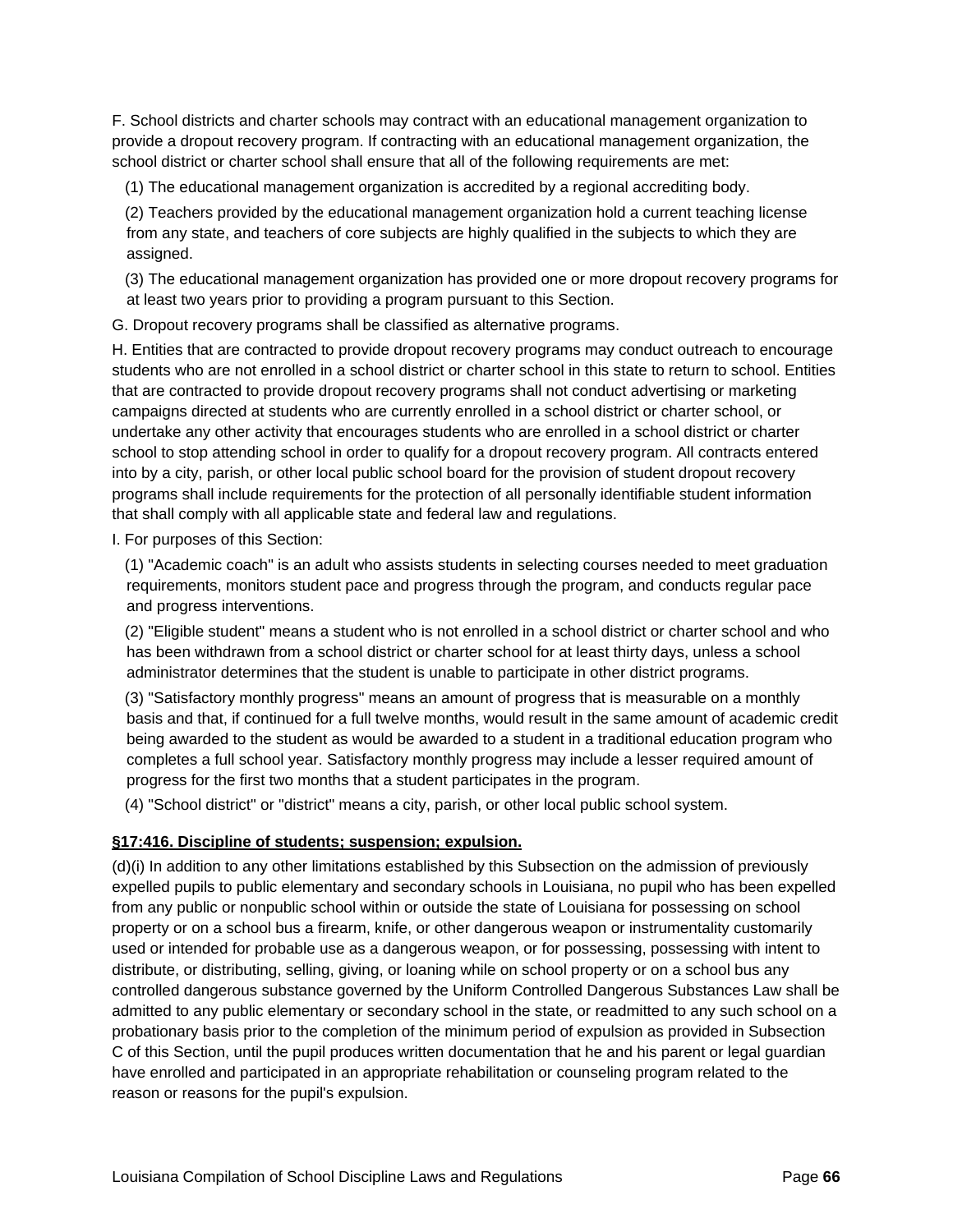(ii) The rehabilitation or counseling required by the provisions of this Subparagraph shall be provided by existing or new programs approved by the juvenile or family court having jurisdiction, if applicable, or by the school system and shall be at no additional cost to the school system. Such rehabilitation or counseling programs may include the following components relative to successful programs, approaches, and activities for parental involvement which better equip parents to provide support for the education of their children:

 (aa) Enhancing parenting skills and expanding curriculum offerings relative to character development, the development of a healthy self-esteem and sense of personal and social responsibility, violence prevention, and conflict resolution.

 (bb) Raising the educational level of the parents of public school students through instruction in basic skills.

(cc) Improving developmental skills of students to prepare them for academic success.

(dd) Providing a role model for the child through parental interest in education.

(ee) Enabling parents to become familiar with and comfortable in the school setting.

 (ff) Enhancing the relationship of the parent and child through planned, structured parent-school interaction.

(gg) Demonstrating to parents their power to affect their child's ability to learn.

 (iii) The requirements of this Subparagraph for a student's enrollment and participation in a rehabilitation or counseling program shall be waived by the school system upon a documented showing by the student that no appropriate program is available in the area or that the student cannot enroll or participate due to financial hardship.

A.(1)(b)(i) Each teacher may take disciplinary action to correct a student who disrupts normal classroom activities, who is disrespectful to a teacher, who willfully disobeys a teacher, who uses abusive or foul language directed at a teacher or another student, who engages in bullying, who violates school rules, or who interferes with an orderly education process.

 (ii) In addition to those procedures set forth in R.S. 17:416.13 regarding bullying, disciplinary action may include but is not limited to:

(aa) Oral or written reprimands.

 (bb) Referral for a counseling session which shall include but shall not be limited to conflict resolution, social responsibility, family responsibility, peer mediation, and stress management.

 (cc) Written notification to parents of disruptive or unacceptable behavior, a copy of which shall be provided to the principal.

 $A(1)(c)(v)$  Upon the third removal from the same classroom pursuant to this Subparagraph, the teacher and the principal shall discuss the disruptive behavior patterns of the pupil and the potentially appropriate disciplinary measure before the principal implements a disciplinary measure. If appropriate, a referral of the matter may be made to an appropriate building level committee. In addition, a conference between the teacher or other appropriate school employee and the pupil's parent, tutor, or legal guardian shall be required prior to the pupil being readmitted.

 (vi)(aa) If disruptive behavior persists, the teacher may request that the principal transfer the pupil into another setting.

A.(1)(c)(vi)(bb) Each city, parish, or other local public school board may adopt a policy that requires the parent or legal guardian of a pupil removed from the classroom pursuant to this Subparagraph to attend after school or Saturday intervention sessions with the pupil. The school board may refer a parent who fails to attend such session to the court of competent jurisdiction in accordance with Chapter 2 of Title VII of the Louisiana Children's Code. Each time a parent is referred to the court of competent jurisdiction, the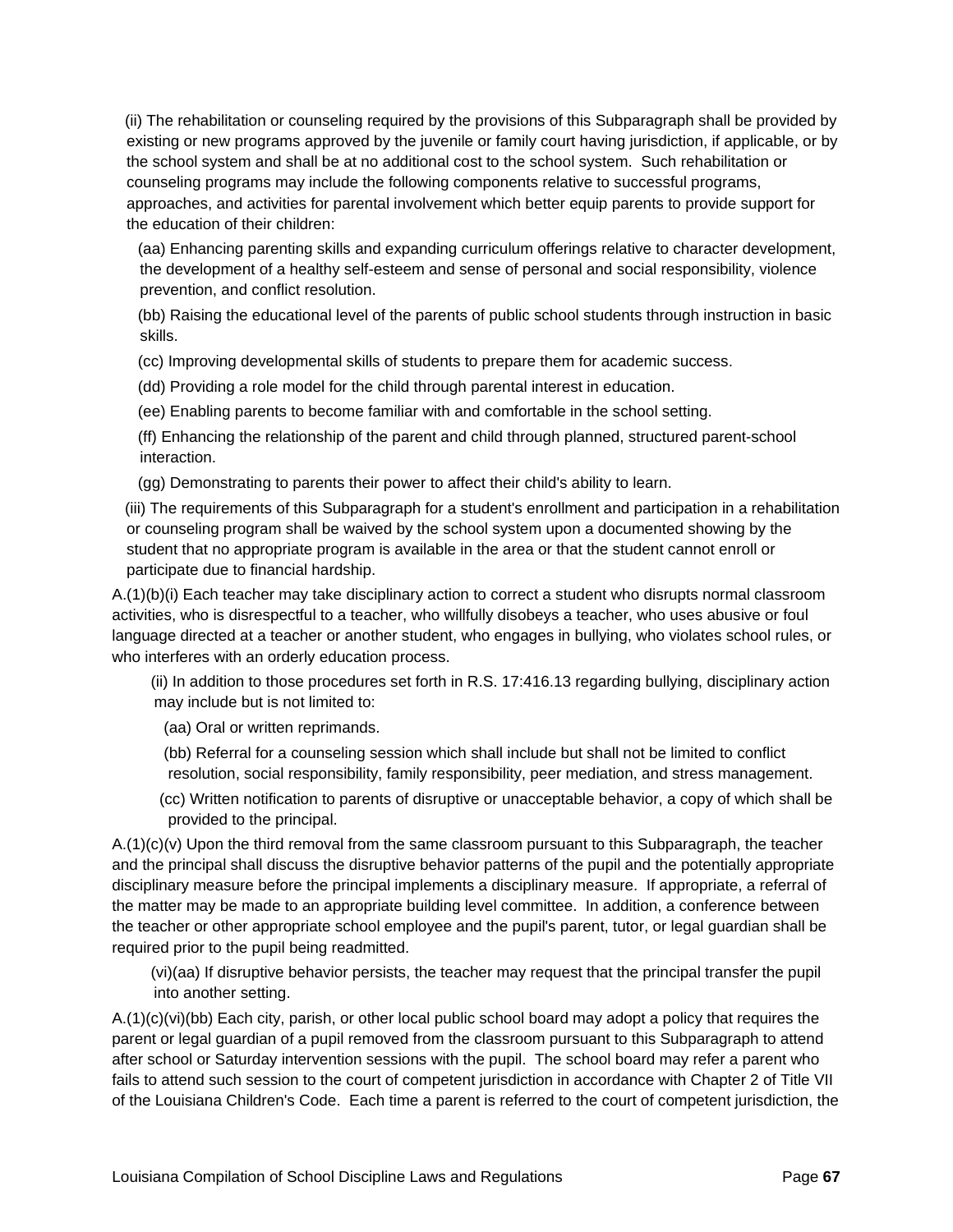court may impose a fine of not less than twenty-five dollars and not more than two hundred fifty dollars, forty hours of court-approved school or community service activities, or a combination of forty hours of court-approved school or community service and attendance at a court-approved family counseling program by both a parent or legal guardian and the pupil, and may suspend any recreational license issued by the Department of Wildlife and Fisheries.

A.(3) (f) When a pupil is suspended for a second time within one school year, the principal may require that a counseling session be held with the parent and pupil by the school counselor if a counselor is assigned or available to that school. In the event there is no school counselor available, the principal may require a conference between the parent, pupil, and all the pupil's teachers and the principal or other administrator.

#### **§17:416.2. Supervision of suspended or expelled students; alternative education programs.**

D. (1) The State Board of Elementary and Secondary Education shall adopt the necessary rules and regulations to provide for the implementation of the provisions of this Section.

(3) Rules and regulations pursuant to Paragraph (2) of this Subsection shall include all of the following:

 (b) In an effort to support the on-time graduation of students who are suspended, expelled, or at high risk for dropping out or entry into the juvenile justice system, academic, behavioral, and mental health interventions must be provided. Interventions offered shall include but not be limited to the following:

(i) Academic interventions and supports:

 (aa) Targeted academic interventions focused on assessed needs in math and reading using an evidence-based and research-supported curriculum.

(bb) Use of validated monthly assessments to monitor individual student academic progress.

 (cc) Implementation of research-supported instructional strategies such as differentiated instruction, experiential education, project-based learning, and computer-assisted instruction to support assessed needs and content mastery.

 (dd) Opportunities to participate in credit recovery to support progression towards on-time graduation.

(ee) On-site access to at least one career or vocational certification option.

(ii) Behavioral interventions and supports:

(aa) Positive behavioral supports with a high ratio of positive reinforcement over punishment.

(bb) Behavioral shaping steps aligned to assessed behavioral needs and goals.

 (cc) Mentoring and frequent behavioral feedback focused on individualized shaping steps for students enrolled.

(dd) Successive approximations and reinforcements to develop more complex social behaviors.

(iii) Mental health interventions and supports:

 (aa) Evidence-based cognitive behavioral interventions to address, anger, impulsivity, and aggression.

 (bb) Interventions to address past childhood traumas, including forms of abuse and neglect, being a victim of or a witness to violence, and involvement in natural disasters.

(cc) Interventions to address substance use and to prevent substance abuse.

 (dd) Interventions to build life skills and social skills in order to increase employability and success in the community.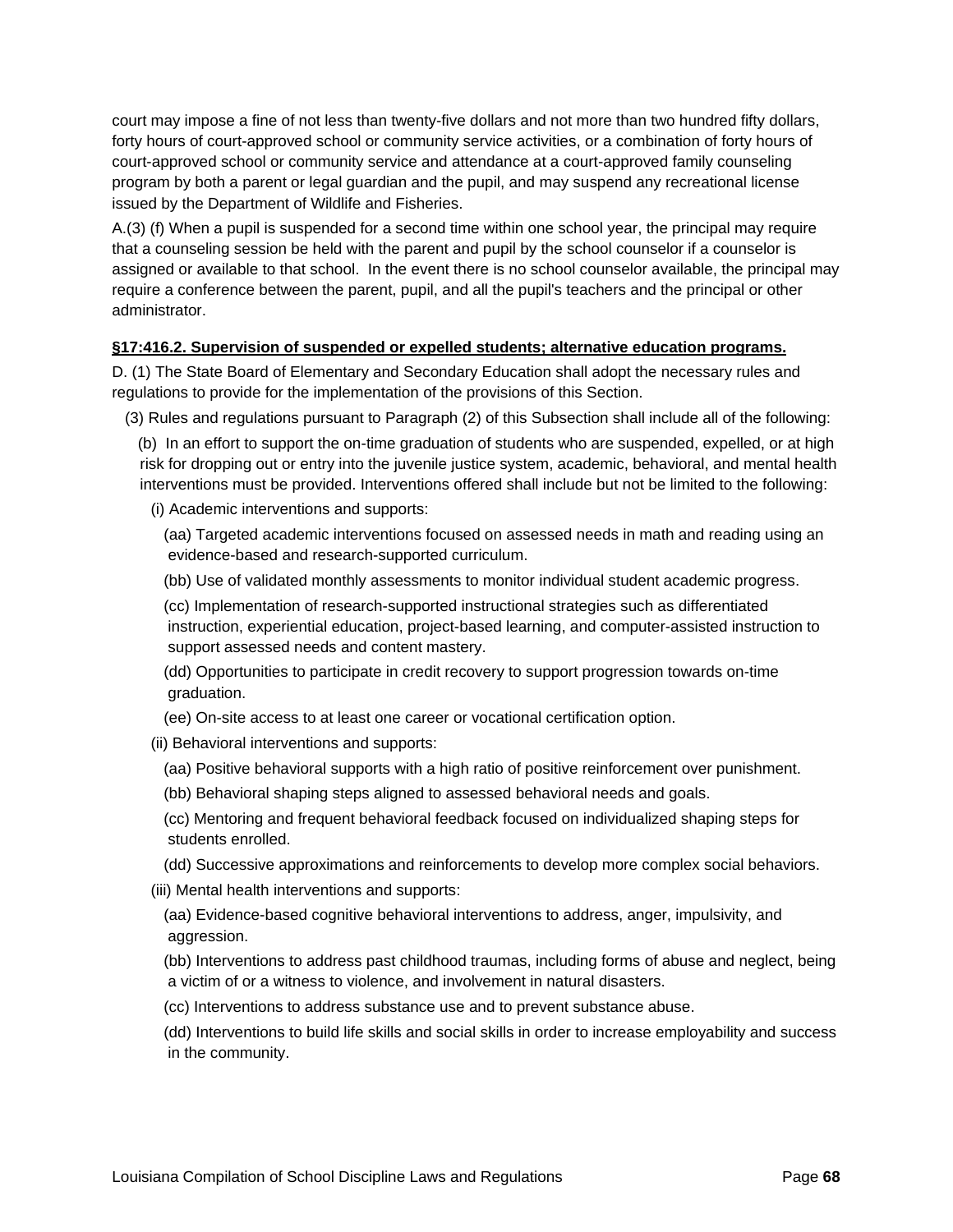# **§17:416.16. School crisis management and response plans.**

A.(1) For the purposes of this Section, a "crisis management and response plan" means a plan to address school safety and the incidence of violence at schools, on school buses, and at school-related activities; to respond effectively to such incidents; and to ensure that every student, teacher, and school employee has access to a safe, secure, and orderly school that is conducive to learning. Such plans shall also address the management of any other emergency situation.

 (2) A school crisis management and response plan shall be prepared by each public school principal in accordance with guidelines adopted pursuant to school board policy. In preparing the plan, the principal shall consider and include, where appropriate, input from students enrolled in the school and their parents, teachers at the school, other school employees, community leaders, local law enforcement, and fire, public safety, and emergency preparedness officials.

 (3) The plan shall detail the roles and responsibilities of each school employee and the relevant coordination agreements, services, and security measures of a school in the event of a violent incident or emergency situation.

 (4) The plan may include provision for encouraging peer helper programs and identifying students who may have experienced rejection or other traumatic life events.

B.(1) Each public school shall submit such plan in writing to its school board for approval.

 (2) Not later than January 1, 2002, each city, parish, and other local public school board shall have approved a crisis management and response plan for each public school under its jurisdiction.

C. Each school crisis management and response plan shall be reviewed by the public school annually and revised as necessary. Any revised school plan shall be resubmitted to the school board for review and approval of the revisions.

# **§17:416.17. Youth development and assistance programs; legislative findings and purpose; school authority for programs for elementary students.**

A.(1) The legislature finds that early identification and intervention of aggressive, antisocial, or delinquent behaviors are critical components in recognizing and preventing chronic juvenile delinquency in later years.

 (2) The legislature further finds that school-based preventive interventions for violent or aggressive behavior in youth are recognized as beneficial to the overall developmental success of students.

 (3) The legislature recognizes that the introduction of violence prevention strategies in the early elementary grades may reduce the incidence of delinquent behaviors in the later grades, especially when such programs include parental involvement in the prevention and intervention strategies.

 (4) The purpose of this Section is to authorize elementary schools to develop prevention and intervention strategies to address disruptions and violence in schools to create safe school environments in which teachers can teach and students can learn and which increase student and family connectedness to the school.

B. A school may, upon approval of its governing authority, develop and offer youth development and assistance programs that employ violence prevention and intervention initiatives for students in kindergarten and the elementary grades. Such programs shall provide for early identification of and support for students who are at risk before their behavior escalates into aggression or disruption, disciplinary problems, or juvenile delinquency.

C.(1) A youth development and assistance program may consist of age- or grade-appropriate alternative classrooms during school or special intervention or prevention programs before, after, or during the school day.

(2) Such programs may include but shall not be limited to the following components: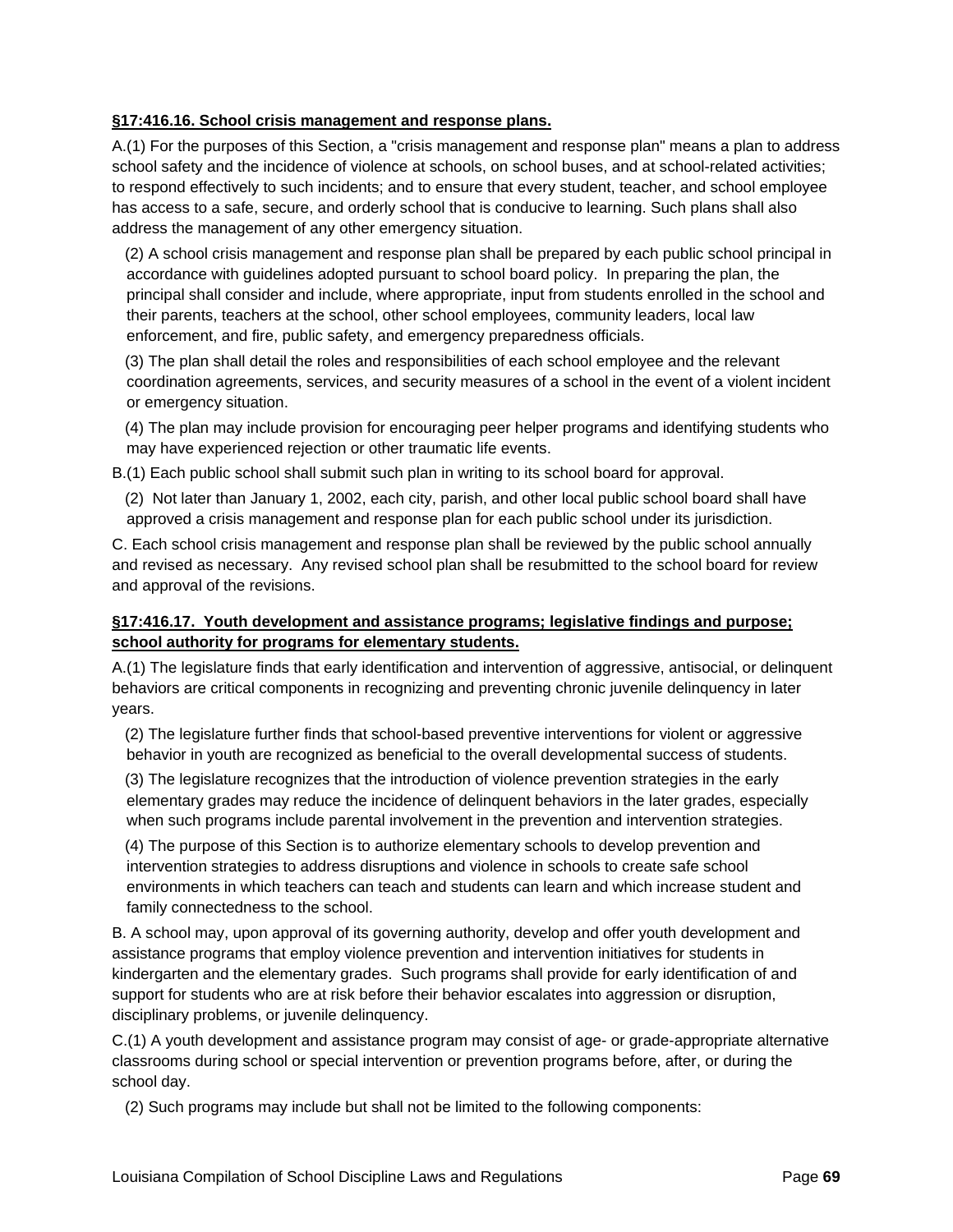(a) Provision of services for students including behavioral training and intervention techniques that promote cooperation and enhance interpersonal and conflict resolution skills, peer mediation, anger management, bullying prevention, life skills training, mentoring, counseling, and tutoring programs that improve academic achievement.

- (b)(i) Provision of services which support the parents of students identified with behavioral needs that may need intervention or support. Such parent services may include literacy services or parental training.
- (ii) Required participation of any parent of a student so identified in such intervention at the school or other designated facility.
- (c) Collaboration with community-based organizations, including but not limited to youth services, civic, social services, mental health, volunteer services, and juvenile justice agencies.

D. The provisions of this Section shall be implemented upon the approval of each city, parish, or other local public school board of any program submitted by a school and the availability of funds to a school for such purpose.

# **REGULATIONS**

No relevant regulations found.

# **Professional development**

#### **LAWS**

#### **§17:53. School board members; training required.**

A. (1) Each member of a city, parish, and other local public school board shall receive a minimum of sixteen hours of training and instruction during his first year of service on the board in order to receive the designation of "Distinguished School Board Member" pursuant to Paragraph (B)(3) of this Section.

 (2) Except as provided in Paragraph (1) of this Subsection, each member of a city, parish, and other local public school board shall receive a minimum of six hours of training and instruction annually.

 (3) The training and instruction referred to in Paragraphs (1) and (2) of this Subsection shall be in the school laws of this state, in the laws governing the powers, duties, and responsibilities of city, parish, and other local public school boards, and in educational trends, research, and policy. Such training and instruction also shall include education policy issues, including but not limited to the minimum foundation program and formula, literacy and numeracy, leadership development, dropout prevention, career and technical education, redesigning high schools, early childhood education, school discipline, and harassment, intimidation, and bullying. Training also shall include instruction relative to the provisions of the Open Meetings Law, R.S. 42:11 et seq., and the Public Bid Law, Chapter 10 of Title 38 of the Louisiana Revised Statutes of 1950.

 (4) In a city, parish, or other local public school district that has one or more schools identified as academically unacceptable or in need of academic assistance as defined by the State Board of Elementary and Secondary Education pursuant to policies developed and adopted by the board for implementation of the school and district accountability system, at least two of the hours referred to in Paragraphs (1) and (2) of this Subsection shall focus on the improvement of schools identified as failing schools as defined by the state board pursuant to such policies.

B. (1) Any such instruction required by Subsection A of this Section may be received from any of the following sources:

(a) A postsecondary education institution in this state.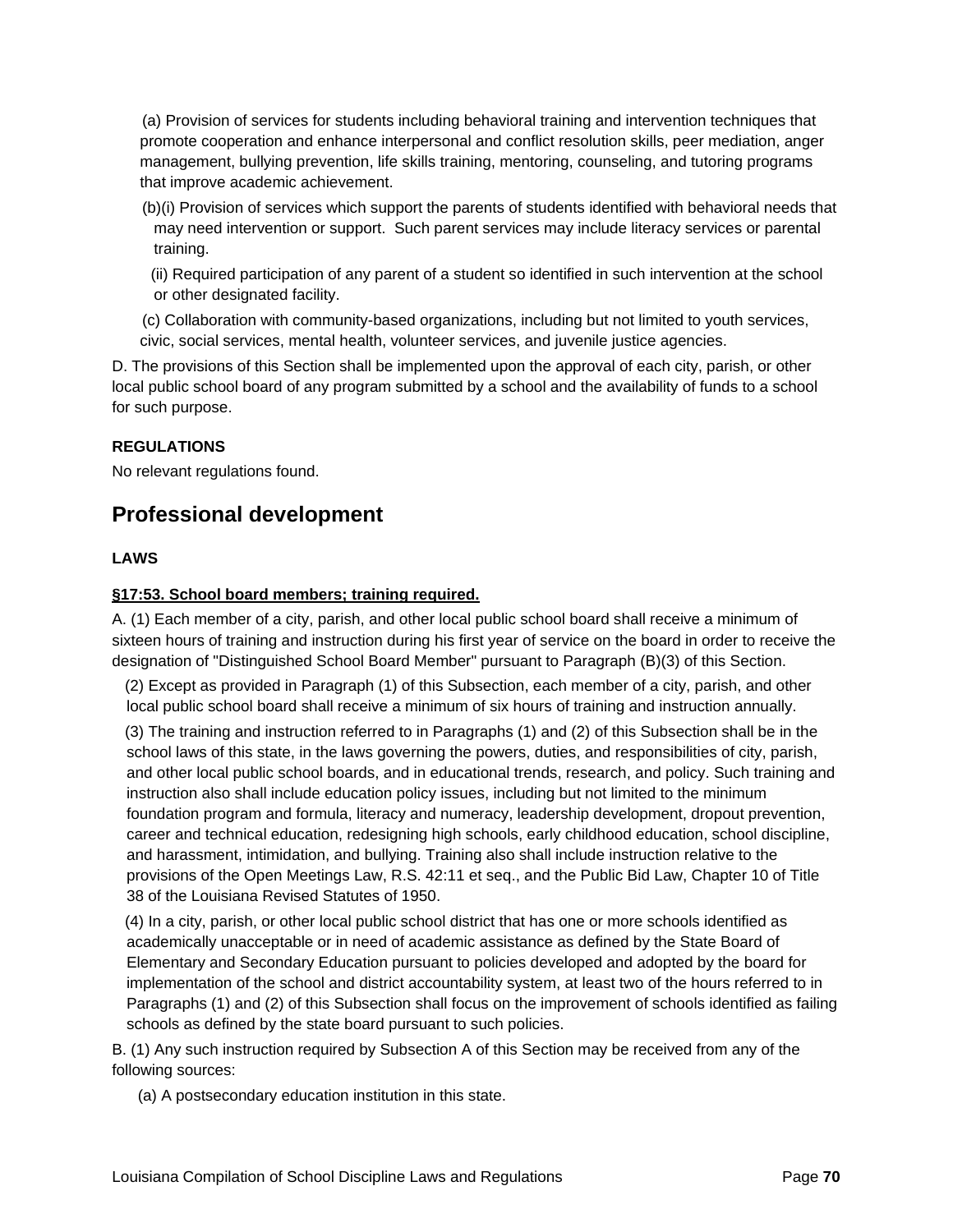(b) Instruction sponsored by the state Department of Education.

 (c) An in-service training program conducted by a city, parish, or other local public school board central office or the Louisiana School Boards Association provided that the instruction and the method for demonstrating attendance are preapproved by the Louisiana School Boards Association.

 (d) Training and instruction received at any conference presented by the National School Boards Association or by the Council of the Great City Schools, provided that verification of attendance by the school board member at any such training is obtained.

 (2) Each school board member's attendance shall be reported by the instructor to the Louisiana School Boards Association.

 (3) The postsecondary education institution, the state Department of Education, the school board central office, or the Louisiana School Boards Association that provides such instruction shall issue a certificate of completion annually to each school board member who completes the instruction required by this Section, and a copy of such certificate shall be entered into the minutes of the school board on which such member serves. The superintendent of the school system on which school board the member serves shall be responsible for verifying that any of the training or instruction received by the school board member pursuant to Subsections A and B of this Section meets the requirements of this Section.

 (4) A school board member who has received a certificate of completion for the initial sixteen hours of training and instruction required by Paragraph (A)(1) of this Section and has also received an annual certificate of completion of the training required by Paragraph (A)(2) of this Section for the subsequent three consecutive years shall receive the designation of "Distinguished School Board Member" and the State Department of Education shall issue each such member an appropriate certificate attesting to such designation. A school board member in office on January 1, 2011, who has prior service on the board may receive the designation if he receives a certificate of completion of sixteen hours of training during 2011 and receives a certificate of completion of the required training for the subsequent three consecutive years.

C. (1) The Louisiana School Boards Association shall post on its website regularly updated information relative to the number and subject matter of training hours completed by each school board member pursuant to the provisions of this Section.

 (2) At least annually, the superintendent of the school system on which school board the member serves shall transmit to the newspaper which is the official journal of the school board a press release detailing the information for his school board that is posted on the Louisiana School Boards Association website pursuant to Paragraph (1) of this Subsection and also shall include in such press release information concerning each school board member who has been designated a "Distinguished School Board Member" pursuant to Paragraph (B)(4) of this Section.

#### **§17:252. School master plans for supporting student behavior and discipline.**

D.(1) The school master plans required of city, parish, and other local public school boards by [Section 252] shall make provision for pre-service and ongoing grade appropriate classroom management training for teachers, principals, and other appropriate school personnel regarding positive behavioral supports and reinforcement, conflict resolution, mediation, cultural competence, restorative practices, guidance and discipline, and adolescent development.

 (2) City, parish, and other local public school boards shall provide ongoing classroom management courses and regularly review discipline data from each school to determine what additional classroom management training is needed, if any, and what additional classroom support activities should be provided by the principal and school administration.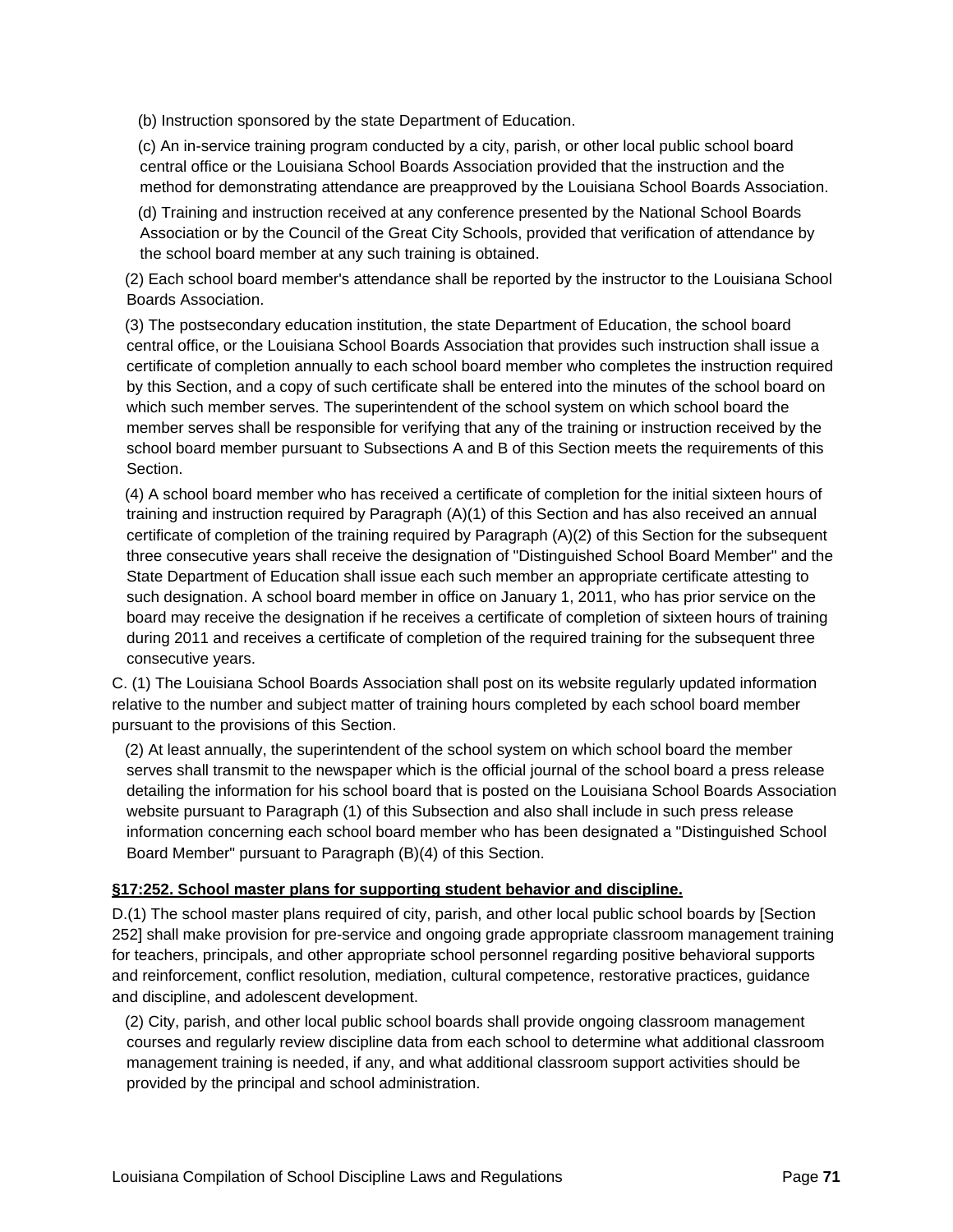# **§17:416.13. Student code of conduct; requirement; bullying; prohibition; notice; reporting; accountability.**

(b) Create a program to provide a minimum of four hours of training for new employees who have contact with students and two hours of training each year for all school employees who have contact with students, including bus drivers, with respect to bullying. The training shall specifically include the following:

(i) How to recognize the behaviors defined as bullying in Subsection C of this Section.

 (ii) How to identify students at each grade level in the employee's school who are most likely to become victims of bullying, while not excluding any student from protection from bullying.

(iii) How to use appropriate intervention and remediation techniques and procedures.

(iv) The procedures by which incidents of bullying are to be reported to school officials.

 (v) Information on suicide prevention, including the relationship between suicide risk factors and bullying. This content shall be based on information supported by peer-reviewed research conducted in compliance with accepted scientific methods and recognized as accurate by leading professional organizations and agencies with relevant experience.

# **REGULATIONS**

# **§1303. Bullying.**

(b) Create a program to provide a minimum of four hours of training for new employees who have contact with students and two hours of training each year for all school employees who have contact with students, including bus drivers, with respect to bullying. The training shall specifically include the following:

1. how to recognize the behaviors defined as bullying;

 2. how to identify students at each grade level who are most likely to become victims of bullying, while not excluding any student from protection from bullying;

- 3. how to use appropriate intervention and remediation techniques and procedures;
- 4. the procedures by which incidents of bullying are to be reported to school officials; and
- 5. information on suicide prevention, including the relationship between suicide risk factors and bullying.

#### **§1304. Classroom management training for school staff.**

A. The school master plans required of city, parish, and other local public school boards shall make provision for pre-service and ongoing grade appropriate classroom management training for teachers, principals, and other appropriate school personnel regarding positive behavioral supports and reinforcement, conflict resolution, mediation, cultural competence, restorative practices, guidance and discipline, and adolescent development.

B. City, parish, and other local public school boards shall provide ongoing classroom management courses and regularly review discipline data from each school to determine what additional classroom management training is needed, if any, and what additional classroom support activities should be provided by the principal and school administration.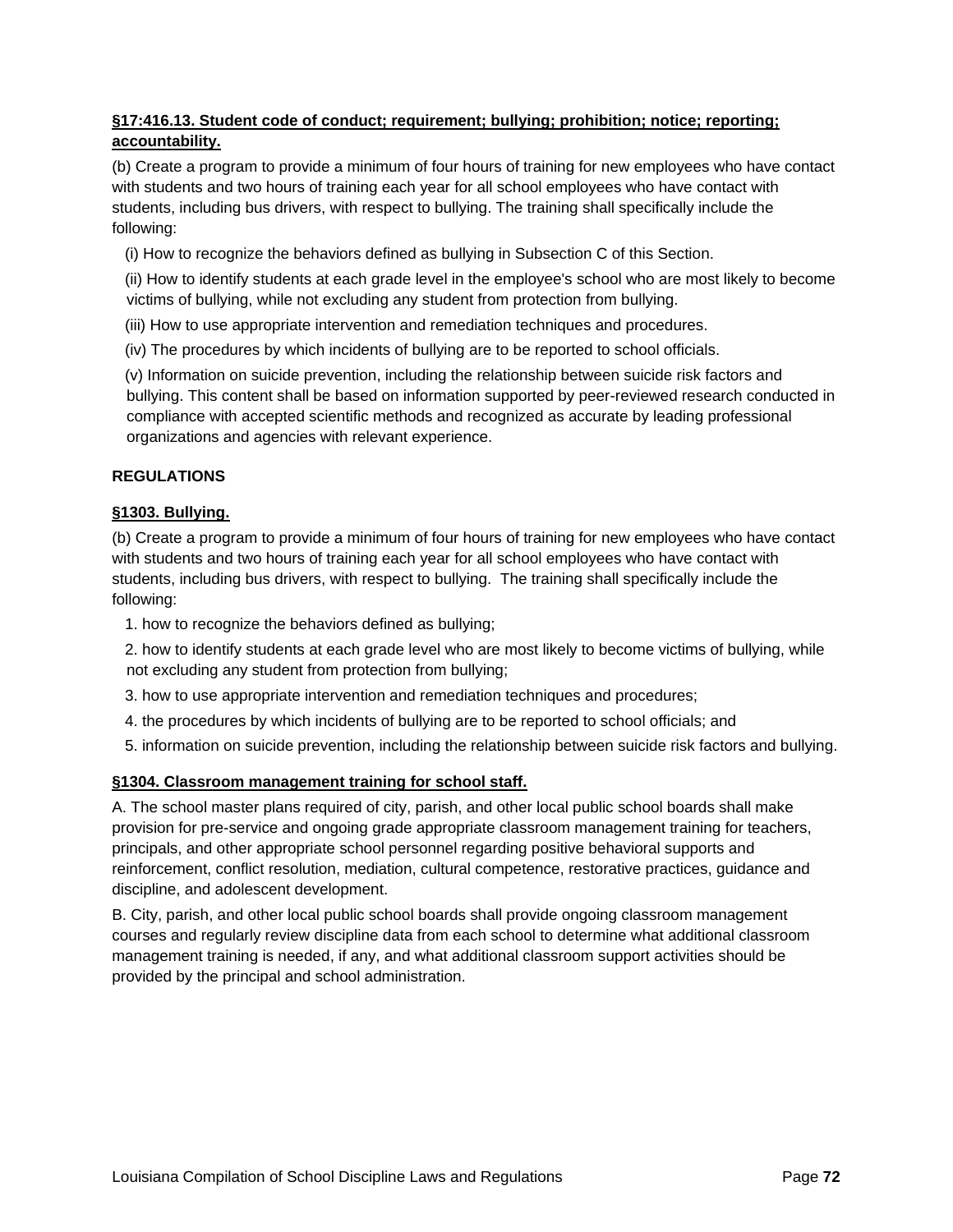# *Monitoring and Accountability*

# **Formal incident reporting of conduct violations**

# **LAWS**

#### **§17:7. Duties, functions, and responsibilities of board.**

In addition to the authorities granted by R.S. 17:6 and any powers, duties, and responsibilities vested by any other applicable laws, the board shall:

(5)

 (a) Approve courses of study and prepare and adopt rules and regulations for the discipline of students and the governance of the public elementary and secondary schools and other public schools and programs under its jurisdiction, which shall not be inconsistent with law and which shall be enforced by the city, parish, and other local public school boards and the local school superintendents; however, the board shall have no control over the business affairs of a city, parish, or other local public school board or the selection or removal of its officers and employees.

(b)

 (i) Prepare and adopt rules and guidelines for the appropriate use of seclusion, physical restraint, and mechanical restraint of students with exceptionalities as defined in R.S. 17:1942, in accordance with the Administrative Procedure Act.

 (ii) The rules and guidelines adopted pursuant to Item (i) of this Subparagraph shall not be applicable to a student who has been deemed to be gifted or talented unless the student has been identified as also having a disability.

 (32) Report in writing to the House Committee on Education and the Senate Committee on Education by not later than September 15, 2010, relative to the standards and criteria used by the board to approve alternative schools and alternative education programs for students in public elementary and secondary schools who are suspended for more than ten days or who are expelled from school for violations of school discipline law or policy and who remain under the supervision of the city, parish, or other local public school taking the action. The report shall specify in detail all minimum standards and criteria that must be met in order for the board to approve the alternative school or program and note standards and criteria that are subject to waiver by the board in making approval determinations.

#### **§17:183. Hazing; public elementary and secondary students; intent and findings; definitions; policies.**

D.(1) Each city, parish, and other local public school board shall develop, adopt, and post a policy to enforce the prohibition in this Section against hazing and to prevent its occurrence.

(2) Each such policy shall include, at a minimum, the following:

(g) Procedures to investigate reports or complaints of violations of the policy.

 (h) A description of the circumstances under which a violation of the policy shall be reported to the appropriate law enforcement agency.

 (i) A description of the appropriate penalties and appeal mechanisms for persons that violate the policy.

E. Nothing in this Section shall be construed to limit or exclude prosecution of or punishment for any crime or to limit the right to pursue any civil remedy.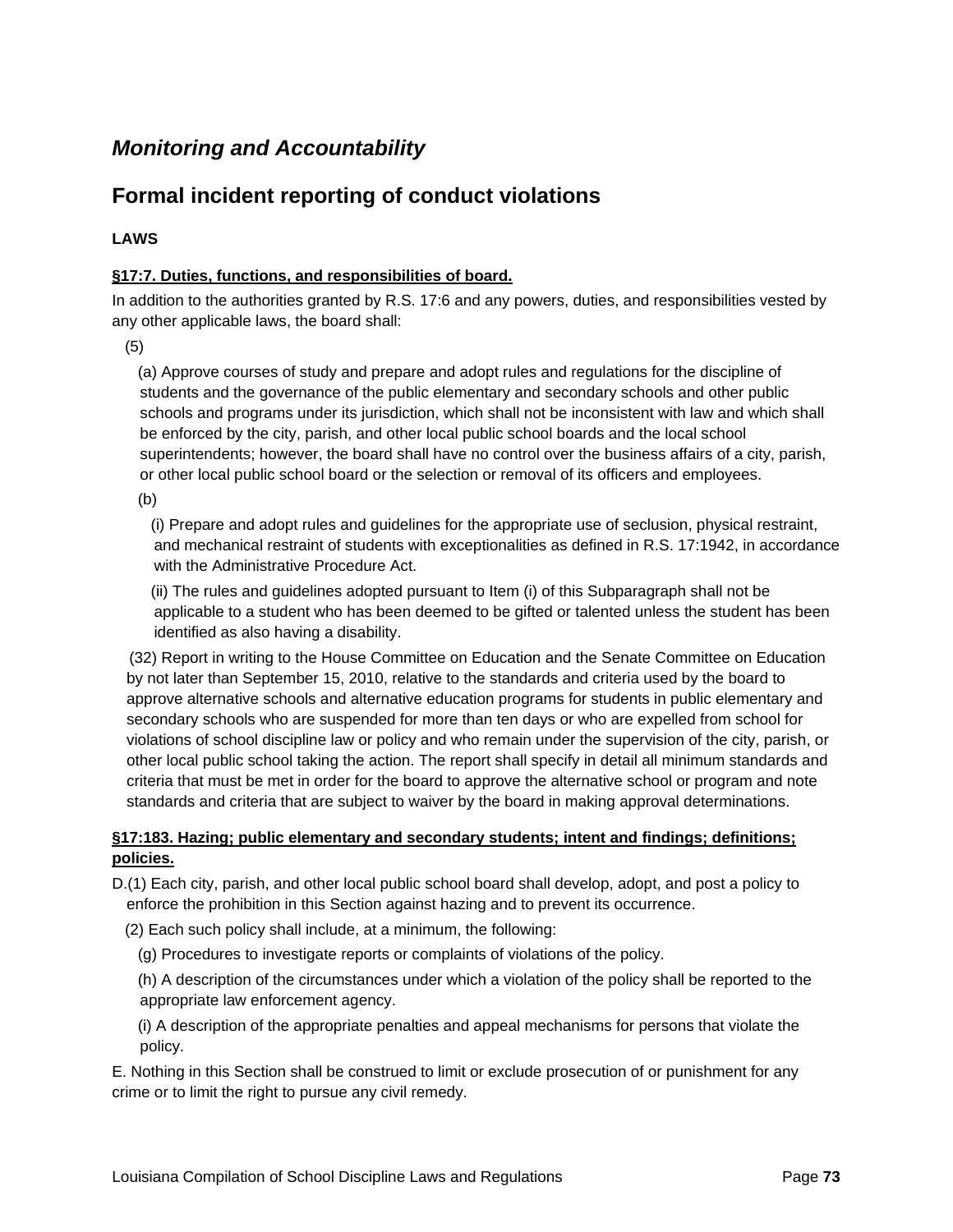# **§17:416. Discipline of students; suspension; expulsion.**

A.(4) The governing authority of each public elementary and secondary school shall adopt such rules and regulations as it deems necessary to implement the provisions of this Subsection and of R.S. 17:416.13. Such rules and regulations shall include but not be limited to the following provisions:

 (a) A procedure permitting any teacher or other school employee to report any violation of the provisions of this Subsection to the appropriate school principal. The procedure shall provide for the uniform use throughout the school system of two forms to report incidents of alleged discipline violations. One form shall be used to report only school transportation-related incidents and one form shall be used to report all other incidents.

(i) The form for reporting a transportation-related incident shall provide for the following information:

- (aa) Bus number and name of driver.
- (bb) Pupil name and grade level.
- (cc) School name and name of the principal.

 (dd) Date of the incident and whether it occurred on the way to or on the way from the school or school function.

 (ee) A menu of check-off items to indicate the nature of the incident, including fighting or bullying at the bus stop, fighting or bullying on the bus, smoking on the bus, leaving the bus without permission, boarding the bus at the incorrect stop, showing disrespect toward the driver, committing an immoral or vicious act, throwing objects within the bus or out of bus windows or doors, refusing to occupy an assigned seat, using profane language, showing willful disobedience, defacing the bus, carrying objects or implements which can be used as weapons, or committing some other undesignated violation.

 (ff) Space to provide specific remarks and comments concerning the incident and alleged discipline violation.

 (gg) Space to indicate a pupil's prior history of discipline violations related to school transportation incidents.

 (hh) A statement to be signed and dated by the bus driver or other school employee, if applicable, that the named pupil is causing a discipline problem, that disciplinary action against the pupil is recommended, and that the signatory desires to be informed of action taken on the incident report or the reasons for not taking action.

 (ii) A space to report action taken on the incident report, including a menu of check off items to indicate that a parent or other person responsible for the pupil's school attendance has been contacted, that a conference has been conducted with the pupil's parent or other responsible person, that the pupil has been reprimanded, that the pupil has been suspended from receiving school transportation services and for what period of time, that the pupil has been suspended from school and for what period of time, or that some other action has been taken and an explanation of such action. The report on action taken shall be dated and signed by the school principal.

 (jj) Space for comments and remarks by the pupil or a pupil's parent or other responsible person concerning the incident and action taken.

 (kk) A menu of check off items to indicate that copies of the completed document have been supplied to the pupil's parent or other responsible person, the school's pupil file, the school employee filing the incident report, the supervisor of transportation services for the school system, and the principal.

(ll) Such other information as may be determined by the city or parish school board.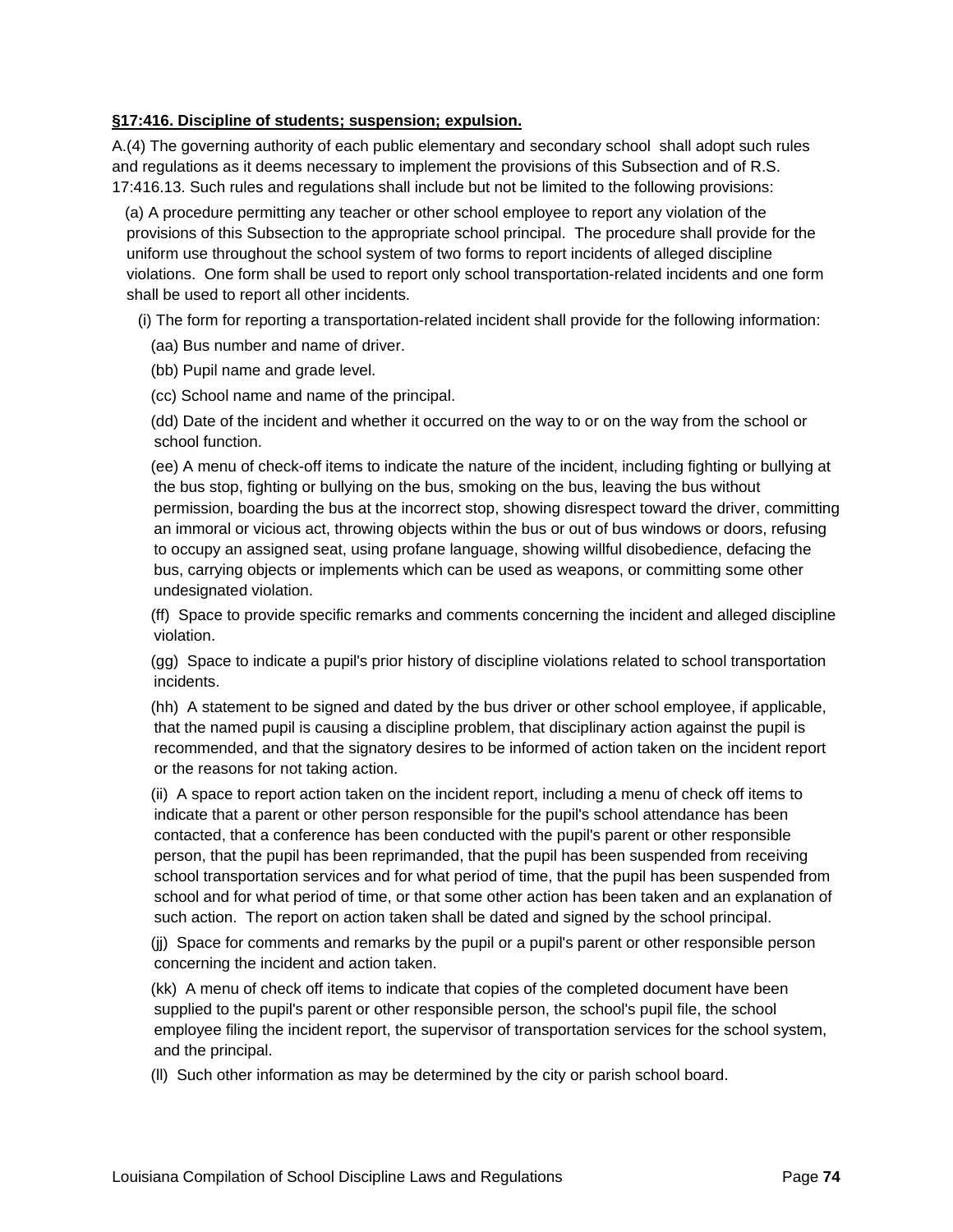(ii) The form for reporting a nontransportation-related incident shall provide for the following information:

- (aa) School name.
- (bb) Name and telephone number of the pupil.

 (cc) Indication of whether the pupil is in regular or special education and the pupil's homeroom number.

(dd) Time and location of the incident.

 (ee) Space to provide specific remarks and comments concerning the incident and alleged discipline violation.

 (ff) A menu of check off items indicating action taken by the teacher, including having a conference with the pupil, assigning remedial work, referring the pupil to a counselor, referring the pupil to a social worker, placing the pupil in detention, or taking other action with an explanation of such other action.

 (gg) A menu of check off items indicating the type and date of contact with the pupil's parent or other person responsible for the pupil's school attendance, including by phone, by letter, by school conference, or by behavior reports.

 (hh) A space for recommendations from the teacher or other school employee initiating the incident report.

 (ii) A statement to be signed and dated by the teacher or other school employee initiating the incident report that the named pupil is causing a discipline problem, that disciplinary action against the pupil is recommended, and that the signatory desires to be informed of action taken on the incident report or the reasons for not taking action.

 (jj) A space to report action taken on the incident report, including a menu of check off items to indicate contact with the pupil's parent or other responsible person, conduct of a conference with the pupil and the pupil's parent or other responsible person and a summary of conference proceedings, referral to a counselor, issuance of a reprimand, placement on detention, placement on probation, suspension, or that some other action has been taken and an explanation of such action. The report on action taken shall be dated and signed by the school principal.

 (kk) Space for comments and remarks by the pupil or a pupil's parent or other responsible person concerning the incident and action taken.

 (ll) A menu of check off items to indicate that copies of the completed document have been supplied to the pupil's parent or other responsible person, the school's pupil file, the teacher or other school employee filing the incident report, and the principal.

(mm) Such other information as may be determined by the city or parish school board.

 (iii) The State Board of Elementary and Secondary Education shall develop the forms necessary to implement the provisions of this Subparagraph and such forms shall be used by each city and parish school board.

# **§17:416.13. Student code of conduct; requirement; bullying; prohibition; notice; reporting; accountability.**

(2) (a) Reporting. --The governing authority of each public elementary and secondary school shall develop a procedure for the reporting of incidents of bullying. This shall include a form for the purposes of bullying reports. The form shall include an affirmation of truth of statement. Any bullying report submitted regardless of recipient shall use this form, but additional information may be provided. The form shall be available on the Department of Education's website.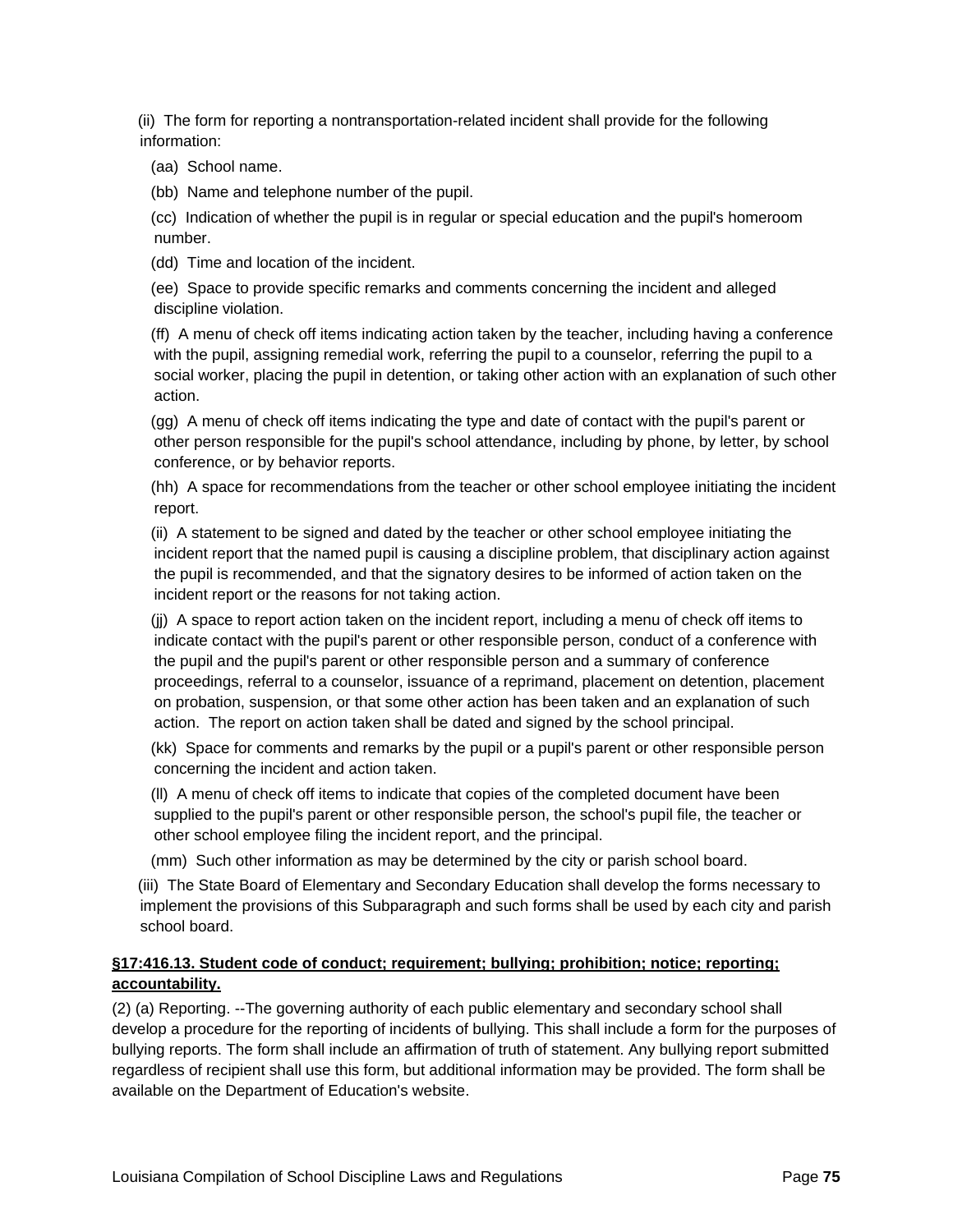(b) Students and parents. --Any student who believes that he has been, or is currently, the victim of bullying, or any student, or any parent or guardian, who witnesses bullying or has good reason to believe bullying is taking place, may report the situation to a school official. A student, or parent or guardian, may also report concerns regarding bullying to a teacher, counselor, other school employee, or to any parent chaperoning or supervising a school function or activity. Any report of bullying shall remain confidential.

 (c) School personnel. --Any teacher, counselor, bus driver, or other school employee, whether full or part time, and any parent chaperoning or supervising a school function or activity, who witnesses bullying or who learns of bullying from a student pursuant to Subparagraph (b) of this Paragraph, shall report the incident to a school official. A verbal report shall be submitted by the school employee or the parent on the same day as the employee or parent witnessed or otherwise learned of the bullying incident and a written report shall be filed no later than two days thereafter.

 (d) Retaliation. --Retaliation against any person who reports bullying in good faith, who is thought to have reported bullying, who files a complaint, or who otherwise participates in an investigation or inquiry concerning allegations of bullying is prohibited conduct and subject to discipline. School and district resources shall not be used to prohibit or dissuade any person who meets the specifications of this Item.

 (e) False Reports. --Intentionally making false reports about bullying to school officials is prohibited conduct and will result in the appropriate disciplinary measures as determined by the governing authority of the school in accordance with the rules and regulations of the State Board of Elementary and Secondary Education.

(3) Investigation Procedure. --By not later than January 1, 2013, the State Board of Elementary and Secondary Education shall develop and adopt a procedure for the investigation of reports of bullying of a student by another student. The procedure shall include the following:

 (a) Scope of investigation. --An investigation shall include an interview of the reporter, the victim, the alleged bully, and any witnesses, and shall include obtaining copies or photographs of any audio-visual evidence.

 (b) Timing. --The school shall begin an investigation of any complaint that is properly reported and that alleges conduct prohibited in this Section the next business day during which school is in session after the report is received by the school official. The investigation shall be completed not later than ten school days after the date the written report of the incident is submitted to the appropriate school official. If additional information is received after the end of the ten-day period, the school principal or his designee shall amend all documents and reports required by this Section to reflect such information.

(c) Appeal.

 (i) If the school official does not take timely and effective action pursuant to this Section, the student, parent, or school employee may report the bullying incident to the city, parish, or other local school board or local school governing authority. The school board or school governing authority shall begin an investigation of any complaint that is properly reported and that alleges conduct prohibited in this Section the next business day during which school is in session after the report is received by a school board or governing authority official.

 (ii) If the school board does not take timely and effective action, the student, parent, or other school employee may report the bullying incident to the state Department of Education. The department shall track the number of reports, shall notify in writing the superintendent and the president of the school's governing authority, and shall publish the number of reports by school district or governing authority on its website. The department shall provide both the number of actual reports received and the number of reports received by affected student.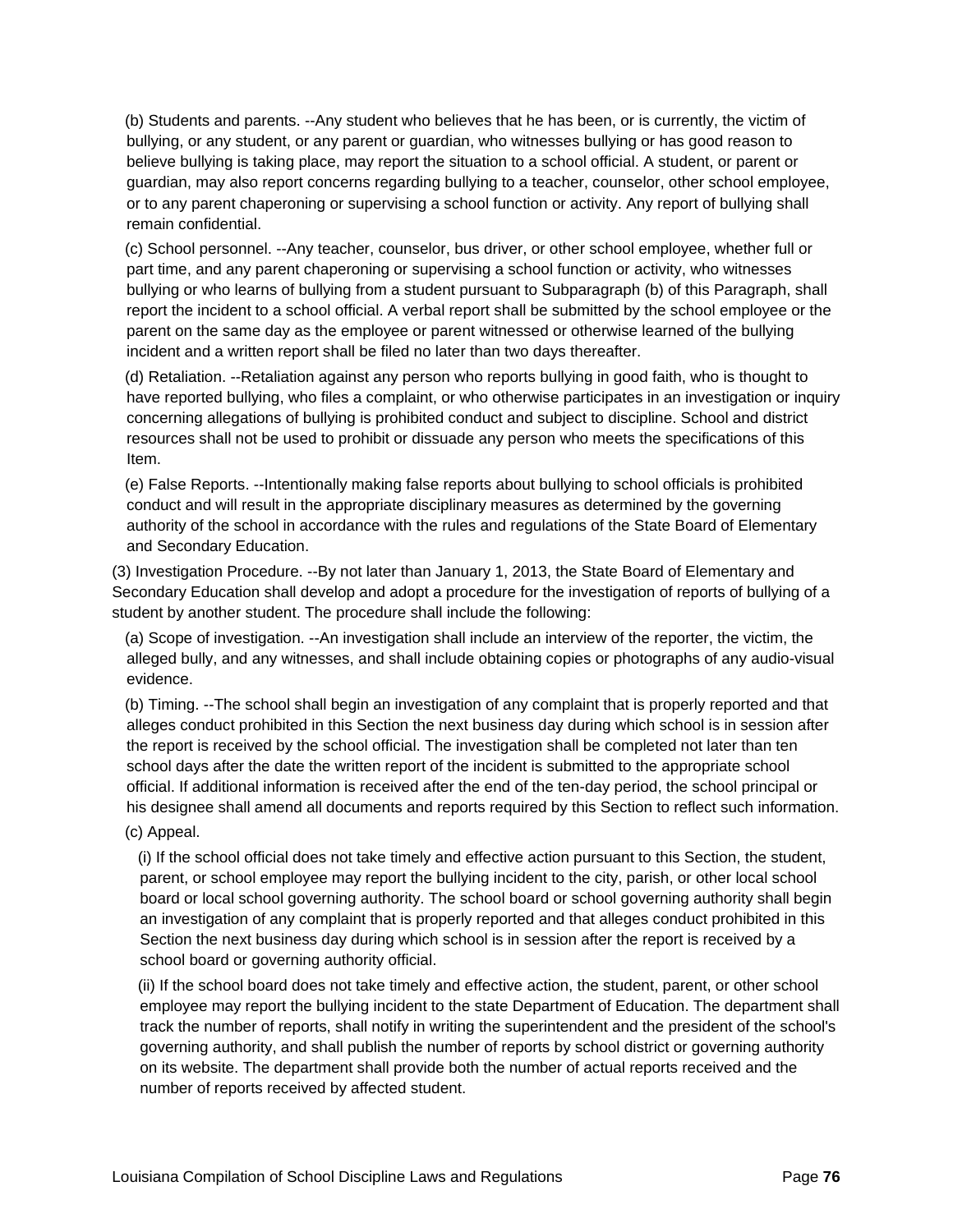(iii) For the purposes of this Section, a report means a written document that meets the requirements of Subparagraph (2)(a) of this Subsection.

# **§17:416.21. Behavior of students with exceptionalities; use of seclusion and physical restraint.**

I. (2) The director or supervisor of special education shall be notified any time a student is placed in seclusion or is physically restrained.

J. A school employee who has placed a student in seclusion or who has physically restrained a student shall document and report each incident in accordance with the policies adopted by the school's governing authority. Such report shall be submitted to the school principal not later than the school day immediately following the day on which the student was placed in seclusion or physically restrained and a copy shall be provided to the student's parent or legal guardian.

K. If a student is involved in five incidents in a single school year involving the use of physical restraint or seclusion, the student's Individualized Education Plan team shall review and revise the student's behavior intervention plan to include any appropriate and necessary behavioral supports.

L. The documentation compiled for a student who has been placed in seclusion or has been physically restrained and whose challenging behavior continues or escalates shall be reviewed at least once every three weeks.

M. (1) The governing authority of each public elementary and secondary school shall adopt written guidelines and procedures regarding:

- (a) Reporting requirements and follow-up procedures.
- (b) Notification requirements for school officials and a student's parent or other legal guardian.
- (c) An explanation of the methods of physical restraint and the school employee training requirements relative to the use of restraint.

 (2) These guidelines and procedures shall be provided to all school employees and every parent of a child with an exceptionality.

N.(1) The governing authority of each public elementary and secondary school shall report all instances where seclusion or physical restraint is used to address student behavior to the Department of Education.

 (2) The Department of Education shall maintain a database of all reported incidents of seclusion and physical restraint of students with exceptionalities and shall disaggregate the data for analysis by school; student age, race, ethnicity, and gender; student disability, where applicable; and any involved school employees.

#### **§17:223. Discipline of pupils; suspension from school, corporal punishment.**

B. [ …] Principals shall notify the visiting teacher, or supervisor of child welfare and/or attendance, of all suspensions. In all cases of suspensions, the parent, the superintendent of schools, and the visiting teacher, or supervisor of child welfare and/or attendance, shall be notified in writing of the facts concerning each suspension, including reasons therefore and terms thereof.

#### **REGULATIONS**

#### **§1301. Disciplinary Regulations.**

D. Any principal who fails to act on a report of student violations of disciplinary regulations shall explain his/her reasons for such an action to the superintendent of the LEA by which he or she is employed, or to the superintendent's designee.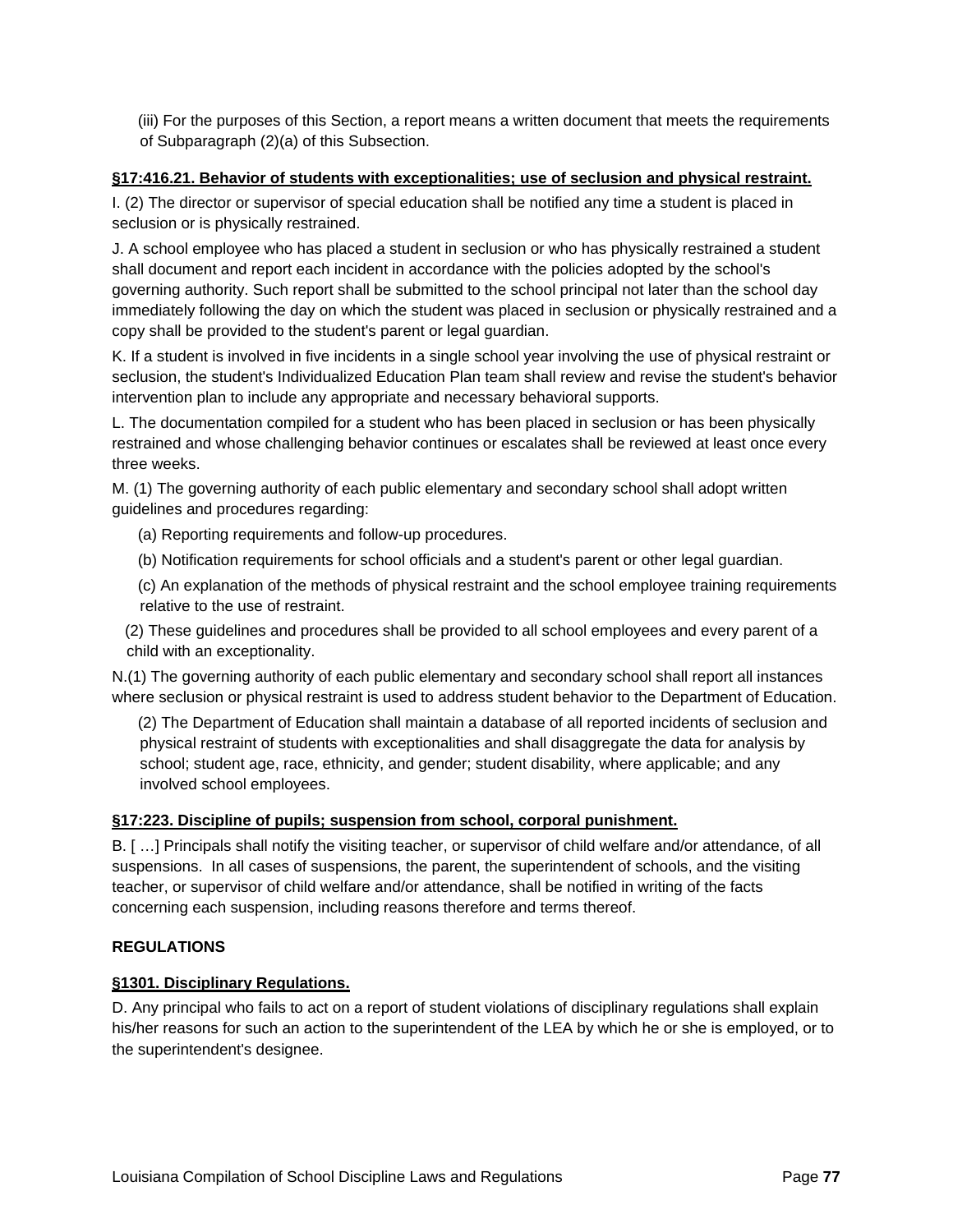# **§1303. Bullying.**

E. Reporting Incidents of Bullying. The LEA shall develop a procedure for the reporting of incidents of bullying using the bullying report form approved by BESE and available on the LDOE website. The procedure shall include the following.

1. Students and Parents

 a. Any student who believes that he or she is or has been the victim of bullying, or any student or parent or legal guardian, who witnesses bullying or has good reason to believe bullying is taking place, may report the bullying to a school official.

 b. A student, or parent or guardian, may also report concerns regarding bullying to a teacher, counselor, other school employee, or to any parent chaperoning or supervising a school function or activity.

c. Any report of bullying shall remain confidential.

 2. School Personnel and Chaperones. Any teacher, counselor, bus driver, or other school employee, whether full or part time, and any parent chaperoning or supervising a school function or activity, who witnesses or who learns of bullying of a student, shall report the incident to a school official. A verbal report shall be submitted by the school employee or parent on the same day as the school employee or parent witnessed or otherwise learned of the bullying incident, and a written report must be filed no later than two days thereafter.

 3. Retaliation. Retaliation against any person who reports bullying in good faith, who is thought to have reported bullying, who files a complaint, or who otherwise participates in an investigation or inquiry concerning allegations of bullying is prohibited conduct and subject to disciplinary action.

 4. False Reports. Making false reports about bullying to school officials is prohibited conduct and will result in disciplinary action.

6. LEA Reporting

 a. The LEA shall electronically report all such documented incidences of bullying to the DOE using the DOE behavior report and incidence checklist to document the details of each reported incident of bullying.

# **Parental notification**

**LAWS** 

# **§14:95.2. Carrying a firearm or dangerous weapon by a student or nonstudent on school property, at school-sponsored functions, or in a firearm-free zone.**

F.(1) School officials shall notify all students and parents of the impact of this legislation and shall post notices of the impact of this Section at each major point of entry to the school. These notices shall be maintained as permanent notices.

 (3) If a student is detained pursuant to Paragraph (2) of this Subsection for carrying a concealed weapon on campus, the principal shall immediately notify the student's parents.

#### **§17:221. School attendance; compulsory ages; duty of parents; excessive absences; condition for driving privileges.**

D. Each school shall develop and implement a system whereby the school shall attempt to provide verbal notification and, if such verbal notification cannot be provided, then shall provide written notification to a child's parent, tutor, or legal guardian when that child has been absent from school for five school days in schools operating on a semester basis, and for ten days in schools not operating on a semester basis.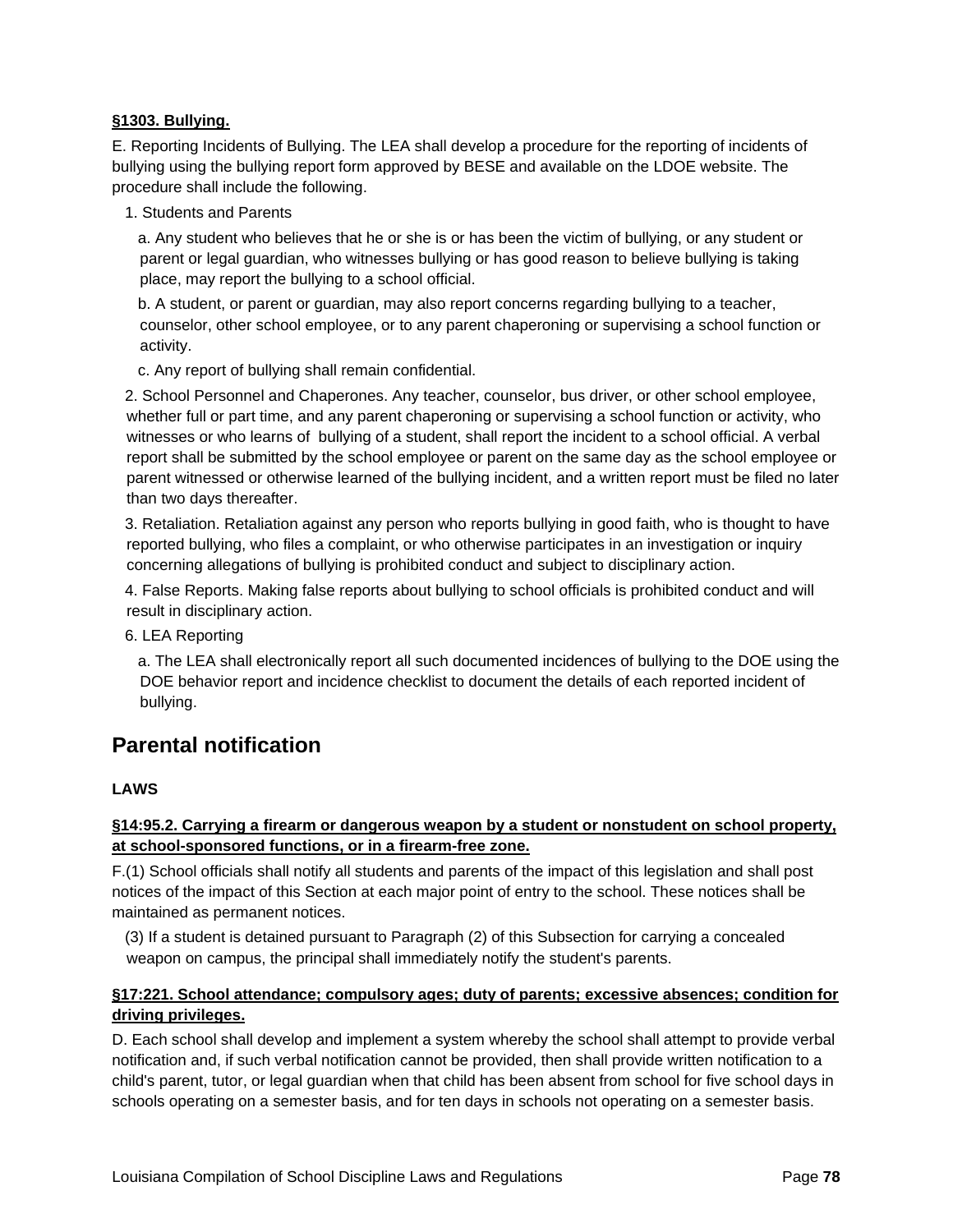# **§17:223. Discipline of pupils; suspension from school, corporal punishment.**

B. Principals shall notify the visiting teacher, or supervisor of child welfare and/or attendance, of all suspensions. In all cases of suspensions, the parent, the superintendent of schools, and the visiting teacher, or supervisor of child welfare and/or attendance, shall be notified in writing of the facts concerning each suspension, including reasons therefor and terms thereof.

#### **§17:416. Discipline of students; suspension; expulsion.**

A.(1)(c)(ii)(bb) The principal or his designee shall provide oral or written notification to the parent or legal guardian of any pupil removed from the classroom pursuant to the provisions of this Subparagraph. Such notification shall include a description of any disciplinary action taken.

A.(3) (b)(i) [...] In each case of suspension or expulsion the school principal, or his designee, shall contact by telephone at the telephone number shown on the pupil's registration card or send a certified letter at the address shown on the pupil's registration card to the parent, tutor, or legal guardian of the pupil in question giving notice of the suspension or expulsion, the reasons therefor and establishing a date and time for a conference with the principal or his designee as a requirement for readmitting the pupil provided that in the case of expulsion, the contact with the parent or guardian shall include a certified letter. If the parent, tutor, or legal guardian fails to attend the required conference within five school days of mailing the certified letter or other contact with the parent, the truancy laws shall become effective. On not more than one occasion each school year when the parent, tutor, or legal guardian refuses to respond, the principal may determine whether readmitting the pupil is in the best interest of the student. On any subsequent occasions in the same year, the pupil shall not be readmitted unless the parent, tutor, legal guardian, court, or other appointed representative responds.

A.(3) (b)(ii)(aa) In any case where a teacher, principal, or other school employee is authorized in this Section to require the parent, tutor, or legal guardian of a pupil who is under the age of eighteen and not judicially emancipated or emancipated by marriage to attend a conference or meeting regarding the pupil's behavior and, after notice, the parent, tutor, or legal guardian willfully refuses to attend, the principal or his designee, shall file a complaint with a court exercising juvenile jurisdiction, pursuant to Children's Code Article 730(8) and 731. The principal may file a complaint pursuant to Children's Code Article 730(1) or any other applicable ground when, in his judgment, doing so is in the best interests of the pupil.

 (bb) The principal, assistant principal, or child attendance and welfare supervisor or his assistant of any school, public or nonpublic, shall be a representative of an agency having the responsibility or ability to supply services to a family as that phrase is used in Children's Code Article 731(A).

#### **§17:416.13. Student code of conduct; requirement; bullying; prohibition; notice; reporting; accountability.**

D. The State Board of Elementary and Secondary Education, in collaboration with the state Department of Education, shall develop and adopt rules and regulations to implement the provisions of this Section relative to the procedures and processes to be used to report and investigate bullying and which shall include but not be limited to:

(d) Parental Notification.

 (i) Upon receiving a report of bullying, the school official shall notify the student's parent or legal guardian according to the definition of notice created by the state Department of Education.

 (ii) Under no circumstances shall the delivery of the notice to the parent or legal guardian, which is required by this Subsection, be the responsibility of an involved student. Delivery of the notice by an involved student shall not constitute notice as is required pursuant to this Subsection.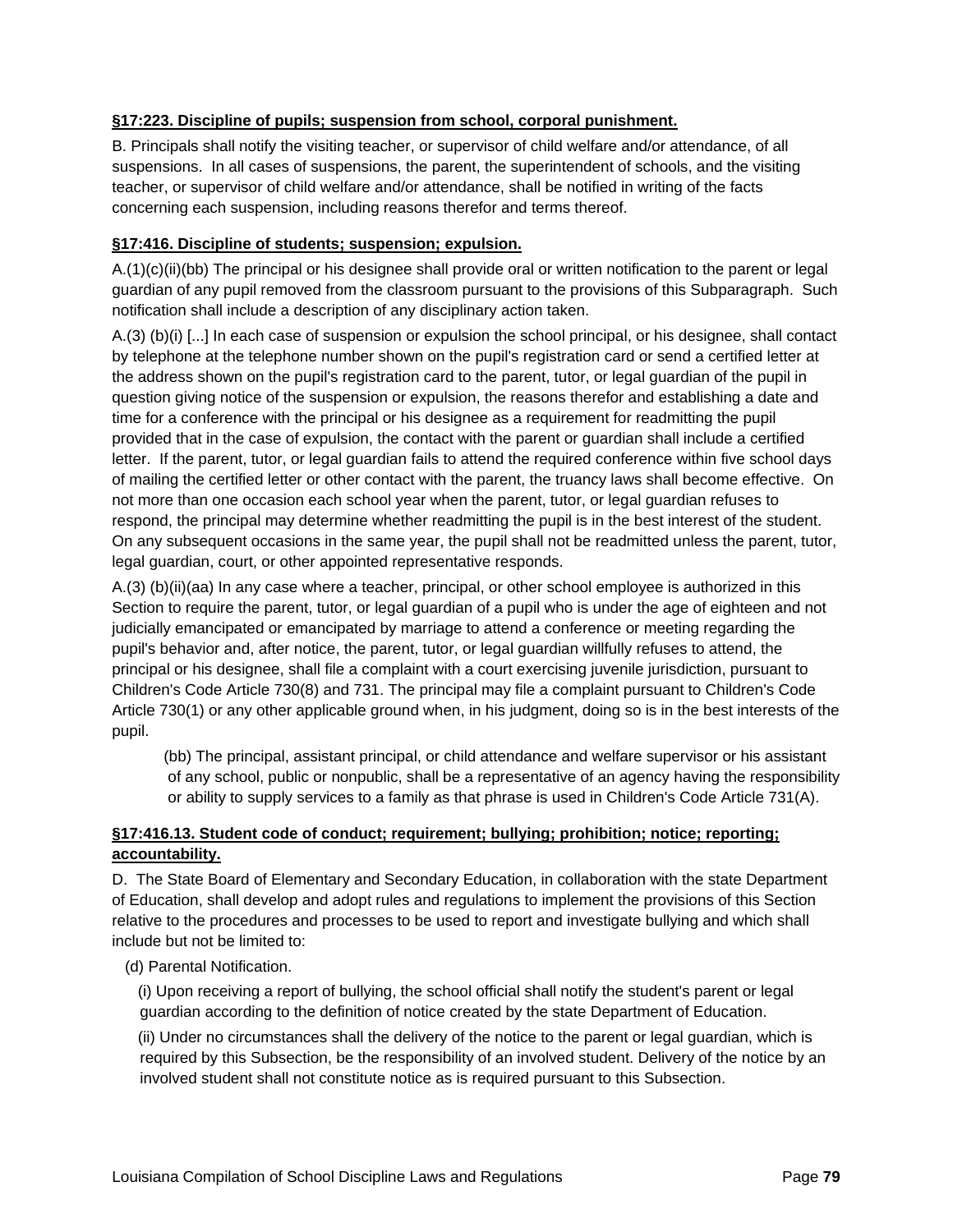(iii) Before any student under the age of eighteen is interviewed, his parent or legal guardian shall be notified by the school official of the allegations made and shall have the opportunity to attend any interviews with his child conducted as part of the investigation. If, after three attempts in a forty-eighthour period, the parents or legal guardians of a student cannot be reached or do not respond, the student may be interviewed.

 (iv) The State Board of Elementary and Secondary Education, in collaboration with the state Department of Education, shall develop a procedure for meetings with the parent or legal guardian of the victim and the parent or legal guardian of the alleged perpetrator. This procedure shall include:

 (aa) Separate meetings with the parents or legal guardians of the victim and the parents or legal guardians of the alleged perpetrator.

 (bb) Notification of parents or legal guardians of the victim and of the alleged perpetrator of the available potential consequences, penalties, and counseling options.

 (cc) In any case where a teacher, principal, or other school employee is authorized in this Section to require the parent or legal guardian of a student who is under the age of eighteen and not judicially emancipated or emancipated by marriage to attend a conference or meeting regarding the student's behavior and, after notice, the parent, tutor, or legal guardian willfully refuses to attend, that the principal or his designee shall file a complaint with a court exercising juvenile jurisdiction, pursuant to Children's Code Article 730(8) and 731. The principal may file a complaint pursuant to Children's Code Article 730(1) or any other applicable ground when, in his judgment, doing so is in the best interests of the student.

 (e) Disciplinary Action. --If the school has received a report of bullying, has determined that an act of bullying has occurred, and after meeting with the parent or legal guardian of the students involved, the school official shall:

 (i) Take prompt and appropriate disciplinary action, pursuant to R.S. 17:416 and 416.1, against the student that the school official determines has engaged in conduct which constitutes bullying, if appropriate.

#### **§17:416.21. Behavior of students with exceptionalities; use of seclusion and physical restraint.**

I. (1) The parent or other legal guardian of a student who has been placed in seclusion or physically restrained shall be notified as soon as possible. The student's parent or other legal guardian shall also be notified in writing, within twenty-four hours, of each incident of seclusion or physical restraint. Such notice shall include the reason for such seclusion or physical restraint, the procedures used, the length of time of the student's seclusion or physical restraint, and the names and titles of any school employee involved.

#### **REGULATIONS**

#### **§1303. Bullying.**

D. Notice of Bullying Policy to students and parents. The LEA shall inform each student orally and in writing of the prohibition against the bullying of a student by another student, the nature and consequences of such actions, including the potential criminal consequences and loss of driver's license, and the proper process and procedure for reporting any incidents of bullying. A copy of the written notice shall also be delivered to each student's parent or legal guardian.

F. Investigation Procedure. When a report of the bullying of a student by another student is received, the school shall conduct an investigation using the following procedure.

2. Parental Notification of Allegation of Bullying

 a. Upon receiving a report of bullying, the school shall notify the parents or legal guardians of the alleged offender and the alleged victim no later than the following school day.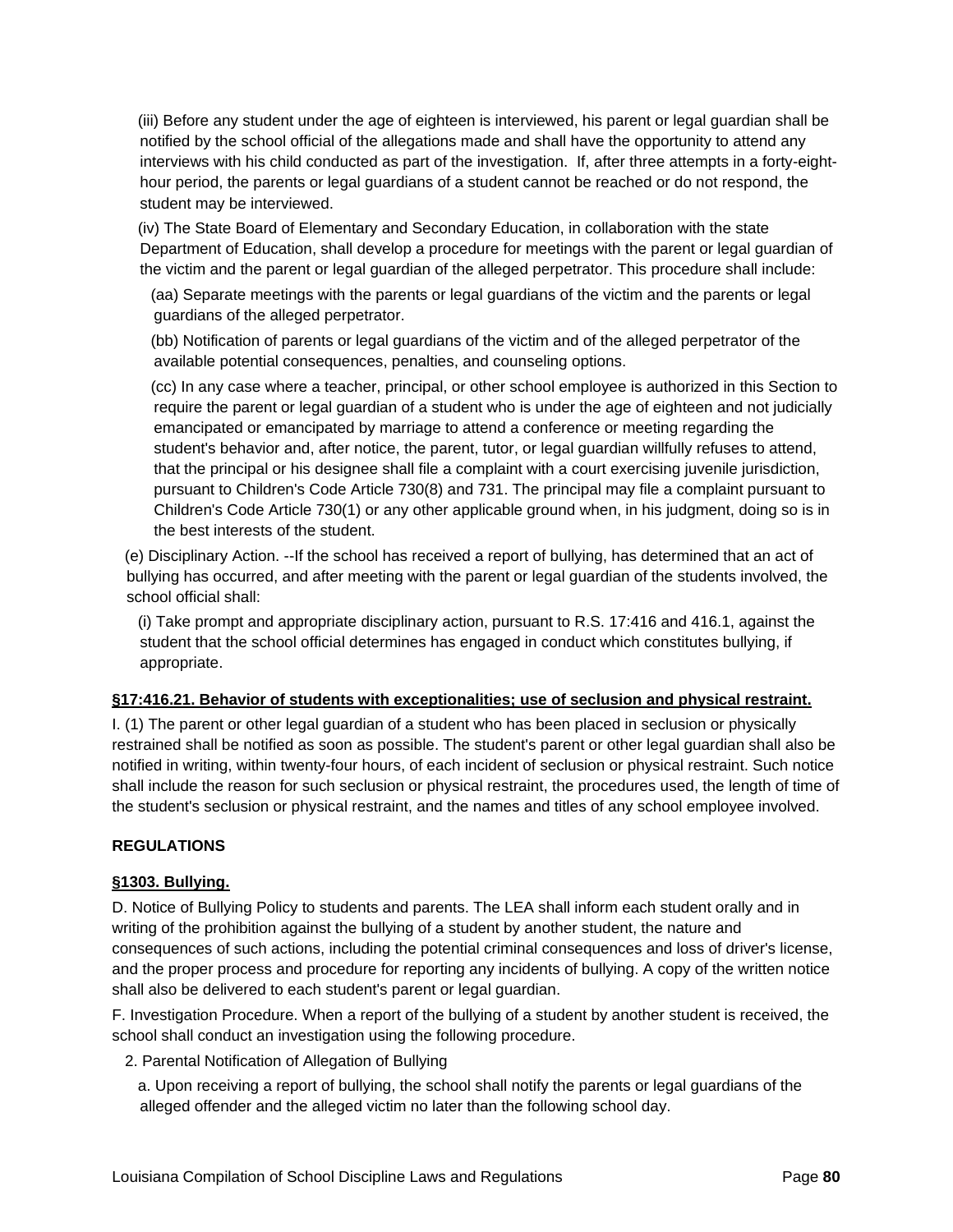b. Under no circumstances shall the delivery of this notice to the parent or legal guardian, be the responsibility of an involved student. Delivery of notice by an involved student shall not constitute notice as is required by this Section.

 c. Before any student under the age of 18 is interviewed, his parents or legal guardians shall be notified of the allegations made and shall have the opportunity to attend any interviews conducted with their child as part of the investigation.

 d. All meetings with the parents or legal guardians of an alleged victim or an alleged offender shall be in compliance with the following:

 i. separate meetings with the parents or legal guardians of the alleged victim and the alleged offender;

 ii. parents or legal guardians of the alleged victim and alleged offender must be notified of the potential consequences, penalties and counseling options.

 e. In any case where a school official is authorized to require a parent or legal guardian of a student under the age of 18 to attend a conference or meeting regarding the student's behavior, and after notice willfully refuses to attend, the principal or designee shall file a complaint with a court of competent juvenile jurisdiction, pursuant to Children's Code Article 730(8) and 731.

 f. A principal or designee may file a complaint pursuant to Children's Code Article 730(1) or any other applicable ground when, in his judgment, doing so is in the best interests of the student.

#### **§1306. Due Process for Suspensions.**

A. Prior to any suspension, the school principal or the principal's designee shall advise the student in question of the particular misconduct of which he or she is accused as well as the basis for such accusation, and the student shall be given an opportunity at that time to explain his or her version of the facts to the school principal or his or her designee.

B. The principal, or the principal's designee, shall contact by telephone at the telephone number shown on the pupil's registration card or send a certified letter at the address shown on the pupil's registration card to the parent or guardian of the student, giving notice of the suspension, the reasons therefore and establishing a date and time for a conference with the principal or his designee as a requirement for readmitting the student.

 1. If the parent or guardian fails to attend the required conference within five school days of mailing the certified letter or other contact with the parent, the truancy laws shall become effective.

 2. On not more than one occasion each school year when the parent or guardian refuses to respond, the principal may determine whether readmitting the student is in the best interest of the student.

 3. On any subsequent occasions in the same year, the student shall not be readmitted unless the parent, guardian, or other appointed representative responds.

C. A student whose presence in or about a school poses a continued danger to any person or property or an ongoing threat of disruption to the academic process shall be immediately removed from the school premises without the benefit of the procedure described above; however, the necessary procedure shall follow as soon as is practicable.

D. Notice in writing of the suspension and the reasons thereof shall be given to the parent or parents of the suspended student.

E. Any parent, tutor, or legal guardian of a suspended student shall have the right to appeal to the superintendent or to a designee of the superintendent, who shall conduct a hearing on the merits of the case.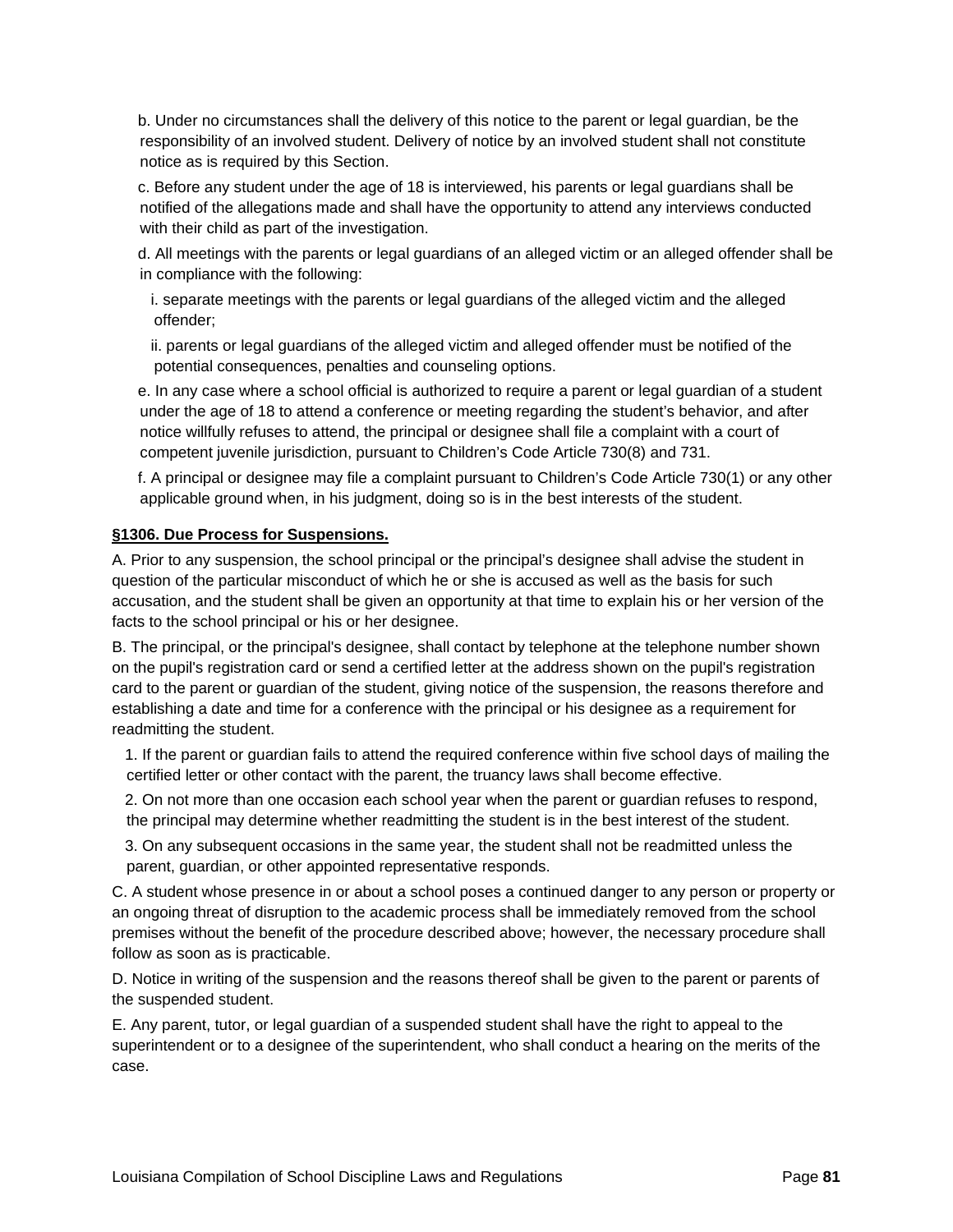F. In all cases of suspensions, the parent, the superintendent of schools, and the visiting teacher and/or supervisor of child welfare and attendance shall be notified in writing of the facts concerning each suspension, including the reasons therefore and terms thereof.

G. The decision of the superintendent on the merit of the case, as well as the term of suspension, shall be final, reserving the right to the superintendent to remit any portion

# **Reporting and referrals between schools and law enforcement**

# **LAWS**

# **§14:95.2. Carrying a firearm or dangerous weapon by a student or nonstudent on school property, at school-sponsored functions, or in a firearm-free zone.**

F.(1) School officials shall notify all students and parents of the impact of this legislation and shall post notices of the impact of this Section at each major point of entry to the school. These notices shall be maintained as permanent notices.

 (2)(a) If a student is detained by the principal or other school official for violation of this Section or the school principal or other school official confiscates or seizes a firearm or concealed weapon from a student while upon school property, at a school function, or on a school bus, the principal or other school official in charge at the time of the detention or seizure shall immediately report the detention or seizure to the police department or sheriff's department where the school is located and shall deliver any firearm or weapon seized to that agency.

(b) The confiscated weapon shall be disposed of or destroyed as provided by law.

 (3) If a student is detained pursuant to Paragraph (2) of this Subsection for carrying a concealed weapon on campus, the principal shall immediately notify the student's parents.

 (4) If a person is arrested for carrying a concealed weapon on campus by a university or college police officer, the weapon shall be given to the sheriff, chief of police, or other officer to whom custody of the arrested person is transferred as provided by R.S. 17:1805(B).

G. Any principal or school official in charge who fails to report the detention of a student or the seizure of a firearm or concealed weapon to a law enforcement agency as required by Paragraph (F)(2) of this Section within seventy-two hours of notice of the detention or seizure may be issued a misdemeanor summons for a violation hereof and may be fined not more than five hundred dollars or sentenced to not more than forty hours of community service, or both. Upon successful completion of the community service or payment of the fine, or both, the arrest and conviction shall be set aside as provided for in Code of Criminal Procedure Article 894(B).

# **§17:183. Hazing; public elementary and secondary students; intent and findings; definitions; policies.**

D.(1) Each city, parish, and other local public school board shall develop, adopt, and post a policy to enforce the prohibition in this Section against hazing and to prevent its occurrence.

- (2) Each such policy shall include, at a minimum, the following:
	- (h) A description of the circumstances under which a violation of the policy shall be reported to the appropriate law enforcement agency.

E. Nothing in this Section shall be construed to limit or exclude prosecution of or punishment for any crime or to limit the right to pursue any civil remedy.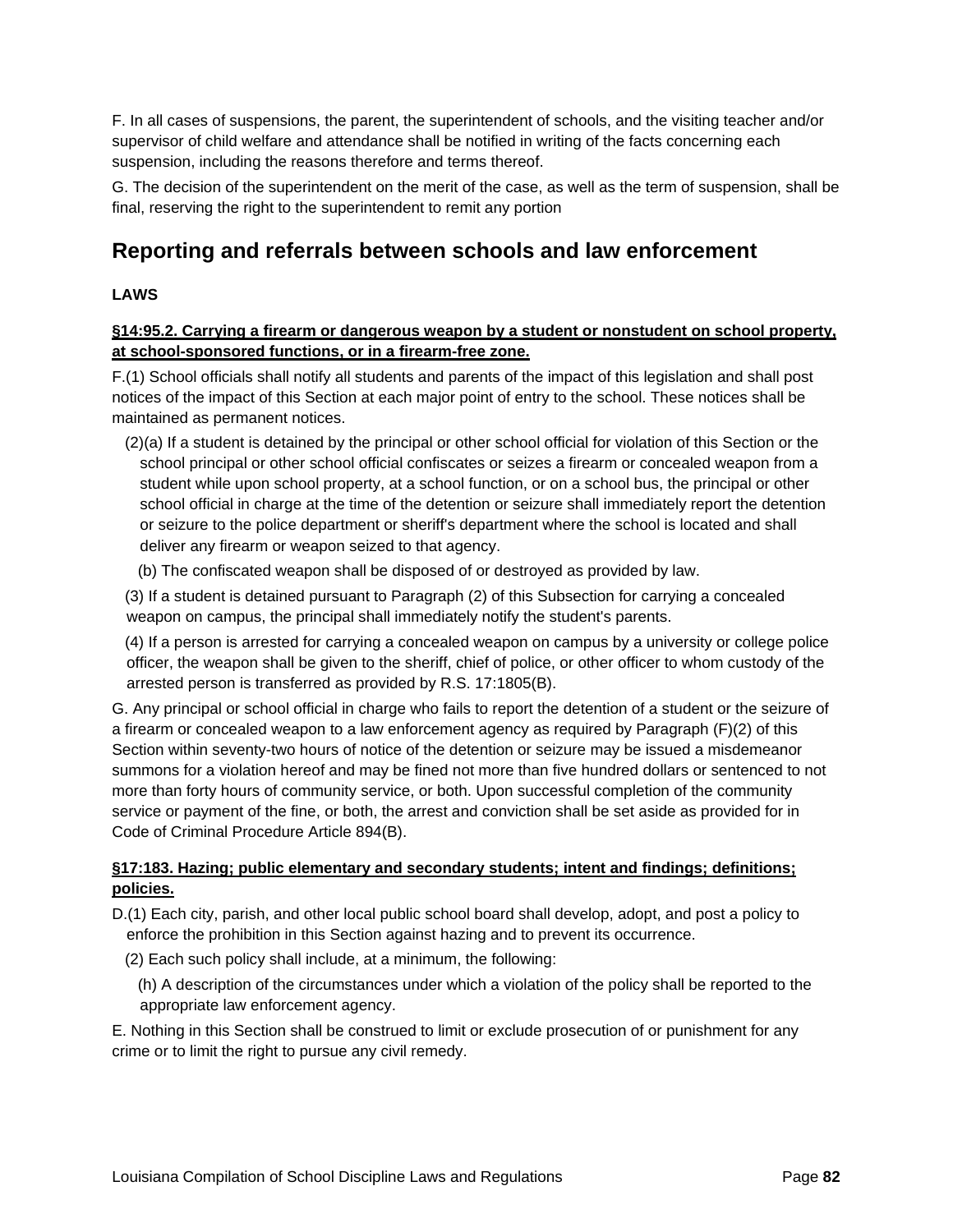# **§17:224. Unadjustable or incorrigible children; reports to juvenile courts; expulsion, assignments, and transfers.**

A. Unadjustable or incorrigible children, who, through no fault of their parents or tutors or other persons having charge of them, regularly disrupt the orderly processes of the school to which they have been assigned, shall be considered as delinquents and may be reported by the visiting teacher, or supervisor of child welfare and attendance, to the juvenile court of the parish, there to be dealt with in the manner prescribed by law.

B. Notwithstanding the provisions of R.S. 17:416 to the contrary, any student who exhibits disruptive behavior, an incorrigible attitude, or any other discipline problems in general, may be recommended by the principal for expulsion, assignment to an appropriate alternative education program, or transfer to adult education if such student is:

- (1) Seventeen years of age or older with less than five units of credit toward graduation.
- (2) Eighteen years of age or older with less than ten units of credit toward graduation
- (3) Nineteen years of age or older with less than fifteen units of credit toward graduation.

#### **§17:416.1. Discipline of pupils; additional disciplinary authority.**

D.(1) In addition to the specific disciplinary measures authorized in R.S. 17:416, a principal or headmaster at a public or private school shall notify the Department of Public Safety and Corrections, office of motor vehicles, of any student between the ages of fourteen and eighteen who has been subjected to a disciplinary action as provided in Paragraph (2) of this Subsection.

 (2) As used in this Subsection, "disciplinary action" means an expulsion or suspension from school for ten or more consecutive school days or an assignment to an alternative educational setting for ten or more consecutive school days in accordance with any policy of the school or of the local public school board, limited to expulsions, suspensions, and assignments to alternative educational settings for infractions involving the sale or possession of drugs, alcohol, or any other illegal substance, the possession of a firearm, or an infraction involving assault or battery on a member of the school faculty or staff. The governing authority of any public elementary or secondary school shall promulgate rules and regulations to implement the provisions of this Section.

 (3) Any such student who has been subjected to a disciplinary action as provided in Paragraph (2) of this Subsection shall have his driver's license for the operation of a motor vehicle suspended for a period of one year, in accordance with the provisions of R.S. 32:431. The terms "license" or "driver's license" shall include a Class "E" learner's license and intermediate license as provided for in R.S. 32:407.

#### **§17:416.3. Search of students' persons, desks, lockers, other areas; defense of suits against school personnel; indemnification; reporting of implements seized.**

D. (1) Upon the seizure by any public school teacher, principal, school security guard, or administrator of any firearm, bomb, knife, or other implement which can be used as a weapon and the careless use of which might inflict harm or injury or any controlled dangerous substance as defined in R.S. 40:961(7), the principal or his designated administrator shall report the confiscation of such implement or material to the appropriate law enforcement officials. The principal or his designated administrator may report the confiscation of any other implement or material.

 (2) Any implement or material required by Paragraph (1) of this Subsection to be reported to law enforcement officials shall be retained and secured by the school principal in such a manner as to prevent the destruction, alteration, or disappearance of it until such time as the law enforcement authority either takes custody of the implement or material or provides notice to the school principal that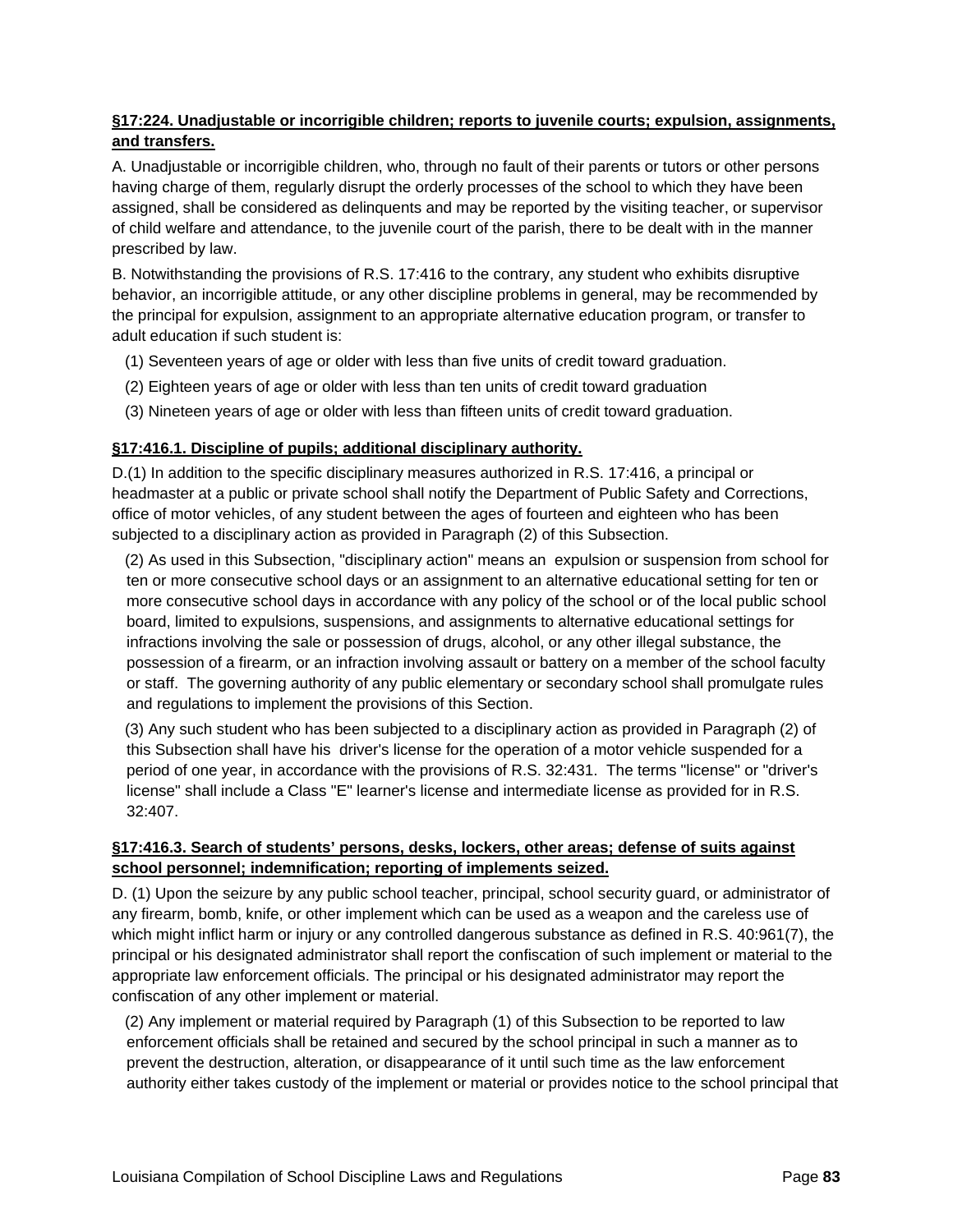it need no longer be retained. In the case that it need not be retained, the school principal shall comply with his school board's policy regarding disposal of the item.

 (3) The failure of any principal or designated administrator to report the confiscation of such implement or material or the failure to retain and secure such implement or material shall be reported by the law enforcement authority to the employing school board which shall take disciplinary action pursuant to its policy.

E. The provisions of this Section shall apply to the State Board of Elementary and Secondary Education as it relates to state schools operated by the board in the same way it applies to city and parish school boards.

# **§17:416.13. Student code of conduct; requirement; bullying; prohibition; notice; reporting; accountability.**

D. (3) Investigation Procedure. --By not later than January 1, 2013, the State Board of Elementary and Secondary Education shall develop and adopt a procedure for the investigation of reports of bullying of a student by another student. The procedure shall include the following:

 (e) Disciplinary Action. --If the school has received a report of bullying, has determined that an act of bullying has occurred, and after meeting with the parent or legal guardian of the students involved, the school official shall:

 (i) Take prompt and appropriate disciplinary action, pursuant to R.S. 17:416 and 416.1, against the student that the school official determines has engaged in conduct which constitutes bullying, if appropriate.

(ii) Report criminal conduct to law enforcement, if appropriate.

# **REGULATIONS**

#### **§1301. Disciplinary regulations.**

E. Students, who, through no fault of their parents or guardians or other persons having charge of them, regularly disrupt the orderly processes of the school to which they have been assigned, shall be considered as delinquents and may be reported by the visiting teacher or supervisor of child welfare and attendance, to the district or family court of the parish having jurisdiction in juvenile matters, there to be dealt with in the manner prescribed by law.

# **Disclosure of school records**

#### **LAWS**

# **§17:416. Discipline of students; suspension; expulsion.**

B.(3)(a)(i) No student who has been expelled pursuant to the provisions of this Section shall be admitted to any public school in any other parish or city school system in the state except upon the review and approval of the school board of the school system to which he seeks admittance.

 (ii) No student who has been expelled from any public or nonpublic school outside the state of Louisiana or any nonpublic school within Louisiana for committing any of the offenses enumerated in this Section shall be admitted to any public school in the state except upon the review and approval of the governing body of the admitting school.

 (b) No student who has been expelled pursuant to the provisions of Paragraph (C)(2) of this Section shall be readmitted to a public school in the city, parish, or other local public school system from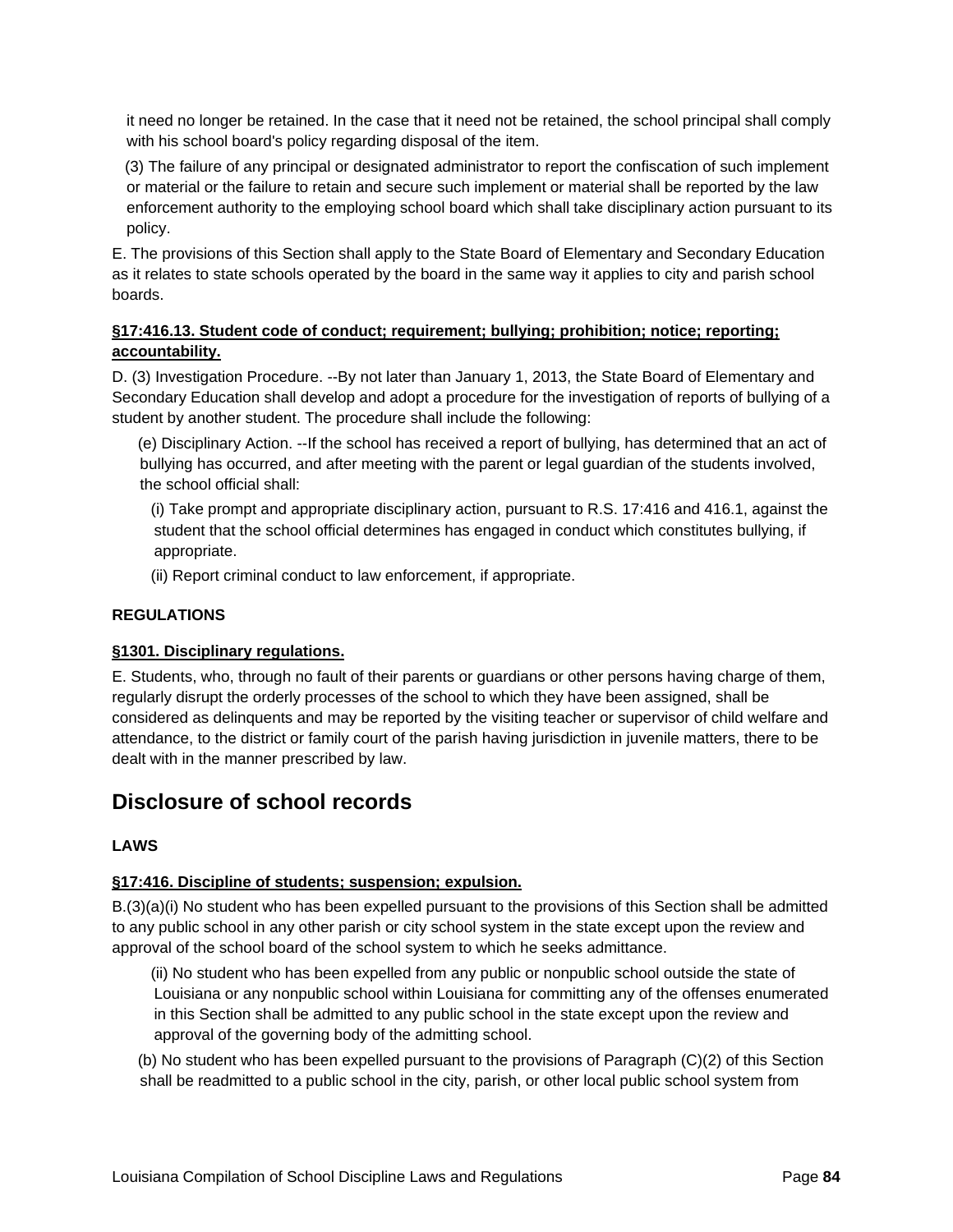which he was expelled prior to the completion of the specified period of expulsion, unless he has complied with the provisions of Subparagraph (C)(2)(d) of this Section.

 (c) To facilitate the review and approval mandated by this Paragraph, any student who has been expelled from any public or nonpublic school within or outside the state of Louisiana shall provide to any public school or school system in the state to which the student is seeking admission information on the dates of any expulsions and the reason or reasons for which the student was expelled. Additionally, the transfer of a student's records by any public school or school system in the state to any other public or nonpublic school or school system shall include information on the dates of any expulsions and the reason or reasons for which the student was expelled.

# **REGULATIONS**

# **§1309. Guidelines for expulsions.**

C. Any student who has been expelled from any public or nonpublic school within or outside the state of Louisiana shall provide to any public school or school system in the state to which the student is seeking admission, information on the dates of any expulsion and the reason(s) for which the student was expelled. Additionally, the transfer of a student's records by any public school or school system in the state to any other public or nonpublic school or school system shall include information on the dates of any suspensions or expulsions and the reason or reason(s) for which the student was suspended or expelled. Refer to R.S. 17:416(B)(3).

# **Data collection, review, and reporting of disciplinary policies and actions**

# **LAWS**

# **§17:221.4. Louisiana school dropout prevention act.**

B.

 (3) The state board shall also gather the following data to ensure that all programs are research-based and data-driven and use such data for continuous program improvement:

- (a) Total number of high school suspensions and expulsions.
- (b) Total number of students enrolled in alternative schools.
- (c) Total number of students who have failed Algebra I or English I.
- (d) Total number of students who are repeating the ninth grade.
- (e) Total number of students required to repeat a ninth grade course.

 (4) City, parish, and other local public school systems that fail to show a decline in their annual dropout rates shall prepare and submit to the state board each year a written report that documents:

(a) The outcomes of the dropout prevention strategies to date at the school system level.

 (b) How the school system dropout prevention strategies and activities will be modified, based on the data.

#### **§17:415. School records; duty to keep reports by school principal.**

Local superintendents and teachers of the public schools of the state shall make and keep such school records as shall be prescribed by the state superintendent of education, prior to receiving their monthly salaries. Each principal of a school shall make to the local superintendent of schools such reports as may be required, including but not limited to the disciplinary reports required in R.S. 17:416(A)(4). If any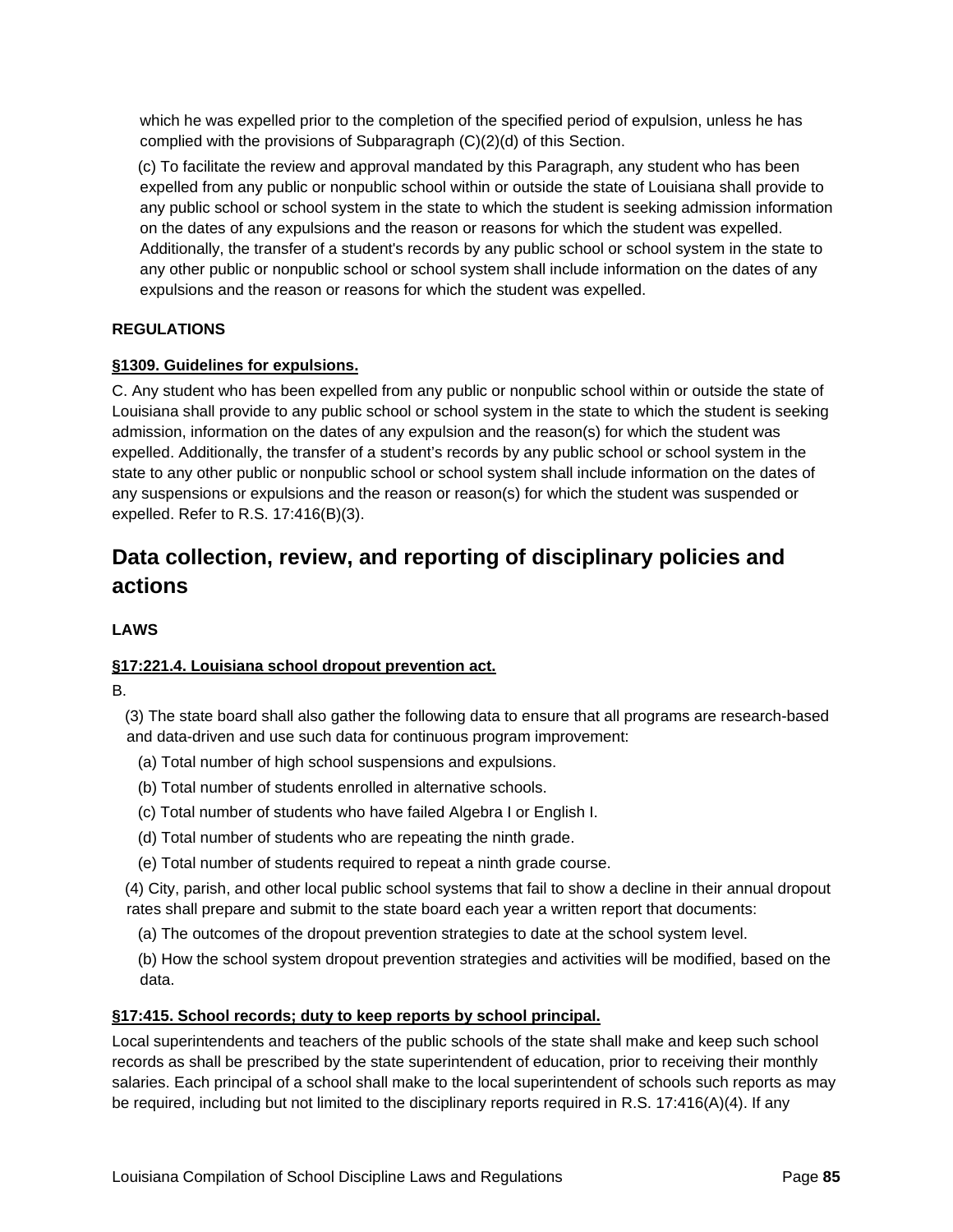principal wilfully neglects or fails to do this, the local superintendent of schools may withhold the salary due until the report is satisfactorily made.

# **§17:416.13. Student code of conduct; requirement; bullying; prohibition; notice; reporting; accountability.**

(a) Conduct a review of the student code of conduct required by this Section and amend the code as may be necessary to assure that the policy prohibiting the bullying of a student by another student specifically addresses the behavior constituting bullying, the effect the behavior has on others, including bystanders, and the disciplinary and criminal consequences, and includes the definition of bullying as provided in Subsection C of this Section.

# **§17:416.8. Discipline policy review committees; school option.**

A.(1)(a) Each city and parish school board shall establish a discipline policy review committee composed of sixteen members as follows:

 (i) Five classroom teachers to be elected by their peers with at least one teacher each representing an elementary, middle or junior high, and high school.

- (ii) One special education teacher to be elected by his peers.
- (iii) Two guidance counselors to be elected by their peers.

 (iv) Two principals to be elected by their peers, one representing an elementary school and one representing a high school.

- (v) One school bus operator to be elected by his peers.
- (vi) One child welfare and attendance supervisor to be elected by his peers.
- (vii) One school board member to be elected by his peers.
- (viii) The local superintendent or his designee.
- (ix) Two parents to be appointed by a method as provided by rules and regulations adopted by the State Board of Elementary and Secondary Education.

 (b) The discipline policy review committee shall review all school board discipline policies and make recommendations to the school board for appropriate revisions to such policies.

 (c) Each committee shall be established no later than November 1, 1994, and shall make its recommendations to its respective school board no later than February 1, 1995.

 (2) Each school board shall review its discipline policies prior to the end of the 1994-1995 school year and shall review such policies at least annually thereafter. Following a public hearing on the recommendations of the discipline policy review committee, each school board's discipline policies shall delineate the specific consistent actions to be taken by teachers and other designated school employees to maintain order in the schools and on the school grounds. In addition, such policies shall contain specific consistent penalties which shall be imposed when pupils violate school discipline policies or state laws on school discipline. Copies of school board discipline policies shall be distributed to each school within its jurisdiction prior to the beginning of the 1995-1996 school session. In addition, copies of current school board discipline policies shall be distributed to each school within its jurisdiction prior to the beginning of the 1999-2000 school year and each school year thereafter. Each board shall provide each pupil and his parent, tutor, or legal guardian with a copy of the board's current discipline policy. In addition, each school shall plan and conduct meetings necessary to fully inform all employees and pupils of all such policies within the first week of each school year. Meetings also shall be held throughout the school year as may be necessary to inform new employees and new pupils of such policies.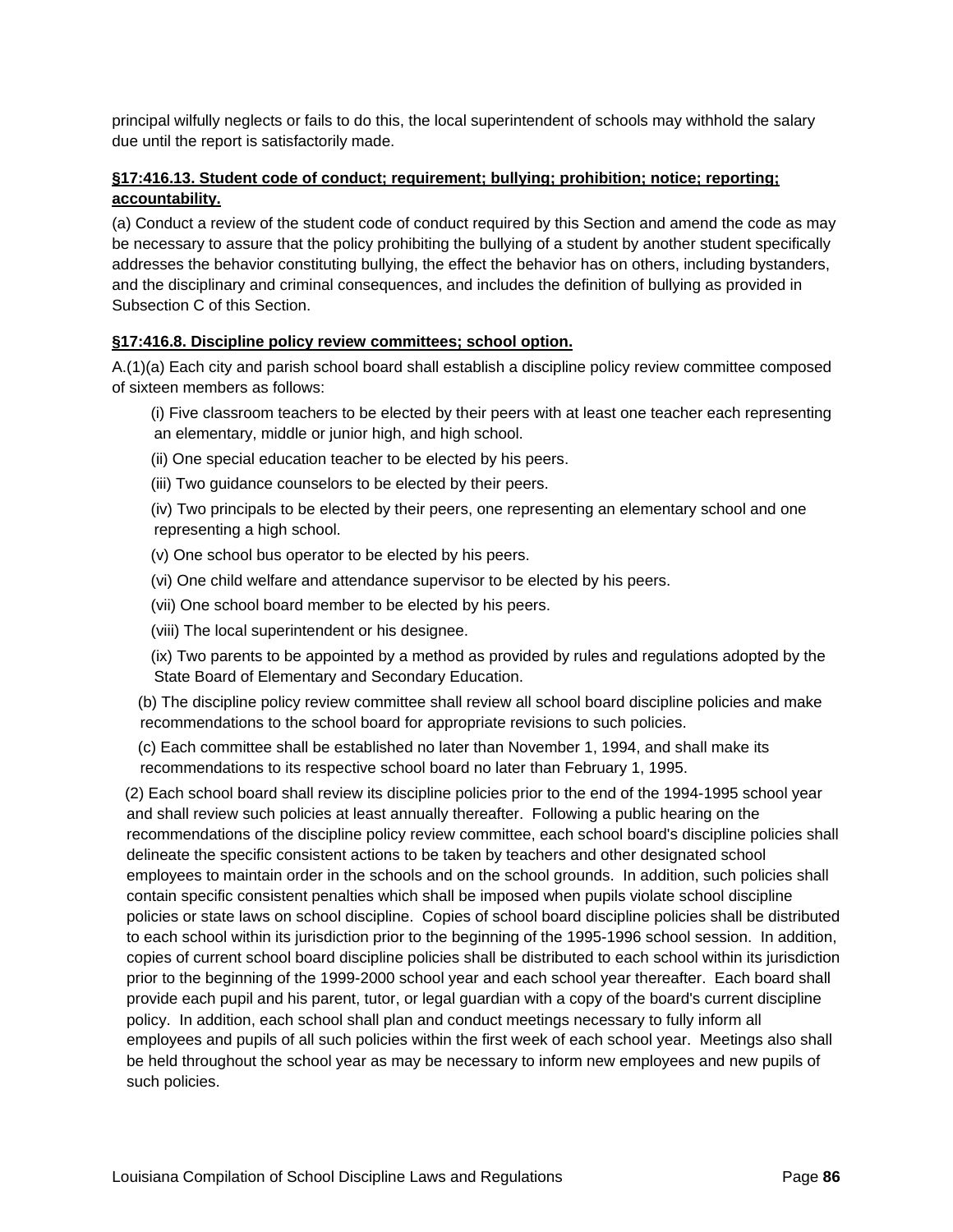B. Except as may be provided otherwise for the development or review of a school's discipline policy under the terms of a collective bargaining agreement applicable to the public school, the administrators, teachers, and parents at each public school shall meet during the 1995-1996 school year and develop or review the discipline policy for their school and such policy shall be reviewed at least annually thereafter. In all cases, a school's discipline policy shall be in compliance with current state law and school board policies.

C. However, if, on August 27, 1994, there is in existence a discipline policy review committee which serves the same function for any city or parish school board or for any public school in the state, such existing committee shall remain in existence and shall retain the composition and authority under which it was created.

# **§17:416.13. Student code of conduct; requirement; bullying; prohibition; notice; reporting; accountability.**

D. The State Board of Elementary and Secondary Education, in collaboration with the state Department of Education, shall develop and adopt rules and regulations to implement the provisions of this Section relative to the procedures and processes to be used to report and investigate bullying and which shall include but not be limited to:

(g) Documentation.

 (i) The state Department of Education shall develop a behavior incidence checklist that the governing authority of each public elementary and secondary school shall use to document the details of each reported incident of bullying.

 (ii) The governing authority of each public elementary and secondary school shall report all such documented incidences of bullying to the state Department of Education as prescribed in rules adopted by the State Board of Elementary and Secondary Education in accordance with the Administrative Procedure Act and documented incidents in reports received by the local superintendent of schools pursuant to R.S. 17:415.

 (iii) After the investigation and meeting with the parents, pursuant to this Section, a school, local school board or other local school governing authority shall:

 (aa) Compose a written document containing the findings of the investigation, including input from the students' parents or legal guardian, and the decision by the school or school system official. The document shall be placed in the school records of both students.

 (bb) Promptly notify the complainant of the findings of the investigation and that remedial action has been taken, if such release of information does not violate the law.

 (cc) Keep complaints and investigative reports confidential, except as provided in this Section and where disclosure is required to be made pursuant to 20 U.S.C. 1232g or by other applicable federal laws, rules, or regulations or by state law.

 (dd) Maintain complaints and investigative reports for three years in the event that disclosure is warranted by law enforcement officials.

 (ee) As applicable, provide a copy of any reports and investigative documents to the governing authority of the school in order that the governing authority can comply with the provisions of R.S. 17:416.1.

 (ff) As applicable, provide a copy of any reports and investigative documents to the state Department of Education. Upon receipt, the department shall remove any reports related to the investigative documents from notation on the department's website, but shall maintain a record of those reports for three years.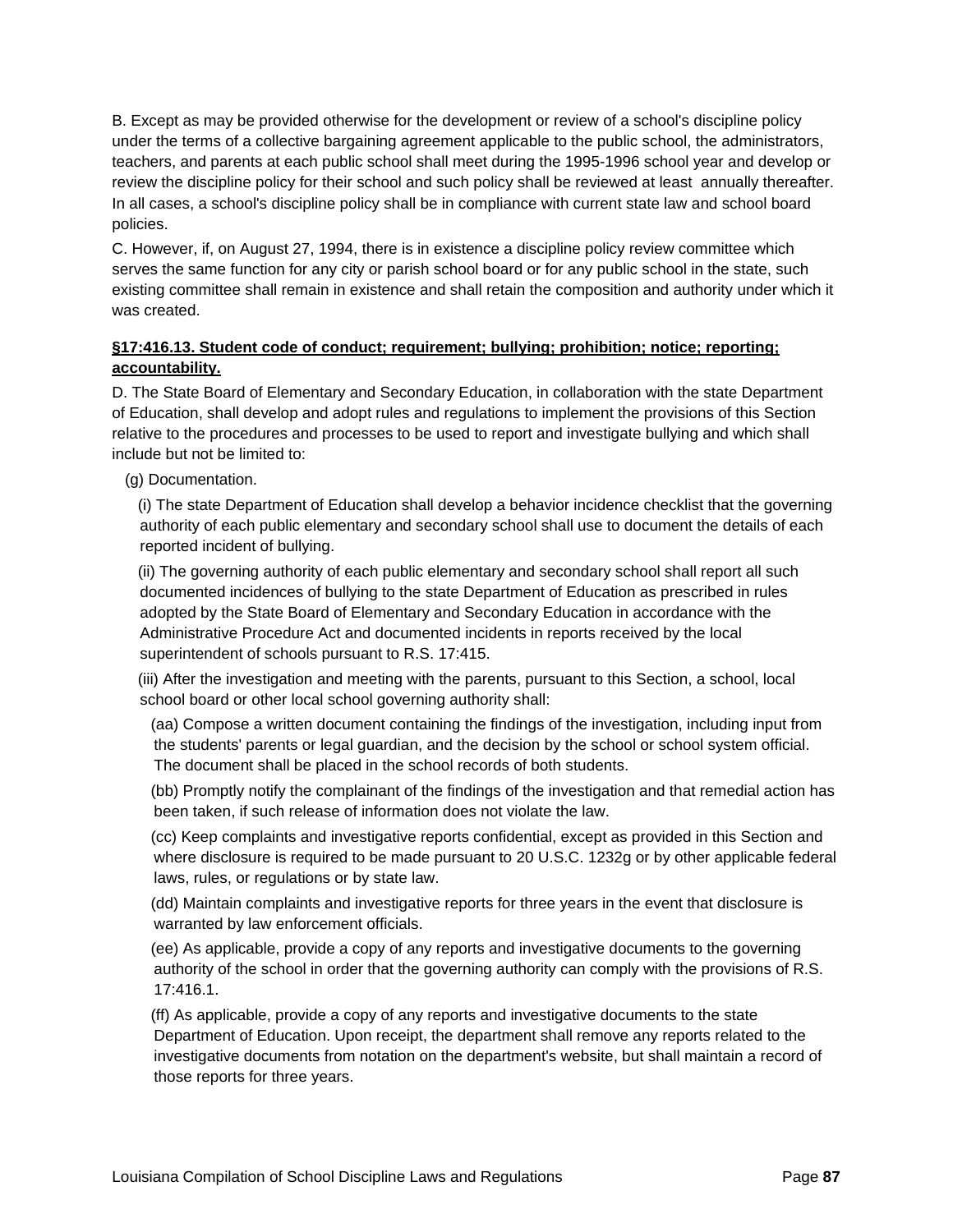E. Parental Responsibilities. --Nothing herein shall be deemed to interfere with the authority and the responsibility that a parent or legal guardian has for the student at all times, but particularly when the student is not on the school premises, is not engaged in a school-sponsored function or schoolsponsored activity, and is not being transported by school-sponsored means of transportation.

F. This Section shall not be interpreted to conflict with or supercede the provisions requiring mandatory reporting pursuant to Louisiana Children's Code Article 609 and as enforced through R.S. 14:403.

G. Preclusion.

 (1) This Section shall not be interpreted to prevent a victim of bullying, or his parent or legal guardian, from seeking redress under any other available law, either civil or criminal.

 (2) Nothing in this Section is intended to infringe upon the right of a school employee or student to exercise their right of free speech.

H. Construction; equal protection. --All students subject to the provisions of this Section shall be protected equally and without regard to the subject matter or the motivating animus of the bullying.

# **§17:416.21. Behavior of students with exceptionalities; use of seclusion and physical restraint.**

I. (2) The director or supervisor of special education shall be notified any time a student is placed in seclusion or is physically restrained.

J. A school employee who has placed a student in seclusion or who has physically restrained a student shall document and report each incident in accordance with the policies adopted by the school's governing authority. Such report shall be submitted to the school principal not later than the school day immediately following the day on which the student was placed in seclusion or physically restrained and a copy shall be provided to the student's parent or legal guardian.

K. If a student is involved in five incidents in a single school year involving the use of physical restraint or seclusion, the student's Individualized Education Plan team shall review and revise the student's behavior intervention plan to include any appropriate and necessary behavioral supports.

L. The documentation compiled for a student who has been placed in seclusion or has been physically restrained and whose challenging behavior continues or escalates shall be reviewed at least once every three weeks.

M. (1) The governing authority of each public elementary and secondary school shall adopt written guidelines and procedures regarding:

- (a) Reporting requirements and follow-up procedures.
- (b) Notification requirements for school officials and a student's parent or other legal guardian.
- (c) An explanation of the methods of physical restraint and the school employee training requirements relative to the use of restraint.

 (2) These guidelines and procedures shall be provided to all school employees and every parent of a child with an exceptionality.

N. (1) The governing authority of each public elementary and secondary school shall report all instances where seclusion or physical restraint is used to address student behavior to the Department of Education.

 (2) The Department of Education shall maintain a database of all reported incidents of seclusion and physical restraint of students with exceptionalities and shall disaggregate the data for analysis by school; student age, race, ethnicity, and gender; student disability, where applicable; and any involved school employees.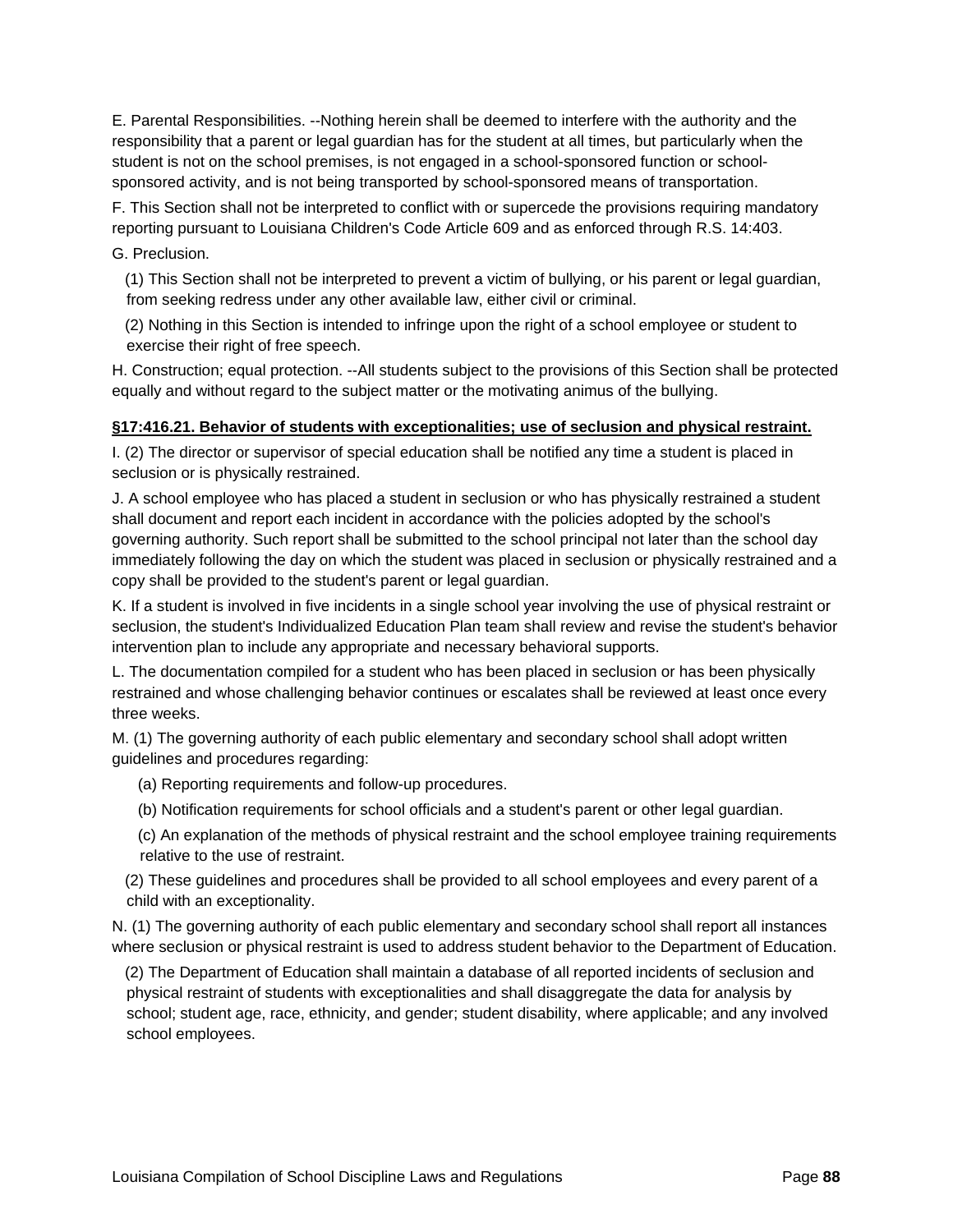#### **REGULATIONS**

# **§1301. Disciplinary regulations.**

I. Each LEA shall establish a discipline policy review committee comprised of sixteen members in accordance with the mandates of R.S. 17:416.8. The LEA shall establish procedures for appointing the two parent members.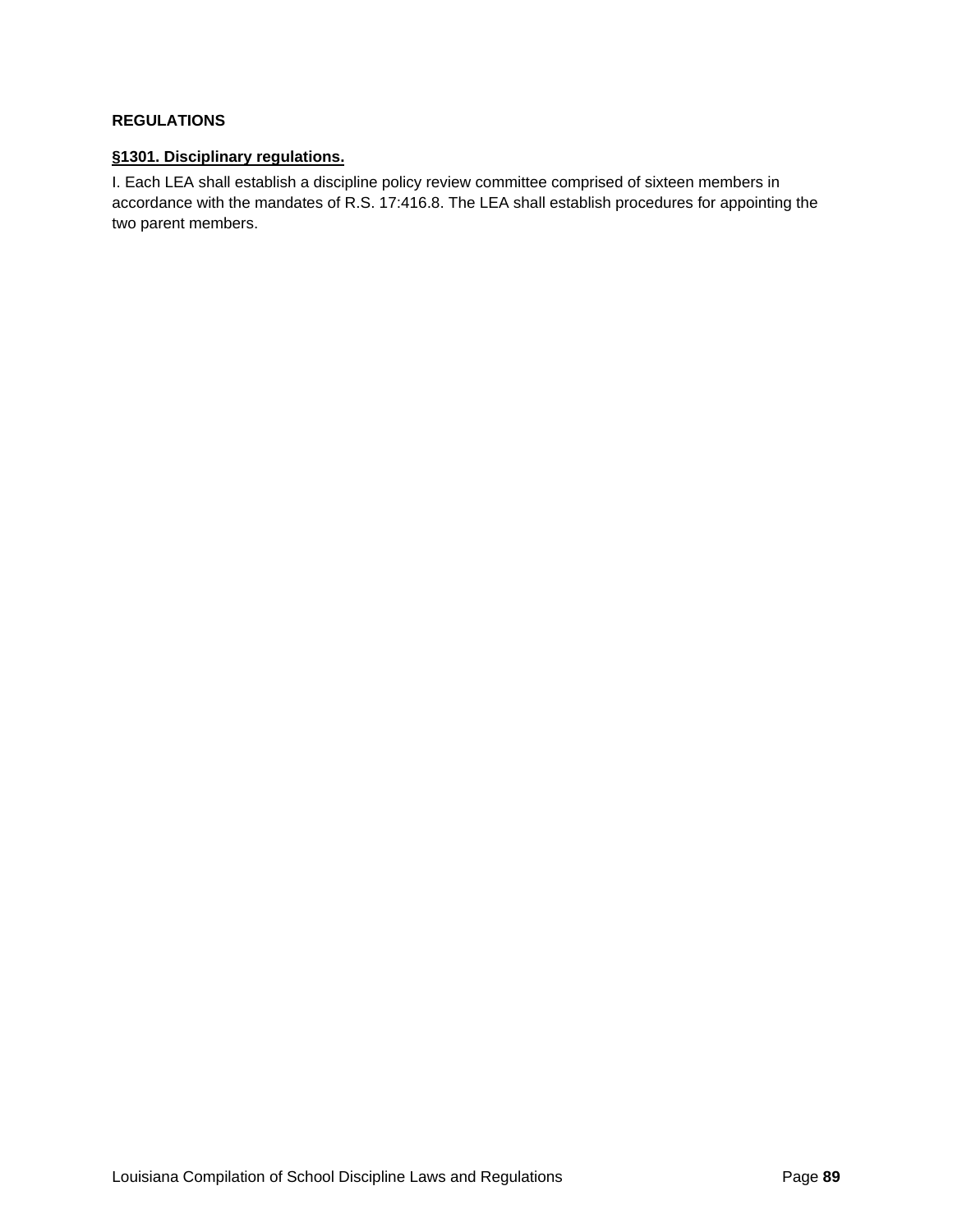# *School Resource and Safety Officers (SROs/SSOs) and Truant/Attendance Officers*

# **Authority and power to implement school arrest**

# **LAWS**

No relevant laws found.

# **REGULATIONS**

No relevant regulations found.

# **Certification or training**

# **LAWS**

# **§17:416.19. School resource officers.**

B.(2) A "school resource officer" shall be certified by a nationally accredited school resource officer program or a state school resource officer training program certified by the Council on Peace Officer Standards and Training.

C. The Council on Peace Officers Standards and Training shall review and approve any advanced, inservice, or specialized training for school resource officers as the council shall deem advisable.

# **§40:2404.1. Additional powers of the council, school resource officers, School Violence Prevention Training Program.**

A. In accordance with the provisions of R.S. 40:2404(11) and R.S. 17:416.19, the Council on Peace Officer Standards and Training shall develop and implement a School Violence Prevention Training Program under their jurisdiction and within the existing school resource officer program in conjunction with the Louisiana Commission on Law Enforcement and Administration of Criminal Justice, the office of state police, local law enforcement agencies, and the State Board of Elementary and Secondary Education.

B. The Council on Peace Officer Standards and Training shall have the power to establish and appoint a committee with members representing the Louisiana Commission on Law Enforcement and Administration of Criminal Justice, the accredited law enforcement training centers, the office of state police, local law enforcement agencies, and the State Board of Elementary and Secondary Education.

C. The committee shall have the following powers:

- (1) To develop minimum curriculum requirements for the training and certification of school security guards, which standards shall apply uniformly throughout the state for all school security guards.
- (2) To establish minimum law enforcement instruction qualifications at an accredited P.O.S.T. academy.
- (3) To approve and certify a school security guard program and to establish other requirements relative to such program.

D. A portion of the funds appropriated for the program shall be allocated to local law enforcement agencies to be utilized for the cost of investigation, detection, and forensics costs of crime committed on school property.

E. After a secure funding source for this program becomes available, the Louisiana Commission on Law Enforcement and Administration of Criminal Justice shall have six months to implement a one-year pilot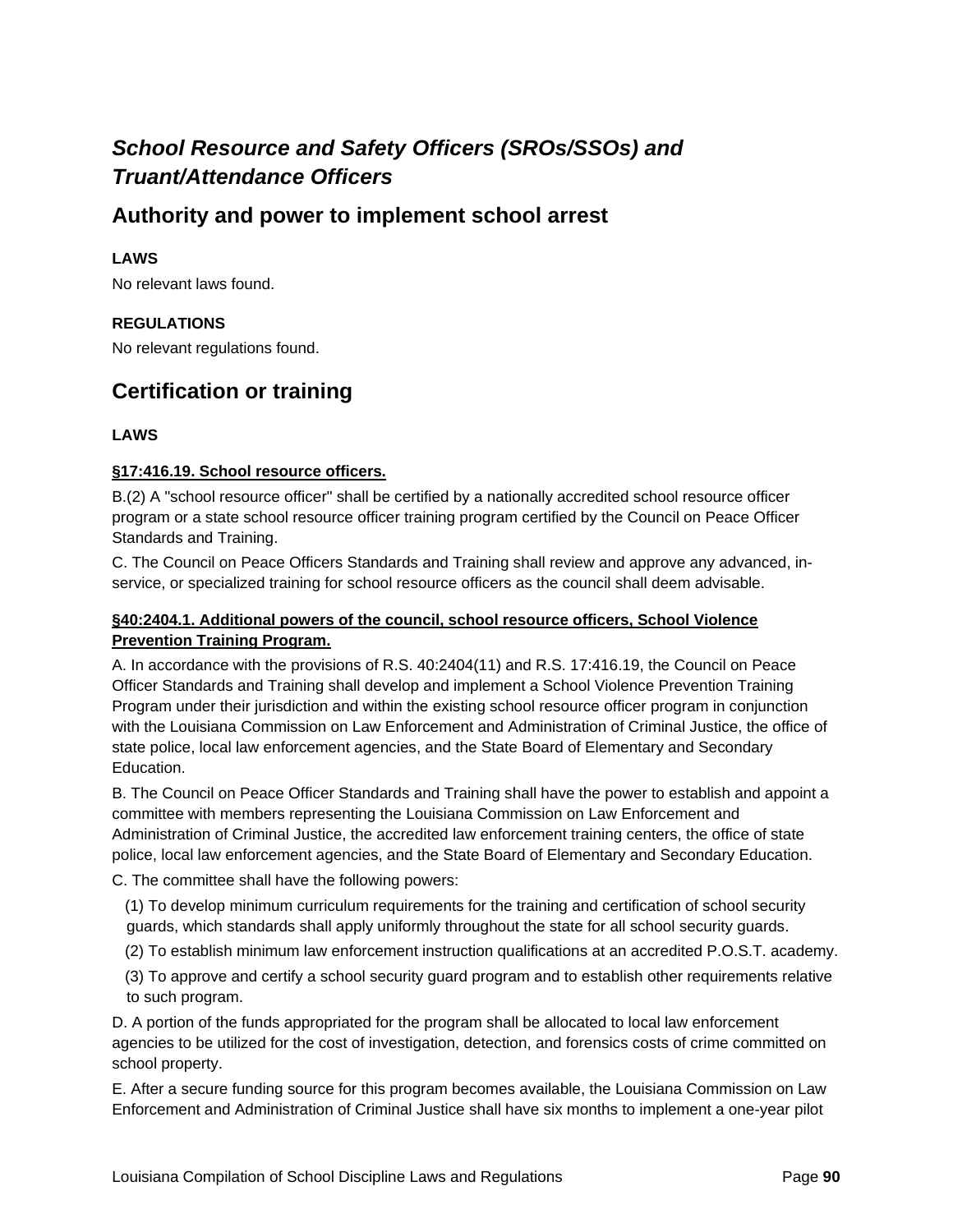test of the School Violence Prevention Training Program. The commission shall evaluate the results of the pilot test before recommending statewide implementation.

#### **REGULATIONS**

No relevant regulations found.

# **MOUs, authorization and/or funding**

#### **LAWS**

#### **§17:416.19. School resource officers.**

A. Any city, parish, or other local public school system and any nonpublic school may make or enter into agreements with a local law enforcement agency to provide for school resource officers. Any city, parish, or other local public school system and any nonpublic school shall ensure that any school resource officer provided by a local law enforcement agency as provided in this Section is in compliance with the provisions of Subsection B of this Section.

B.(1) A "school resource officer" shall be a peace officer as defined in R.S. 40:2402(3).

 (2) A "school resource officer" shall be certified by a nationally accredited school resource officer program or a state school resource officer training program certified by the Council on Peace Officer Standards and Training.

C. The Council on Peace Officers Standards and Training shall review and approve any advanced, inservice, or specialized training for school resource officers as the council shall deem advisable.

#### **§40:2404.1. Additional powers of the council, school resource officers, School Violence Prevention Training Program.**

D. A portion of the funds appropriated for the program shall be allocated to local law enforcement agencies to be utilized for the cost of investigation, detection, and forensics costs of crime committed on school property.

E. After a secure funding source for this program becomes available, the Louisiana Commission on Law Enforcement and Administration of Criminal Justice shall have six months to implement a one-year pilot test of the School Violence Prevention Training Program. The commission shall evaluate the results of the pilot test before recommending statewide implementation.

#### **REGULATIONS**

No relevant regulations found.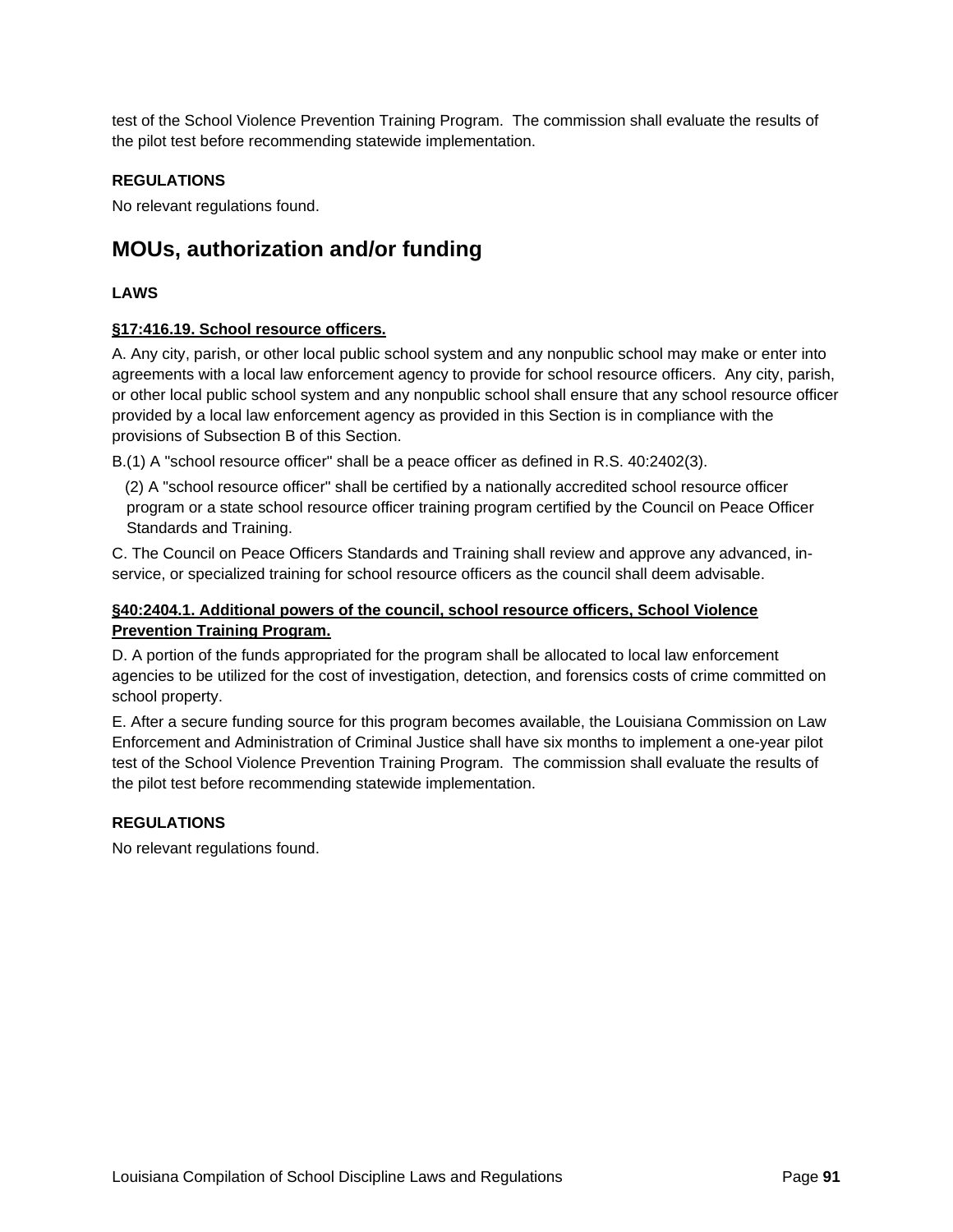# *State Education Agency Support*

# **State model policies and implementation support**

# **LAWS**

# **§17:252. School master plans for supporting student behavior and discipline.**

A.(1) The State Board of Elementary and Secondary Education, in collaboration with the Louisiana Juvenile Justice Planning and Coordination Board, shall formulate, develop, and recommend to the Juvenile Justice Reform Act Implementation Commission by March 1, 2004, a model master plan for improving behavior and discipline within schools.

 (2) The model master plan may include but need not be limited to guidelines for accomplishing the following:

 (a) Improving communication, coordination, and collaboration between the schools and juvenile justice agencies.

(b) Improving safe school planning.

 (c) Revising school zero tolerance policies to ensure compliance with all applicable provisions of law to ensure that schools do not make inappropriate referrals to juvenile justice agencies.

(d) Providing improved mental health services in or through the schools.

 (e) Providing better assistance to parents in knowing about and accessing family strengthening programs.

(f) Improving the coordination of special education and juvenile justice services.

 (g) Improving classroom management using positive behavioral supports and other effective disciplinary tools.

 (h) Improving methods and procedures for the handling of school suspensions and the referral of students to alternative schools.

 (i) Providing for better and more useful reporting on an annual basis of school behavioral and disciplinary problems.

B. Each city, parish, and other local public school board shall cause to be developed and shall submit by October 1, 2004, a master plan for each school under the board's jurisdiction for improving behavior and discipline in each such school based on the model master plan developed and approved by the State Board of Elementary and Secondary Education.

C. The model master plan for improving behavior and discipline within the schools and the school master plans required of city, parish, and other local public school boards by this Section shall not prohibit a teacher from removing a pupil from the classroom for disciplinary reasons in accordance with the provisions of R.S. 17:416.

#### **REGULATIONS**

No relevant regulations found.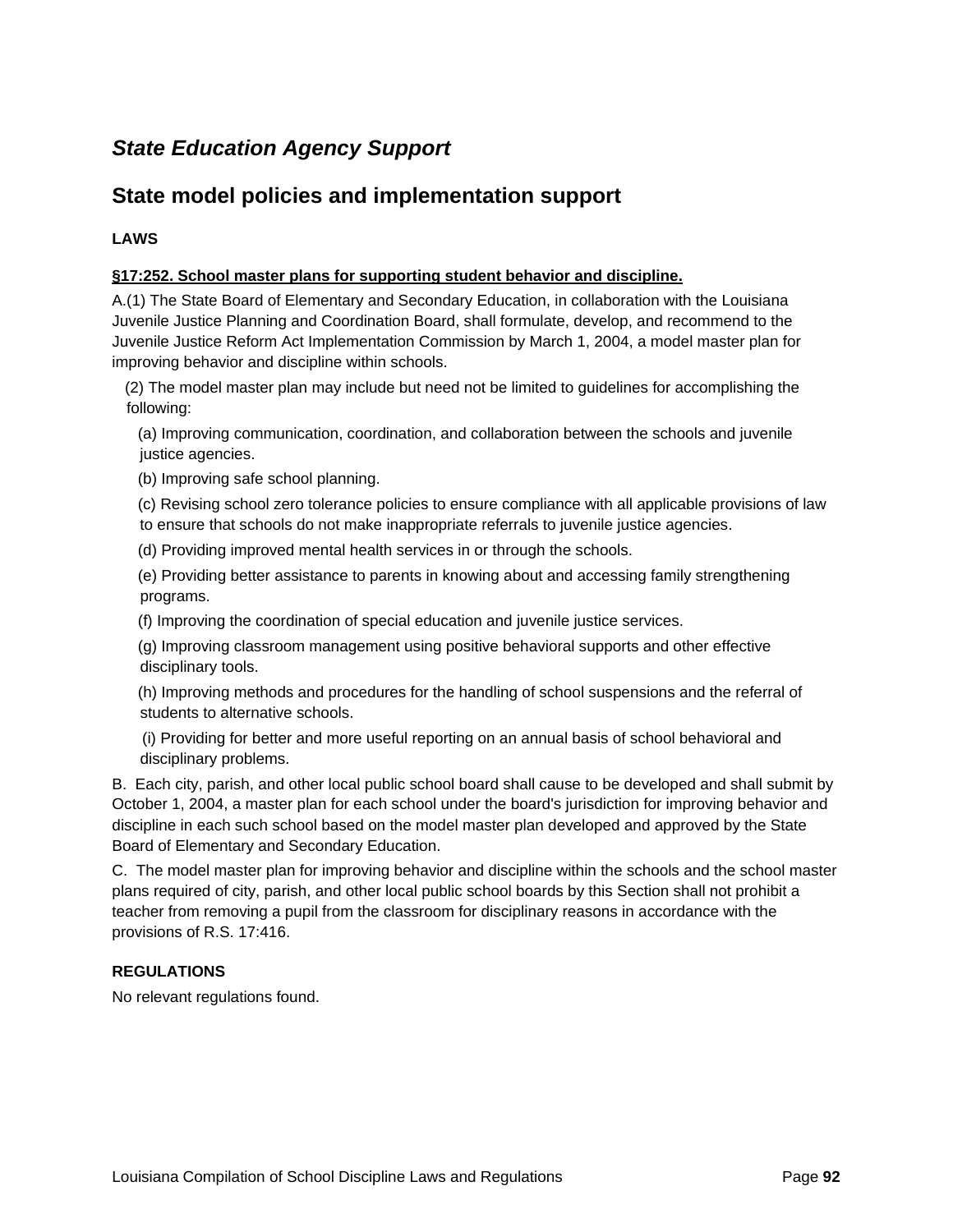# **Funding appropriations**

# **LAWS**

# **§17:100.1. Alternative educational programs; certain adjudicated students; students in the custody of the office of juvenile justice; funding; authority of the local school board to contract; inclusion in minimum foundation program; funding formula.**

C.(1) An alternative school located in a secure care facility under the jurisdiction of the office of juvenile justice shall be considered a public elementary or secondary school and, as such, shall be included by the State Board of Elementary and Secondary Education in the formula required by Article VIII, Section 13 of the Constitution of Louisiana used to determine the cost of a minimum foundation program of education in all public elementary and secondary schools.

 (2) Each student in such an alternative school shall be provided for and funded at one hundred percent of the state share per pupil amount as provided in the approved minimum foundation program formula for the city, parish, or other local public school system in which such student would otherwise have been enrolled, as contained in the budget letter approved by the State Board of Elementary and Secondary Education, and the board shall allocate such funds to the office of juvenile justice.

 (3) In addition to the allocation of the state share per pupil amount provided for in Paragraph (2) of this Subsection, the city, parish, or other local public school system in which the student would have otherwise been enrolled shall allocate and transfer to the office of juvenile justice an amount of money equal to the local share per pupil amount allocated by such system times the number of students enrolled in alternative schools located in secure care facilities under the jurisdiction of the office of juvenile justice who would have otherwise been enrolled in such local school system. The State Board of Elementary and Secondary Education shall provide for the transfer of the local share per pupil amount from the appropriate city, parish, or other local public school system to the office of juvenile justice.

 (4) The office of juvenile justice shall expend all minimum foundation program funds allocated to it pursuant to this Subsection to operate the alternative schools located in secure care facilities under its jurisdiction.

 (5) The State Board of Elementary and Secondary Education, in collaboration with the office of juvenile justice, shall develop an equitable means by which to identify and determine the number of students eligible for funding each year pursuant to this Subsection.

 (6) The State Board of Elementary and Secondary Education shall adopt necessary rules and regulations to assure that no funds provided through the Minimum Foundation Program or any other state or federal program as provided in this Section shall supplant any other funding provided to the office of juvenile justice for the educational services for such children.

# **§40:2404.1. Additional powers of the council, school resource officers, School Violence Prevention Training Program.**

A. In accordance with the provisions of R.S. 40:2404(11) and R.S. 17:416.19, the Council on Peace Officer Standards and Training shall develop and implement a School Violence Prevention Training Program under their jurisdiction and within the existing school resource officer program in conjunction with the Louisiana Commission on Law Enforcement and Administration of Criminal Justice, the office of state police, local law enforcement agencies, and the State Board of Elementary and Secondary Education.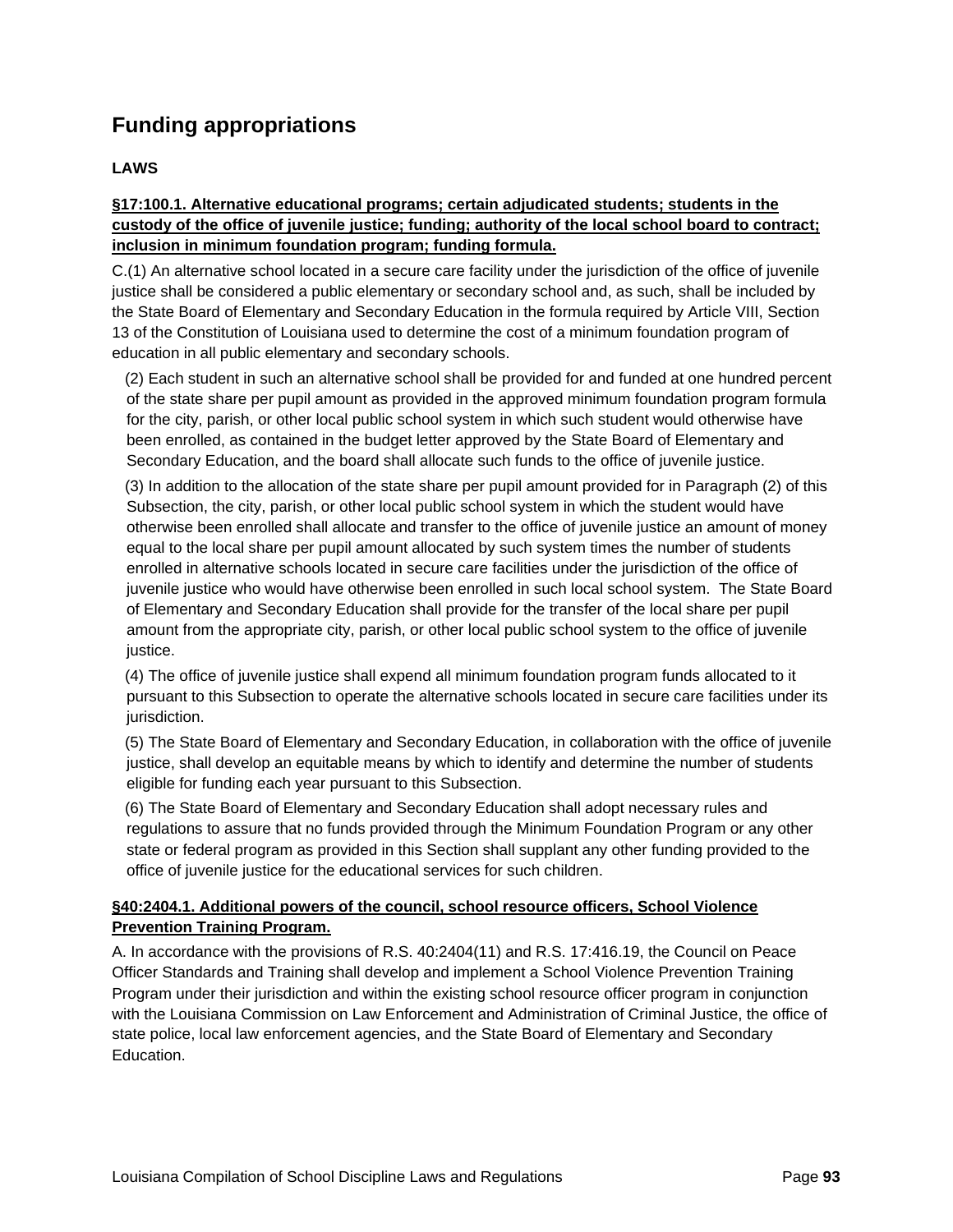D. A portion of the funds appropriated for the program shall be allocated to local law enforcement agencies to be utilized for the cost of investigation, detection, and forensics costs of crime committed on school property.

E. After a secure funding source for this program becomes available, the Louisiana Commission on Law Enforcement and Administration of Criminal Justice shall have six months to implement a one-year pilot test of the School Violence Prevention Training Program. The commission shall evaluate the results of the pilot test before recommending statewide implementation.

# **REGULATIONS**

No relevant regulations found.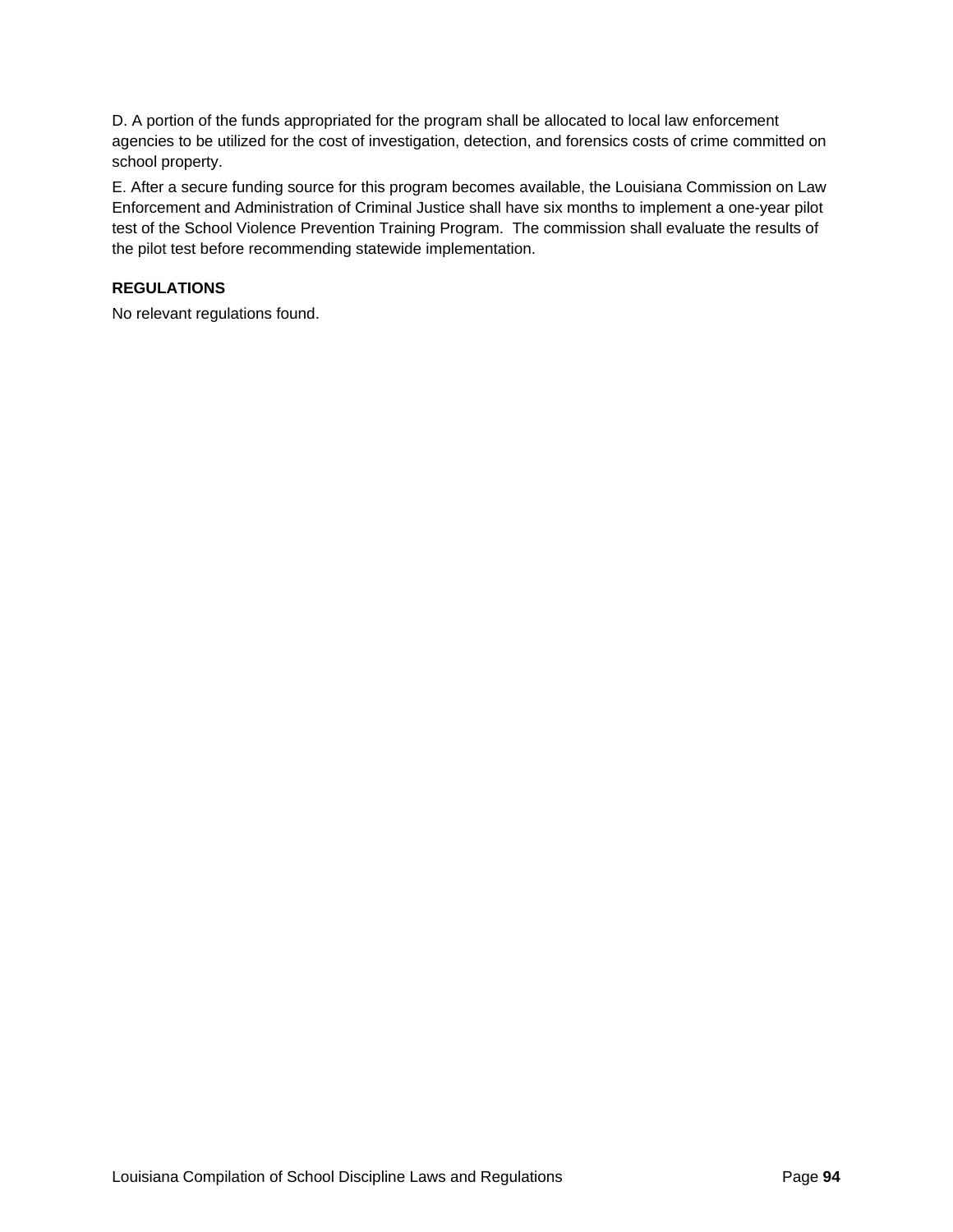# *Other or Uncategorized*

# **Professional immunity or liability**

# **LAWS**

# **§17:416.1. Discipline of pupils; additional disciplinary authority.**

C. Should any teacher, principal, or administrator in the public school system be sued for damages by any student, the parent of any student or other persons qualified to bring suit on behalf of such student based upon the act or omission of such teacher, principal, or administrator in the directing of and disciplining of school children under their care and supervision, it shall be the responsibility of the school board employing such teacher, principal, or administrator to provide such defendant with a legal defense to such suit including reasonable attorney's fees, investigatory costs, and other related expenses. Should any such teacher, principal, or administrator be cast in judgment for damages in such suit, it shall be the obligation of the school board employing such defendant to indemnify him fully against such judgment including all principal, interest, and costs. Nothing in this Section shall require a school board to indemnify a teacher, principal, or administrator against a judgment wherein there is a specific decree in the judgment that the action of the teacher, principal, or administrator was malicious, and willfully and deliberately intended to cause bodily harm.

# **§17:416.11. Discipline of pupils; limitation of liability.**

A. No teacher, principal, or administrator in a public school system or in an approved nonpublic school shall be personally liable for any act or failure to act in the directing of or disciplining of school children under his care and supervision, unless such act or failure to act was malicious and willfully and deliberately intended to cause bodily harm.

B. This Section shall not be applicable to the operation, use, or maintenance of any motor vehicle.

# **REGULATIONS**

No relevant regulations found.

# **Community input or involvement**

#### **LAWS**

# **§17:416.17. Youth development and assistance programs; legislative findings and purpose; school authority for programs for elementary students.**

A.(1) The legislature finds that early identification and intervention of aggressive, antisocial, or delinquent behaviors are critical components in recognizing and preventing chronic juvenile delinquency in later years.

 (2) The legislature further finds that school-based preventive interventions for violent or aggressive behavior in youth are recognized as beneficial to the overall developmental success of students.

 (3) The legislature recognizes that the introduction of violence prevention strategies in the early elementary grades may reduce the incidence of delinquent behaviors in the later grades, especially when such programs include parental involvement in the prevention and intervention strategies.

 (4) The purpose of this Section is to authorize elementary schools to develop prevention and intervention strategies to address disruptions and violence in schools to create safe school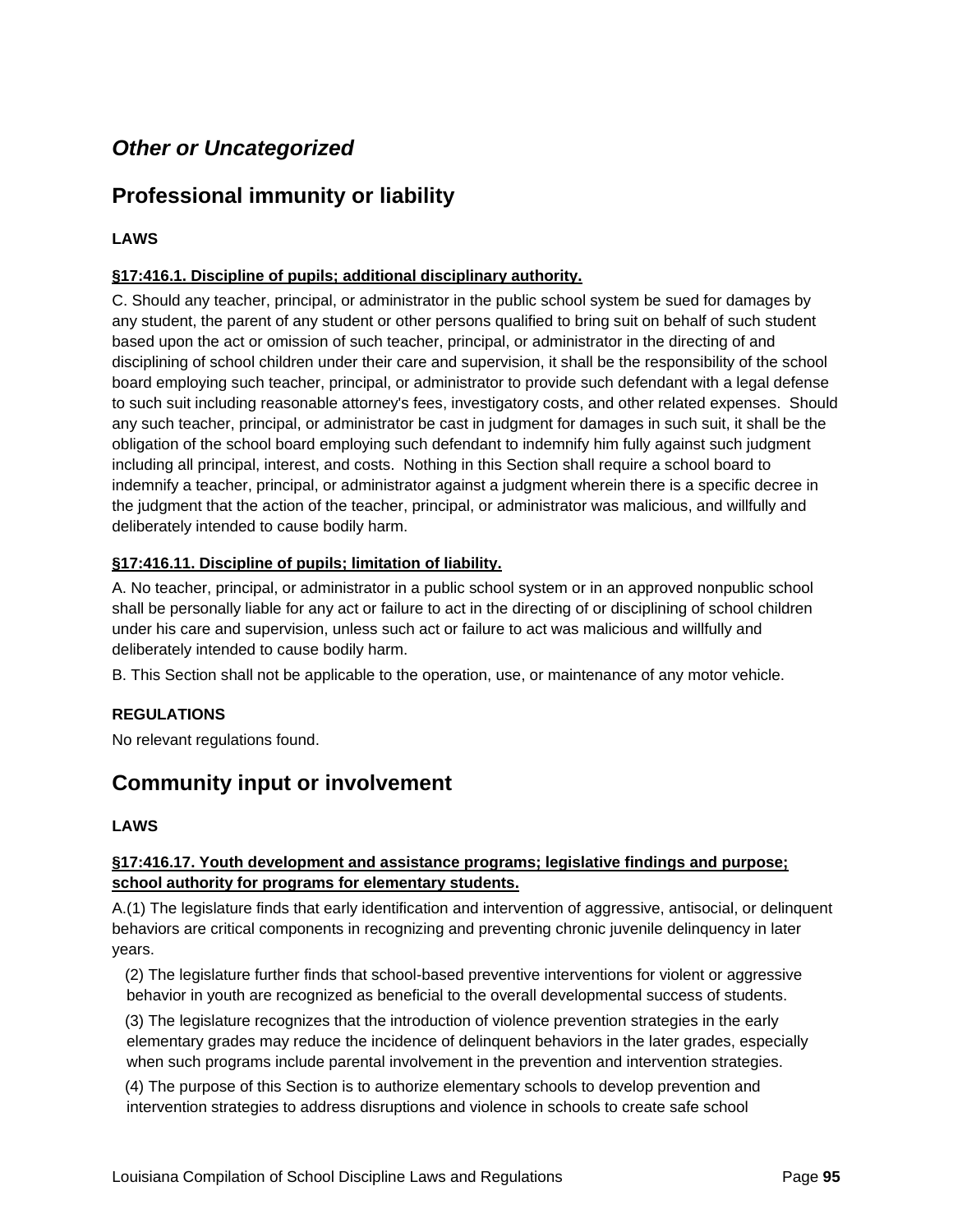environments in which teachers can teach and students can learn and which increase student and family connectedness to the school.

B. A school may, upon approval of its governing authority, develop and offer youth development and assistance programs that employ violence prevention and intervention initiatives for students in kindergarten and the elementary grades. Such programs shall provide for early identification of and support for students who are at risk before their behavior escalates into aggression or disruption, disciplinary problems, or juvenile delinquency.

C.(1) A youth development and assistance program may consist of age- or grade-appropriate alternative classrooms during school or special intervention or prevention programs before, after, or during the school day.

- (2) Such programs may include but shall not be limited to the following components:
	- (a) Provision of services for students including behavioral training and intervention techniques that promote cooperation and enhance interpersonal and conflict resolution skills, peer mediation, anger management, bullying prevention, life skills training, mentoring, counseling, and tutoring programs that improve academic achievement.
	- (b)(i) Provision of services which support the parents of students identified with behavioral needs that may need intervention or support. Such parent services may include literacy services or parental training.
		- (ii) Required participation of any parent of a student so identified in such intervention at the school or other designated facility.
		- (c) Collaboration with community-based organizations, including but not limited to youth services, civic, social services, mental health, volunteer services, and juvenile justice agencies.

D The provisions of this Section shall be implemented upon the approval of each city, parish, or other local public school board of any program submitted by a school and the availability of funds to a school for such purpose.

# **§40:2404.1. Additional powers of the council, school resource officers, School Violence Prevention Training Program.**

A. In accordance with the provisions of R.S. 40:2404(11) and R.S. 17:416.19, the Council on Peace Officer Standards and Training shall develop and implement a School Violence Prevention Training Program under their jurisdiction and within the existing school resource officer program in conjunction with the Louisiana Commission on Law Enforcement and Administration of Criminal Justice, the office of state police, local law enforcement agencies, and the State Board of Elementary and Secondary Education.

# **REGULATIONS**

No relevant regulations found.

# **Other or uncategorized**

#### **LAWS**

#### **§14:95.6. Firearm-free zone; notice; signs; crime; penalties.**

A. A "firearm-free zone" is an area inclusive of any school campus and within one thousand feet of any such school campus, and within a school bus.

B. The provisions of this Section shall not apply to: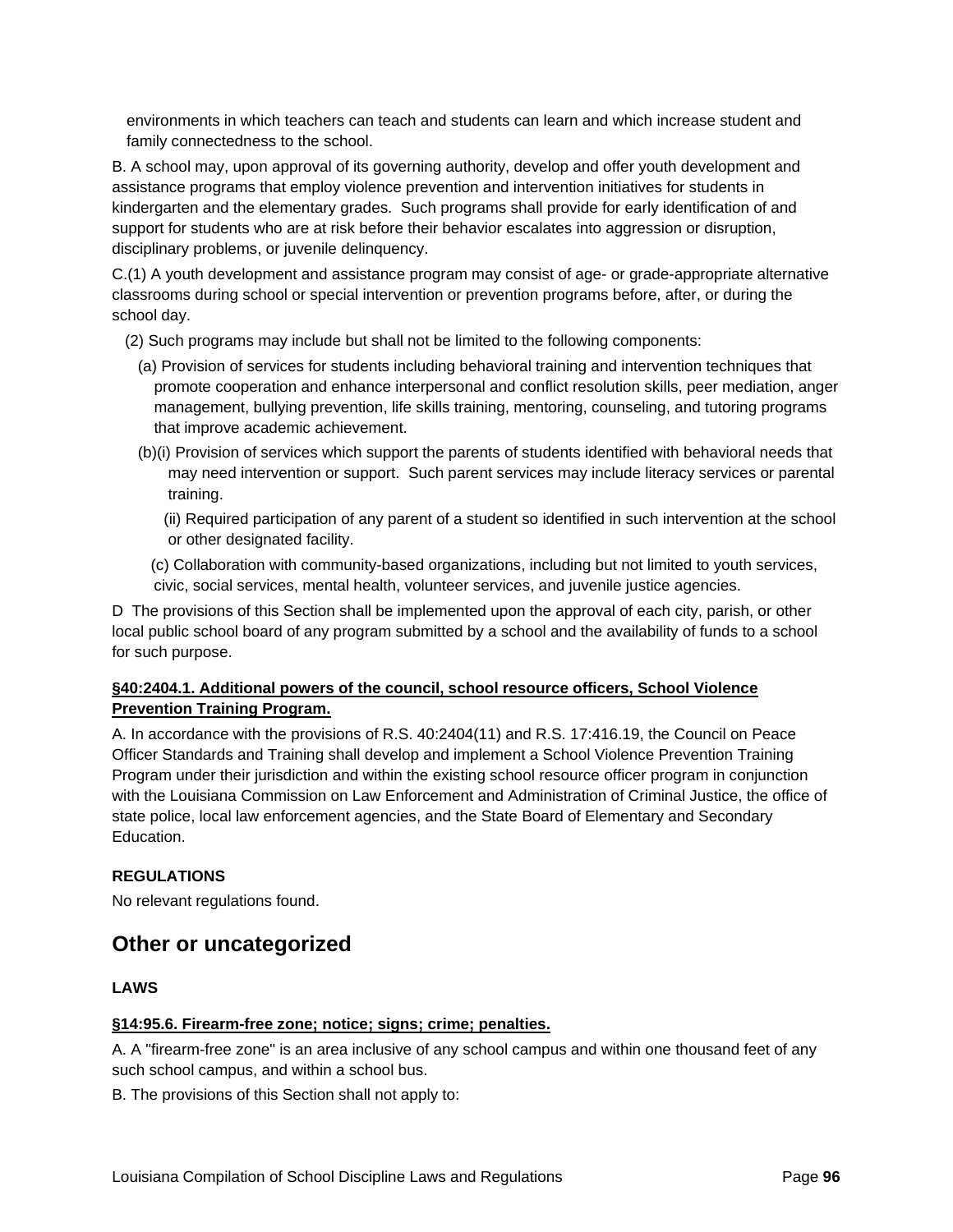- (1) A federal, state, or local law enforcement building.
- (2) A military base.
- (3) A commercial establishment which is permitted by law to have firearms or armed security.
- (4) Private premises where a firearm is kept pursuant to law.

 (5) Any constitutionally protected activity within the firearm-free zone, such as a firearm contained entirely within a motor vehicle.

#### C. For purposes of this Section:

 (1) "School" means any public or private elementary, secondary, high school, or vocational-technical school, college, or university in this state.

(2) "School campus" means all facilities and property within the boundary of the school property.

 (3) "School bus" means any motor bus being used to transport children to and from school or in connection with school activities.

D. The local governing authority which has jurisdiction over zoning matters in which each firearm-free zone is located shall publish a map clearly indicating the boundaries of each firearm-free zone in accordance with the specifications in Subsection A. The firearm-free zone map shall be made an official public document and placed with the clerk of court for the parish or parishes in which the firearm-free zone is located.

E. The state superintendent of education, with the approval of the State Board of Elementary and Secondary Education, and the commissioner of higher education, with the approval of the Board of Regents, shall develop a method by which to mark firearm-free zones, including the use of signs or other markings suitable to the situation. Signs or other markings shall be located in a visible manner on or near each school and on and in each school bus indicating that such area is a firearm-free zone and that such zone extends to one thousand feet from the boundary of school property. The state Department of Education shall assist each approved school with the posting of notice as required in this Subsection.

F.(1) It is unlawful for any person to cover, remove, deface, alter, or destroy any sign or other marking identifying a firearm-free zone as provided in this Section.

 (2) Whoever violates the provisions of this Subsection shall be fined not more than one thousand dollars or imprisoned for not more than six months, or both.

# **§14:95.9. Wearing or possessing body armor, by a student or nonstudent on school property, at school-sponsored functions, or in firearm-free zones.**

A. Wearing or possessing body armor, by a student or nonstudent on school property, at a schoolsponsored function, or in a firearm-free zone is unlawful and shall be defined as wearing or possessing of body armor, on one's person, at any time while on a school campus, on school transportation, or at any school-sponsored function in a specific designated area including but not limited to athletic competitions, dances, parties, or any extracurricular activities, or within one thousand feet of any school campus.

B. For purposes of this Section, the following words have the following meanings:

 (1) "Body armor" shall mean bullet-resistant metal or other material intended to provide protection from weapons or bodily injury.

(2) "Campus" means all facilities and property within the boundary of the school property.

 (3) "Nonstudent" means any person not registered and enrolled in that school or a suspended student who does not have permission to be on the school campus.

 (4) "School" means any elementary, secondary, high school, vocational-technical school, college, or university in this state.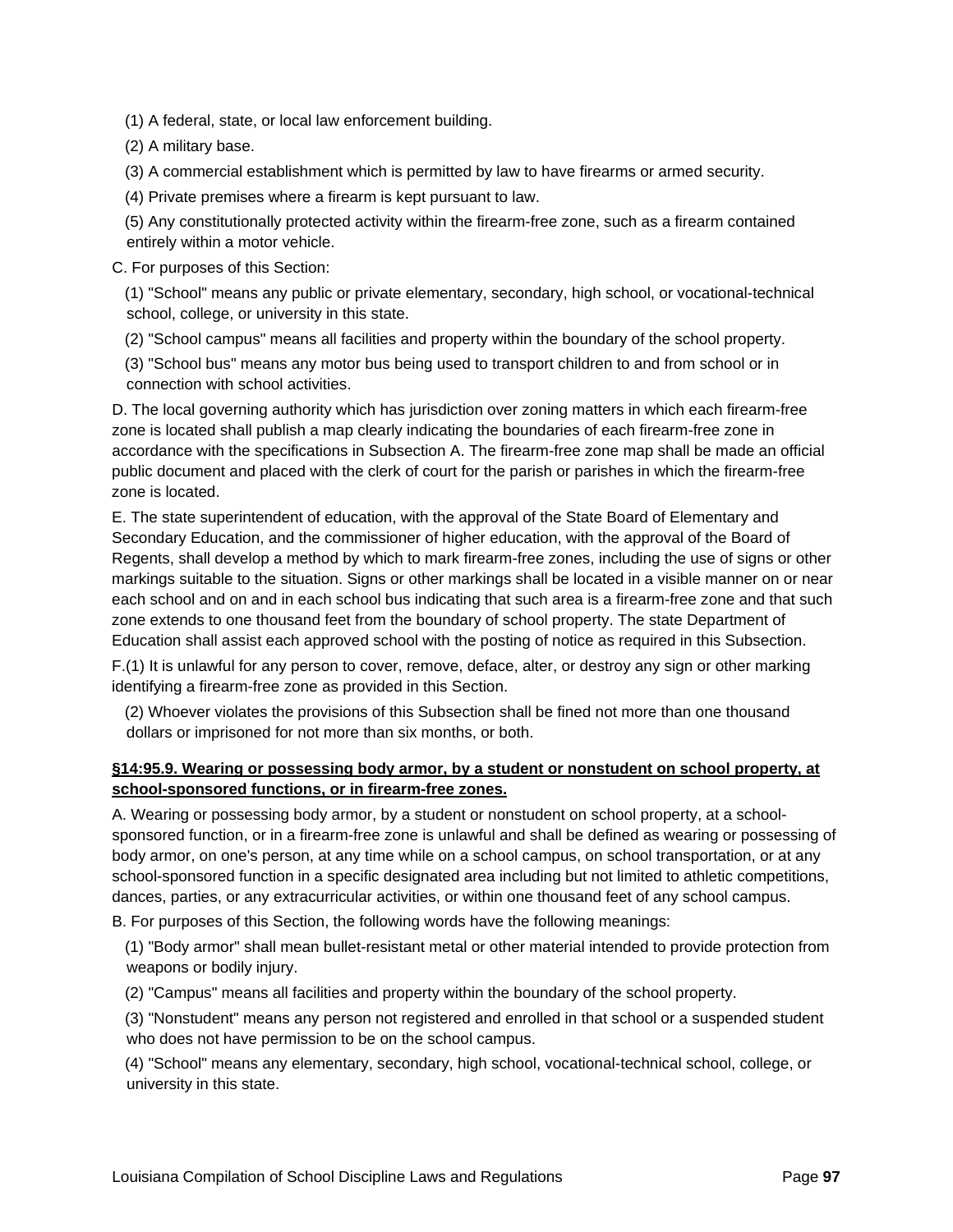(5) "School bus" means any motor bus being used to transport children to and from school or in connection with school activities.

C. The provisions of this Section shall not apply to:

(1) A federal, state, or local law enforcement officer in the performance of his official duties.

 (2) A school official or employee acting during the normal course of his employment or a student acting under the direction of such school official or employee.

 (3) A person who has notified the school principal or chancellor in writing at least twenty-four hours prior to wearing body armor.

 (4) The wearing or possessing of body armor occurring within one thousand feet of school property and entirely on private property, or entirely within a private residence, or in accordance with a concealed handgun permit issued pursuant to R.S. 40:1379.1.

 (5) Any constitutionally protected activity which cannot be regulated by the state, such as body armor contained entirely within a motor vehicle.

 (6) Any student wearing or possessing body armor to or from a class, in which he is duly enrolled, that requires the use of the body armor in the class.

(7) A student enrolled or participating in an activity requiring the use of body armor.

D. Whoever commits the crime of wearing or possessing body armor by a student or nonstudent on school property, at a school-sponsored function, or in a firearm-free zone shall be fined not more than one thousand dollars, or imprisoned, without hard labor, for not less than six months nor more than one year, or both.

E. Lack of knowledge that the prohibited act occurred on or within one thousand feet of school property shall not be a defense.

F.(1) School officials shall notify all students and parents of the impact of this legislation and shall post notices of the impact of this Section at each major point of entry to the school. These notices shall be maintained as permanent notices.

 (2) If a student is detained by the principal or other school official for violation of this Section or the school principal or other school official confiscates or seizes body armor from a student while upon school property, at a school function, or on a school bus, the principal or other school official in charge at the time of the detention or seizure shall immediately report the detention or seizure to the police department or sheriff's department where the school is located and shall deliver any body armor seized to that agency.

 (3) If a student is detained pursuant to Paragraph (2) of this Subsection for wearing or possessing body armor on campus, the principal shall immediately notify the student's parents.

G. Any principal or school official in charge who fails to report the detention of a student or the seizure of body armor to a law enforcement agency as required by Paragraph (F)(2) of this Section within seventytwo hours of notice of the detention or seizure may be issued a misdemeanor summons for a violation of this Section and may be fined not more than five hundred dollars or sentenced to not more than forty hours of community service, or both. Upon successful completion of the community service or payment of the fine, or both, the arrest and conviction shall be set aside as provided for in Code of Criminal Procedure Article 894(B).

# **§14:122.1. Intimidation and interference in the operation of schools.**

A. Intimidation and interference in the operation of public schools is the offering to do or doing of any act, or threatening to do any act, directly or indirectly, to any child enrolled in a public school, to any parent, tutor or guardian, or person having lawful custody of or standing in loco parentis to any such child, the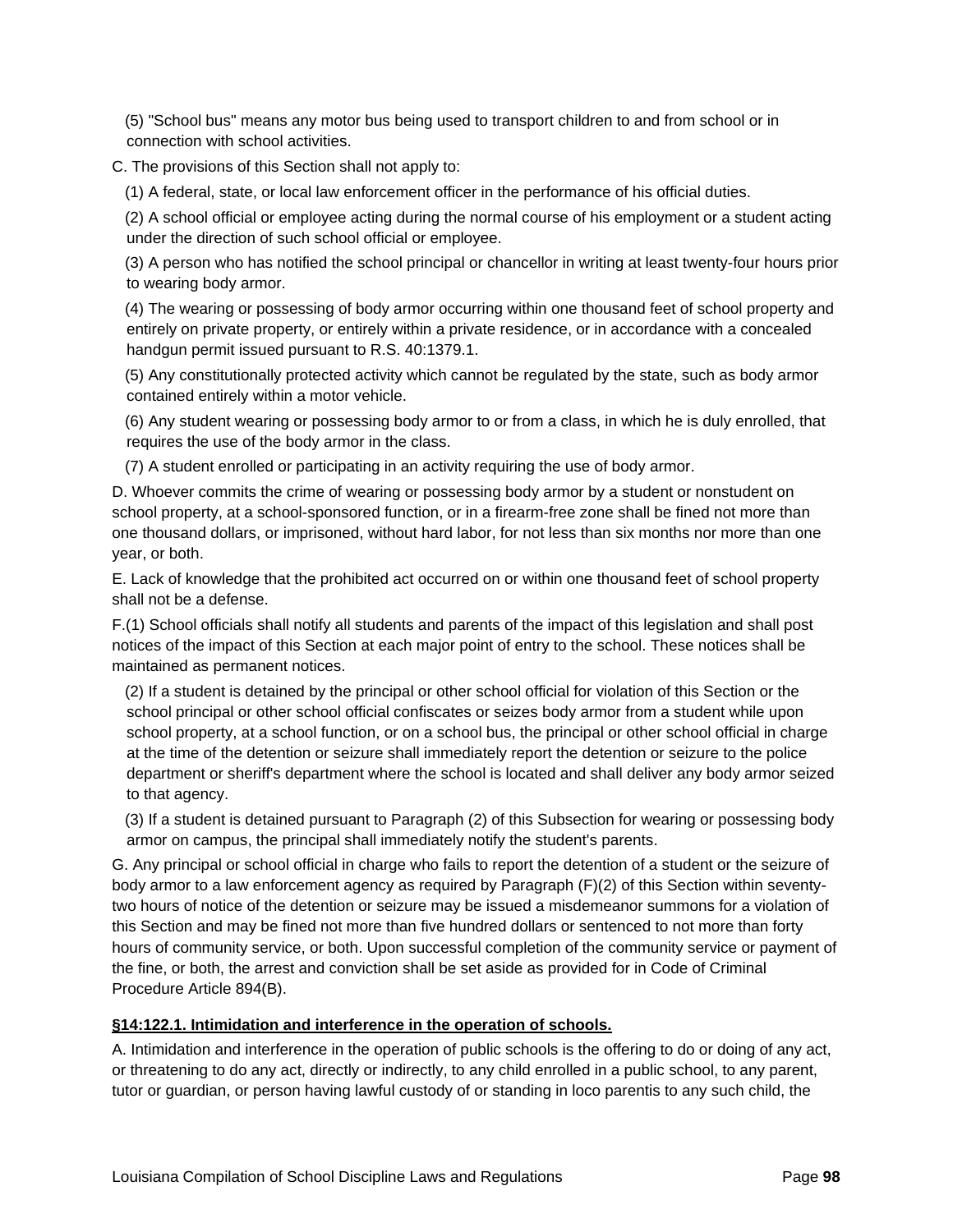purpose and intent of which is to intimidate, induce, influence, reward, compensate or cause any such person, or any school teacher, school principal, transfer operator, or any other school employee, to do or perform any act in violation of any law of this state.

B. Whoever commits the crime of intimidation and interference in the operation of schools shall be fined not less than five hundred dollars, nor more than one thousand dollars, and imprisoned for not more than one year.

C. In the trial of persons charged with public intimidation and interference in the operation of schools, either the person doing or offering to do or the person or persons sought to be influenced, coerced, intimidated, threatened, or forced, may give evidence, or make affidavit against the other, with immunity from prosecution in favor of the first informer, except for perjury in giving such testimony.

D. Any fine imposed and collected from the convicted person or persons under the provisions of this Section shall be paid to the informer or informers who shall give information resulting in the conviction of said person or persons.

# **§17:280. Internet and cell phone safety education; required instruction.**

A. The governing authority of each public elementary and secondary school shall provide age and grade appropriate classroom instruction regarding Internet and cell phone safety. Such instruction shall be integrated into an existing course of study and shall include but need not be limited to providing students with information on the following with respect to both cell phones and the Internet:

 (1) The safe and responsible use of social networking websites, chat rooms, electronic mail, bulletin boards, instant messaging, and other means of electronic communication.

- (2) Risks of transmitting personal information.
- (3) Recognizing, avoiding, and reporting solicitations by sexual predators.
- (4) Recognizing and reporting illegal activities and communications.
- (5) Recognizing and reporting harassment and cyberbullying.
- (6) Recognizing and avoiding unsolicited or deceptive communications.
- (7) Copyright laws on written materials, photographs, music, and video.

B. The State Board of Elementary and Secondary Education shall prescribe suitable teaching materials for instruction.

C. Each public school governing authority shall provide teaching materials regarding Internet and cell phone safety to parents and legal guardians.

D. No person shall have a cause of action against any school district, school, or school employee based on any statement made or action taken, or by the omission of any statement or action, regarding instruction required by this Section. The immunity from liability established in this Subsection shall not apply to any statement or action by a school employee that is maliciously, willfully, and deliberately intended to cause bodily harm to a student or to harass or intimidate a student.

# **§32:431. Driving is a privilege; expulsion or suspension from school, cause for suspension of license.**

A.(1) As used in this Section, "disciplinary action" means an expulsion or suspension from school for ten or more consecutive school days or an assignment to an alternative educational setting for ten or more consecutive school days in accordance with any policy of the school or of the local public school board, limited to expulsions, suspensions, and assignments to alternative educational settings for infractions involving the sale or possession of drugs, alcohol, or any other illegal substance, the possession of a firearm, or an infraction involving assault or battery on a member of the school faculty or staff. The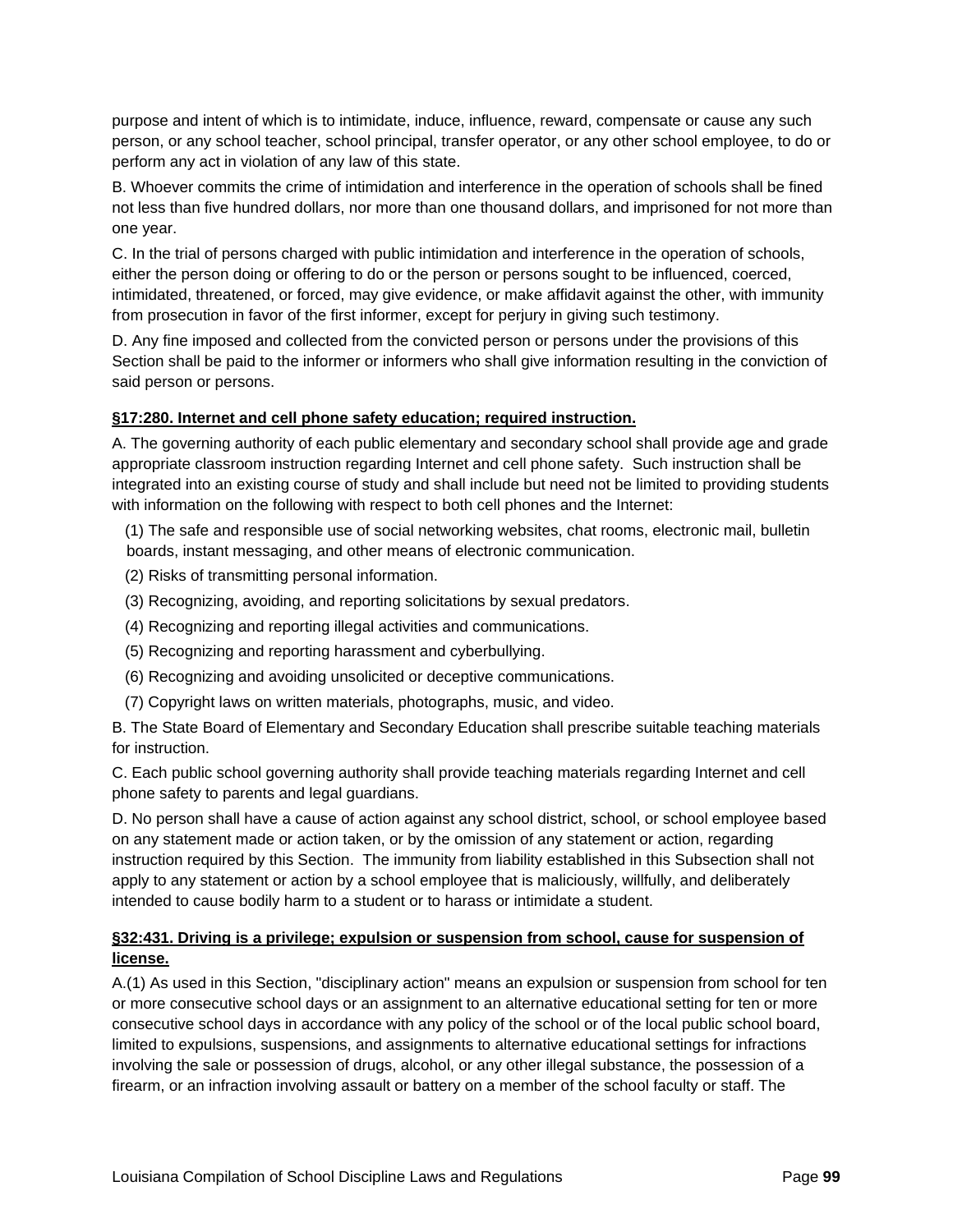governing authority of any public elementary or secondary school shall promulgate rules and regulations to implement the provisions of this Section.

 (2) As used in this Section, "license" or "driver's license" shall include a Class "E" learner's license and intermediate license as provided for in R.S. 32:407.

B.(1) In addition to any other authority to deny driving privileges, upon receipt of written notification from a principal or headmaster at a public or private school pursuant to R.S. 17:416.1(D), the Department of Public Safety and Corrections shall take the following action with respect to the student if he is an unemancipated minor between fifteen years of age and eighteen years of age:

 (a) If the student has a driver's license, the department shall suspend the driver's license for a period of one year beginning as provided for in Subsection C of this Section.

 (b) If the student has not obtained a driver's license, or if he applies for a different driver's license, any license which he obtains during the period of one year beginning as provided for in Subsection C of this Section shall be immediately suspended for the duration of such one-year period.

 (2) The written notice from the principal or headmaster at a public or private school required in this Subsection shall include a copy of the student's disciplinary documentation and the full name, address, date of birth, social security number, and license number, if available, of the student and the name, address, and telephone number of the student's parents, guardian, or custodial parent.

C.(1)(a) Within fifteen days of receipt of written notice from the principal or headmaster, the department shall send notice of the following by certified mail to the last known address of any student who is subjected to such disciplinary action and the student's parents, guardian, or custodial parent:

 (i) That any license he holds will be suspended on the thirtieth day following the date the notice was sent by the department and that the license shall be returned to the office of motor vehicles within five days of its suspension.

 (ii) That if he does not hold a license, any license he may obtain during one year from the thirtieth day of the date the notice was mailed shall be immediately suspended for the remainder of such year.

 (b) The notice shall also advise that a special identification card may be obtained from the office of motor vehicles pursuant to R.S. 40:1321. The notice shall also include a notice of the student's right to request a hearing or a hardship license as provided for in Subsections D and F of this Section.

 (2)(a) Any period of suspension under this Section shall begin upon the occurrence of the first of the following:

(i) The receipt by the department of the driver's license.

 (ii) Thirty days after the date the notice of suspension is mailed to the student by the department as provided in Paragraph (1) of this Subsection, or the receipt of a written notice of the disposition of an application for hardship driving privileges if it was applied for prior to the beginning of the suspension pursuant to Subsection D of this Section, whichever occurs last.

 (b) A license suspension shall not extend beyond the student's eighteenth birthday. At the conclusion of the suspension, the department, in its discretion, may return the license to the student or issue the student a new license, once a reinstatement fee of sixty dollars has been paid to the department.

D. Prior to or after the start of the suspension period, a student may apply to the Department of Public Safety and Corrections for provisional student or family hardship driving privileges upon presentation of appropriate documentation as determined by the office of motor vehicles. Upon approval, a student may receive provisional driving privileges in order to drive to and from school, work, a drug or alcohol treatment counseling program, or a mental health treatment program, as appropriate, when no other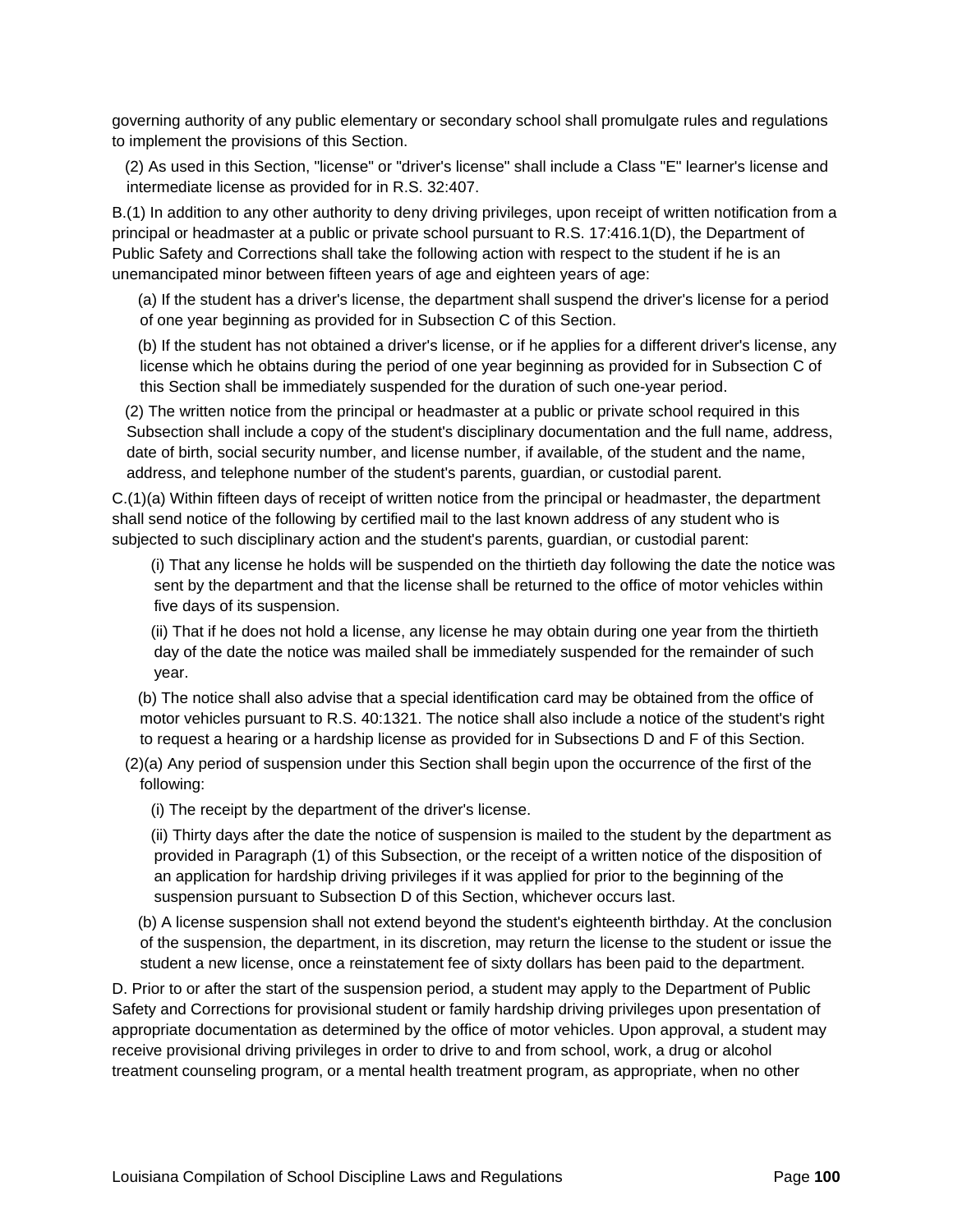transportation is available. Such driving privileges shall not exceed those granted by the license that was suspended.

E. Any student whose license is suspended pursuant to this Section may otherwise be eligible for reapplication or reinstatement if, after six months from the date of denial or suspension, the principal notifies the department in writing that the student has displayed exemplary student behavior at school, has not violated any school policies or been found guilty of any misconduct pursuant to R.S. 17:416 or any policy of the school or of the local public school board, and no further disciplinary measures have been taken.

F. Within fifteen days of the date of the notice required by Subsection C of this Section the student may request an administrative hearing pursuant to the Administrative Procedure Act. The hearing request shall be made in writing to the Department of Public Safety and Corrections, office of motor vehicles, and the hearing shall be held by the Division of Administrative Law pursuant to Chapter 13-B of Title 49 of the Louisiana Revised Statutes of 1950. The department shall promptly forward the hearing request to the Division of Administrative Law, and the hearing shall be held within thirty days of receipt by the department of the hearing request or as soon as practicable, unless continued at the request of the student. At the request of the student, the hearing may be limited to a review of the written record. The sole issue at the hearing shall be whether the provisions of this Section have been met. The reasons for disciplinary action or the propriety of disciplinary action shall not be an issue at the hearing. The license shall not be suspended until completion of the administrative hearing. Failure of the student or his representative to make an appearance at the time and place noticed for the hearing shall constitute a withdrawal of the hearing request and result in the suspension provided for in this Section.

G. No insurer issuing a policy of automobile insurance covering property damages, personal injury, or accidental death shall increase any rate or premium charges for insurance coverage because of any suspension of a license under the provisions of this Section. The provisions of this Subsection shall not be construed to prohibit the increase of any automobile insurance rate or premium, pursuant to a rate increase which is approved by the commissioner of insurance, for a class of insurance of which the person whose license has been suspended pursuant to this Section.

H. The Department of Public Safety and Corrections shall promulgate all necessary rules and guidelines for the implementation of this Section in accordance with the Administrative Procedure Act as are necessary.

# **REGULATIONS**

No relevant regulations found.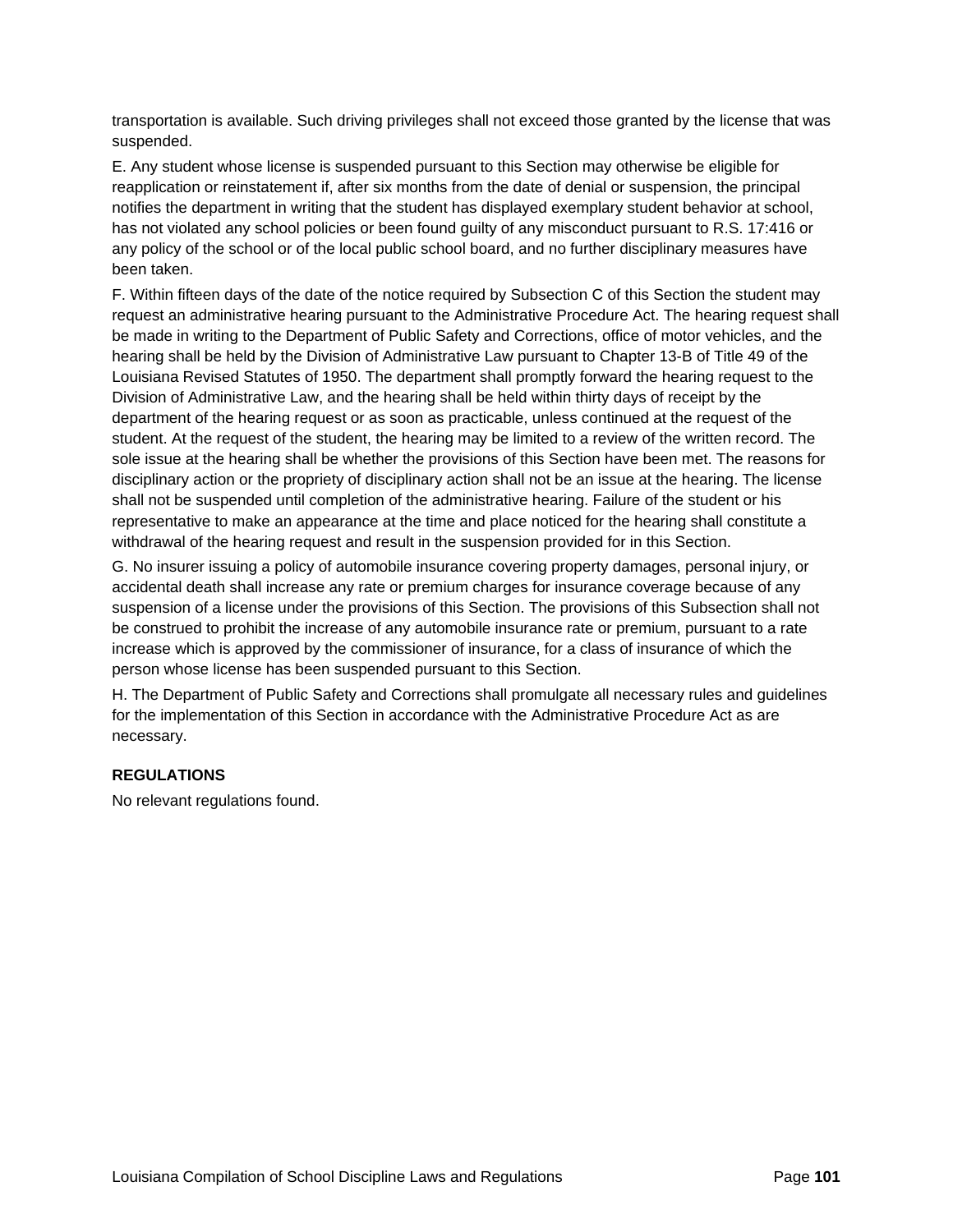# *State-Sponsored, Publicly Available Websites or Other Resources on School Discipline*

Safe, supportive learning environments use disciplinary policies and practices that help students stay out of the justice system, while ensuring academic engagement and success for all students. The following resources provided by Louisiana provide additional context to state policy and regulations and, in some cases, may support the readers' efforts to provide a positive disciplinary school climate.

| Title                                                                      | <b>Description</b>                                                                                                                                                                                                                                                                                                                                                                          | Website address (if applicable)                                                                                                                |  |
|----------------------------------------------------------------------------|---------------------------------------------------------------------------------------------------------------------------------------------------------------------------------------------------------------------------------------------------------------------------------------------------------------------------------------------------------------------------------------------|------------------------------------------------------------------------------------------------------------------------------------------------|--|
| <b>Website</b>                                                             |                                                                                                                                                                                                                                                                                                                                                                                             |                                                                                                                                                |  |
| Louisiana<br>Department of<br>Education<br>webpage                         | Templates and resources related to bullying<br>and discipline referrals, including:<br>Bullying incident report forms<br>$\bullet$<br>Presentations about bullying<br>$\bullet$<br>Bullying reporting responsibility flow chart<br>$\bullet$<br>Corporal Punishment Incidence Checklist<br>$\bullet$<br>School behavior report forms<br>$\bullet$<br>Bus behavior report forms<br>$\bullet$ | http://www.louisianabelieves.com/<br>resources/library/public-schools                                                                          |  |
| Louisiana<br>Department of<br>Education<br>webpage on<br>"Discipline. "    | Describes their prevention model.                                                                                                                                                                                                                                                                                                                                                           | http://www.louisianabelieves.com/<br>schools/public-schools/discipline                                                                         |  |
| <b>Bullying</b><br><b>Prevention Toolkit</b>                               | Developed by the Louisiana Department of<br>Education, this toolkit provides resources to<br>assist school district prevent and end bullying.                                                                                                                                                                                                                                               | http://www.louisianabelieves.com/<br>schools/public-schools/bullying                                                                           |  |
| <b>School Climate</b>                                                      | Outlines what school climate is, why it<br>matters, and how to create a positive school<br>climate.                                                                                                                                                                                                                                                                                         | http://www.louisianabelieves.com/<br>schools/public-schools/school-<br>climate                                                                 |  |
| <b>Documents</b>                                                           |                                                                                                                                                                                                                                                                                                                                                                                             |                                                                                                                                                |  |
| Reporting and<br>Investigating<br>Incidences of<br><b>Bullying</b>         | Guidance on reporting and investigating<br>incidences of bullying, as provided in Act 861<br>of 2012.                                                                                                                                                                                                                                                                                       | http://www.louisianabelieves.com/<br>docs/public-school/overview---<br>reporting-and-investigating-<br>incidences-of-<br>bullying.pdf?sfvrsn=3 |  |
| Sample School<br><b>Board Policy</b><br>"Prohibition<br>Against Bullying": | PDF document with Louisiana's sample<br>bullying prohibition policy; generated by the<br>Office of Student Programs.                                                                                                                                                                                                                                                                        | http://www.louisianabelieves.com/<br>docs/public-school/template---<br>sample-bullying-<br>policy12EA763F2BB4D1C6A542<br>3027.pdf?sfvrsn=3     |  |